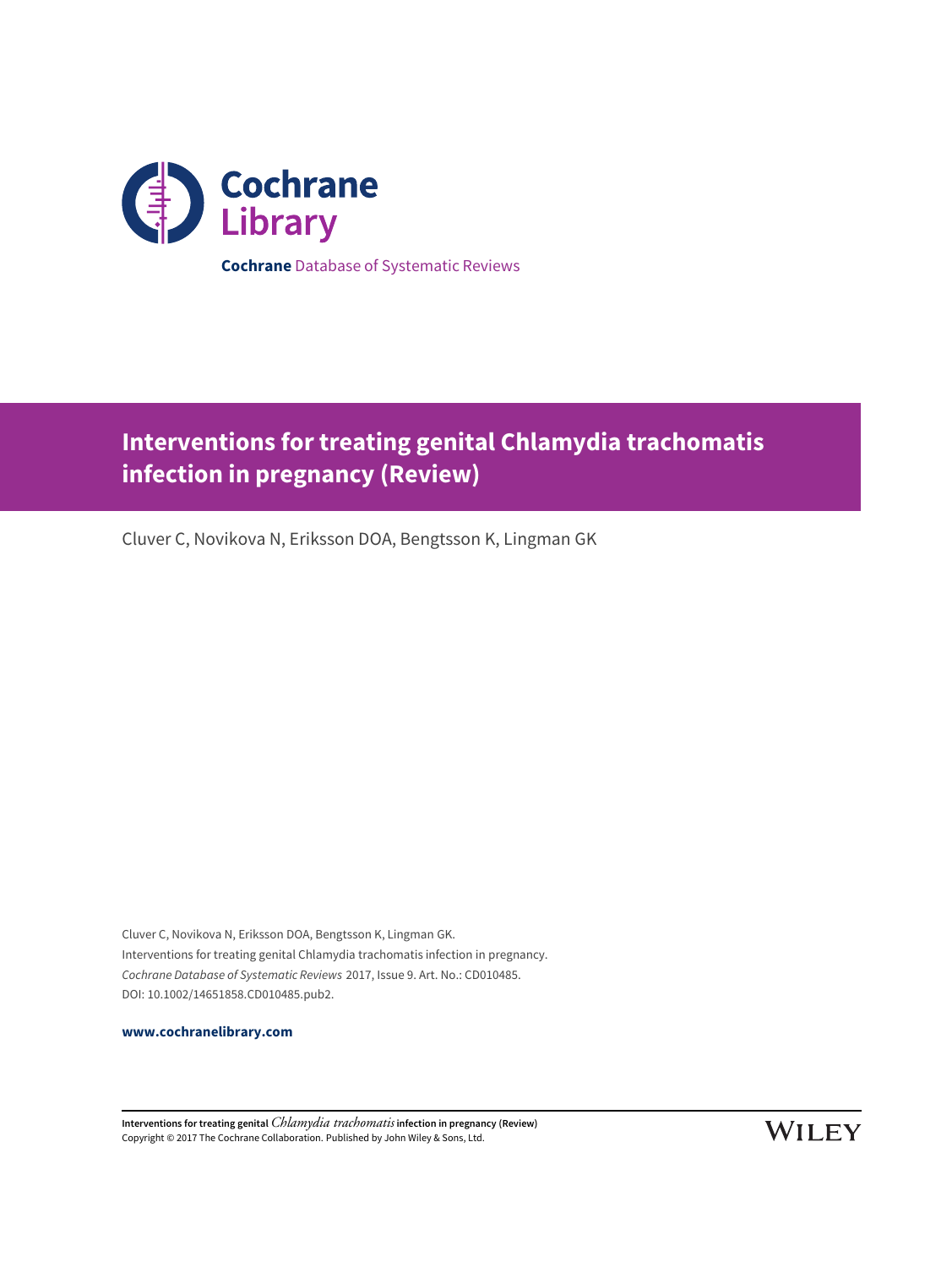## **TABLE OF CONTENTS**

|                                                                                                                                                                                                                                                            | 1              |
|------------------------------------------------------------------------------------------------------------------------------------------------------------------------------------------------------------------------------------------------------------|----------------|
|                                                                                                                                                                                                                                                            | 1              |
|                                                                                                                                                                                                                                                            | 3              |
|                                                                                                                                                                                                                                                            | 5              |
|                                                                                                                                                                                                                                                            | 6              |
|                                                                                                                                                                                                                                                            | 7              |
|                                                                                                                                                                                                                                                            | $\overline{7}$ |
|                                                                                                                                                                                                                                                            | 11             |
|                                                                                                                                                                                                                                                            | 12             |
|                                                                                                                                                                                                                                                            | 14             |
| Figure 3. The contract of the contract of the contract of the contract of the contract of the contract of the contract of the contract of the contract of the contract of the contract of the contract of the contract of the                              | 15             |
|                                                                                                                                                                                                                                                            | 19             |
|                                                                                                                                                                                                                                                            | 27             |
|                                                                                                                                                                                                                                                            | 28             |
|                                                                                                                                                                                                                                                            | 28             |
|                                                                                                                                                                                                                                                            | 28             |
|                                                                                                                                                                                                                                                            | 31             |
|                                                                                                                                                                                                                                                            | 52             |
|                                                                                                                                                                                                                                                            | 54             |
| Analysis 1.1. Comparison 1 Erythromycin versus placebo, Outcome 1 Microbiological cure.                                                                                                                                                                    | 54             |
| Analysis 1.2. Comparison 1 Erythromycin versus placebo, Outcome 2 Preterm birth.                                                                                                                                                                           |                |
| Analysis 1.3. Comparison 1 Erythromycin versus placebo, Outcome 3 Preterm rupture of membranes.                                                                                                                                                            | 55             |
| Analysis 1.4. Comparison 1 Erythromycin versus placebo, Outcome 4 Side effects of treatment.                                                                                                                                                               | 55             |
| Analysis 1.5. Comparison 1 Erythromycin versus placebo, Outcome 5 Perinatal mortality.                                                                                                                                                                     | 56             |
| Analysis 1.6. Comparison 1 Erythromycin versus placebo, Outcome 6 Low birthweight.                                                                                                                                                                         | 56             |
| Analysis 2.1. Comparison 2 Clindamycin versus placebo, Outcome 1 Microbiological cure.                                                                                                                                                                     | 57             |
| Analysis 2.2. Comparison 2 Clindamycin versus placebo, Outcome 2 Side effects of treatment.                                                                                                                                                                | 57             |
| Analysis 3.1. Comparison 3 Amoxicillin versus placebo, Outcome 1 Microbiological cure.                                                                                                                                                                     | 58             |
| Analysis 4.1. Comparison 4 Amoxicillin versus azithromycin, Outcome 1 Microbiological cure.                                                                                                                                                                | 58             |
| Analysis 4.2. Comparison 4 Amoxicillin versus azithromycin, Outcome 2 Repeated infection.                                                                                                                                                                  | 59             |
| Analysis 4.3. Comparison 4 Amoxicillin versus azithromycin, Outcome 3 Preterm birth.                                                                                                                                                                       | 59             |
| Analysis 4.4. Comparison 4 Amoxicillin versus azithromycin, Outcome 4 Side effects of treatment.                                                                                                                                                           | 60             |
| Analysis 5.1. Comparison 5 Amoxicillin versus erythromycin, Outcome 1 Microbiological cure.                                                                                                                                                                | 60             |
| Analysis 5.2. Comparison 5 Amoxicillin versus erythromycin, Outcome 2 Side effects of treatment.                                                                                                                                                           | 61             |
| Analysis 6.1. Comparison 6 Azithromycin versus erythromycin, Outcome 1 Microbiological cure.                                                                                                                                                               | 62             |
| Analysis 6.2. Comparison 6 Azithromycin versus erythromycin, Outcome 2 Repeated infection.                                                                                                                                                                 | 63             |
| Analysis 6.3. Comparison 6 Azithromycin versus erythromycin, Outcome 3 Preterm birth.                                                                                                                                                                      | 63             |
| Analysis 6.4. Comparison 6 Azithromycin versus erythromycin, Outcome 4 Preterm rupture of membranes.                                                                                                                                                       | 64             |
| Analysis 6.5. Comparison 6 Azithromycin versus erythromycin, Outcome 5 Side effects of treatment.                                                                                                                                                          | 65             |
| Analysis 7.1. Comparison 7 Clindamycin versus erythromycin, Outcome 1 Microbiological cure.                                                                                                                                                                | 66             |
| Analysis 7.2. Comparison 7 Clindamycin versus erythromycin, Outcome 2 Side effects of treatment.                                                                                                                                                           | 66             |
| Analysis 8.1. Comparison 8 Amoxicillin versus clindamycin, Outcome 1 Microbiological cure.                                                                                                                                                                 | 67             |
| Analysis 8.2. Comparison 8 Amoxicillin versus clindamycin, Outcome 2 Side effects of treatment.                                                                                                                                                            | 67             |
| <b>APPENDICES</b><br>a de la caractería de la caractería de la caractería de la caractería de la caractería de la caractería                                                                                                                               | 67             |
| CONTRIBUTIONS OF AUTHORS<br>the contract of the contract of the contract of the contract of the contract of the contract of the contract of the contract of the contract of the contract of the contract of the contract of the contract of the contract o | 68             |
|                                                                                                                                                                                                                                                            | 68             |
|                                                                                                                                                                                                                                                            | 68             |
|                                                                                                                                                                                                                                                            | 68             |
| <b>INDEX TERMS</b><br>and the contract of the contract of the contract of the contract of the contract of the contract of the contract of the contract of the contract of the contract of the contract of the contract of the contract of the contra       | 68             |
|                                                                                                                                                                                                                                                            |                |

**Interventions for treating genital** *Chlamydia trachomatis* **infection in pregnancy (Review) i Copyright © 2017 The Cochrane Collaboration. Published by John Wiley & Sons, Ltd.**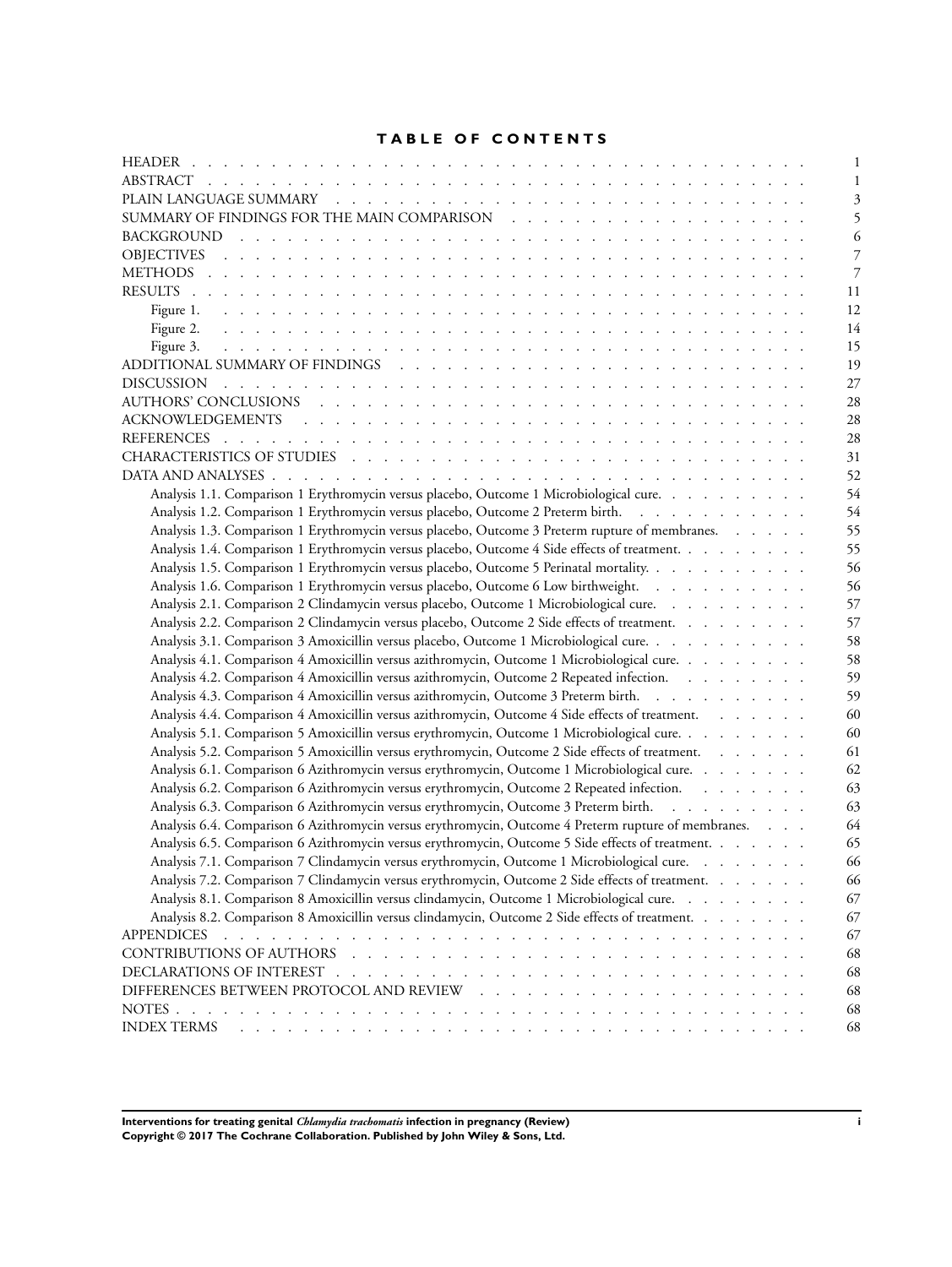**[Intervention Review]**

# **Interventions for treating genital** *Chlamydia trachomatis* **infection in pregnancy**

Catherine Cluver<sup>1</sup>, Natalia Novikova<sup>1</sup>, David OA Eriksson<sup>2</sup>, Kevin Bengtsson<sup>2</sup>, Göran K Lingman<sup>3</sup>

<sup>1</sup>Department of Obstetrics and Gynaecology, Faculty of Health Sciences, Stellenbosch University and Tygerberg Hospital, Tygerberg, South Africa. <sup>2</sup>Lund University, Lund, Sweden. <sup>3</sup>Department of Obstetrics and Gynecology, Lund University, Lund, Sweden

Contact address: Catherine Cluver, Department of Obstetrics and Gynaecology, Faculty of Health Sciences, Stellenbosch University and Tygerberg Hospital, PO Box 19063, Tygerberg, Western Cape, 7505, South Africa. [cathycluver@hotmail.com](mailto:cathycluver@hotmail.com).

**Editorial group:** Cochrane Pregnancy and Childbirth Group. **Publication status and date:** New, published in Issue 9, 2017.

**Citation:** Cluver C, Novikova N, Eriksson DOA, Bengtsson K, Lingman GK. Interventions for treating genital *Chlamydia trachomatis* infection in pregnancy. *Cochrane Database of Systematic Reviews* 2017, Issue 9. Art. No.: CD010485. DOI: 10.1002/14651858.CD010485.pub2.

Copyright © 2017 The Cochrane Collaboration. Published by John Wiley & Sons, Ltd.

## **A B S T R A C T**

#### **Background**

Genital *Chlamydia trachomatis* (*C.trachomatis*) infection may lead to pregnancy complications such as miscarriage, preterm labour, low birthweight, preterm rupture of membranes, increased perinatal mortality, postpartum endometritis, chlamydial conjunctivitis and *C.trachomatis* pneumonia.This review supersedes a previous review on this topic.

#### **Objectives**

To establish the most efficacious and best-tolerated therapy for treatment of genital chlamydial infection in preventing maternal infection and adverse neonatal outcomes.

### **Search methods**

We searched the Cochrane Pregnancy and Childbirth Group's Trials Register, [ClinicalTrials.gov,](http://clinicaltrials.gov/) the WHO International Clinical Trials Registry Platform ([ICTRP\)](http://apps.who.int/trialsearch/) (26 June 2017) and reference lists of retrieved studies.

#### **Selection criteria**

Randomised controlled trials (RCTs) as well as studies published in abstract form assessing interventions for treating genital *C.trachomatis* infection in pregnancy. Cluster-RCTs were also eligible for inclusion but none were identified. Quasi-randomised trials and trials using cross-over design are not eligible for inclusion in this review.

#### **Data collection and analysis**

Two review authors independently assessed studies for inclusion, assessed trial quality and extracted the data using the agreed form. Data were checked for accuracy. Evidence was assessed using the GRADE approach.

#### **Main results**

We included 15 trials (involving 1754 women) although our meta-analyses were based on fewer numbers of studies/women. All of the included studies were undertaken in North America from 1982 to 2001. Two studies were low risk of bias in all domains, all other studies had varying risk of bias. Four other studies were excluded and one study is ongoing.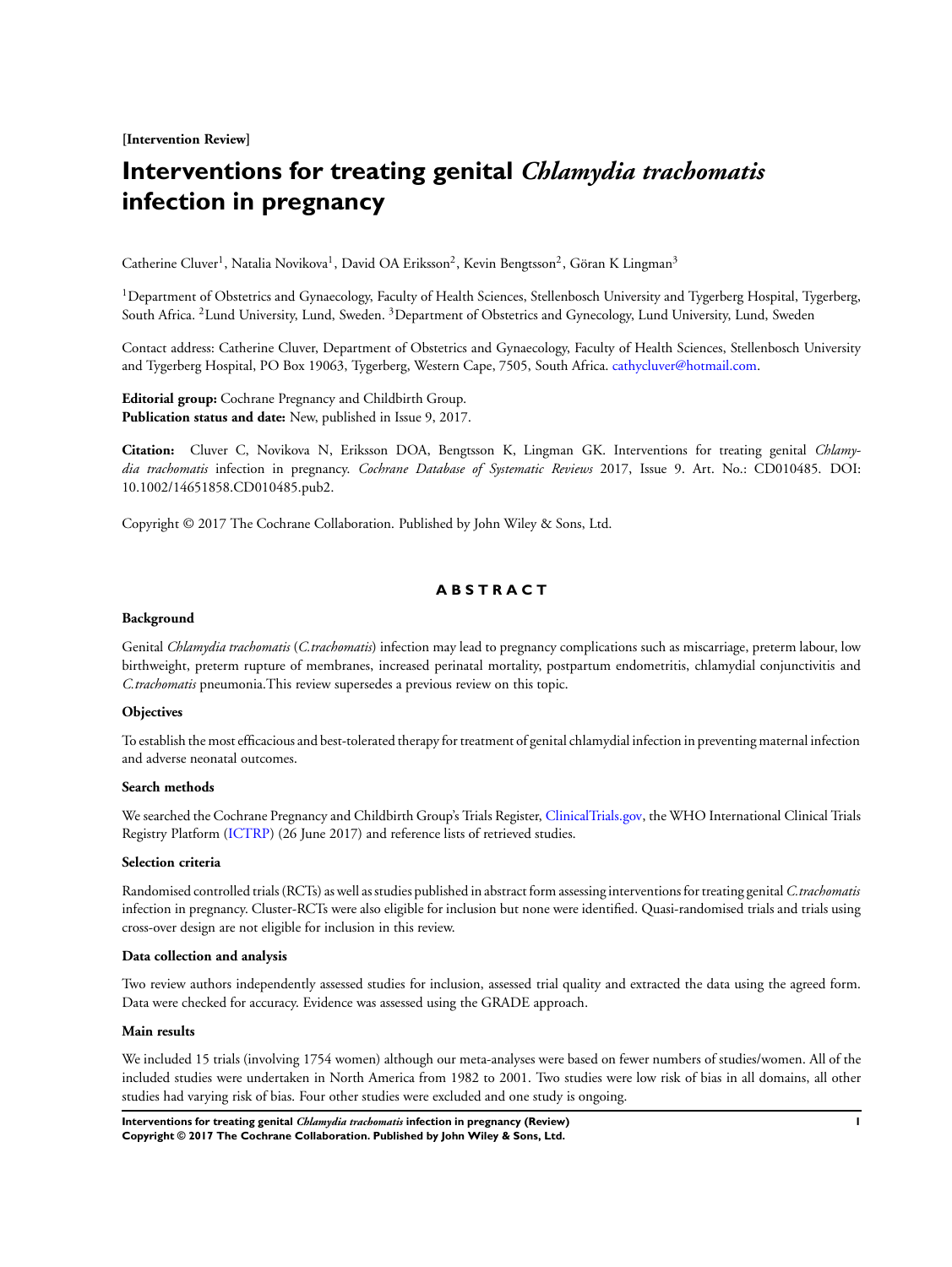Eight comparisons were included in this review; three compared antibiotic (erythromycin, clindamycin, amoxicillin) versus placebo; five compared an antibiotic versus another antibiotic (erythromycin, clindamycin, amoxicillin, azithromycin). No study reported different antibiotic regimens.

#### **Microbiological cure (primary outcome)**

**Antibiotics versus placebo:** Erythromycin (average risk ratio (RR) 2.64, 95% confidence interval (CI) 1.60 to 4.38; two trials, 495 women; I<sup>2</sup> = 68%; *moderate-certainty evidence*), and clindamycin (RR 4.08, 95% CI 2.35 to 7.08; one trial, 85 women;*lowcertainty evidence*) were associated with improved microbiological cure compared to a placebo control. In one very small trial comparing amoxicillin and placebo, the results were unclear, but the evidence was graded *very low* (RR 2.00, 95% CI 0.59 to 6.79; 15 women).

**One antibiotic versus another antibiotic:** Amoxicillin made little or no difference in microbiological cure in comparison to erythromycin (RR 0.97, 95% CI 0.93 to 1.01; four trials, 466 women; *high-certainty evidence*), probably no difference compared to clindamycin (RR 0.96, 95% CI 0.89 to 1.04; one trial, 101 women; *moderate-quality evidence*), and evidence is *very low certainty* when compared to azithromycin so the effect is not certain (RR 0.89, 95% CI 0.71 to 1.12; two trials, 144 women; *very low-certainty evidence*). Azithromycin versus erythromycin (average RR 1.11, 95% CI 1.00 to 1.23; six trials, 374 women; I<sup>2</sup> = 53%; *moderatecertainty evidenc*e) probably have similar efficacy though results appear to favour azithromycin. Clindamycin versus erythromycin (RR 1.06, 95% CI 0.97 to 1.15; two trials, 173 women; *low-certainty evidence*) may have similar numbers of women with a microbiological cure between groups.

Evidence was downgraded for design limitations, inconsistency, and imprecision in effect estimates.

#### **Side effects of the treatment (maternal) (secondary outcome)**

**Antibiotics versus placebo:** side effects including nausea, vomiting, and abdominal pain, were reported in two studies (495 women) but there was no clear evidence whether erythromycin was associated with more side effects than placebo and a high level of heterogeneity (I  $^{2}$  = 78%) was observed (average RR 2.93, 95% CI 0.36 to 23.76). There was no clear difference in the number of women experiencing side effects when clindamycin was compared to placebo in one small study (5/41 versus 1/44) (RR 6.35, 95% CI 0.38 to 107.45, 62 women). The side effects reported were mostly gastrointestinal and also included resolving skin rashes.

**One antibiotic versus another antibiotic:** There was no clear difference in incidence of side effects (including nausea, vomiting, diarrhoea and abdominal pain) when amoxicillin was compared to azithromycin based on data from one small study (36 women) (RR 0.56, 95% CI 0.24 to 1.31).

However, amoxicillin was associated with fewer side effects compared to erythromycin with data from four trials (513 women) (RR 0.31, 95% CI 0.21 to 0.46;  $I^2 = 27$ %). Side effects included nausea, vomiting, diarrhoea, abdominal cramping, rash, and allergic reaction.

Both azithromycin (RR 0.24, 95% CI 0.17 to 0.34; six trials, 374 women) and clindamycin (RR 0.44, 95% CI 0.22 to 0.87; two trials, 183 women) were associated with a lower incidence of side effects compared to erythromycin. These side effects included nausea, vomiting, diarrhoea and abdominal cramping.

One small study (101 women) reported there was no clear difference in the number of women with side effects when amoxicillin was compared with clindamycin (RR 0.57, 95% CI 0.14 to 2.26; 107 women). The side effects reported included rash and gastrointestinal complaints.

#### **Other secondary outcomes**

Single trials reported data on repeated infections, preterm birth, preterm rupture of membranes, perinatal mortality and low birthweight and found no clear differences between treatments.

Many of this review's secondary outcomes were not reported in the included studies.

#### **Authors' conclusions**

Treatment with antibacterial agents achieves microbiological cure from *C.trachomatis* infection during pregnancy. There was no apparent difference between assessed agents (amoxicillin, erythromycin, clindamycin, azithromycin) in terms of efficacy (microbiological cure and repeat infection) and pregnancy complications (preterm birth, preterm rupture of membranes, low birthweight). Azithromycin and clindamycin appear to result in fewer side effects than erythromycin.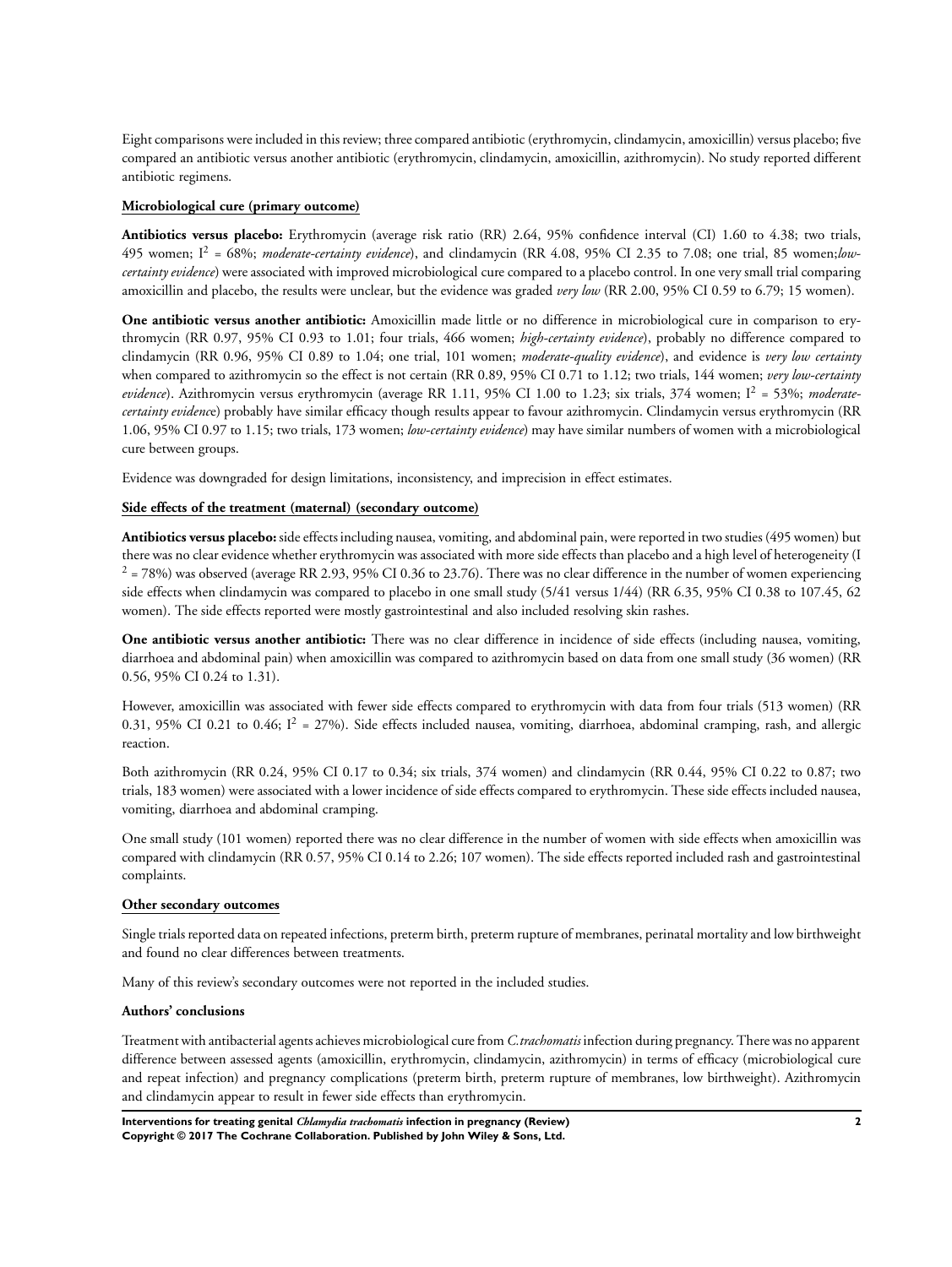All of the studies in this review were conducted in North America, which may limit the generalisability of the results. In addition, study populations may differ in low-resource settings and these results are therefore only applicable to well-resourced settings. Furthermore, the trials in this review mainly took place in the nineties and early 2000's and antibiotic resistance may have changed since then.

Further well-designed studies, with appropriate sample sizes and set in a variety of settings, are required to further evaluate interventions for treating *C.trachomatis* infection in pregnancy and determine which agents achieve the best microbiological cure with the least side effects. Such studies could report on the outcomes listed in this review.

## **P L A I N L A N G U A G E S U M M A R Y**

## **Treatment of genital** *Chlamydia trachomatis* **infection in pregnancy**

#### **What is the issue?**

This review aimed to assess whether the treatment of chlamydial infection during pregnancy cured the infection and prevented complications to the women and babies without causing side effects. This new review supersedes an earlier review on this topic.

#### **Why is this important?**

*Chlamydia trachomatis* is a bacterial infection which is sexually transmitted. It is more common in younger women. Women may have the infection without knowing it. In pregnant women, genital *Chlamydia trachomatis* can cause pregnancy complications such as preterm labour, preterm birth, premature rupture of the membranes, low birthweight of infants, and infection in the uterus after giving birth. Babies who acquire *Chlamydia trachomatis* during birth can develop infection of the lungs and the eyes.

Finding an effective treatment with minimal side effects is extremely important considering the complications that can occur with untreated *Chlamydia trachomatis* infection in pregnancy.

#### **What evidence did we find?**

We searched for evidence (June 2017) and included 15 studies in the review. The studies had a mixed risk of bias and were of limited quality, often with small numbers of participants. Three studies compared antibiotics (erythromycin, clindamycin, and amoxicillin) with placebo. The other studies compared different antibiotics with each other.

All of the studies reported on curing chlamydia, based on the elimination of the bacteria, with an antibiotic. Erythromycin (moderatequality evidence from two studies, 495 women) and clindamycin (low-quality evidence from one study, 85 women) appeared to be more effective than placebo. The quality of the evidence for amoxicillin versus placebo (one study 15 women) was very low so we cannot be certain of the results.

When comparing different antibiotics with each other, no one antibiotic was substantially better than another at curing chlamydia in the studies that we examined: amoxicillin versus azithromycin (very low-quality evidence from two studies, 144 women), amoxicillin versus erythromycin (high-quality evidence from four studies, 466 women), azithromycin versus erythromycin (moderate-quality evidence from six studies, 374 women), clindamycin versus erythromycin (low-quality evidence from two studies, 173 women), amoxicillin versus clindamycin (moderate-quality evidence from one study, 101 women). Only single trials assessed repeated infections, preterm birth, preterm rupture of membranes, perinatal mortality and low birthweight and found there were no clear differences between the different types of antibiotics examined.

Side effects were more common with erythromycin (two studies, 495 women) and clindamycin (one study, 85 women) than with placebo. Amoxicillin resulted in fewer side effects than azithromycin (one study, 36 women) or erythromycin (four studies, 513 women), and azithromycin caused fewer side effects than erythromycin (six studies, 374 women). Amoxicillin and clindamycin produced a similar number of side effects in one study (107 women).

#### **What does this mean?**

Treatment of chlamydia infection with antibiotics appears to be effective during pregnancy. There is no clear difference between amoxicillin, erythromycin, clindamycin, azithromycin in curing the infection or preterm birth, preterm rupture of membranes, and low birthweight. Azithromycin and clindamycin appear to result in fewer side effects than erythromycin.

The included studies were all carried out in North America. Chlamydia testing remains a problem in low-resource settings because of its costs. We conclude that well-designed studies of appropriate sample size, in different settings, are needed to further assess the effects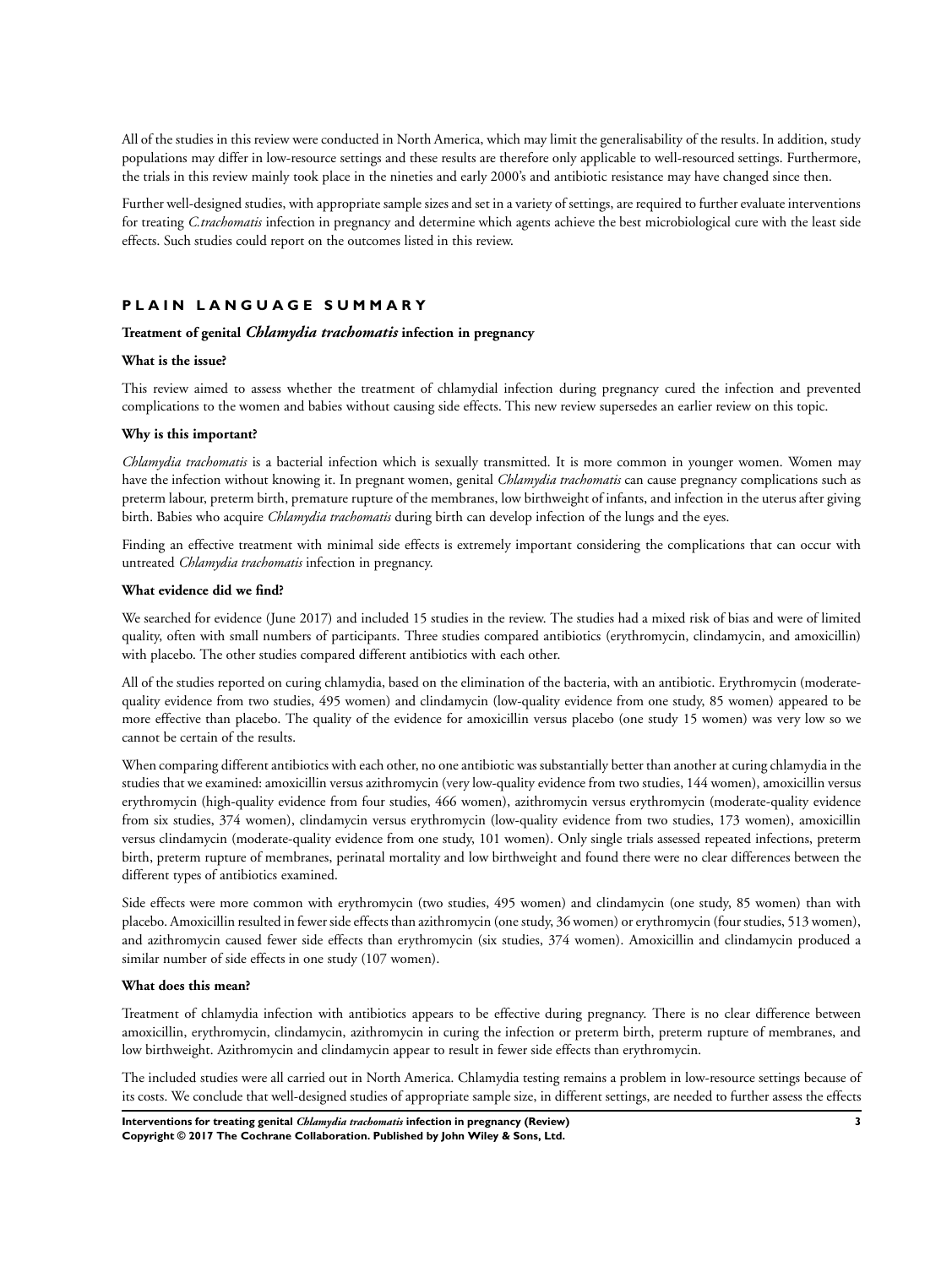of treatment of chlamydia infection in pregnancy. Resistance to the tested antibiotics could have changed since the studies included in this review were conducted. In particular, future research could report on the outcomes of focus in this review and target those antibiotics, such as amoxicillin and clindamycin, which may be effective in curing chlamydia with the least side effects.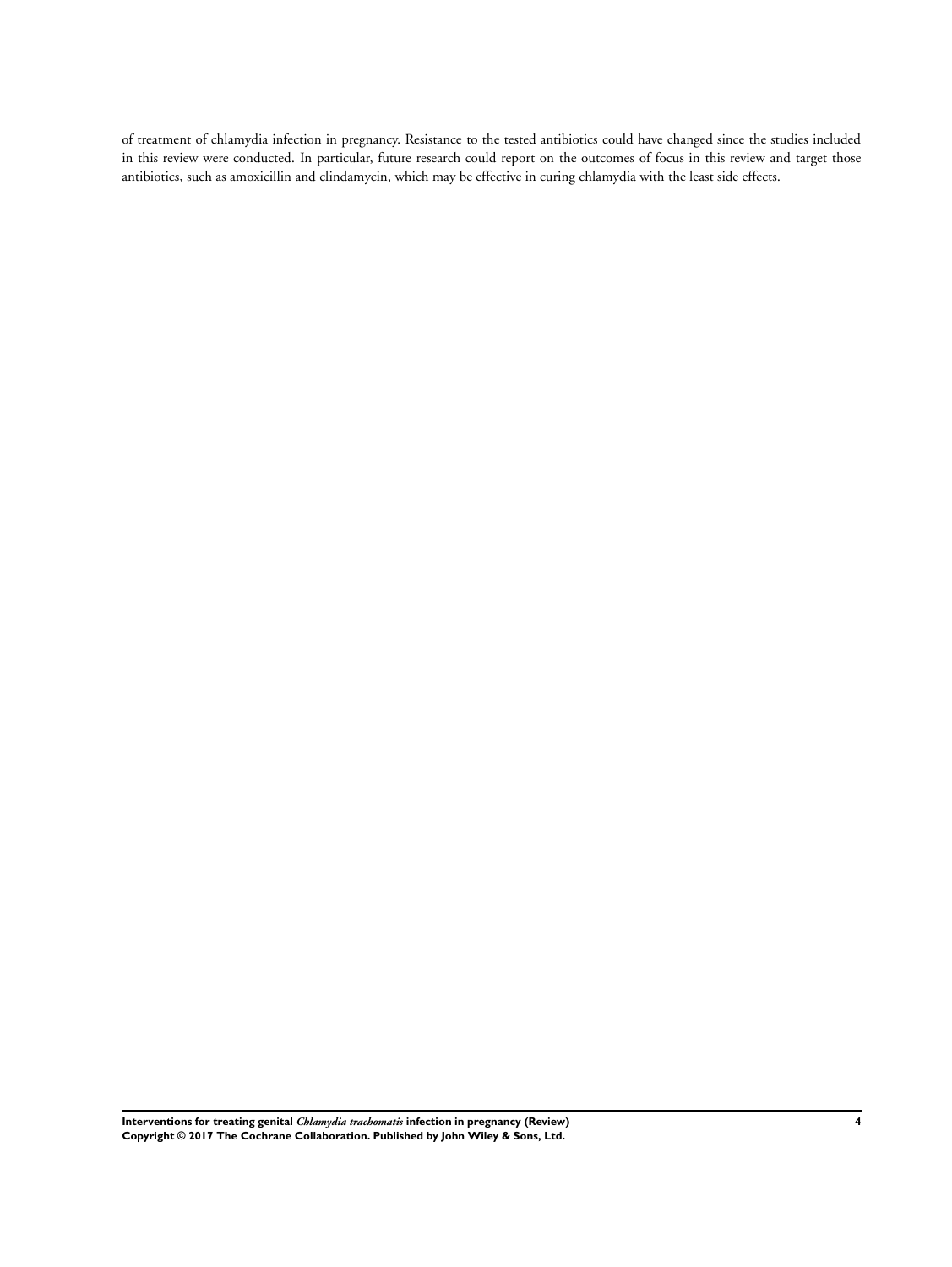# <span id="page-6-0"></span>SUMMARY OF FINDINGS FOR THE MAIN COMPARISON *[\[Explanation\]](http://www.thecochranelibrary.com/view/0/SummaryFindings.html)*

Erythromycin compared to placebo for treating genital Chlamydia trachomatis infection in pregnancy

**Patient or population:** Pregnant women with a confirmed *Chlamydia trachomatis* infection **Setting:** Obstetric Clinics, USA**Intervention:** Erythrom ycin

**Comparison:** Placebo

| <b>Outcomes</b>      | Anticipated absolute effects* (95% CI) |                               | <b>Relative effect</b><br>(95% CI) | $\mathbb{R}$ of participants<br>(studies) | Quality of the evidence Comments<br>(GRADE) |
|----------------------|----------------------------------------|-------------------------------|------------------------------------|-------------------------------------------|---------------------------------------------|
|                      | <b>Risk with placebo</b>               | <b>Risk with Erythromycin</b> |                                    |                                           |                                             |
| Microbiological cure | Study population                       |                               | Average RR 2.64                    | 495                                       | $\oplus \oplus \oplus \bigcirc$             |
|                      | 344 per 1000                           | 908 per 1000<br>(550 to 1000) | $(1.60 \text{ to } 4.38)$          | $(2$ RCTs)                                | MODERATE <sup>12</sup>                      |

\***The risk in the intervention group** (and its 95%Cl) is based on the assumed risk in the comparison group and the **relative effect** of the intervention (and its 95%Cl).<br>

**CI:** Conf idence interval; **RR:** Risk ratio

**GRADE Working Group grades of evidence High quality:** We are very confident that the true effect lies close to that of the estimate of the effect<br>Moderate quality: We are moderately confident in the effect estimate: The true effect is likely to b

**Moderate quality:** We are moderately confident in the effect estimate: The true effect is likely to be close to the estimate of the effect, but there is a possibility that it is<br>substantially different substantially different

Low quality: Our confidence in the effect estimate is limited: The true effect may be substantially different from the estimate of the effect

**Very low quality:** We have very little confidence in the effect estimate: The true effect is likely to be substantially different from the estimate of effect

 $\frac{1}{2}$  Statistical Heterogeneity (I $^2$  > 60%). (Inconsistency: -1)

 $^2$  One included study has design limitations but contributed  $<$  40% weight. (Not downgraded)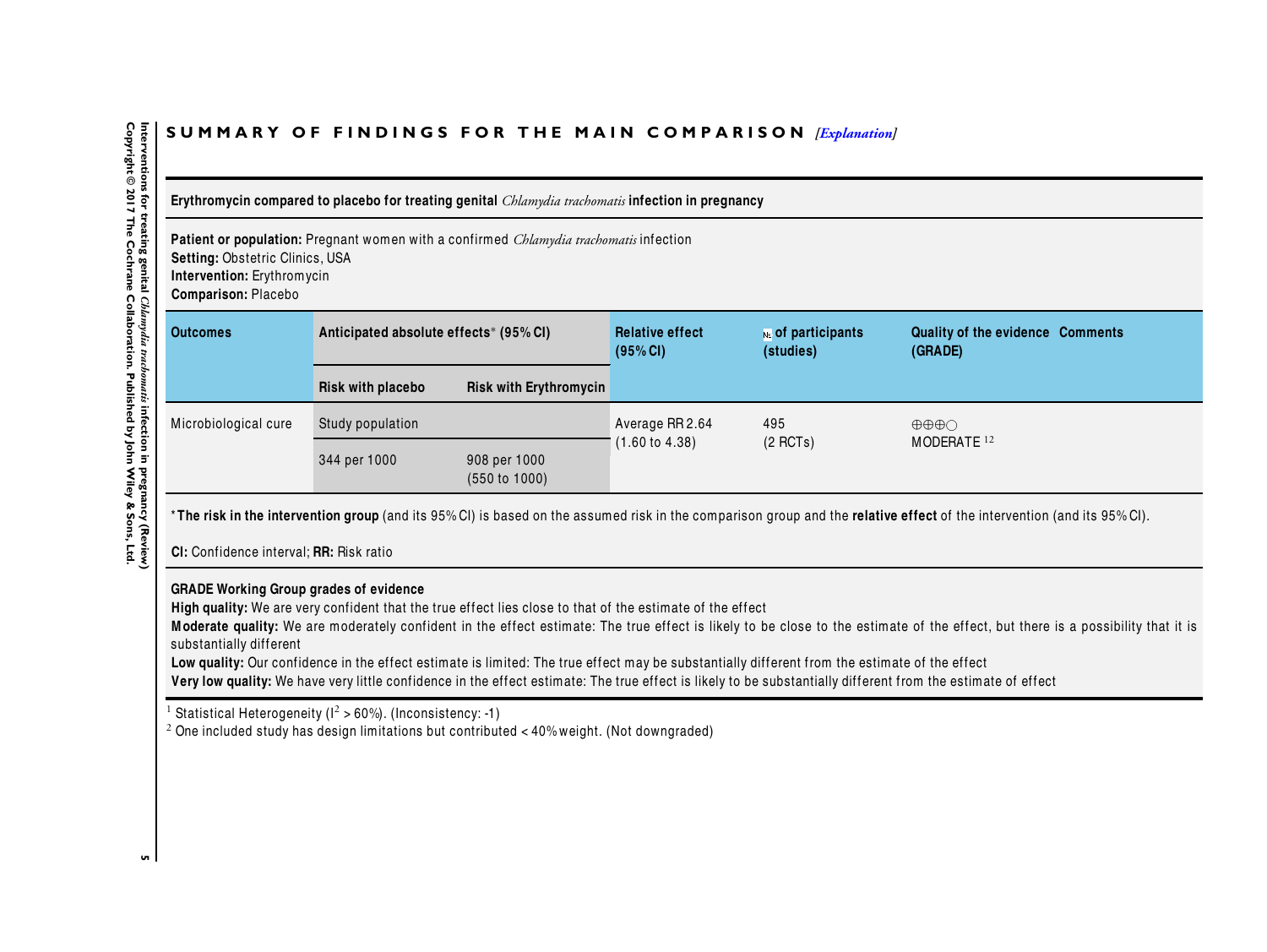## <span id="page-7-0"></span>**B A C K G R O U N D**

The prevalence of chlamydial infection in pregnancy is between 2% to 30% depending on the patient's age and risk factors [\(Berggren 2011;](#page-29-0) [Much 1991](#page-29-0)). It is particularly common in women younger than 25 years of age ([Walker 2012](#page-29-0)). Genital *Chlamydia trachomatis* (*C.trachomatis*) infection has been shown to be associated with pregnancy complications such as miscarriage ([Nigro](#page-29-0) [2011](#page-29-0)), preterm labour ([Pararas 2006](#page-29-0); [Rours 2011](#page-29-0)), low birthweight ([Attenburrow 1985\)](#page-29-0) and increased perinatal mortality [\(Silva 2011](#page-29-0)). There may also be an association with preterm rupture of membranes [\(Blas 2007\)](#page-29-0) and postpartum endometritis [\(Ismail 1987\)](#page-29-0). If the mother is untreated, 20% to 50% of newborn babies may develop chlamydial conjunctivitis [\(Kakar 2010](#page-29-0)), and another 10% to 20% may develop *C.trachomatis* pneumonia [\(Rours 2009](#page-29-0)). Vaginal birth is associated with the highest risk of transmission of chlamydial infection, however, there is a small risk of acquiring the infection even in infants born by caesarean section with premature rupture of membranes and intact membranes [\(Pammi 2012;](#page-29-0) [Yu 2009\)](#page-29-0).

Genital *C.trachomatis* infection is detected by nucleic acid amplification test (NAAT) on the specimens of genital secretions or urine. This test has replaced tissue culture of *C.trachomatis* ([Jespersen](#page-29-0) [2005](#page-29-0)).

#### **Description of the condition**

Genital *C.trachomatis* infection is a common bacterial sexually transmitted infection. The majority of women infected with this bacteria are asymptomatic and, therefore, may be more likely to transmit the infection because they do not seek treatment for the infection, which may result in a longer duration of the infection. The sequelae of *C.trachomatis* genital infection range from cervicitis to pelvic inflammatory disease, perihepatitis, ectopic pregnancy and infertility ([Zenilman 2012](#page-29-0)). We have described complications of pregnancy and diseases of newborn related to genital Chlamydia infection in the Background section above.

*C.trachomatis* is a small gram-negative intracellular bacterium with a two-phased life-cycle, which includes the form that infects new cells, (e.g. the small elementary body) and the active form (e.g. the reticulate body). The life-cycle is about two to three days, and, therefore, sustained high serum minimum inhibitory concentration of antimicrobial agents is needed to achieve eradication of the infection, which can be achieved by long-acting antimicrobials treatment or prolonged treatment. The incubation period of *C.trachomatis* infection varies between seven and 14 days [\(Zenilman 2012](#page-29-0)).

#### **Description of the intervention**

There are various treatment regimens for the management of chlamydial infection during pregnancy, however, there is no consensus on the most effective and safest option. In some, the hosts' immune system may even clear the infection.

According to the Centers for Disease Control and Prevention (CDC) guideline followed by many countries around the world, the recommended regimens for treatment of genital chlamydial infection in pregnancy are azithromycin (1 g orally given as a single dose) or amoxicillin (500 mg orally three times daily for seven days) [\(Workowski 2010\)](#page-29-0). The alternative regimen according to the CDC guideline is erythromycin (500 mg or 250 mg orally four times daily for seven days), or erythromycin ethylsuccinate (800 mg orally four times daily for seven days, or 400 mg orally four times daily for 14 days) ([Workowski 2010](#page-29-0)). Erythromycin is associated with a high degree of gastrointestinal side effects (primarily nausea) and the compliance may be an issue in such cases [\(Workowski 2010\)](#page-29-0).

Women who present in labour but were not treated for a prior positive chlamydial test are advised to be treated immediately with one of the above regimens. However, such late treatment is unlikely to substantially decrease the risk of transmission of Chlamydia to the newborn.

Clindamycin is another alternative drug for treatment of genital *C.trachomatis* infection. Despite it being safe in pregnancy, clindamycin is not used widely due to its cost ([Miller 2000\)](#page-29-0).

Other antibiotics such as doxycycline, levofloxacin, ofloxacin, and erythromycin estolate are used for the treatment of genital *C.trachomatis* outside of pregnancy. These drugs are contraindicated in pregnancy and lactation [\(Workowski 2010\)](#page-29-0).

Azithromycin is believed to be the superior agent in comparison to other antibiotics for treatment of chlamydial infection but new research has emerged suggesting that there is a higher failure rate with azithromycin treatment of chlamydial infection than previously believed [\(Schwebke 2011](#page-29-0)). One of the explanations for this recent finding is a higher sensitivity of NAAT in comparison to that previously used in the tissue culture as a test of cure [\(Handsfield](#page-29-0) [2011](#page-29-0)), although it does not explain the similar cure rates reported after doxycycline treatment with both of these tests. Another explanation for treatment failure is heterotopic resistance with high Chlamydia loads which leads to treatment failures ([Horner 2006](#page-29-0)). Re-infection is also a cause of treatment failure [\(Horner 2006](#page-29-0)).

Cure rates of *C.trachomatis* in women who are pregnant are lower than in non-pregnant women. The reasons behind this is a generally higher failure rate of treatment with amoxicillin, which has been traditionally used for treatment of *C.trachomatis* infection during pregnancy. A test of cure has always been recommended for all pregnant women and is performed no earlier than three weeks after treatment is initiated ([Workowski 2010](#page-29-0)).

The previous Cochrane review on interventions for treating genital *C.trachomatis* infection in pregnancy found that amoxicillin was as effective as erythromycin (odds ratio (OR) 0.54, 95% confidence

**Interventions for treating genital** *Chlamydia trachomatis* **infection in pregnancy (Review) 6 Copyright © 2017 The Cochrane Collaboration. Published by John Wiley & Sons, Ltd.**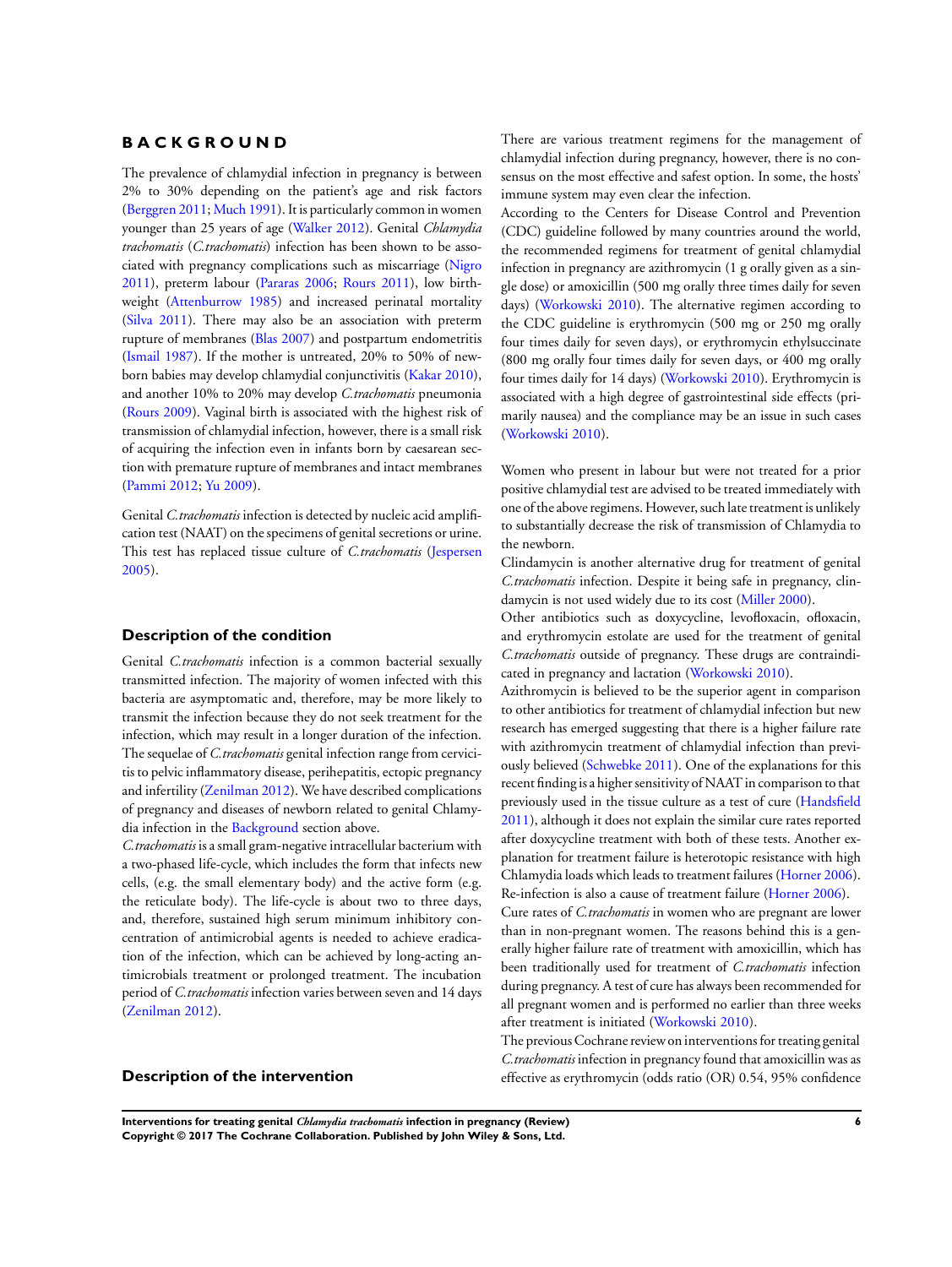interval (CI) 0.28 to 1.02) ([Brocklehurst 1998](#page-29-0)). Amoxycillin was found to be better tolerated than erythromycin (OR 0.16, 95% CI 0.09 to 0.30). Clindamycin and azithromycin were reported to be effective, however, the numbers of women included in trials were small ([Brocklehurst 1998\)](#page-29-0). New studies have been published in this area, therefore, it is important to update this review, which was done under new authorship.

#### **How the intervention might work**

Irradicating genital chlamydial infection during pregnancy with antibacterial drugs may lead to the following:

• treatment of symptoms and sequelae of genital chlamydial infection such as discharge, cervicitis, pelvic inflammatory disease, tubal disease and infertility;

• a decrease in perinatal complications such as preterm labour and early pregnancy loss, preterm rupture of membranes;

• a decrease in transmission of the infection to the fetus or newborn and, therefore, prevention of intrauterine infection, neonatal conjunctivitis and pneumonia during pregnancy;

• prevention of postpartum infection such as endometritis.

#### **Why it is important to do this review**

It is important to assess the different interventions for treating genital *C.trachomatis* in order to establish whether effective treatment of this infection improves perinatal outcomes and decreases maternal complications. This new review updates and replaces an earlier Cochrane review on this topic [\(Brocklehurst 1998\)](#page-29-0).

## **O B J E C T I V E S**

To establish the most efficacious and best-tolerated therapy for treatment of genital chlamydial infection in preventing maternal infection and adverse neonatal outcomes.

## **M E T H O D S**

## **Criteria for considering studies for this review**

#### **Types of studies**

We included randomised controlled trials. Cluster-randomised trials will be eligible for inclusion in this review in the future updates if identified. Quasi-randomised trials and trials using crossover design were not eligible for inclusion. We included studies published in abstract form.

#### **Types of participants**

Pregnant women with a confirmed *C.trachomatis* infection.

#### **Types of interventions**

• Any antibiotic versus no treatment or placebo for genital

- *C.trachomatis*s infection in pregnancy • One antibiotic versus another antibiotic
	- Different antibacterial regimens
	-

## **Types of outcome measures**

#### **Primary outcomes**

• Microbiological cure - negative Chlamydia test at least three weeks after treatment of the mother

#### **Secondary outcomes**

#### **A. Maternal**

- Repeated infection
- Preterm labour
- Preterm birth
- Preterm rupture of membranes
- Chorioamnionitis
- Postpartum endometritis
- Sepsis
- Prolonged hospital stay of the mother
- Side effects of treatment
- Maternal satisfaction with treatment

#### **B. Fetal/neonatal**

- Perinatal mortality
- Neonatal conjunctivitis
- Neonatal pneumonia
- Fetal anomalies
- Low birthweight
- Apgar score less than seven at five minutes

#### **C. Cost**

• Cost of treatment

## **Search methods for identification of studies**

The methods section of this review is based on a standard template used by the Cochrane Pregnancy and Childbirth Group.

**Interventions for treating genital** *Chlamydia trachomatis* **infection in pregnancy (Review) 7 Copyright © 2017 The Cochrane Collaboration. Published by John Wiley & Sons, Ltd.**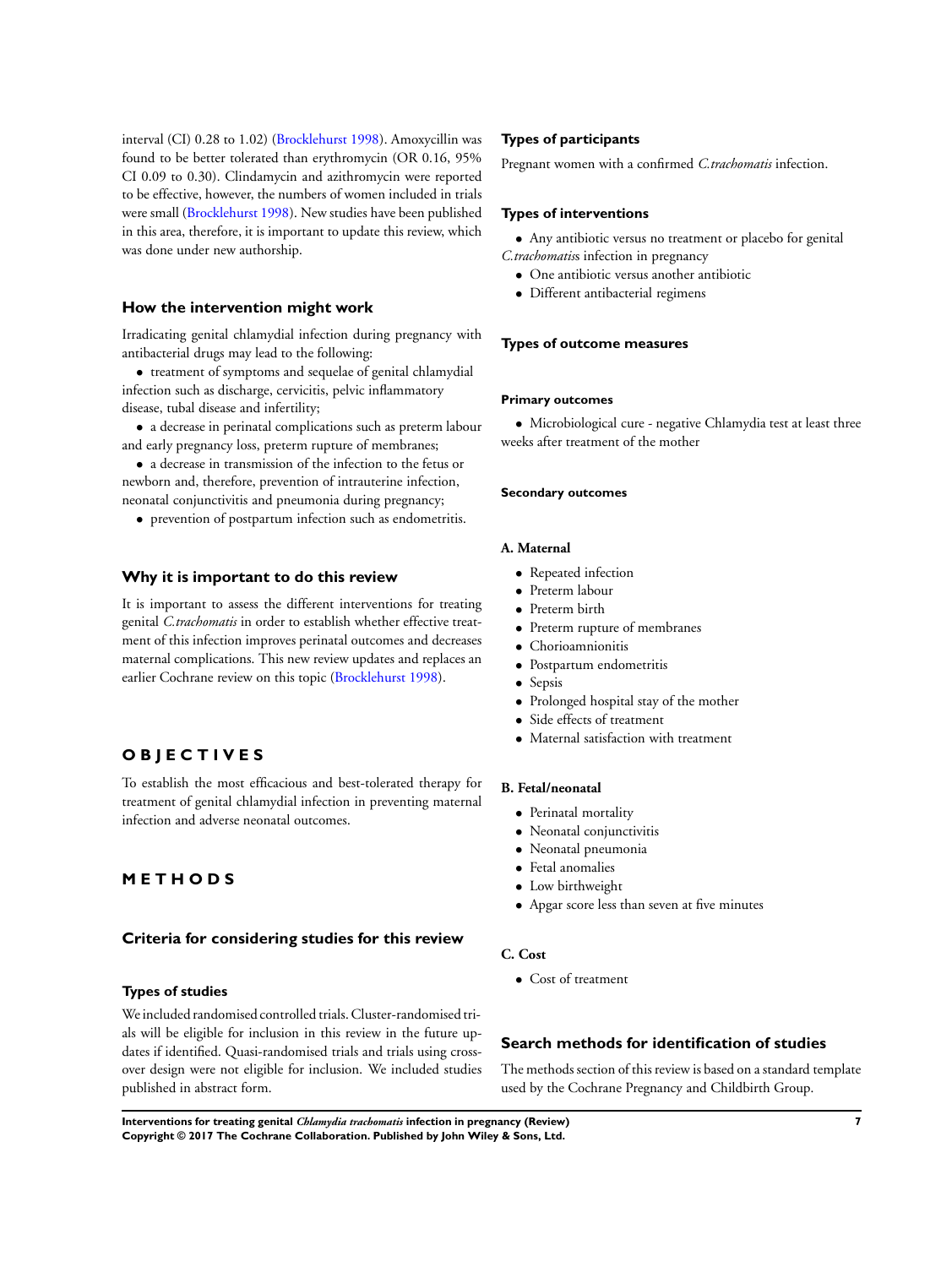#### **Electronic searches**

We searched the Cochrane Pregnancy and Childbirth Group's Trials Register by contacting their Information Specialist (26 June 2017).

The Register is a database containing over 23,000 reports of controlled trials in the field of pregnancy and childbirth. For full search methods used to populate the Pregnancy and Childbirth Group's Trials Register including the detailed search strategies for CENTRAL, MEDLINE, Embase and CINAHL, the list of handsearched journals and conference proceedings, and the list of journals reviewed via the current awareness service, please follow this link to the editorial information about the [Cochrane Pregnancy](http://www.mrw.interscience.wiley.com/cochrane/clabout/articles/PREG/frame.html) [and Childbirth](http://www.mrw.interscience.wiley.com/cochrane/clabout/articles/PREG/frame.html) Group in the Cochrane Library and select the '*Specialized Register* ' section from the options on the left side of the screen.

Briefly, the Cochrane Pregnancy and Childbirth's Trials Register is maintained by their Information Specialist and contains trials identified from:

1. monthly searches of the Cochrane Central Register of Controlled Trials (CENTRAL);

- 2. weekly searches of MEDLINE (Ovid);
- 3. weekly searches of Embase (Ovid);
- 4. monthly searches of CINAHL (EBSCO);

5. handsearches of 30 journals and the proceedings of major conferences;

6. weekly current awareness alerts for a further 44 journals plus monthly BioMed Central email alerts.

Search results are screened by two people and the full text of all relevant trial reports identified through the searching activities described above is reviewed. Based on the intervention described, each trial report is assigned a number that corresponds to a specific Pregnancy and Childbirth review topic (or topics), and is then added to the Register. The Information Specialist searches the Register for each review using this topic number rather than keywords. This results in a more specific search set that has been fully accounted for in the relevant review sections [\(Included studies;](#page-29-0) [Excluded studies](#page-29-0); [Ongoing studies\)](#page-29-0)

In addition, we searched [ClinicalTrials.gov](http://clinicaltrials.gov/) and the WHO International Clinical Trials Registry Platform [\(ICTRP](http://apps.who.int/trialsearch/)) (26 June 2017) for unpublished, planned and ongoing trial reports. The search terms we used are given in [Appendix 1](#page-69-0).

#### **Searching other resources**

We searched the reference lists of retrieved studies. We did not apply any language or date restrictions.

#### **Data collection and analysis**

The methods section of this review is based on a standard template used by the Cochrane Pregnancy and Childbirth Group.

#### **Selection of studies**

Two review authors independently assessed all the potential studies identified as a result of the search strategy for inclusion. Two review authors assessed the quality and extracted the data using the agreed form. Discrepancies were resolved through discussion with a third review author when needed. We entered data into Review Manager software and checked for accuracy. When information regarding any of the above was unclear, we attempted to contact authors of the original reports to provide further details.

Studies published only in abstract form were included if they otherwise satisfied inclusion criteria. The authors of such studies were contacted if any additional information was required.

#### **Data extraction and management**

We designed a form to extract data. For eligible studies, review authors extracted the data using the agreed form. We resolved discrepancies through discussion or, if required, we consulted a third assessor. We entered data into Review Manager software ( [RevMan 2014](#page-29-0)), and checked for accuracy.

When information regarding any of the above is unclear, we attempted to contact authors of the original reports to provide further details.

#### **Assessment of risk of bias in included studies**

Review authors independently assessed risk of bias for each study using the criteria outlined in the *Cochrane Handbook for Systematic Reviews of Interventions* ([Higgins 2011\)](#page-29-0). We resolved any disagreement by discussion or by involving a third assessor.

### **(1) Random sequence generation (checking for possible selection bias)**

We described for each included study the method used to generate the allocation sequence in sufficient detail to allow an assessment of whether it should produce comparable groups. We assessed the method as:

- low risk of bias (any truly random process, e.g. random number table; computer random number generator);
- high risk of bias (any non-random process, e.g. odd or even date of birth; hospital or clinic record number);
	- unclear risk of bias.

## **(2) Allocation concealment (checking for possible selection bias)**

We described for each included study the method used to conceal allocation to interventions prior to assignment and assessed whether intervention allocation could have been foreseen in advance of, or during recruitment, or changed after assignment. We assessed the methods as:

**Interventions for treating genital** *Chlamydia trachomatis* **infection in pregnancy (Review) 8 Copyright © 2017 The Cochrane Collaboration. Published by John Wiley & Sons, Ltd.**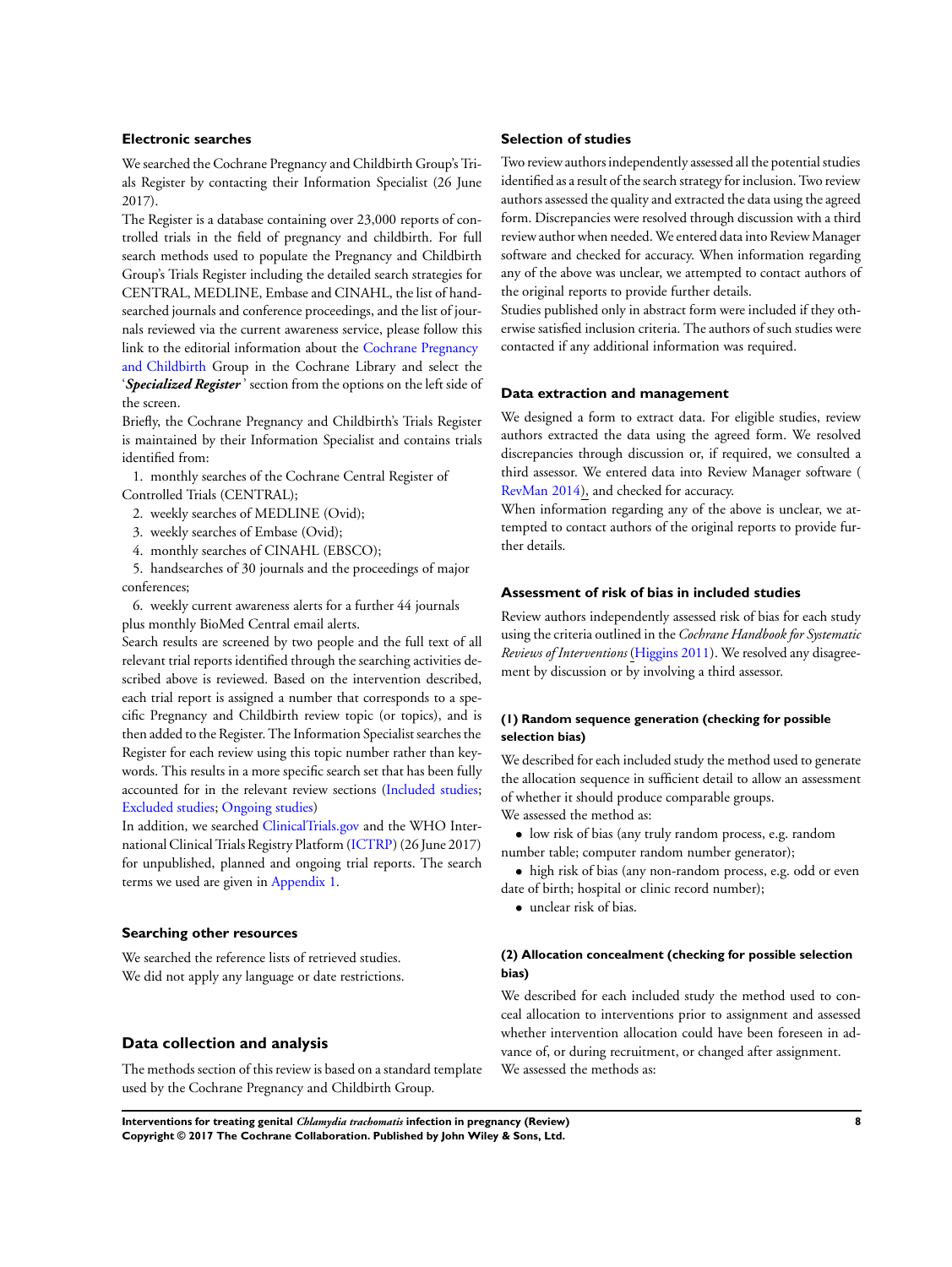• low risk of bias (e.g. telephone or central randomisation; consecutively numbered sealed opaque envelopes);

• high risk of bias (open random allocation; unsealed or nonopaque envelopes, alternation; date of birth);

• unclear risk of bias.

#### **(3.1) Blinding of participants and personnel (checking for possible performance bias)**

We described for each included study the methods used, if any, to blind study participants and personnel from knowledge of which intervention a participant received. We considered that studies were at low risk of bias if they were blinded, or if we judged that the lack of blinding would be unlikely to affect results. We assessed blinding separately for different outcomes or classes of outcomes. We assessed the methods as:

- low, high or unclear risk of bias for participants;
- low, high or unclear risk of bias for personnel.

### **(3.2) Blinding of outcome assessment (checking for possible detection bias)**

We described for each included study the methods used, if any, to blind outcome assessors from knowledge of which intervention a participant received. We assessed blinding separately for different outcomes or classes of outcomes.

We assessed methods used to blind outcome assessment as:

• low, high or unclear risk of bias.

## **(4) Incomplete outcome data (checking for possible attrition bias due to the amount, nature and handling of incomplete outcome data)**

We described for each included study, and for each outcome or class of outcomes, the completeness of data including attrition and exclusions from the analysis. We stated whether attrition and exclusions were reported and the numbers included in the analysis at each stage (compared with the total randomised participants), reasons for attrition or exclusion where reported, and whether missing data were balanced across groups or were related to outcomes. Where sufficient information was reported, or could be supplied by the trial authors, we re-included missing data in the analyses which we undertook.

We assessed methods as:

• low risk of bias (e.g. no missing outcome data; missing outcome data balanced across groups);

• high risk of bias (e.g. numbers or reasons for missing data imbalanced across groups; 'as treated' analysis done with substantial departure of intervention received from that assigned at randomisation);

• unclear risk of bias.

A cut-off point of 20% was used to assess the level of missing data as adequate for different outcomes.

#### **(5) Selective reporting (checking for reporting bias)**

We described for each included study how we investigated the possibility of selective outcome reporting bias and what we found. We assessed the methods as:

• low risk of bias (where it is clear that all of the study's prespecified outcomes and all expected outcomes of interest to the review have been reported);

• high risk of bias (where not all the study's pre-specified outcomes have been reported; one or more reported primary outcomes were not pre-specified; outcomes of interest are reported incompletely and so cannot be used; study fails to include results of a key outcome that would have been expected to have been reported);

• unclear risk of bias.

### **(6) Other bias (checking for bias due to problems not covered by (1) to (5) above)**

We described for each included study any important concerns we have about other possible sources of bias.

We assessed whether each study was free of other problems that could put it at risk of bias:

- low risk of other bias;
- high risk of other bias;
- unclear whether there is risk of other bias.

#### **(7) Overall risk of bias**

We made explicit judgements about whether studies were at high risk of bias, according to the criteria given in the *Cochrane Handbook for Systematic Reviews of Interventions* ([Higgins 2011](#page-29-0)). With reference to (1) to (6) above, we assessed the likely magnitude and direction of the bias and whether we considered it was likely to impact on the findings. We explored the impact of the level of bias through undertaking sensitivity analyses - *see* [Sensitivity analysis.](#page-7-0)

### **Assessment of the quality of the evidence using the GRADE approach**

For this update , we assessed the quality of the evidence for all comparisons using the GRADE approach as outlined in the [GRADE](http://gdt.guidelinedevelopment.org/centralchar "A8penalty z@ prod/char "A8penalty z@ design/client/handbook/handbook.html) [handbook](http://gdt.guidelinedevelopment.org/centralchar "A8penalty z@ prod/char "A8penalty z@ design/client/handbook/handbook.html) in order to assess the quality of the body of evidence relating to the main outcome of microbiological cure.

We used [GRADEpro GDT](http://www.guidelinedevelopment.org/) to import data from Review Manager 5.3 ([RevMan 2014](#page-29-0)) to create 'Summary of findings' tables. A summary of the intervention effect and a measure of quality for each of the outcomes was produced using the GRADE approach. The GRADE approach uses five considerations (study limitations, consistency of effect, imprecision, indirectness and publication bias) to assess the quality of the body of evidence for each outcome. The evidence can be downgraded from 'high quality' by one level for serious (or by two levels for very serious) limitations, depending on assessments for risk of bias, indirectness of evidence, serious

**Interventions for treating genital** *Chlamydia trachomatis* **infection in pregnancy (Review) 9 Copyright © 2017 The Cochrane Collaboration. Published by John Wiley & Sons, Ltd.**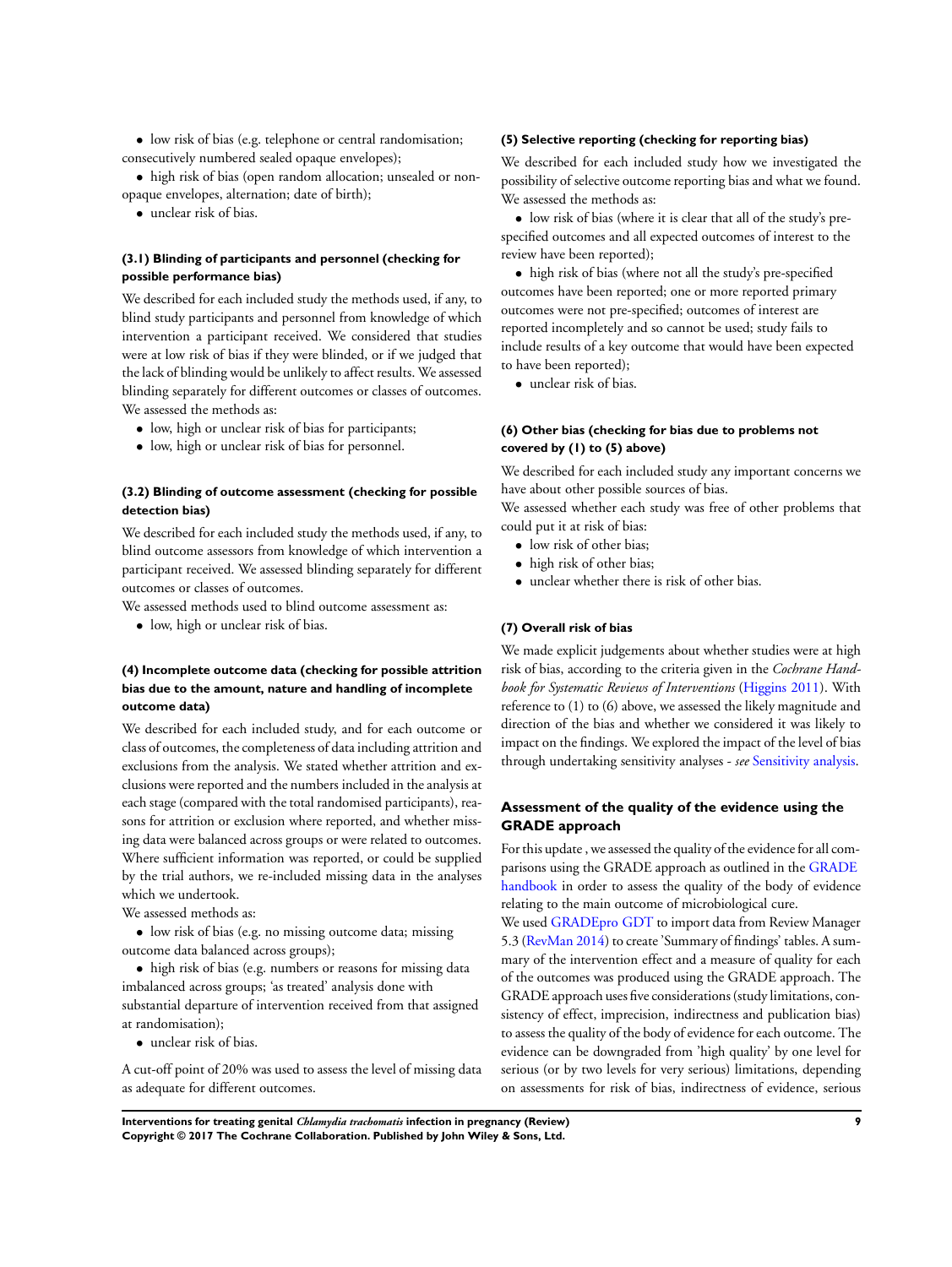inconsistency, imprecision of effect estimates or potential publication bias.

#### **Measures of treatment effect**

#### **Dichotomous data**

For dichotomous data, we presented results as summary risk ratio with 95% confidence intervals.

#### **Continuous data**

For continuous data, we planned to use the mean difference if outcomes were measured in the same way between trials.We would have used the standardised mean difference to combine trials that measured the same outcome, but used different methods.

#### **Unit of analysis issues**

#### **Cluster-randomised trials**

We did not identify any cluster-randomised trials for inclusion in this version of the review. If we identify any cluster-randomised trials for inclusion in future updates, we will include them in our analyses along with individually-randomised trials. We will adjust their standard errors using the methods described in the *Cochrane Handbook for Systematic Reviews of Interventions* using an estimate of the intra-cluster correlation co-efficient (ICC) derived from the trial (if possible), from a similar trial or from a study of a similar population. If we use ICCs from other sources, we will report this and conduct sensitivity analyses to investigate the effect of variation in the ICC. If we identify both cluster-randomised trials and individually-randomised trials, we will synthesise the relevant information. We will consider it reasonable to combine the results from both if there is little heterogeneity between the studies and the interaction between the effect of intervention and the choice of randomisation unit is considered to be unlikely.

We will acknowledged heterogeneity in the randomisation unit and perform a subgroup analysis to investigate the effects of the randomisation unit.

#### **Cross-over trials**

This study design is not eligible for inclusion in this review.

#### **Other unit of analysis issues**

We identified the trials with more than two treatment groups and included each pair-wise comparison separately, but with shared intervention groups divided out approximately evenly among the comparisons. For dichotomous outcomes, both the number of events and the total number of patients were divided up. For continuous outcomes, only the total number of participants were divided up and the means and standard deviations left unchanged (*Cochrane Handbook for Systematic Reviews of Interventions* 16.5.4).

#### **Dealing with missing data**

For included studies, we noted levels of attrition. We planned to explore the impact of including studies with high levels of missing data in the overall assessment of treatment effect by using sensitivity analysis (see [Sensitivity analysis](#page-7-0)).

For all outcomes, we carried out analyses, as far as possible, on an intention-to-treat basis, i.e. we attempted to include all participants randomised to each group in the analyses, and all participants were analysed in the group to which they were allocated, regardless of whether or not they received the allocated intervention. The denominator for each outcome in each trial was the number randomised minus any participants whose outcomes were known to be missing.

We would have excluded studies with more than 20% missing data.

#### **Assessment of heterogeneity**

We assessed statistical heterogeneity in each meta-analysis using the T², I² and Chi² statistics. We regarded heterogeneity as substantial if the I² was greater than 30% and either the T² was greater than zero, or there was a low P value (less than 0.10) in the Chi² test for heterogeneity.

#### **Assessment of reporting biases**

In future updates of this review, if there are 10 or more studies in the meta-analysis, we will investigate reporting biases (such as publication bias) using funnel plots and will assess funnel plot asymmetry visually. If asymmetry is suggested by a visual assessment, we will perform exploratory analyses to investigate it.

#### **Data synthesis**

We carried out statistical analysis using the Review Manager software ([RevMan 2014](#page-29-0)). We used fixed-effect meta-analysis for combining data where it was reasonable to assume that studies were estimating the same underlying treatment effect: i.e. where trials were examining the same intervention, and the trials' populations and methods were judged sufficiently similar. If there was clinical heterogeneity sufficient to expect that the underlying treatment effects differed between trials, or if substantial statistical heterogeneity was detected, we used random-effects meta-analysis to produce an overall summary, if an average treatment effect across trials was considered clinically meaningful. The random-effects summary was treated as the average range of possible treatment effects and we discussed the clinical implications of treatment effects differing

**Interventions for treating genital** *Chlamydia trachomatis* **infection in pregnancy (Review) 10 Copyright © 2017 The Cochrane Collaboration. Published by John Wiley & Sons, Ltd.**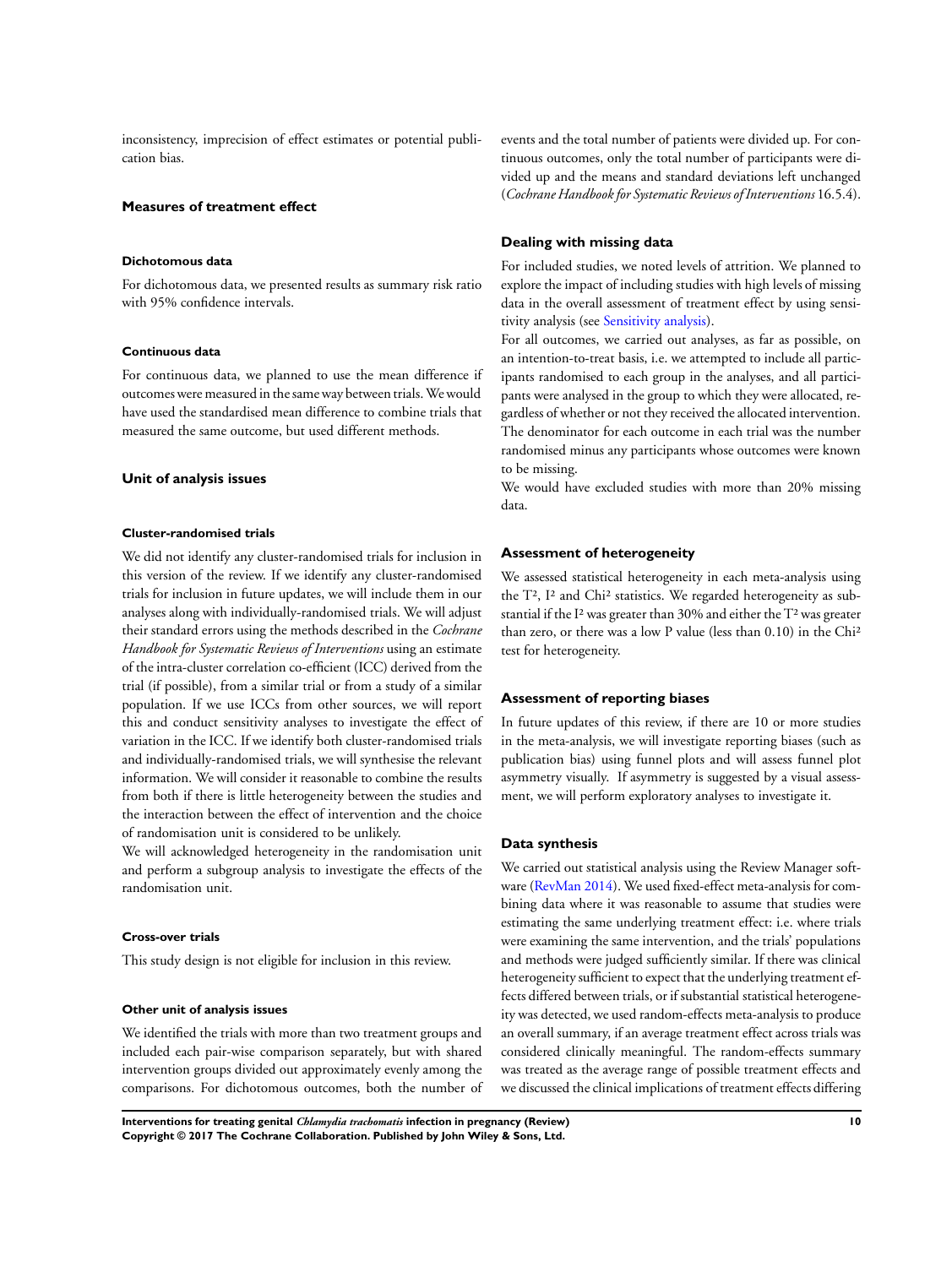between trials. If the average treatment effect was not clinically meaningful, we did not combine trials.

Where we used random-effects analyses, the results are presented as the average treatment effect with 95% confidence intervals, and the estimates of T² and I².

#### **Subgroup analysis and investigation of heterogeneity**

We did not carry out ant of the planned subgroup analyses as the outcomes only had a few included trials. In future updates if we identify substantial heterogeneity, we will investigate it using subgroup analyses and sensitivity analyses. We will consider whether an overall summary is meaningful, and if it is, use random-effects analysis to produce it.

We would consider carrying out the following subgroup analyses.

• Women with a first episode versus women with recurrent (previously treated in pregnancy) genital *C.trachomatis* infection

• Women in the first half (before 20 weeks) versus women in the second half (including 20 weeks and after 20 weeks) of pregnancy

The following outcome would be used in subgroup analysis.

• Microbiological cure negative Chlamydia test after treatment for the mother

We would have assessed subgroup differences by interaction tests available within RevMan ([RevMan 2014](#page-29-0)). We would have reported the results of subgroup analyses quoting the Chi² statistic and P value, and the interaction test I² value.

#### **Sensitivity analysis**

Sensitivity analyses were not performed as there were no aspects of the review that may have affected the results, for example, the risk of bias associated with the quality of some of the included trials. We would have undertaken analysis of the primary outcome separately for trials with low risk of bias and high and unknown risk of bias (allocation concealment) if needed. Sensitivity analysis would have been carried out to explore the effects of random-effects analyses for outcomes with statistical heterogeneity. We would also have carried out sensitivity analysis to investigate the effect of the randomisation unit if we had included cluster-randomised controlled trials along with the individually-randomised trials.

## **R E S U L T S**

### **Description of studies**

#### **Results of the search**

The search of the Cochrane Pregnancy and Childbirth Group's Trials Register retrieved 23 reports of 20 trials and we retrieved no other studies from other sources (see: [Figure 1\)](#page-13-0). We included 15 studies, excluded four, and one is ongoing ([Okunola 2013](#page-29-0)).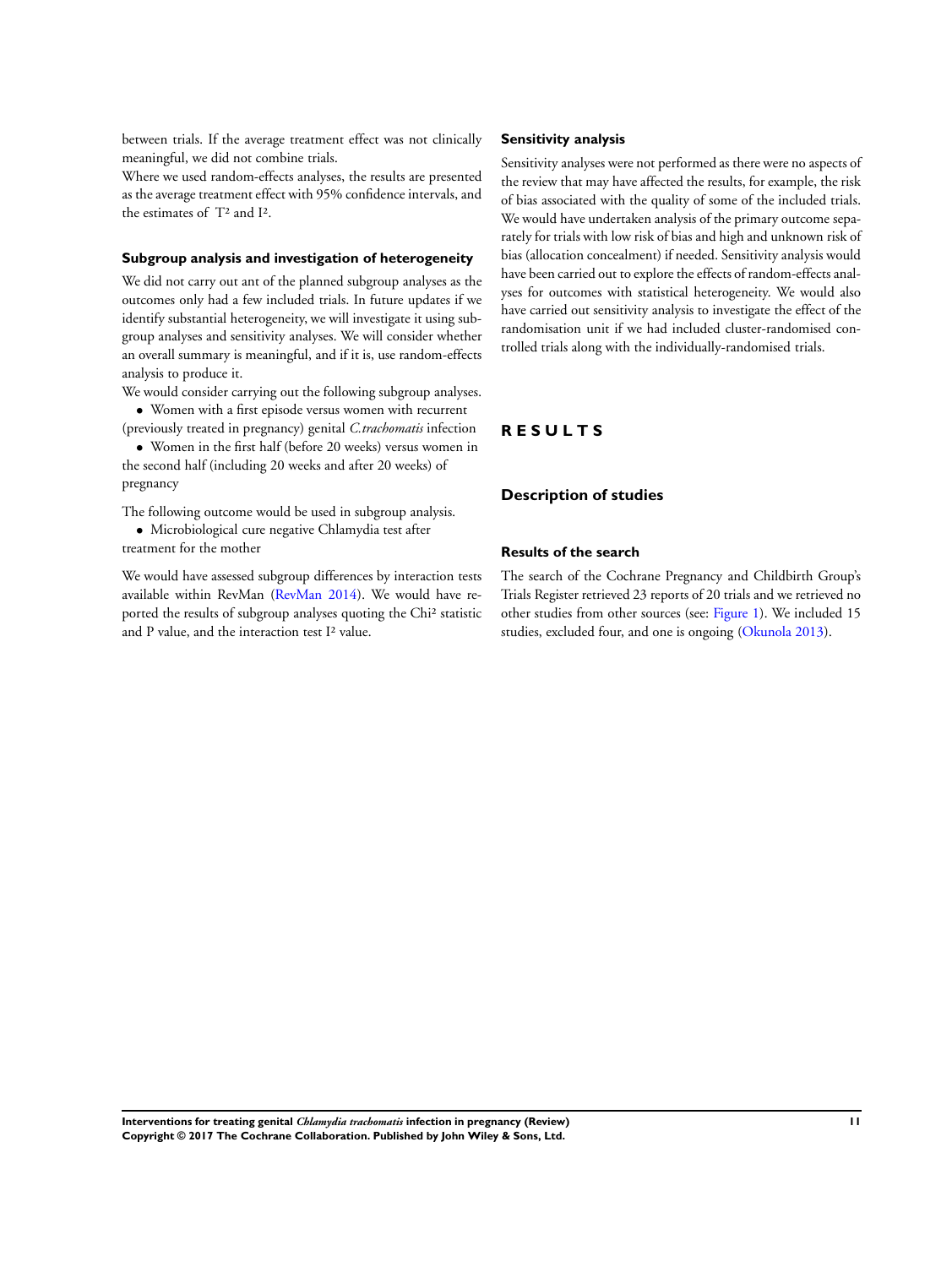

<span id="page-13-0"></span>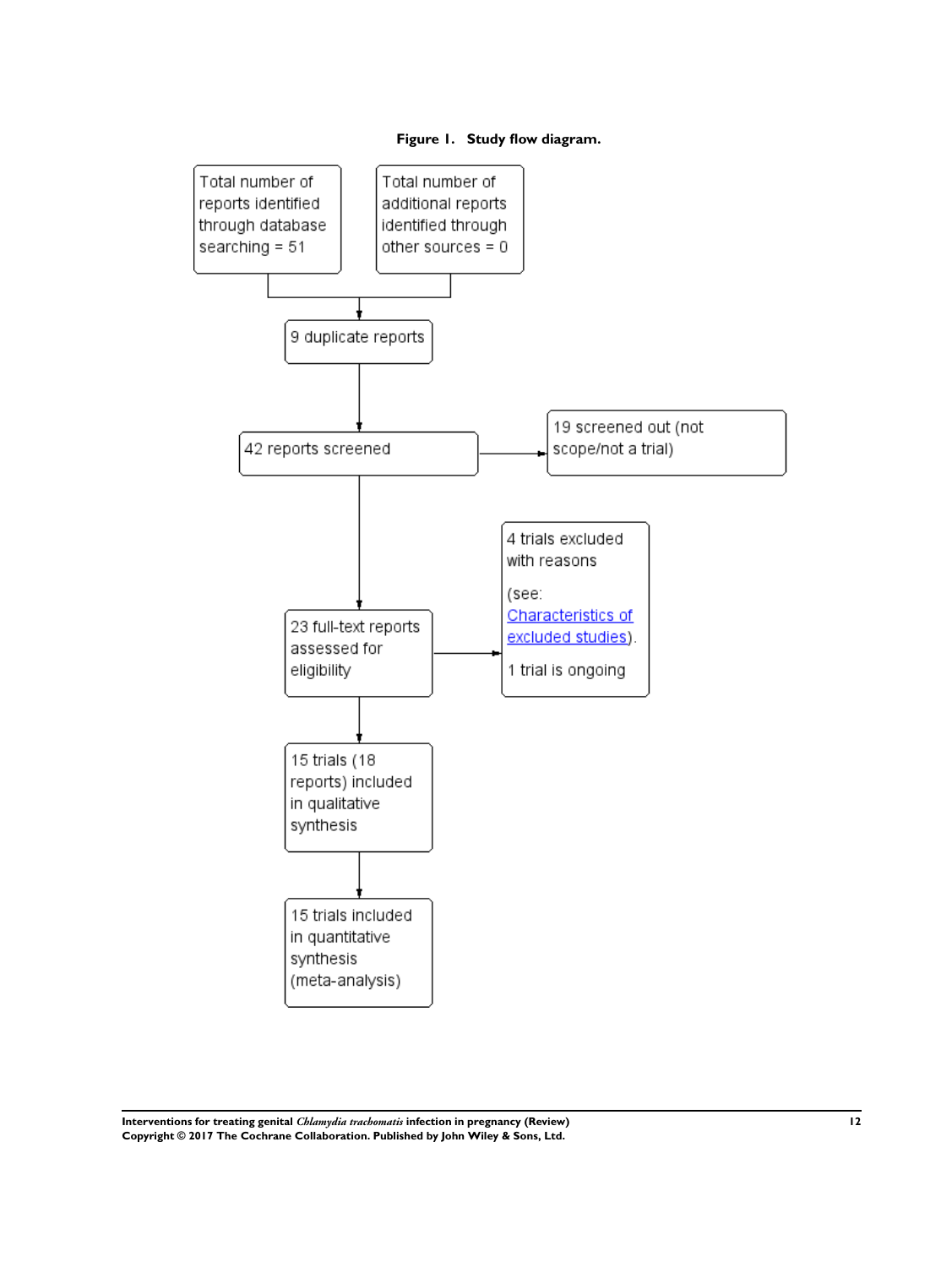### **Included studies**

We included 15 studies into the meta-analysis with a total of 1754 women. Meta-analyses were mostly based on fewer numbers of studies.

#### **Methods**

All the trials were randomised control trials of pregnant women with confirmed *Chlamydia trachomatis* (*C.trachomatis*) infection.

#### **Populations and settings**

All of the included studies were undertaken in North America (14 in USA and one in Canada). One study took place in 1982, and the rest took place in the nineties and early 2000s.

#### **Interventions and comparisons**

Two studies compared erythromycin and placebo [\(Alger 1991;](#page-29-0) [Martin 1997\)](#page-29-0). One study compared clindamycin and placebo [\(Alger 1991](#page-29-0)). One study compared amoxicillin versus placebo [\(Bell 1982\)](#page-29-0). Two studies compared azithromycin and amoxicillin [\(Jacobson 2001;](#page-29-0) [Kacmar 2001\)](#page-29-0). Four studies compared amoxicillin and erythromycin [\(Alary 1994](#page-29-0); [Magat 1993;](#page-29-0) [Silverman](#page-29-0) [1994](#page-29-0); [Turrentine 1995](#page-29-0)). Six studies compared erythromycin and azithromycin [\(Adair 1998;](#page-29-0) [Bush 1994](#page-29-0); [Edwards 1996](#page-29-0); [Gunter](#page-29-0) [1996](#page-29-0); [Rosenn 1995;](#page-29-0) [Wehbeh 1998](#page-29-0)). Two studies compared clindamycin and erythromycin ([Alger 1991;](#page-29-0) [Turrentine 1995](#page-29-0)). One study compared amoxicillin and clindamycin ([Turrentine 1995\)](#page-29-0).

#### **Funding sources**

[Adair 1998,](#page-29-0) [Edwards 1996](#page-29-0), and [Turrentine 1995](#page-29-0) had drugs donated by a pharmaceutical company at no cost. [Alger 1991](#page-29-0) was funded by a grant from the Upjohn company.

[Alary 1994](#page-29-0) was funded by a grant from the National Health Research and Development Program. [Kacmar 2001](#page-29-0) was funded by a NIH grant. [Martin 1997](#page-29-0) was funded by a National Institute of Child Health and Human Development grant. [Bell 1982](#page-29-0) was supported by a US Public Health Service grant.

[Wehbeh 1998](#page-29-0) was funded by local departmental funds. [Bush 1994](#page-29-0), [Gunter 1996](#page-29-0), [Jacobson 2001](#page-29-0), [Magat 1993](#page-29-0), [Rosenn](#page-29-0) [1995](#page-29-0), and [Silverman 1994](#page-29-0) did not disclose any funding sources.

#### **Trial authors' declarations of interest**

Declarations of interest were not mentioned in any of the included studies.

#### **Excluded studies**

Reasons for exclusion are as follows.

• [El-Shourbagy 2011](#page-29-0) - this study examines the rate of preeclampsia in groups of treated and non-treated *Chlamydia pneumoniae* infections in pregnancy.

• [McGregor 1990](#page-29-0) - this study included pregnant women with various genital tract infections and not only *Chlamydia trachomatis.* The data for *Chlamydia trachomatis* infection were not presented separately.

• [Nadafi 2005](#page-29-0) - this study included women with positive and negative Chlamydia test, it was a cohort study, sequence generation was not clear. The data for women with positive and negative Chlamydia test are presented together.

• [Zulkarneev 1998](#page-29-0) - this study was not a randomised controlled trial.

#### **Risk of bias in included studies**

*See* [Figure 2](#page-15-0) and [Figure 3.](#page-16-0)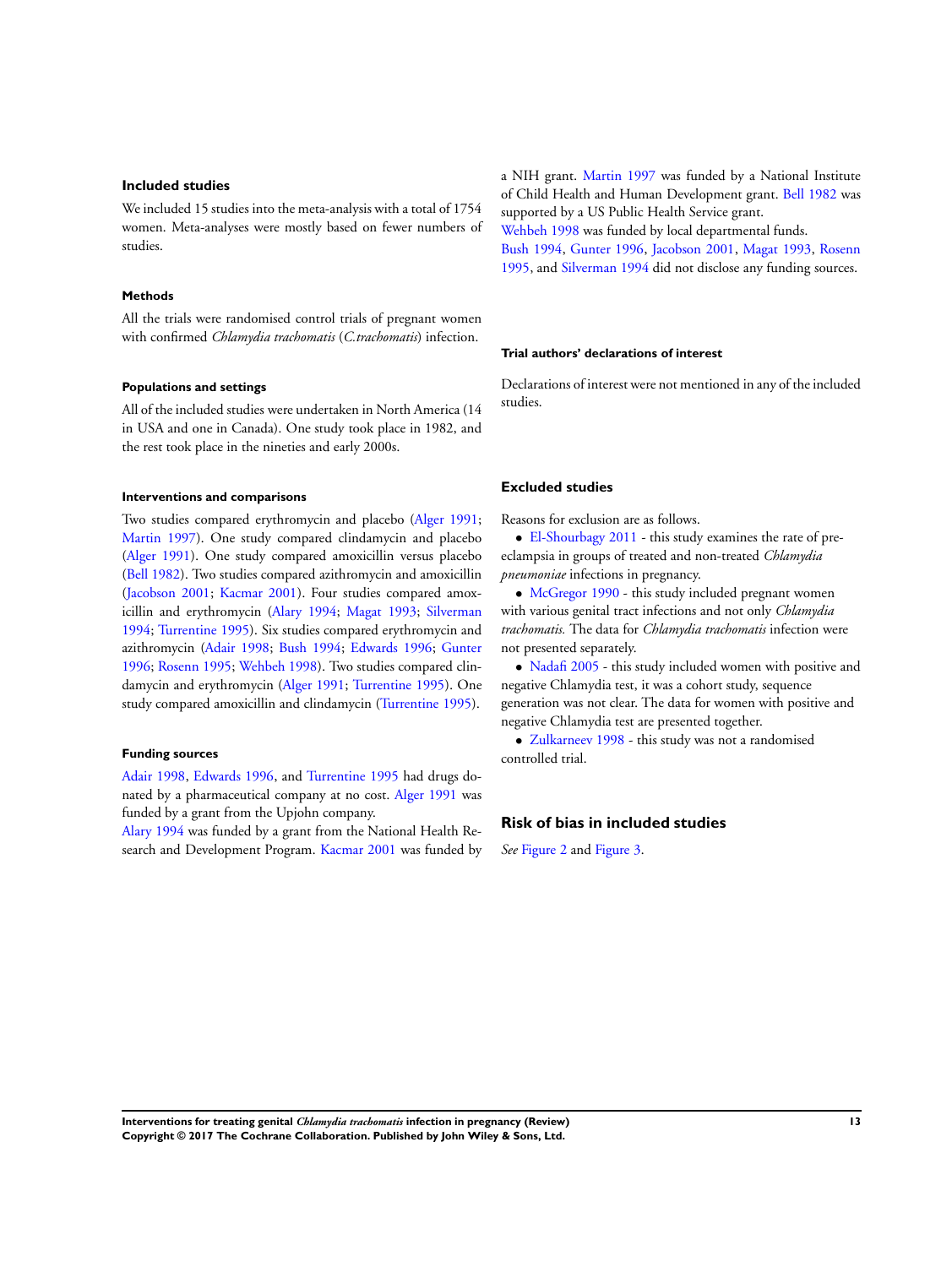## <span id="page-15-0"></span>**Figure 2. 'Risk of bias' graph: review authors' judgements about each risk of bias item presented as percentages across all included studies.**



**Interventions for treating genital** *Chlamydia trachomatis* **infection in pregnancy (Review) 14 Copyright © 2017 The Cochrane Collaboration. Published by John Wiley & Sons, Ltd.**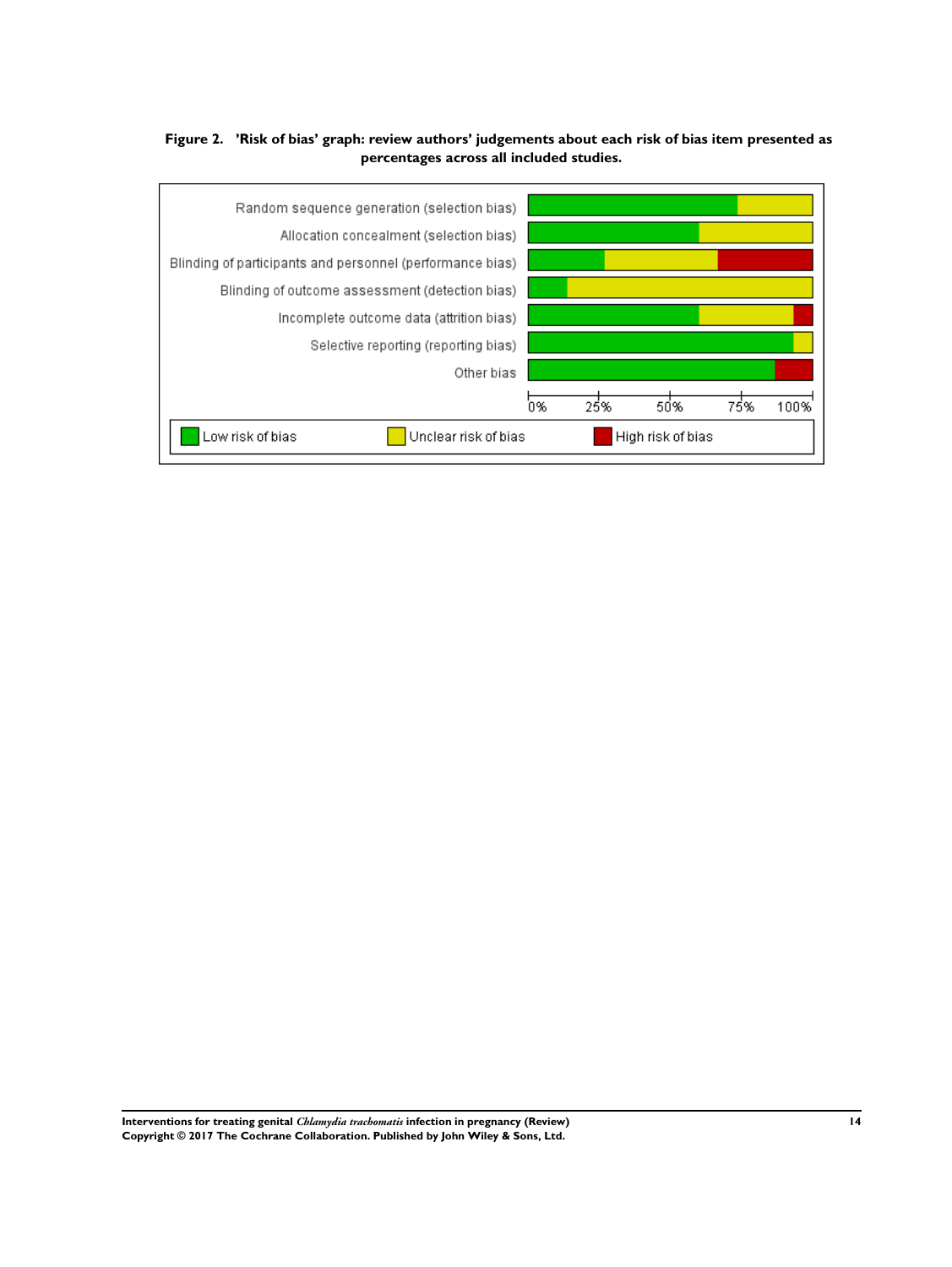

<span id="page-16-0"></span>**Figure 3. 'Risk of bias' summary: review authors' judgements about each risk of bias item for each included study.**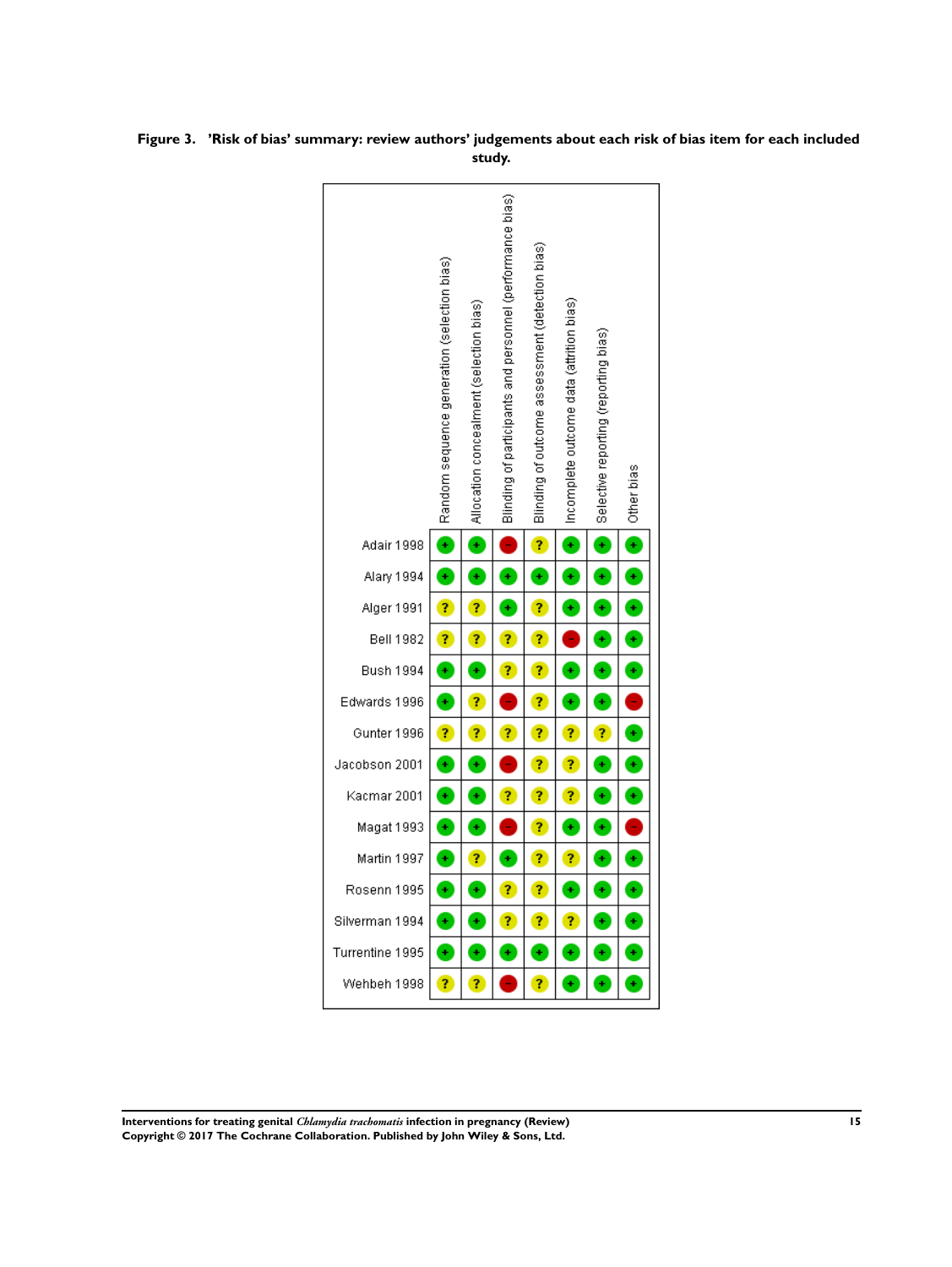#### **Allocation**

Eleven studies had low risk of selection bias, e.g. three studies used number of blocks for allocation [\(Adair 1998](#page-29-0); [Alary 1994;](#page-29-0) [Rosenn](#page-29-0) [1995](#page-29-0)), four studies used computer-generated randomisation for allocation [\(Bush 1994](#page-29-0); [Jacobson 2001;](#page-29-0) [Martin 1997;](#page-29-0) [Turrentine](#page-29-0) [1995](#page-29-0)), four studies used random number tables ([Edwards 1996;](#page-29-0) [Kacmar 2001](#page-29-0); [Magat 1993;](#page-29-0) [Silverman 1994\)](#page-29-0). Four studies had unclear risk of selection bias, e.g. allocation method was not described ([Alger 1991](#page-29-0); [Bell 1982;](#page-29-0) [Gunter 1996;](#page-29-0) [Wehbeh 1998](#page-29-0)). Nine studies had a low risk of bias for allocation sequence. Six used sealed opaque envelopes ([Adair 1998;](#page-29-0) [Bush 1994](#page-29-0); [Jacobson 2001,](#page-29-0) [Kacmar 2001](#page-29-0); [Rosenn 1995](#page-29-0); [Silverman 1994](#page-29-0)). One study used identical treatment packs ([Alary 1994\)](#page-29-0). In two trials the medications were dispensed by the pharmacy to prevent the healthcare practitioners knowing which medication and which dose were allocated ([Magat 1993](#page-29-0); [Turrentine 1995](#page-29-0)). There was an unclear risk in six studies as allocation concealment was not described ([Alger](#page-29-0) [1991](#page-29-0); [Bell 1982;](#page-29-0) [Edwards 1996](#page-29-0); [Gunter 1996](#page-29-0); [Martin 1997;](#page-29-0) [Wehbeh 1998\)](#page-29-0).

#### **Blinding**

#### **Performance bias**

Blinding of participants and personnel was performed four studies [\(Alary 1994;](#page-29-0) [Alger 1991](#page-29-0); [Martin 1997](#page-29-0); [Turrentine 1995](#page-29-0)).

Five studies did not implement blinding of participants or personnel and were assessed as high risk [\(Adair 1998](#page-29-0); [Edwards 1996;](#page-29-0) [Jacobson 2001](#page-29-0); [Magat 1993](#page-29-0); [Wehbeh 1998\).](#page-29-0)

Six studies did not describe performance blinding ([Bell 1982;](#page-29-0) [Bush 1994](#page-29-0); [Gunter 1996](#page-29-0); [Kacmar 2001](#page-29-0); [Rosenn 1995;](#page-29-0) [Silverman](#page-29-0) [1994](#page-29-0)).

## **Assessment bias**

Blinding of outcome assessment was unclear in 13 studies [\(Adair](#page-29-0) [1998](#page-29-0); [Alger 1991](#page-29-0); [Bell 1982](#page-29-0); [Bush 1994](#page-29-0); [Edwards 1996;](#page-29-0) [Gunter](#page-29-0) [1996](#page-29-0); [Jacobson 2001](#page-29-0); [Kacmar 2001](#page-29-0); [Magat 1993](#page-29-0); [Martin 1997;](#page-29-0) [Rosenn 1995](#page-29-0); [Silverman 1994;](#page-29-0) [Wehbeh 1998](#page-29-0)).

Assessment bias was assessed as low risk in two studies were staff taking cultures were blinded to treatment group ([Alary 1994;](#page-29-0) [Turrentine 1995](#page-29-0)).

#### **Incomplete outcome data**

No studies had significant attrition bias. All losses to follow-up were described. One study [\(Bell 1982\)](#page-29-0) had high attrition for the final outcome reporting data for only 71% of participants. Five studies are at unclear risk of attrition bias due to insufficient information given in the study report ([Gunter 1996](#page-29-0)), and some unexplained loss to follow-up ([Jacobson 2001](#page-29-0); [Kacmar 2001;](#page-29-0) [Martin](#page-29-0) [1997](#page-29-0); [Silverman 1994\)](#page-29-0).

#### **Selective reporting**

One study was published only in abstract form and states that it is an ongoing trial but no further information has been published [\(Gunter 1996\)](#page-29-0). The remaining 14 studies were rated as being at low risk of reporting bias.

#### **Other potential sources of bias**

Two studies had unexplained different mean gestational ages in women in the two treatment arms [\(Edwards 1996](#page-29-0); [Magat 1993](#page-29-0)). The remaining 13 studies were assessed as being at a low risk of other bias.

### **Effects of interventions**

See: **[Summary of findings for the main comparison](#page-6-0)** [Erythromycin compared to placebo for treating genital](#page-6-0) *[Chlamydia](#page-6-0) [trachomatis](#page-6-0)* [infection in pregnancy](#page-6-0); **[Summary of findings 2](#page-21-0)** [Clindamycin compared to placebo for treating genital](#page-21-0) *[Chlamydia](#page-21-0) [trachomatis](#page-21-0)* [infection in pregnancy](#page-21-0); **[Summary of findings 3](#page-22-0)** [Amoxicillin compared to placebo for treating genital](#page-22-0) *[Chlamydia](#page-22-0) [trachomatis](#page-22-0)* [infection in pregnancy](#page-22-0); **[Summary of findings 4](#page-23-0)** [Amoxicillin compared to azithromycin for treating genital](#page-23-0) *[Chlamydia trachomatis](#page-23-0)* [infection in pregnancy;](#page-23-0) **[Summary of](#page-24-0) [findings 5](#page-24-0)** [Amoxicillin compared to erythromycin for treating](#page-24-0) [genital](#page-24-0) *[Chlamydia trachomatis](#page-24-0)* [infection in pregnancy;](#page-24-0) **[Summary](#page-25-0) [of findings 6](#page-25-0)** Azithromycin compared to erythromycin for treating [genital](#page-25-0) *[Chlamydia trachomatis](#page-25-0)* [infection in pregnancy;](#page-25-0) **[Summary](#page-26-0) [of findings 7](#page-26-0)**[Clindamycin compared to erythromycin for treating](#page-26-0) [genital](#page-26-0) *[Chlamydia trachomatis](#page-26-0)* [infection in pregnancy;](#page-26-0) **[Summary](#page-27-0) [of findings 8](#page-27-0)** [Amoxicillin compared to clindamycin for treating](#page-27-0) [genital](#page-27-0) *[Chlamydia trachomatis](#page-27-0)* [infection in pregnancy](#page-27-0)

#### **Erythromycin versus placebo (comparison 1)**

**Primary outcome**

#### **Microbiological cure**

Erythromycin appears to improve microbiological cure in comparison to placebo (*moderate-certainty evidence*, [Summary of findings](#page-6-0)

**Interventions for treating genital** *Chlamydia trachomatis* **infection in pregnancy (Review) 16 Copyright © 2017 The Cochrane Collaboration. Published by John Wiley & Sons, Ltd.**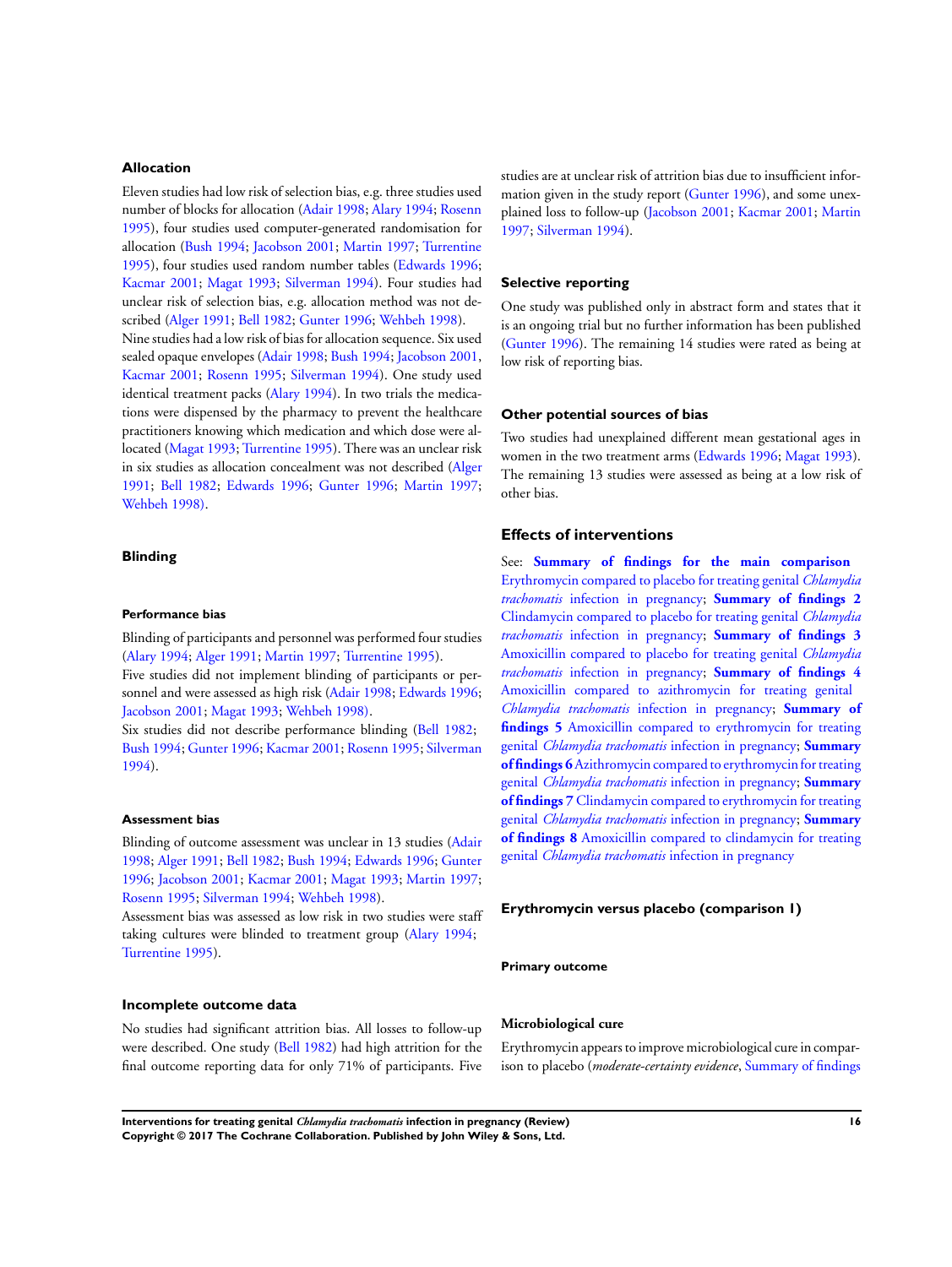[for the main comparison](#page-6-0); (average risk ratio (RR) 2.64, 95% confidence interval (CI) 1.60 to 4.38; 495 women; studies = two;  $I<sup>2</sup>$ = 68%; [Analysis 1.1\)](#page-55-0)). There was evidence of substantial heterogeneity between the studies ( $I^2 = 68\%$ ) in effect size; both studies found erythromycin improved microbiological cure.

#### **Secondary outcomes**

#### **Preterm birth**

There was no clear difference in preterm births (RR 0.90, 95% CI 0.56 to 1.46; 405 women; studies = one; [Analysis 1.2\)](#page-55-0).

#### **Preterm rupture of membranes**

There was no clear difference in preterm rupture membranes between the treatment groups (RR 0.83, 95% CI 0.48 to 1.43; 389 women; studies = one; [Analysis 1.3](#page-55-0)).

#### **Side effects of treatment**

We are uncertain if erythromycin results in a higher incidence of side effects when compared to placebo (average RR 2.93, 95% CI 0.36 to 23.76; 495 women; studies = two;  $I^2 = 78\%$ ; [Analysis](#page-56-0) [1.4](#page-56-0)). There was substantial heterogeneity between the studies, I² = 78%. The side effects reported included nausea, appetite loss [\(Martin 1997](#page-29-0)), vomiting, diarrhoea, and abdominal pain ([Alger](#page-29-0) [1991](#page-29-0)).

#### **Perinatal mortality**

There was no clear difference in perinatal deaths between the groups (RR 3.01, 95% CI 0.32 to 28.74; 405 women; studies = one; [Analysis 1.5](#page-56-0)).

#### **Low birthweight**

There was no clear difference in low birthweight between the groups (RR 0.77, 95% CI 0.42 to 1.40; 400 women; studies = one; [Analysis 1.6](#page-57-0)).

#### **Other secondary outcomes**

No studies assessed the other secondary outcomes.

#### **Clindamycin versus placebo (comparison 2)**

#### **Primary outcome**

#### **Microbiological cure**

Clindamycin appears to improve microbiological cure in comparison to placebo (*low-certainty evidence*, [Summary of findings 2;](#page-21-0) (RR 4.08, 95% CI 2.35 to 7.08; 85 women; studies = one; [Analysis](#page-57-0) [2.1](#page-57-0))). One study ([Alger 1991\)](#page-29-0), which was funded by a pharmaceutical company contributed to this comparison.

#### **Secondary outcomes**

#### **Side effects of treatment**

There was no clear difference in side effects between the two groups (RR 5.37, 95% CI 0.65 to 44.01; 85 women; studies = one; [Analysis 2.2](#page-58-0)). The side effects included a rash and mild gastrointestinal complaints including nausea and vomiting, abdominal pain, cramps and diarrhoea.

#### **Other secondary outcomes**

No studies assessed the other secondary outcomes.

#### **Amoxicillin versus placebo (comparison 3)**

#### **Primary outcome**

#### **Microbiological cure**

It is uncertain whether amoxicillin improves microbiological cure in comparison to placebo but the certainty of this evidence is *very low* ([Summary of findings 3;](#page-22-0) (RR 2.00, 95% CI 0.59 to 6.79; 15 women; studies = one; [Analysis 3.1](#page-58-0))).

#### **Secondary outcomes**

No secondary outcomes were reported for this outcome in the included studies.

#### **Amoxicillin versus azithromycin (comparison 4)**

#### **Primary outcome**

#### **Microbiological cure**

It is uncertain whether amoxicillin improves or reduces microbiological cure in comparison to azithromycin because the certainty of this evidence is *very low* ([Summary of findings 4](#page-23-0); (RR 0.89, 95% CI 0.71 to 1.12; 144 women; studies = two; [Analysis 4.1](#page-59-0))).

**Interventions for treating genital** *Chlamydia trachomatis* **infection in pregnancy (Review) 17 Copyright © 2017 The Cochrane Collaboration. Published by John Wiley & Sons, Ltd.**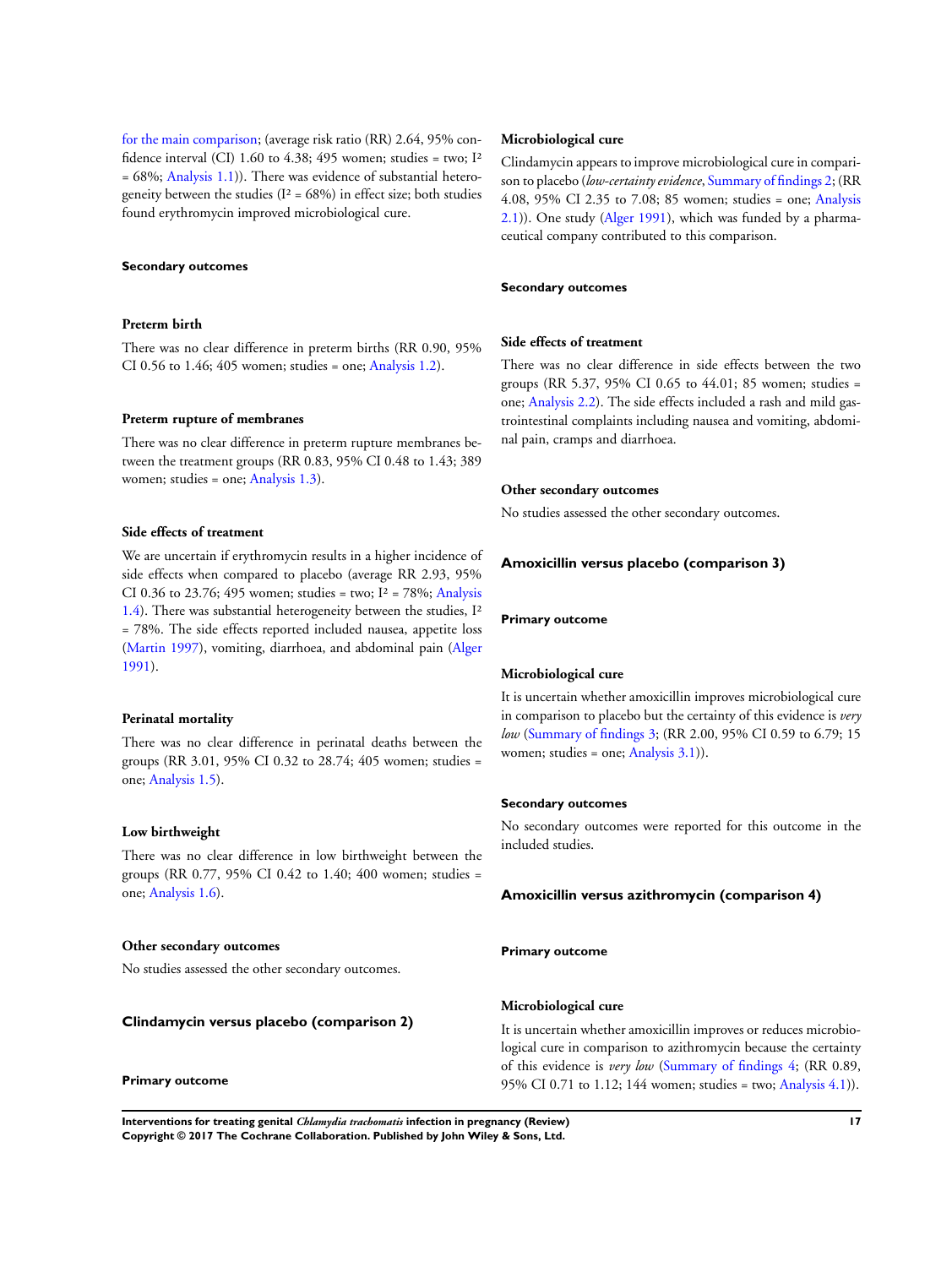#### **Secondary outcomes**

#### **Repeated infection**

There was no clear difference for the outcome of repeated infections between amoxicillin and azithromycin in the single included study (RR 0.42, 95% CI 0.02 to 9.55; 34 women; studies = one; [Analysis 4.2\)](#page-59-0).

#### **Preterm birth**

There was no clear difference in the incidence of preterm birth between amoxicillin and azithromycin (RR 1.17, 95% CI 0.43 to 3.20; 90 women; studies = one; [Analysis 4.3](#page-60-0)).

#### **Side effects of treatment**

There was no clear difference in side effects between the two groups (RR 0.56, 95% CI 0.24 to 1.31; 36 women; studies = one; [Analysis](#page-60-0) [4.4](#page-60-0)). Side effects reported included nausea, vomiting, diarrhoea and abdominal pain.

#### **Other secondary outcomes**

None were reported.

#### **Amoxicillin versus erythromycin (comparison 5)**

**Primary outcome**

#### **Microbiological cure**

Amoxicillin makes little or no difference to microbiological cure in comparison to erythromycin (*high-certainty evidence*, [Summary](#page-24-0) [of findings 5;](#page-24-0) (RR 0.97, 95% CI 0.93 to 1.01; 466 women; studies  $= 4$ ; [Analysis 5.1\)](#page-61-0)).

#### **Secondary outcomes**

#### **Side effects of treatment**

Amoxicillin was associated with reduced incidence of side effects in comparison to erythromycin (RR 0.31, 95% CI 0.21 to 0.46; 513 women; studies = four;  $I^2 = 27\%$ ; [Analysis 5.2\)](#page-62-0). Side effects associated with erythromycin use included nausea, vomiting, diarrhoea, abdominal cramping, rash, and an allergic reaction.

#### **Other secondary outcomes**

None were reported.

#### **Azithromycin versus erythromycin (comparison 6)**

#### **Primary outcome**

#### **Microbiological cure**

It appears that azithromycin probably improves microbiological cure in comparison to erythromycin (*moderate-certainty evidence*, [Summary of findings 6](#page-25-0); (average RR 1.11, 95% CI 1.00 to 1.23; participants =  $374$ ; studies = six;  $I^2 = 53\%$ ; [Analysis 6.1](#page-63-0))), however, there was substantial heterogeneity between the included studies  $(I<sup>2</sup> = 53%)$  and the lower confidence interval just touches the line of no effect.

#### **Secondary outcomes**

#### **Repeated infection**

There was no clear difference between azithromycin and amoxicillin for the outcome of repeated infections (RR 1.37, 95% CI 0.32 to 5.73; 85 women; studies = one; [Analysis 6.2\)](#page-64-0).

#### **Preterm birth**

There was no clear difference in the rate of preterm birth between azithromycin and amoxicillin (RR 0.77, 95% CI 0.29 to 2.10; 126 women; studies = one; [Analysis 6.3\)](#page-64-0).

#### **Preterm rupture of membranes**

There was no clear difference for the outcome of preterm rupture of membranes between azithromycin and amoxicillin (RR 0.62, 95% CI 0.15 to 2.48; 126 women; studies = one; [Analysis 6.4\)](#page-64-0).

#### **Side effects of treatment**

Fewer women in the azithromycin group experienced side effects in comparison to women receiving erythromycin (RR 0.24, 95% CI 0.17 to 0.34;  $374$  women; studies = six; [Analysis 6.5\)](#page-66-0). These side effects were mostly gastrointestinal in origin and included nausea, vomiting, diarrhoea and abdominal cramping.

#### **Other secondary outcomes**

None were reported.

**Interventions for treating genital** *Chlamydia trachomatis* **infection in pregnancy (Review) 18 Copyright © 2017 The Cochrane Collaboration. Published by John Wiley & Sons, Ltd.**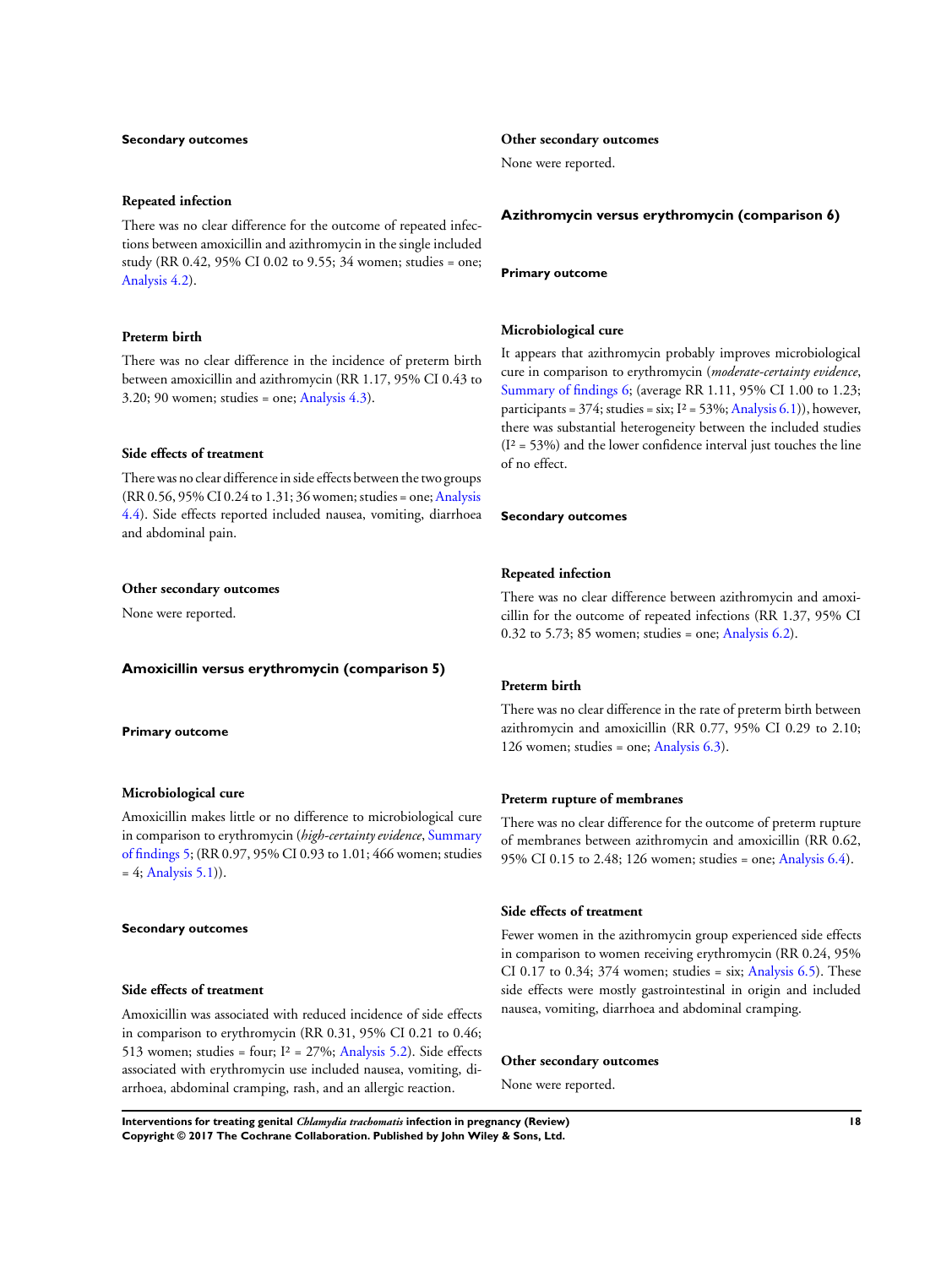#### **Clindamycin versus erythromycin (comparison 7)**

#### **Primary outcome**

#### **Microbiological cure**

Clindamycin may make little or no difference on microbiological cure in comparison to erythromycin (*low-certainty evidence,* [Summary of findings 7](#page-26-0); (RR 1.06, 95% CI 0.97 to 1.15; 173 women; studies = two; [Analysis 7.1](#page-67-0))).

#### **Secondary outcomes**

#### **Side effects of treatment**

Women in the clindamycin group experienced less side effects in comparison to erythromycin (RR 0.44, 95% CI 0.22 to 0.87; 183 women; studies = two; [Analysis 7.2](#page-67-0)). These side effects were mostly gastrointestinal in origin and included nausea, vomiting, diarrhoea and abdominal cramping.

#### **Other secondary outcomes**

None were reported.

#### **Amoxicillin versus clindamycin (comparison 8)**

#### **Primary outcome**

#### **Microbiological cure**

Amoxicillin probably makes little or no difference on microbiological cure in comparison to clindamycin (*moderate-certainty evidence*, [Summary of findings 8](#page-27-0); (RR 0.96, 95% CI 0.89 to 1.04; 101 women; studies = one; [Analysis 8.1\)](#page-67-0)).

#### **Secondary outcomes**

#### **Side effects of treatment**

There was no clear difference in number of side effects associated with amoxicillin and clindamycin (RR 0.57, 95% CI 0.14 to 2.26; 107 women; studies = one; [Analysis 8.2\)](#page-68-0). The side effects reported included rash and gastrointestinal complaints.

#### **Other secondary outcomes**

None were reported.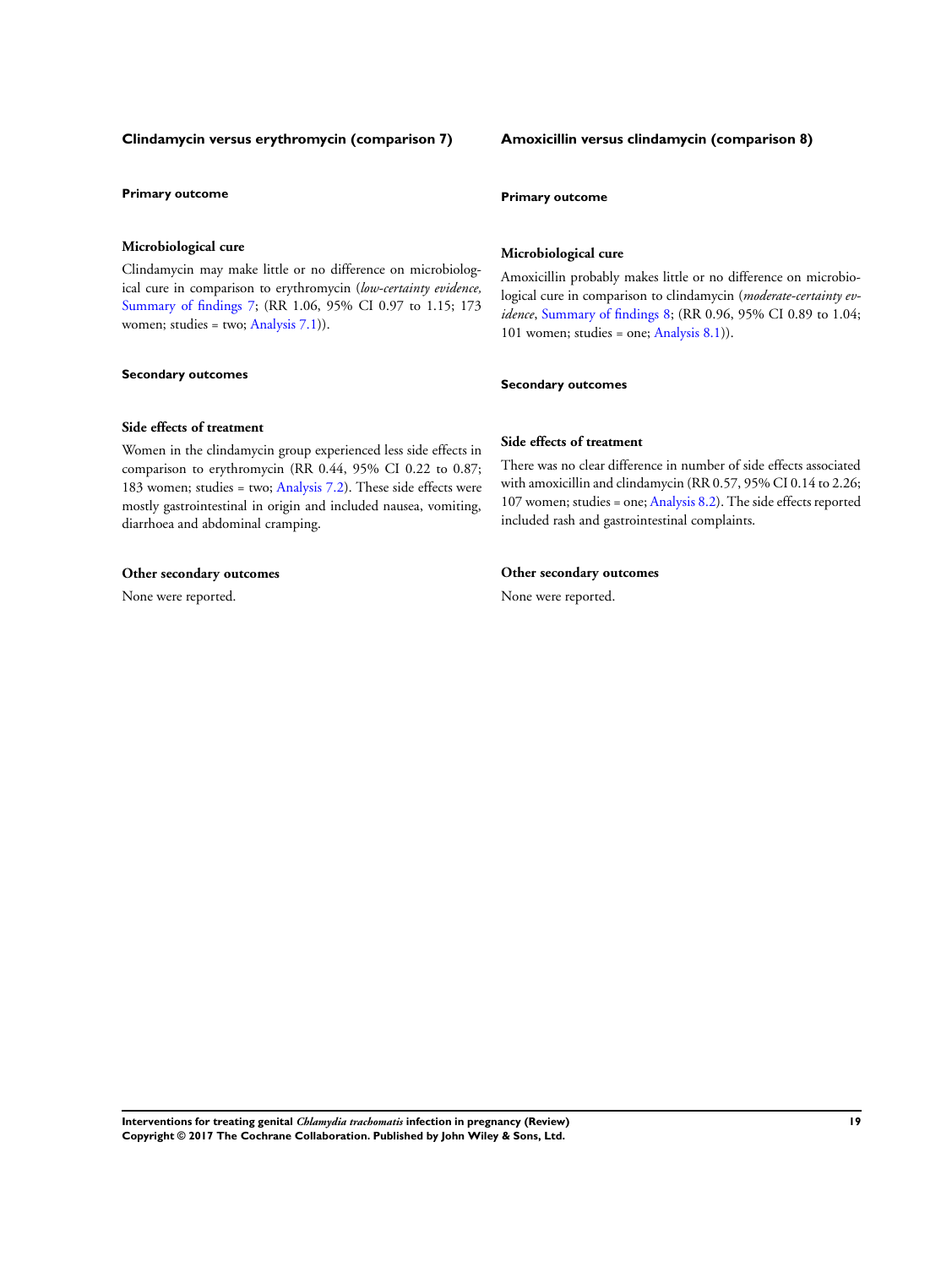# <span id="page-21-0"></span>ADDITIONAL SUMMARY OF FINDINGS *[\[Explanation\]](http://www.thecochranelibrary.com/view/0/SummaryFindings.html)*

Clindamycin compared to placebo for treating genital Chlamydia trachomatis infection in pregnancy

**Patient or population:** Pregnant women with a confirmed *Chlamydia trachomatis* infection **Setting:** Obstetric Clinic, USA

**Intervention:** Clindam ycin

**Comparison:** Placebo

| <b>Outcomes</b>      | Anticipated absolute effects* (95% CI) |                               | <b>Relative effect</b><br>(95% CI) | $N2$ of participants<br>(studies) | Quality of the evidence Comments<br>(GRADE) |  |
|----------------------|----------------------------------------|-------------------------------|------------------------------------|-----------------------------------|---------------------------------------------|--|
|                      | <b>Risk with placebo</b>               | <b>Risk with Clindamycin</b>  |                                    |                                   |                                             |  |
| Microbiological cure | Study population                       |                               | RR 4.08                            | 85                                | $\oplus$ $\oplus$                           |  |
|                      | 227 per 1000                           | 927 per 1000<br>(534 to 1000) | $(2.35 \text{ to } 7.08)$          | $(1$ RCT)                         | LOW <sup>12</sup>                           |  |

\***The risk in the intervention group** (and its 95%Cl) is based on the assumed risk in the comparison group and the **relative effect** of the intervention (and its 95%Cl).<br>

**CI:** Conf idence interval; **RR:** Risk ratio

**GRADE Working Group grades of evidence High quality:** We are very confident that the true effect lies close to that of the estimate of the effect<br>Moderate quality: We are moderately confident in the effect estimate: The true effect is likely to b

**Moderate quality:** We are moderately confident in the effect estimate: The true effect is likely to be close to the estimate of the effect, but there is a possibility that it is<br>substantially different substantially different

Low quality: Our confidence in the effect estimate is limited: The true effect may be substantially different from the estimate of the effect **Very low quality:** We have very little confidence in the effect estimate: The true effect is likely to be substantially different from the estimate of effect

 $^{\rm 1}$  The included study had design limitation (Design limitations: -1)

 $^2$  Wide confidence interval and small sample size (Imprecision: -1)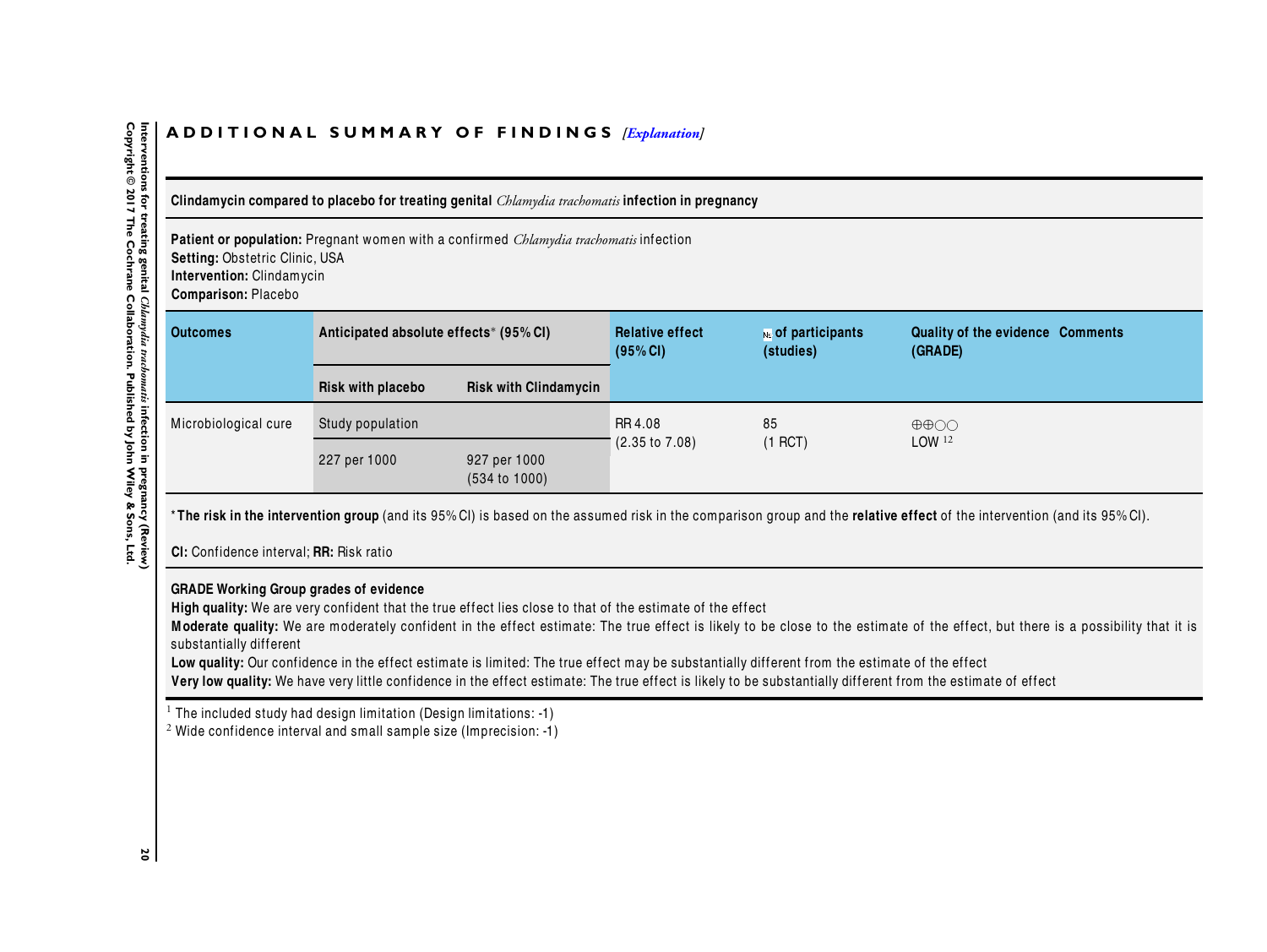<span id="page-22-0"></span>

|                                                                                                                                                                   |                                        | Amoxicillin compared to placebo for treating genital Chlamydia trachomatis infection in pregnancy |                                    |                                |                                             |
|-------------------------------------------------------------------------------------------------------------------------------------------------------------------|----------------------------------------|---------------------------------------------------------------------------------------------------|------------------------------------|--------------------------------|---------------------------------------------|
| Patient or population: Pregnant women with a confirmed Chlamydia trachomatis infection<br>Setting: USA<br>Intervention: Amoxicillin<br><b>Comparison: Placebo</b> |                                        |                                                                                                   |                                    |                                |                                             |
| <b>Outcomes</b>                                                                                                                                                   | Anticipated absolute effects* (95% CI) |                                                                                                   | <b>Relative effect</b><br>(95% CI) | № of participants<br>(studies) | Quality of the evidence Comments<br>(GRADE) |
|                                                                                                                                                                   | Risk with placebo                      | <b>Risk with Amoxicillin</b>                                                                      |                                    |                                |                                             |
| Microbiological cure                                                                                                                                              | Study population                       |                                                                                                   | RR 2.00                            | 15                             | $\bigoplus$ $\bigcirc$ $\bigcirc$           |
|                                                                                                                                                                   | 333 per 1000                           | 667 per 1000<br>(197 t0 1000)                                                                     | $(0.59 \text{ to } 6.79)$          | $(1$ RCT)                      | VERY LOW 12                                 |

\***The risk in the intervention group** (and its 95%Cl) is based on the assumed risk in the comparison group and the **relative effect** of the intervention (and its 95%Cl).<br>

**CI:** Conf idence interval; **RR:** Risk ratio

## **GRADE Working Group grades of evidence**

High quality: We are very confident that the true effect lies close to that of the estimate of the effect

Moderate quality: We are moderately confident in the effect estimate: The true effect is likely to be close to the estimate of the effect, but there is a possibility that it is substantially different

Low quality: Our confidence in the effect estimate is limited: The true effect may be substantially different from the estimate of the effect **Very low quality:** We have very little confidence in the effect estimate: The true effect is likely to be substantially different from the estimate of effect

 $^{\rm 1}$  The included study had design limitation (Design limitations: -1)

 $^2$  Wide confidence intervals crossing the line of no effect, few events, and small sample size (Imprecision: -2)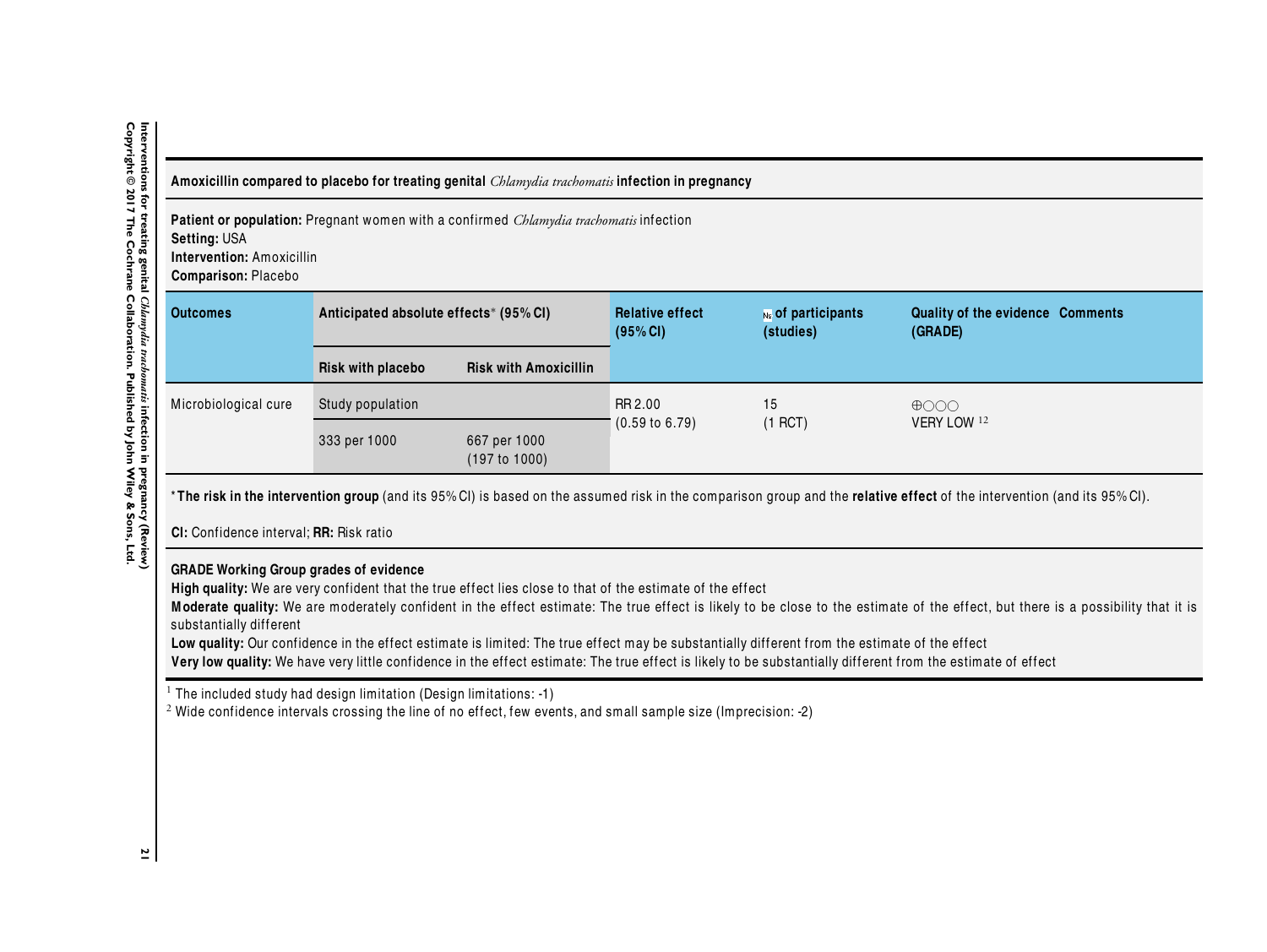<span id="page-23-0"></span>

| Amoxicillin compared to azithromycin for treating genital $\it Chlamydia\; {\it rachomatis}$ infection in pregnancy |  |  |  |
|---------------------------------------------------------------------------------------------------------------------|--|--|--|
|                                                                                                                     |  |  |  |

**Patient or population:** Pregnant women with a confirmed *Chlamydia trachomatis* infection

**Setting:** Prenatal clinics, USA

**Intervention:** Amoxicillin

**Comparison:** Azithrom ycin

| <b>Outcomes</b>      | Anticipated absolute effects* (95% CI)       |                              | <b>Relative effect</b><br>(95% CI) | No of participants<br>(studies) | Quality of the evidence Comments<br>(GRADE) |  |
|----------------------|----------------------------------------------|------------------------------|------------------------------------|---------------------------------|---------------------------------------------|--|
|                      | Risk with azithromycin Risk with Amoxicillin |                              |                                    |                                 |                                             |  |
| Microbiological cure | Study population                             |                              | RR 0.89                            | 144                             | $\bigoplus$ OOO                             |  |
|                      | 716 per 1000                                 | 637 per 1000<br>(509 to 802) | $(0.71 \text{ to } 1.12)$          | $(2$ RCTs)                      | VERY LOW 12                                 |  |

\***The risk in the intervention group** (and its 95%Cl) is based on the assumed risk in the comparison group and the **relative effect** of the intervention (and its 95%Cl).<br>

**CI:** Conf idence interval; **RR:** Risk ratio

**GRADE Working Group grades of evidence High quality:** We are very confident that the true effect lies close to that of the estimate of the effect<br>Moderate quality: We are moderately confident in the effect estimate: The true effect is likely to b

**Moderate quality:** We are moderately confident in the effect estimate: The true effect is likely to be close to the estimate of the effect, but there is a possibility that it is<br>substantially different substantially different

Low quality: Our confidence in the effect estimate is limited: The true effect may be substantially different from the estimate of the effect Very low quality: We have very little confidence in the effect estimate: The true effect is likely to be substantially different from the estimate of effect

 $^{\rm 1}$  One study contributing to over 68% of weight to pooled analysis had some design limitations (Design limitations: -1)<br>-

 $^2$  Wide confidence intervals crossing the line of no effect and small size (Imprecision: -2)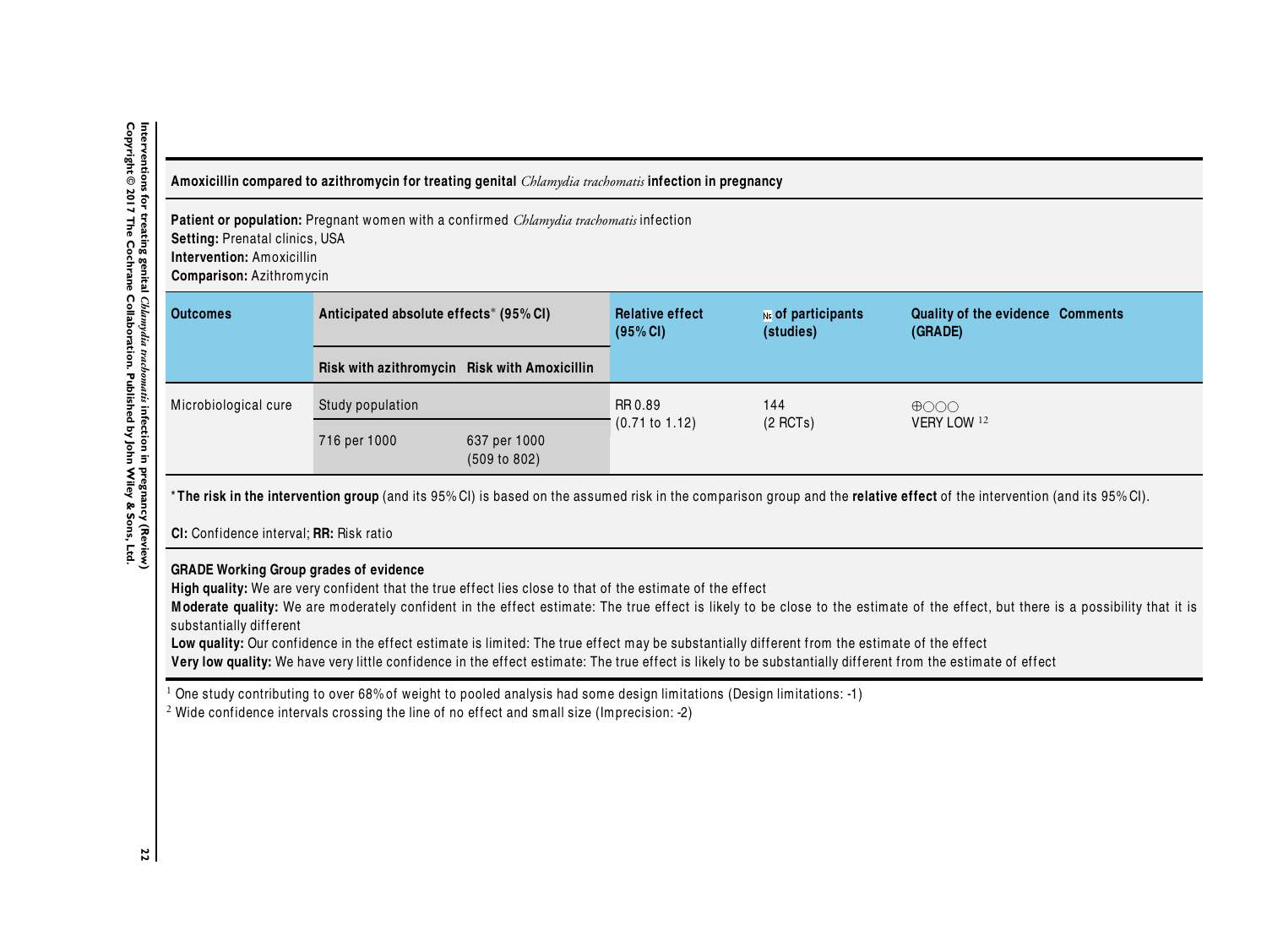<span id="page-24-0"></span>Amoxicillin compared to ervthromycin for treating genital Chlamydia trachomatis infection in pregnancy

**Patient or population:** Pregnant women with a confirmed *Chlamydia trachomatis* infection

**Setting:** Obstetric centre or prenatal clinics in Canada, USA

**Intervention:** Amoxicillin

**Comparison:** Erythrom ycin

| <b>Outcomes</b>      | Anticipated absolute effects* (95% CI)       |                              | <b>Relative effect</b><br>(95% CI)   | No of participants<br>(studies) | <b>Quality of the evidence Comments</b><br>(GRADE) |                                                                                               |
|----------------------|----------------------------------------------|------------------------------|--------------------------------------|---------------------------------|----------------------------------------------------|-----------------------------------------------------------------------------------------------|
|                      | Risk with erythromycin Risk with Amoxicillin |                              |                                      |                                 |                                                    |                                                                                               |
| Microbiological cure | Study population<br>954 per 1000             | 925 per 1000<br>(887 to 963) | RR 0.97<br>$(0.93 \text{ to } 1.01)$ | 466<br>$(4$ RCTs)               | $\oplus \oplus \oplus \oplus$<br><b>HIGH</b>       | One study contributing<br>to 24% of weight had<br>some design limitation.<br>(not downgraded) |

\***The risk in the intervention group** (and its 95%Cl) is based on the assumed risk in the comparison group and the **relative effect** of the intervention (and its 95%Cl).<br>

**CI:** Conf idence interval; **RR:** Risk ratio

# **GRADE Working Group grades of evidence**

**High quality:** We are very confident that the true effect lies close to that of the estimate of the effect<br>Moderate quality: We are moderately confident in the effect estimate: The true effect is likely to b

Moderate quality: We are moderately confident in the effect estimate: The true effect is likely to be close to the estimate of the effect, but there is a possibility that it is substantially different

Low quality: Our confidence in the effect estimate is limited: The true effect may be substantially different from the estimate of the effect

**Very low quality:** We have very little confidence in the effect estimate: The true effect is likely to be substantially different from the estimate of effect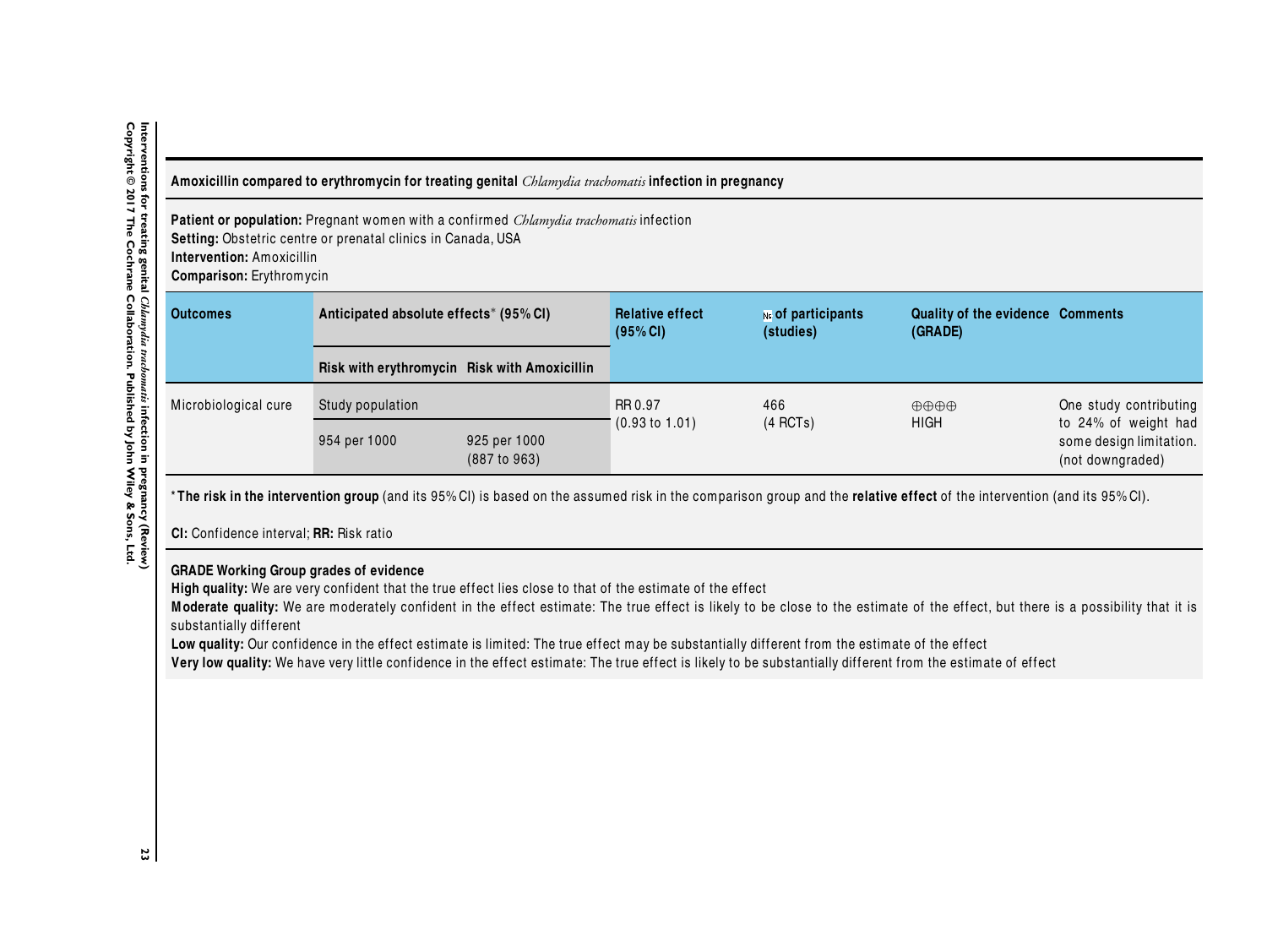<span id="page-25-0"></span>Azithromycin compared to erythromycin for treating genital Chlamydia trachomatis infection in pregnancy

**Patient or population:** Pregnant women with a confirmed *Chlamydia trachomatis* infection

**Setting:** Prenatal clinics, and university medical centres, USA

**Intervention:** Azithrom ycin

**Comparison:** erythrom ycin

| <b>Outcomes</b>      | Anticipated absolute effects* (95% CI) |                                               | <b>Relative effect</b><br>(95% CI)           | $\mathbb{R}^n$ of participants<br>(studies) | <b>Quality of the evidence Comments</b><br>(GRADE)    |
|----------------------|----------------------------------------|-----------------------------------------------|----------------------------------------------|---------------------------------------------|-------------------------------------------------------|
|                      |                                        | Risk with erythromycin Risk with Azithromycin |                                              |                                             |                                                       |
| Microbiological cure | Study population<br>825 per 1000       | 916 per 1000<br>(825 to 1000)                 | Average RR 1.11<br>$(1.00 \text{ to } 1.23)$ | 374<br>$(6$ RCTs)                           | $\oplus \oplus \oplus \cap$<br>MODERATE <sup>12</sup> |

\***The risk in the intervention group** (and its 95%Cl) is based on the assumed risk in the comparison group and the **relative effect** of the intervention (and its 95%Cl).<br>

**CI:** Conf idence interval; **RR:** Risk ratio

# **GRADE Working Group grades of evidence**

**High quality:** We are very confident that the true effect lies close to that of the estimate of the effect<br>Moderate quality: We are moderately confident in the effect estimate: The true effect is likely to b

Moderate quality: We are moderately confident in the effect estimate: The true effect is likely to be close to the estimate of the effect, but there is a possibility that it is substantially different

Low quality: Our confidence in the effect estimate is limited: The true effect may be substantially different from the estimate of the effect Very low quality: We have very little confidence in the effect estimate: The true effect is likely to be substantially different from the estimate of effect

 $<sup>1</sup>$  Most studies have design limitations (Design limitations: -1)</sup>

<sup>2</sup> Statistical heterogeneity at 53% (I<sup>2</sup> < 60%) (not downgraded)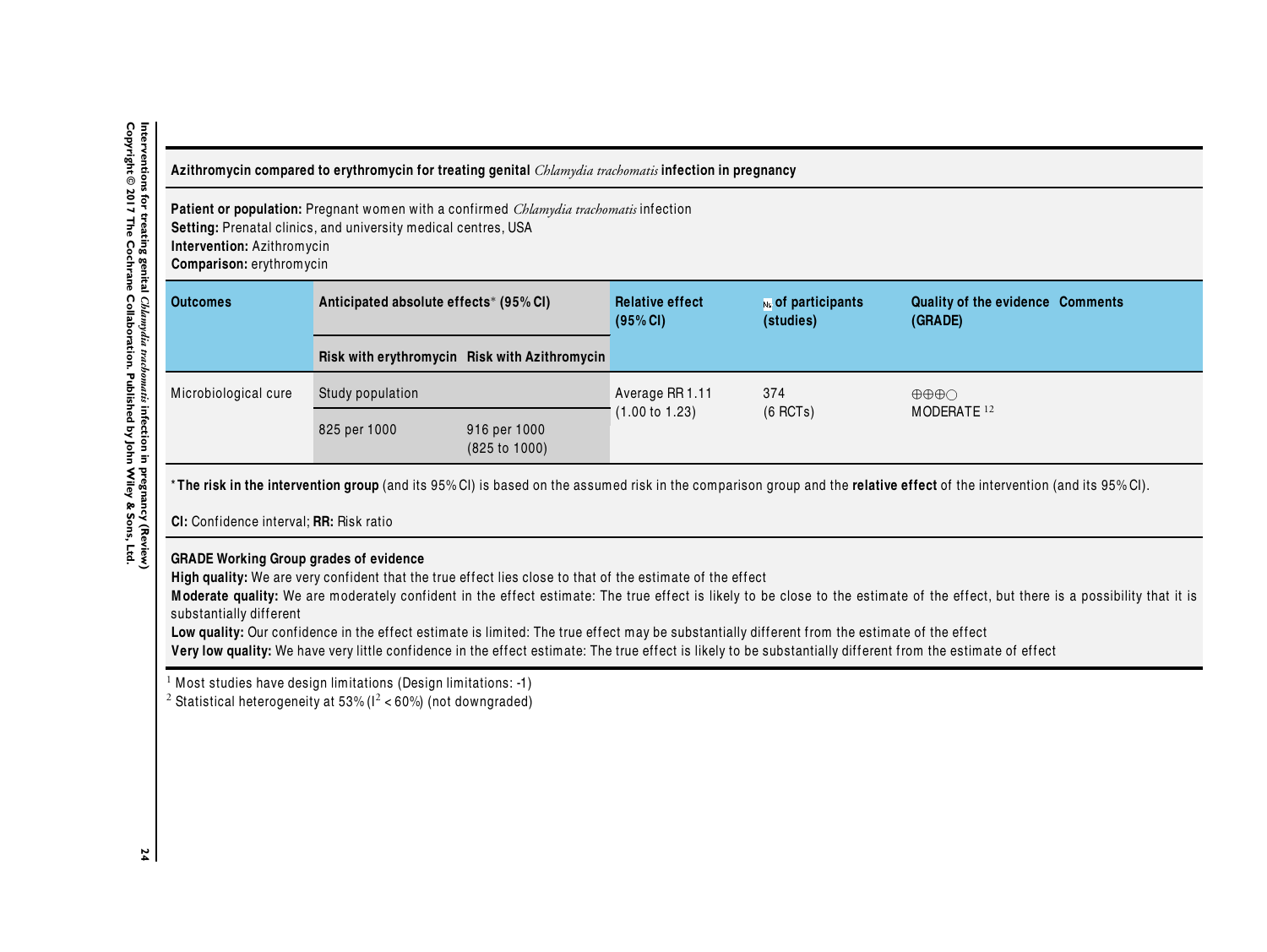<span id="page-26-0"></span>Clindamycin compared to erythromycin for treating genital *Chlamydia trachomatis* infection in pregnancy

**Patient or population:** Pregnant women with a confirmed *Chlamydia trachomatis* infection

**Setting:** Prenatal clinics, USA

**Intervention:** Clindam ycin

**Comparison:** Erythrom ycin

| Outcomes             | Anticipated absolute effects* (95% CI) |                                              | <b>Relative effect</b><br>(95% CI) | No of participants<br>(studies) | <b>Quality of the evidence Comments</b><br>(GRADE) |  |
|----------------------|----------------------------------------|----------------------------------------------|------------------------------------|---------------------------------|----------------------------------------------------|--|
|                      |                                        | Risk with erythromycin Risk with Clindamycin |                                    |                                 |                                                    |  |
| Microbiological cure | Study population                       |                                              | RR 1.06                            | 173                             | $\oplus$ $\oplus$                                  |  |
|                      | 905 per 1000                           | 959 per 1000<br>$(878 \text{ to } 1000)$     | $(0.97 \text{ to } 1.15)$          | $(2$ RCTs)                      | LOW <sup>12</sup>                                  |  |

\***The risk in the intervention group** (and its 95%Cl) is based on the assumed risk in the comparison group and the **relative effect** of the intervention (and its 95%Cl).<br>

**CI:** Conf idence interval; **RR:** Risk ratio

**GRADE Working Group grades of evidence High quality:** We are very confident that the true effect lies close to that of the estimate of the effect<br>Moderate quality: We are moderately confident in the effect estimate: The true effect is likely to b

**Moderate quality:** We are moderately confident in the effect estimate: The true effect is likely to be close to the estimate of the effect, but there is a possibility that it is<br>substantially different

substantially different<br>Low quality: Our confidence in the effect estimate is limited: The true effect may be substantially different from the estimate of the effect **Low quality:** Our confidence in the effect estimate is limited: The true effect may be substantially different from the estimate of the effect<br>Very low quality: We have very little confidence in the effect estimate: The t **Very low quality:** We have very little confidence in the effect estimate: The true effect is likely to be substantially different from the estimate of effect<br>

 $^{\rm 1}$  One study contributing to over 40% of weight to pooled analysis had some design limitations (Design limitations: -1)<br>-

2 Small sample size (Imprecision: -1)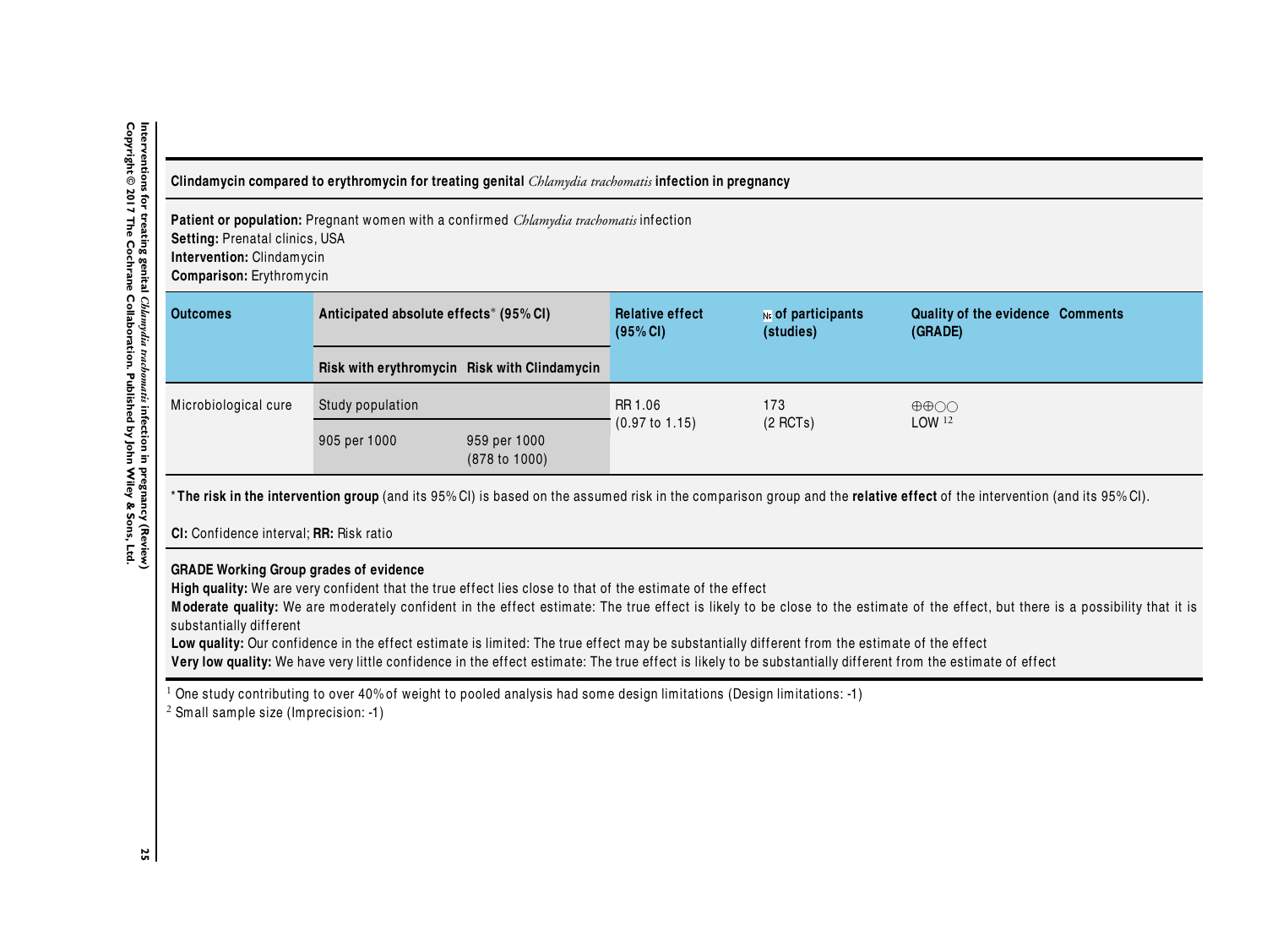<span id="page-27-0"></span>

| Amoxicillin compared to clindamycin for treating genital $\it Chamydia\, trachomatis$ infection in pregnancy |  |
|--------------------------------------------------------------------------------------------------------------|--|
|                                                                                                              |  |

**Patient or population:** Pregnant women with a confirmed *Chlamydia trachomatis* infection

**Setting:** Prenatal clinic, USA

**Intervention:** Amoxicillin

**Comparison:** Clindam ycin

| <b>Outcomes</b>      | Anticipated absolute effects* (95% CI) |                               | <b>Relative effect</b><br>(95% CI) | No of participants<br>(studies) | Quality of the evidence Comments<br>(GRADE) |  |
|----------------------|----------------------------------------|-------------------------------|------------------------------------|---------------------------------|---------------------------------------------|--|
|                      | Risk with clindamycin                  | <b>Risk with Amoxicillin</b>  |                                    |                                 |                                             |  |
| Microbiological cure | Study population                       |                               | RR 0.96                            | 101                             | $\oplus \oplus \oplus \bigcirc$             |  |
|                      | 979 per 1000                           | 940 per 1000<br>(871 to 1000) | $(0.89 \text{ to } 1.04)$          | $(1$ RCT)                       | MODERATE <sup>1</sup>                       |  |

\***The risk in the intervention group** (and its 95%Cl) is based on the assumed risk in the comparison group and the **relative effect** of the intervention (and its 95%Cl).<br>

**CI:** Conf idence interval; **RR:** Risk ratio

**GRADE Working Group grades of evidence High quality:** We are very confident that the true effect lies close to that of the estimate of the effect<br>Moderate quality: We are moderately confident in the effect estimate: The true effect is likely to b

**Moderate quality:** We are moderately confident in the effect estimate: The true effect is likely to be close to the estimate of the effect, but there is a possibility that it is<br>substantially different substantially different

Low quality: Our confidence in the effect estimate is limited: The true effect may be substantially different from the estimate of the effect **Very low quality:** We have very little confidence in the effect estimate: The true effect is likely to be substantially different from the estimate of effect

 $^{\rm 1}$  The pooled effect was based on one study with a small sample size (Imprecision: -1)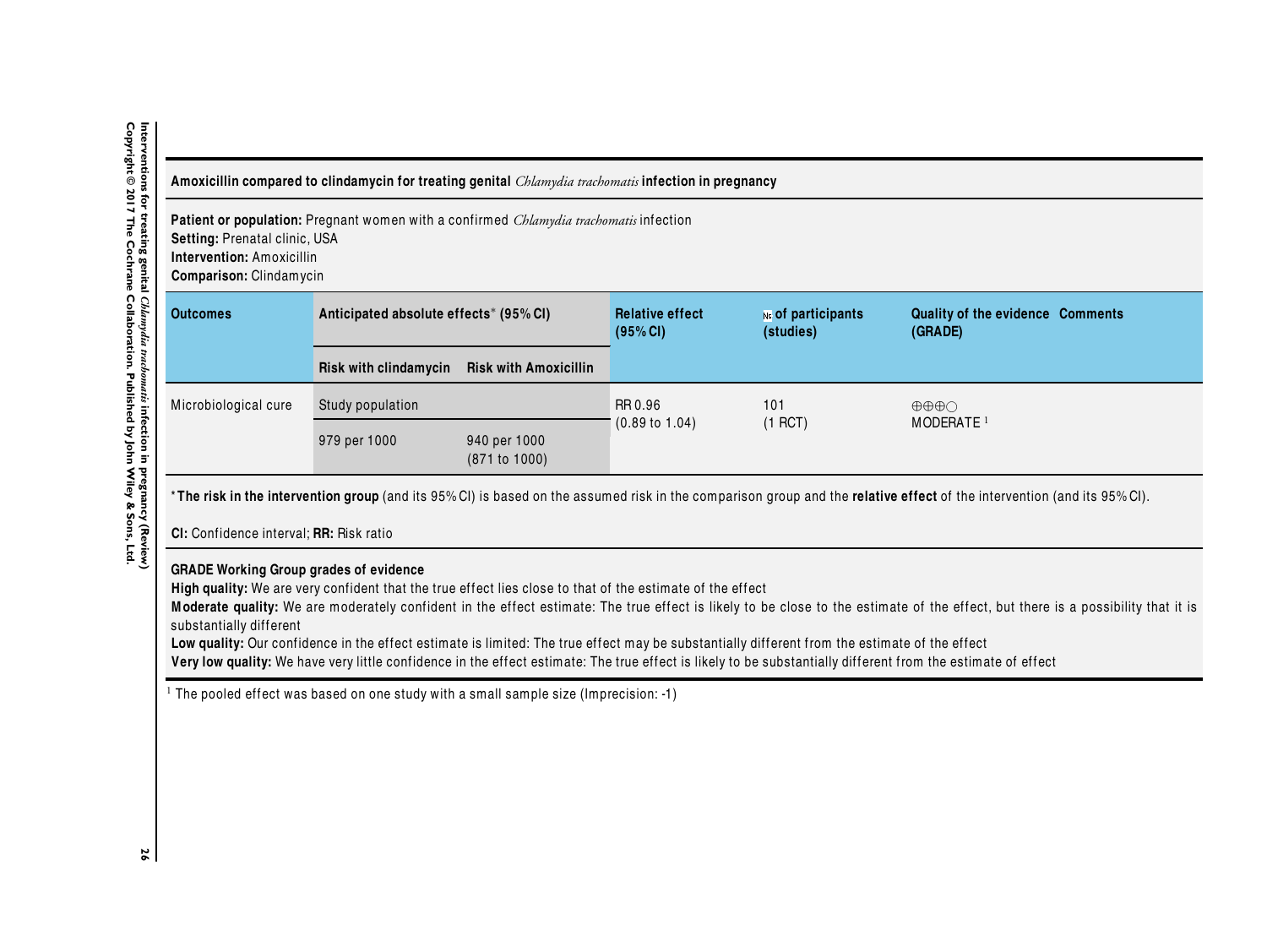## **D I S C U S S I O N**

#### **Summary of main results**

Fifteen studies involving 1754 women were included in this review but our meta-analyses are based on fewer numbers of studies/ women. We excluded four studies and one study is ongoing.

Erythromycin (moderate-certainty evidence) and clindamycin (low-certainty evidence) were associated with a higher incidence of microbiological cure in comparison to placebo. Results were unclear in one very small study comparing amoxicillin placebo but the evidence was graded very-low certainty.

There is no clear difference in microbiological cure between the assessed agents compared to each other: amoxicillin versus azithromycin (very low-certainty evidence); amoxicillin versus erythromycin (high-certainty evidence); azithromycin versus erythromycin (moderate-certainty evidence); clindamycin versus erythromycin (low-certainty evidence); amoxicillin versus clindamycin (moderate-certainty evidence). There was no clear difference in repeat infections for amoxicillin versus azithromycin, or azithromycin versus erythromycin. Most secondary outcomes were not reported in any of the included studies.

Antibacterial treatment of genital *Chlamydia trachomatis (C.trachomatis)* infection was associated with side effects which were more common with the use of erythromycin and clindamycin than placebo as would be expected. Amoxicillin and clindamycin were associated with less side effects than azithromycin and erythromycin. Azithromycin caused less side effects than erythromycin. Side effects associated with erythromycin, azithromycin and clindamycin included nausea, vomiting, abdominal cramping and diarrhoea. Clindamycin use was occasionally associated with a non severe rash.

There were only afew studies that assessed the outcomes of preterm birth, preterm rupture of membranes and low birthweight. No studies assessed chorioamnionitis, postpartum endometritis, sepsis, prolonged hospital stay, maternal satisfaction, neonatal conjunctivitis, neonatal pneumonia, fetal anomalies, low birthweight and Apgar scores.

## **Overall completeness and applicability of evidence**

All of the included studies were undertaken in North America (14 in USA and 1 in Canada) in 1982 and the mid to late nineties and early 2000s. Antibiotic resistance may have changed since these studies were performed. Study populations could differ in lowresource settings and the results are therefore only applicable to well-resourced settings. *C.trachomatis* testing remains a challenge in low-resource settings because of the cost, and the treatment of genital infection is still based on a syndromic approach ([South](#page-29-0) [African STI guideline 2015](#page-29-0)). There was little or no information on

the outcomes of preterm labour, preterm birth, preterm rupture of membranes, chorioamnionitis, postpartum endometritis, sepsis, prolonged hospital stay, maternal satisfaction with treatment, perinatal mortality, neonatal conjunctivitis, neonatal pneumonia, fetal anomalies, low birthweight, Apgar score less than seven at five minutes and cost of treatment.

## **Quality of the evidence**

We assessed the included studies for risk of bias. Two studies ([Alary](#page-29-0) [1994](#page-29-0); [Turrentine 1995\)](#page-29-0) were assessed to be at low risk of bias in all domains. The remaining studies had varying risks of bias; blinding of participants and outcome assessors was unclear, not reported, or not attempted in most studies. We carried out formal assessments of quality of the evidence using [GRADEpro](https://gradepro.org/) for the review's primary outcome of microbiological cure. For this outcome, the evidence was graded from *very low* to *high certainty* for the different comparisons: amoxicillin versus placebo and versus azithromycin were graded *very low quality*; clindamycin versus placebo, and versus erythromycin were graded *low quality*; erythromycin versus placebo, azithromycin versus erythromycin, and amoxicillin versus clindamycin were graded *moderate quality*; amoxicillin versus erythromycin was graded *high quality*. Evidence was downgraded for limitations in study designs, inconsistency, and imprecision in effect estimates.

### **Potential biases in the review process**

Evidence in this review was derived from studies identified in a detailed search process. Trials comparing interventions to treat *C. trachomatis* infection in pregnancy that have not been published may not have been identified. We attempted to minimise bias in the review process by having two review authors independently extract data.

### **Agreements and disagreements with other studies or reviews**

We did not find any publications which included meta-analysis of published studies, but we have identified two recent reviews/ guidelines addressing the treatment of *C.trachomatis* during pregnancy.

CDC guidelines ([CDC 2015\)](#page-29-0) and the up-to-date review ( [Marrazzo 2016](#page-29-0)) recommends the treatment of *C.trachomatis* infection in pregnancy with azithromycin based on clinical practice as it is safe and effective. Recommended alternatives suggested by both documents are amoxicillin and erythromycin. A test of cure is recommended in pregnant women three to four weeks after treatment and again three months later. Resistance to amoxicillin is highlighted, however, it is referenced with respect to animal studies only. The review and guideline did not suggest clindamycin as

**Interventions for treating genital** *Chlamydia trachomatis* **infection in pregnancy (Review) 27 Copyright © 2017 The Cochrane Collaboration. Published by John Wiley & Sons, Ltd.**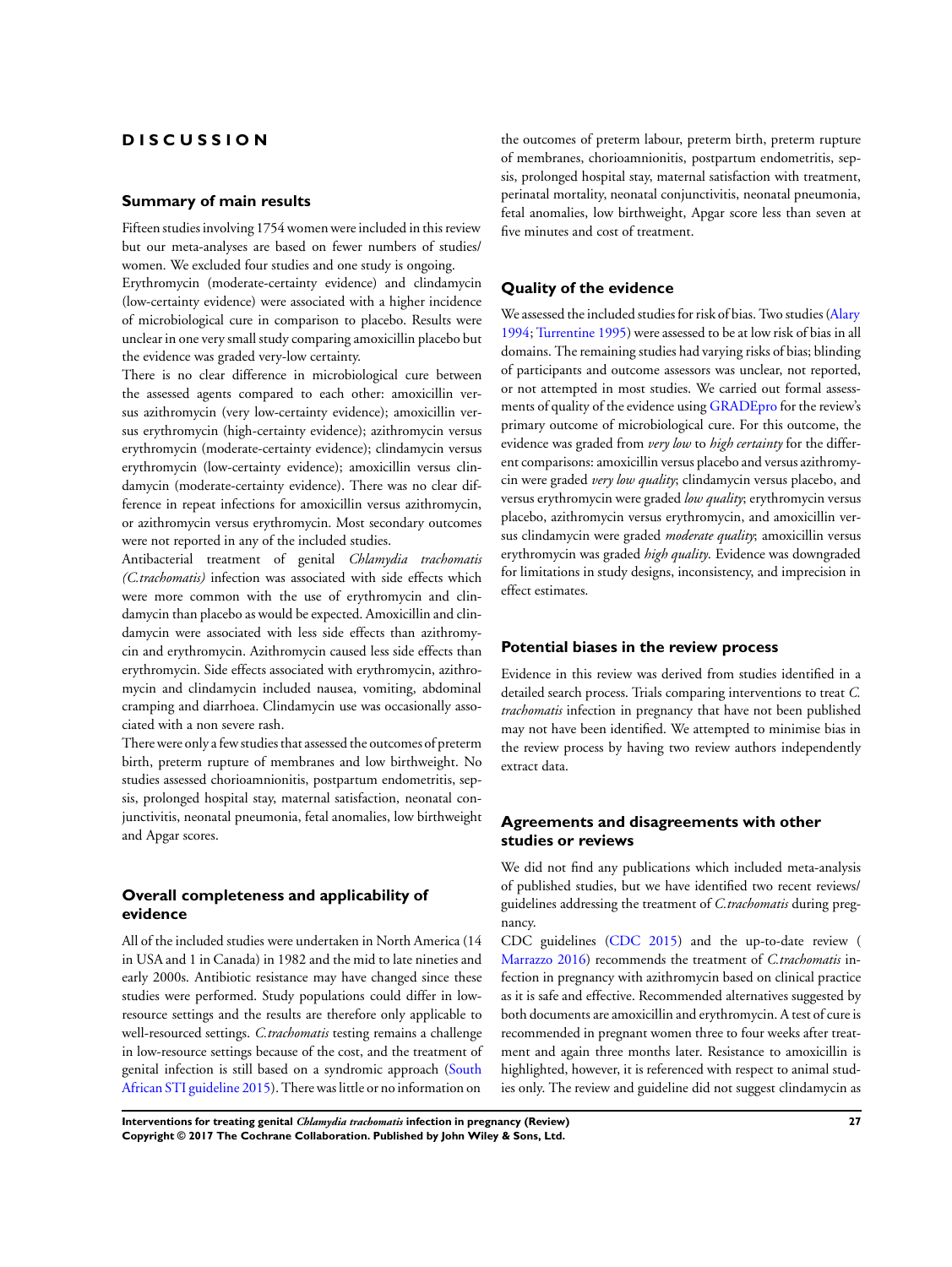<span id="page-29-0"></span>an alternative, but according to limited data from this review it could be considered as a treatment option.

## **A U T H O R S ' C O N C L U S I O N S**

#### **Implications for practice**

The current evidence on individual antibiotic interventions for treating genital *Chlamydia trachomatis (C.trachomatis)* infection in pregnancy is limited - the largest meta-analysis in this review includes six studies involving 374 women, and most include only one or two studies. Clindamycin, erythromycin, and amoxicillin seem to be effective compared with placebo in achieving microbiological cure, however, the evidence related to amoxicillin is very low quality and we cannot be certain of this. There were no clear differences in microbiological cure between different antibiotics when compared against each other. Erythromycin was associated with more side effects than clindamycin, azithromycin, and amoxicillin, including nausea, vomiting, diarrhoea and abdominal cramps. The evidence related to effects of treatment on a number of maternal and most fetal outcomes is sparse.

#### **Implications for research**

Further well-designed studies of appropriate sample size are required to assess interventions for treating *C.trachomatis* infection in pregnancy with agents achieving the best microbiological cure and causing least side effects such as amoxicillin and clindamycin. The secondary outcomes in this review have been underreported. Future research could assess these outcomes: repeated infection, preterm labour, preterm birth, preterm rupture of membranes, chorioamnionitis, postpartum endometritis, sepsis, prolonged hospital stay of the mother, maternal satisfaction with treatment, perinatal mortality, neonatal conjunctivitis, neonatal pneumonia, fetal anomalies, low birthweight, Apgar score less than seven at five minutes and cost of treatment. A network meta-analysis would be beneficial to compare agents which have not yet been compared directly. Future research is needed in low-resource settings were population characteristics, cost, and treatment approach may differ from the studies included in this review.

## **A C K N O W L E D G E M E N T S**

The Cochrane Pregnancy and Childbirth Group and peer referees.

This project was supported by the National Institute for Health Research, via Cochrane infrastructure funding to Cochrane Pregnancy and Childbirth. The views and opinions expressed therein are those of the authors and do not necessarily reflect those of the Systematic Reviews Programme, NIHR, NHS or the Department of Health.

As part of the pre-publication editorial process, this review has been commented on by two peers (an editor and referee who is external to the editorial team), a member of the Cochrane Pregnancy and Childbirth Group's international panel of consumers and the Group's Statistical Adviser.

#### **R E F E R E N C E S**

#### **References to studies included in this review**

#### **Adair 1998** *{published data only}*

Adair CD, Gunter M, Stovall TG, Mcelroy G, Veille J, Ernest JM. Chlamydia in pregnancy: a randomized trial of azithromycin and erythromycin. *Obstetrics & Gynecology* 1998;**91**(2):165–8.

#### **Alary 1994** *{published data only}*

Alary M, Joly JR, Moutquin JM, Mondor M, Boucher M, Fortier A, et al. Randomised comparison of amoxycillin and erythromycin in treatment of genital chlamydial infection in pregnancy. *Lancet* 1994;**344**:1461–5.

#### **Alger 1991** *{published data only}*

Alger LS, Lovchik JC. Comparative efficacy of clindamycin vs erythromycin in eradication of antenatal chlamydia trachomatis. *American Journal of Obstetrics and Gynecology* 1991;**165**:375–81.

#### **Bell 1982** *{published data only}*

Bell T, Sandstrom I, Eschenbach D, Hummel D, Kuo C, Wang S, et al. Treatment of Chlamydia trachomatis in

pregnancy with amoxicillin. *Fernstrom Foundation Series* 1982;**2**:221–4.

#### **Bush 1994** *{published data only}*

Bush MR, Rosa C. Azithromycin and erythromycin in the treatment of cervical chlamydial infection during pregnancy. *Obstetrics & Gynecology* 1994;**84**(1):61–3.

#### **Edwards 1996** *{published data only}*

Edwards MS, Newman RB, Carter SG, LeBoeuf FW, Menard MK, Rainwater KP. Randomized clinical trial of azithromycin vs erythromycin for the treatment of chlamydia cervicitis in pregnancy. *Infectious Diseases in Obstetrics & Gynecology* 1996;**4**(6):333–7.

#### **Gunter 1996** *{published data only}*

Gunter ME, Adair CD, Ernest JM, McElroy G. Azithromycin powder versus erthromycin in the treatment of chlamydial cervicitis in pregnancy. *Infectious Diseases in Obstetrics and Gynecology* 1996;**4**:53.

#### **Jacobson 2001** *{published data only}*

Jacobson GF, Autry AM, Kirby RS, Liverman EM,

**Interventions for treating genital** *Chlamydia trachomatis* **infection in pregnancy (Review) 28 Copyright © 2017 The Cochrane Collaboration. Published by John Wiley & Sons, Ltd.**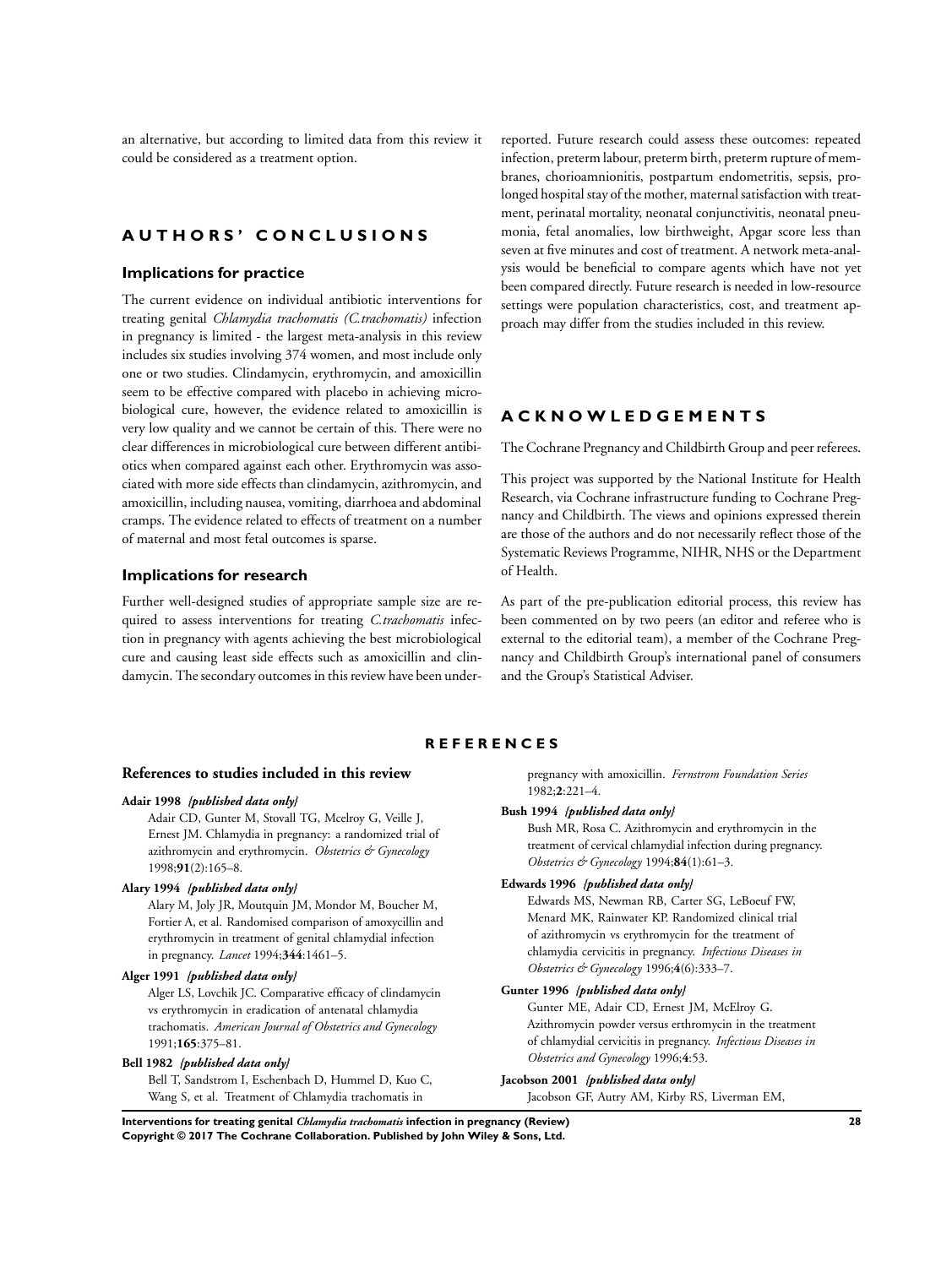Motley RU. A randomized controlled trial comparing amoxicillin and azithromycin for the treatment of chlamydia trachomatis in pregnancy. *American Journal of Obstetrics and Gynecology* 2001;**184**(7):1352-4; discussion 1354-6.

#### **Kacmar 2001** *{published data only}*

Kacmar J, Cheh E, Montagno A, Peipert JF. A randomized trial of azithromycin versus amoxicillin for the treatment of chlamydia trachomatis in pregnancy. *Infectious Diseases in Obstetrics & Gynecology* 2001;**9**:197–202.

#### **Magat 1993** *{published data only}*

Magat AH, Alger LS, Nagey DA, Hatch V, Lovchik JC. Double-blind randomized study comparing amoxicillin and erythromycin for the treatment of chlamydia trachomatis in pregnancy. *Obstetrics & Gynecology* 1993;**81**(5):745–9.

#### **Martin 1997** *{published data only}*

Martin DH, Eschenbach DA, Cotch MF, Nugent RP, Rao AV, Klebanoff MA, et al. Double-blind placebo-controlled treatment trial of Chlamydia trachomatis endocervical infections in pregnant women. *Infectious Diseases in Obstetrics & Gynecology* 1997;**5**:10–7.

#### **Rosenn 1995** *{published data only}*

Rosenn M, Macones GA, Silverman N. A randomized trial of erythromycin and azithromycin for the treatment of chlamydia infection in pregnancy. *American Journal of Obstetrics and Gynecology* 1996;**174**:410.

<sup>∗</sup> Rosenn M, Macones GA, Silverman N. Randomized trial of erythromycin and azithromycin for the treatment of chlamydial infection in pregnancy. *Infectious Diseases in Obstetrics & Gynecology* 1995;**3**:241–4.

#### **Silverman 1994** *{published data only}*

Silverman N, Sullivan M, Hochman M, Womack M, Jungkind DL. A randomized, prospective trial of amoxicillin vs erythromycin for the treatment of chlamydia in pregnancy. *American Journal of Obstetrics and Gynecology* 1993;**168**:420.

<sup>∗</sup> Silverman NS, Sullivan M, Hochman M, Womack M, Jungkind DL. A randomized, prospective trial comparing amoxicillin and erythromycin for the treatment of chlamydia trachomatis in pregnancy. *American Journal of Obstetrics and Gynecology* 1994;**170**:829–32.

#### **Turrentine 1995** *{published data only}*

Turrentine MA, Troyer L, Gonik B. Randomized prospective study comparing erythromycin, amoxicillin, and clindamycin for the treatment of chlamydia trachomatis in pregnancy. *Infectious Diseases in Obstetrics & Gynecology* 1995;**2**:205–9.

#### **Wehbeh 1998** *{published data only}*

Wehbeh H, Ruggiero R, Ali Y, Lopez G, Shahem S, Zarou D. A randomised clinical trial of a single dose of azithromycin in treatment of Chlamydia amongst pregnant women. *American Journal of Obstetrics and Gynecology* 1996; **174**(1 Pt 2):361.

<sup>∗</sup> Wehbeh HA, Ruggeirio RM, Shahem S, Lopez G, Ali Y. Single-dose azithromycin for chlamydia in pregnant women. *Journal of Reproductive Medicine* 1998;**43**(6):509–14.

#### **References to studies excluded from this review**

#### **El-Shourbagy 2011** *{published data only}*

El-Shourbagy MAA, El-Refaie TA, Sayed KKA, Wahba KAH, El-Din ASS, Fathy MM. Impact of seroconversion and antichlamydial treatment on the rate of pre-eclampsia among Egyptian primigravidae. *International Journal of Gynecology & Obstetrics* 2011;**113**(2):137–40.

#### **McGregor 1990** *{published data only}*

McGregor JA, French JI, Richter R, Vuchetich M, Bachus V, Seo K, et al. Cervicovaginal microflora and pregnancy outcome: results of a double-blind, placebo-controlled trial of erythromycin treatment. *American Journal of Obstetrics and Gynecology* 1990;**163**:1580–91.

#### **Nadafi 2005** *{published data only}*

Nadafi M, Abdali KH, Parsanejad ME, Rajaee-Fard AR, Kaviani M. A comparison of amoxicillin and erythromycin for asymptomatic chlamydia trachomatis infection in pregnancy. *International Journal of Gynecology & Obstetrics* 2005;**90**(2):142–3.

#### **Zulkarneev 1998** *{published data only}*

Zulkarneev RS, Kalinin IuT, Afanas'ev SS, Rubal'skii OV, Denisov LA, Vorob'ev AA, et al. Use of recombinant alpha2 interferon and a complex immunoglobulin preparation for the treatment of chlamydiosis in pregnancy women [Primenenie rekombinantnogo alpha2–interferona i kompleksnogo immunoglobulinovogo preparata pri lechenii khlamidioza u beremennykh.]. *Zhurnal Mikrobiologii, Epidemiologii i Immunobiologii* 1998;**2**:115–8.

#### **References to ongoing studies**

#### **Okunola 2013** *{published data only}*

NCT01946256. Erythromycin versus amoxicillin for treatment of antenatal chlamydia trachomatis infection: a randomized controlled trial. clinicaltrials.gov/ct2/show/ NCT01946256 (first received: 16 September 2013).

#### **Additional references**

#### **Attenburrow 1985**

Attenburrow AA, Barker CM. Chlamydial pneumonia in the low birth weight neonate. *Archives of Disease in Childhood* 1985;**60**:1169–72.

## **Berggren 2011**

Berggren EK, Patchen L. Prevalence of Chlamydia trachomatis and Neisseria gonorrhoeae and repeat infection among pregnant urban adolescents. *Sexually Transmitted Diseases* 2011;**38**:172–4.

#### **Blas 2007**

Blas MM, Canchihuaman FA, Alva IE, Hawes SE. Pregnancy outcomes in women infected with Chlamydia trachomatis: a population-based cohort study in Washington state. *Sexually Transmitted Infections* 2007;**83**  $(4):314-8.$ 

#### **CDC 2015**

Centers for Disease Control and Prevention. 2015 Sexually Transmitted Diseases Treatment Guidelines. Division of

**Interventions for treating genital** *Chlamydia trachomatis* **infection in pregnancy (Review) 29 Copyright © 2017 The Cochrane Collaboration. Published by John Wiley & Sons, Ltd.**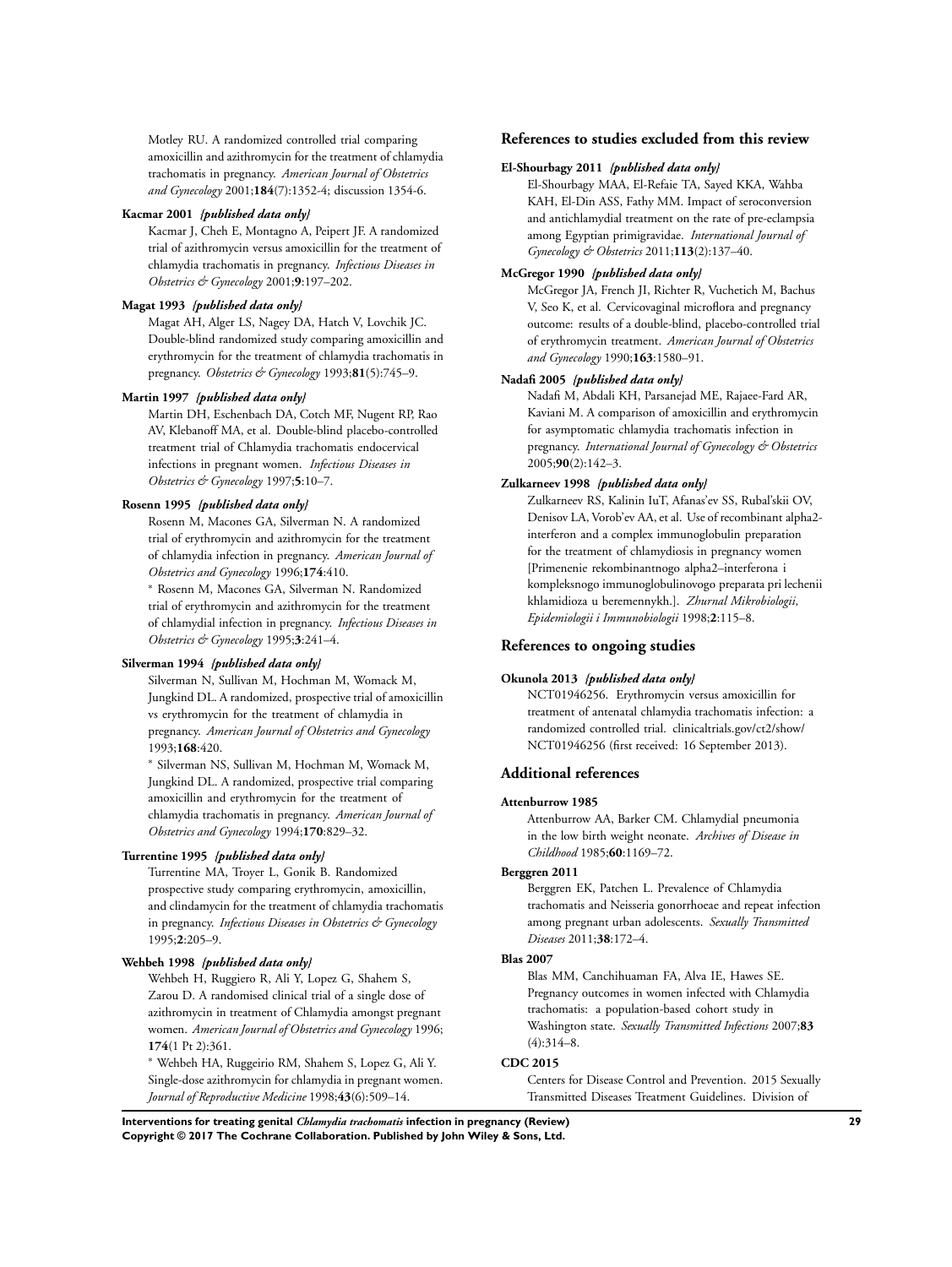STD Prevention, National Center for HIV/AIDS, Viral Hepatitis, STD, and TB Prevention, Centers for Disease Control and Prevention 2015.

#### **Handsfield 2011**

Handsfield HH. Questioning azithromycin for chlamydial infection. *Sexually Transmitted Diseases* 2011;**58**:1028–9.

#### **Higgins 2011**

Higgins JPT, Green S, editors. Cochrane Handbook for Systematic Reviews of Interventions Version 5.1.0 [updated March 2011]. The Cochrane Collaboration, 2011. Available from handbook.cochrane.org.

#### **Horner 2006**

Horner P. The case for further treatment studies of uncomplicated genital Chlamydia trachomatis infection. *Sexually Transmitted Infections* 2006;**82**:340–3.

#### **Ismail 1987**

Ismail MA, Moawad AH, Poon E, Henderson C. Role of Chlamydia trachomatis in postpartum endometritis. *Journal of Reproductive Medicine* 1987;**32**(4):280–4.

## **Jespersen 2005**

Jespersen DJ, Flatten KS, Jones MF, Smith TF. Prospective comparison of cell cultures and nucleic acid amplification tests for laboratory diagnosis of Chlamydia trachomatis infections. *Journal of Clinical Microbiology* 2005;**43**(10): 5324–6.

#### **Kakar 2010**

Kakar S, Bhalla P, Maria A, Rana M, Chawla R, Mathur NB. Chlamydia trachomatis causing neonatal conjunctivitis in a tertiary care centre. *Indian Journal of Medical Microbiology* 2010;**28**(1):45–7.

#### **Marrazzo 2016**

Marrazzo J. Treatment of Chlamydia trachomatis infection. http://www.uptodate.com/contents/treatmentof-chlamydia-trachomatis-infection (accessed Jan 19, 2016) 2016.

#### **Miller 2000**

Miller JM, Martin DH. Treatment of Chlamydia trachomatis infections in pregnant women. *Drugs* 2000;**60** (3):597–605.

#### **Much 1991**

Much DH, Yeh SY. Prevalence of Chlamydia trachomatis infection in pregnancy. *Journal of Reproductive Medicine* 1991;**106**(5):490.

## **Nigro 2011**

Nigro G, Mazzocco M, Mattia E, Di Renzo GC, Carta G, Anceschi MM. Role of the infections in recurrent spontaneous abortion. *Journal of Maternal-Fetal and Neonatal Medicine* 2011;**24**(8):983–9.

#### **Pammi 2012**

Pammi M, Hammerschlag MR. Chlamydia trachomatis infections in the newborn. http://www.uptodate.com/ contents/chlamydia-trachomatis-infections-in-the-newborn (accessed 2012).

#### **Pararas 2006**

Pararas MV, Skevaki CL, Kafetzis DA. Preterm birth due to maternal infection: causative pathogens and modes of prevention. *European Journal of Clinical Microbiology and Infectious Diseases* 2006;**25**(9):562–9.

#### **RevMan 2014 [Computer program]**

The Nordic Cochrane Centre, The Cochrane Collaboration. Review Manager (RevMan). Version 5.3. Copenhagen: The Nordic Cochrane Centre, The Cochrane Collaboration, 2014.

#### **Rours 2009**

Rours GI, Hammerschlag MR, Van Doornum GJ, Hop WC, de Groot R, Willemse HF, et al. Chlamydia trachomatis respiratory infection in Dutch infants. *Archives of Disease in Childhood* 2009;**94**(9):705–7.

#### **Rours 2011**

Rours GI, Duijts L, Moll HA, Arends LR, de Groot R, Jaddoe VW, et al. Chlamydia trachomatis infection during pregnancy associated with preterm delivery: a populationbased prospective cohort study. *European Journal of Epidemiology* 2011;**26**(6):493–502.

#### **Schwebke 2011**

Schwebke JR, Rompalo A, Taylor S. Re-evaluating the treatment of nongonococcal urethritis: Emphasizing emerging pathogens-a randomized clinical trial. *Clinical Infectious Diseases* 2011;**52**:163–70.

#### **Silva 2011**

Silva MJ, Florêncio GL, Gabiatti JR, Amaral RL, Eleutério Júnior J, Gonçalves AK. Perinatal morbidity and mortality associated with chlamydial infection: a meta-analysis study. *Brazilian Journal of Infectious Diseases* 2011;**15**(6):533–9.

#### **South African STI guideline 2015**

sahivsoc.org. Sexually Transmitted Infections Managment Guidelines 2015. http://www.sahivsoc.org/upload/ documents/STIguidelines-1-28-15(LC).pdf (accessed 16 May 2016) 2015.

#### **Walker 2012**

Walker J, Tabrizi SN, Fairley CK, Chen MY, Bradshaw CS, Twin J, et al. Chlamydia trachomatis Incidence and re-iInfection among young women - behavioural and microbiological characteristics. *PLOS One* 2012;**7**(5): 37778.

#### **Workowski 2010**

Workowski KA, Berman S. *Sexually Transmitted Diseases Treatment Guidelines*. CDC, 2010.

#### **Yu 2009**

Yu J, Wu S, Li F, Hu L. Vertical transmission of Chlamydia trachomatis in Chongqing China. *Current Microbiology* 2009;**58**(4):315–20.

#### **Zenilman 2012**

Zenilman JM. Genital Chlamydia trachomatis infections in women. http://www.uptodate.com/contents/genitalchlamydia-trachomatis-infections-in-women (accessed 2012).

**Interventions for treating genital** *Chlamydia trachomatis* **infection in pregnancy (Review) 30 Copyright © 2017 The Cochrane Collaboration. Published by John Wiley & Sons, Ltd.**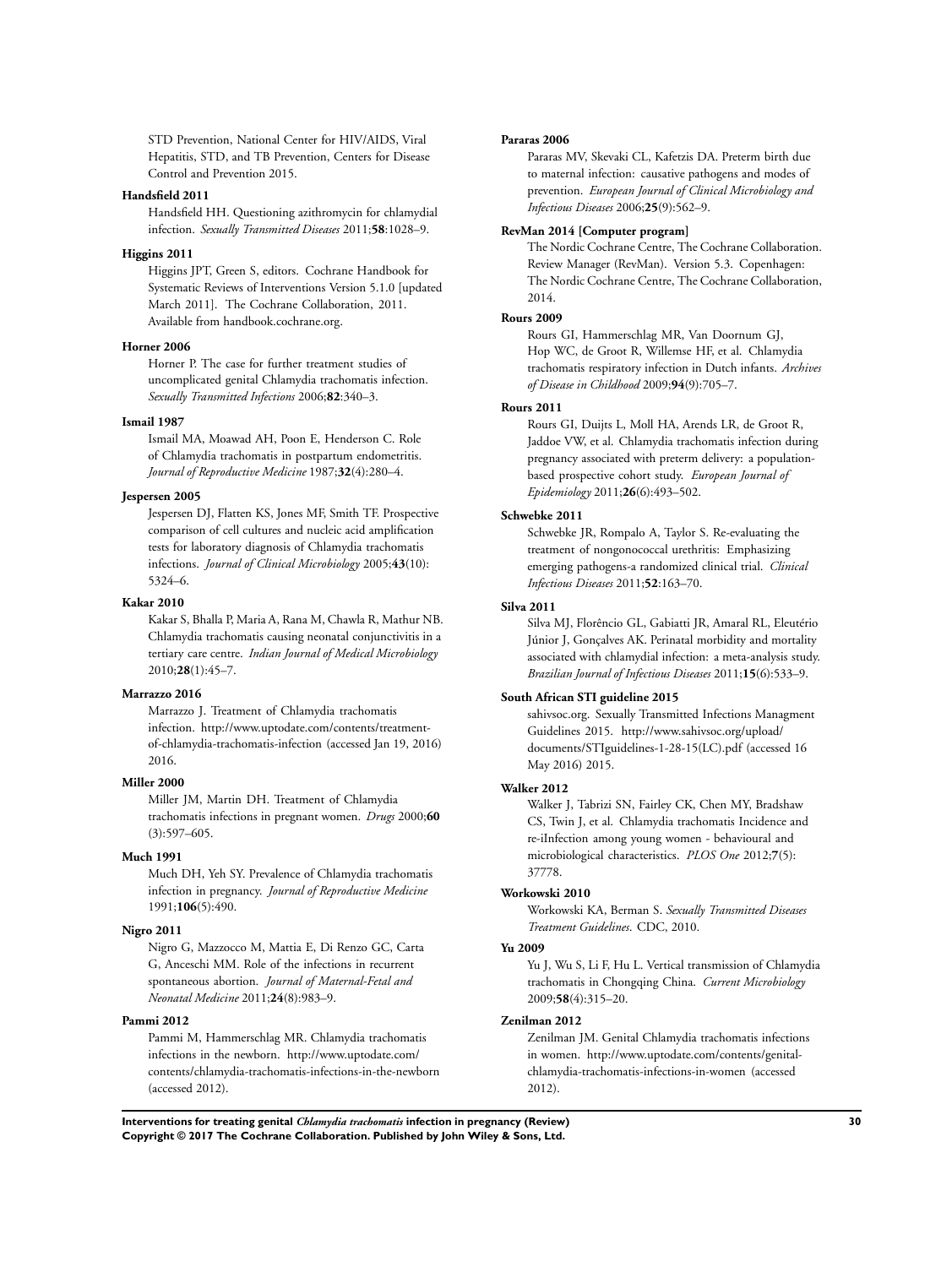## **References to other published versions of this review**

#### **Brocklehurst 1998**

Brocklehurst P, Rooney G. Interventions for treating genital chlamydia trachomatis infection in pregnancy. *Cochrane Database of Systematic Reviews* 1998, Issue 4. [DOI: 10.1002/14651858.CD000054

#### **Novikova 2013**

Novikova N, Cluver C. Interventions for treating genital Chlamydia trachomatis infection in pregnancy. *Cochrane Database of Systematic Reviews* 2013, Issue 4. [DOI: 10.1002/14651858.CD010485

∗ *Indicates the major publication for the study*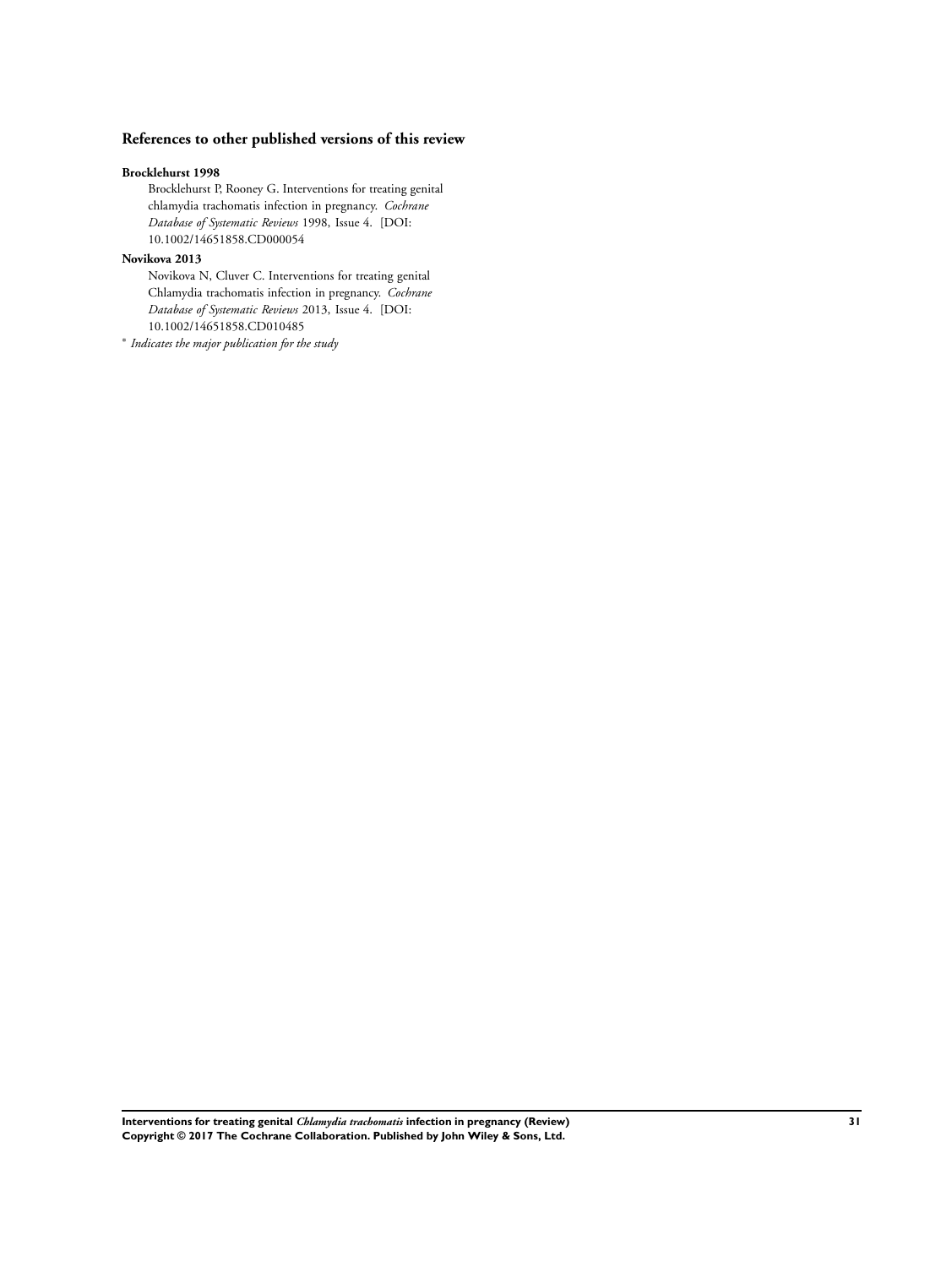## **CHARACTERISTICS OF STUDIES**

## **Characteristics of included studies** *[ordered by study ID]*

## **[Adair 1998](#page-29-0)**

| Methods       | Randomised controlled trial.                                                                                                                                                                                                                                                                                                                                                                                                                                                                                                                                                                                                                                                                                                                                                                                                                                                                                                                                                                                                                                                                                                                                                    |
|---------------|---------------------------------------------------------------------------------------------------------------------------------------------------------------------------------------------------------------------------------------------------------------------------------------------------------------------------------------------------------------------------------------------------------------------------------------------------------------------------------------------------------------------------------------------------------------------------------------------------------------------------------------------------------------------------------------------------------------------------------------------------------------------------------------------------------------------------------------------------------------------------------------------------------------------------------------------------------------------------------------------------------------------------------------------------------------------------------------------------------------------------------------------------------------------------------|
| Participants  | 106 pregnant women screened positive by a direct DNA probe for Chlamydia trachomatis<br>were enrolled. Exclusion criteria included hypersensitivity to erythromycin or azithro-<br>mycin, lack of desire to participate in the study, or gestational age at most 14 weeks. 85<br>women entered and completed the entire trial protocol. 42 were assigned to azithromycin<br>and 43 were assigned to erythromycin                                                                                                                                                                                                                                                                                                                                                                                                                                                                                                                                                                                                                                                                                                                                                                |
| Interventions | Azithromycin 1 g oral slurry in a single dose or erythromycin base 500 mg orally 4 times<br>daily for 7 days                                                                                                                                                                                                                                                                                                                                                                                                                                                                                                                                                                                                                                                                                                                                                                                                                                                                                                                                                                                                                                                                    |
| Outcomes      | Cure rate, repeated infection, side effects (nausea and vomiting)                                                                                                                                                                                                                                                                                                                                                                                                                                                                                                                                                                                                                                                                                                                                                                                                                                                                                                                                                                                                                                                                                                               |
| <b>Notes</b>  | In the azithromycin group, 9 were lost to follow-up, 2 were not pregnant, 1 was treated<br>off protocol.<br>In the erythromycin group, 7 were lost to follow-up, 2 were not pregnant, 1 was treated<br>off protocol.<br>74.4% in the erythromycin group and 50% in the azithromycin group completed the<br>protocol as prescribed within the 3-week period. This high rate of prolonged, uncon-<br>firmed test of cure could have resulted in higher positive tests of cure or possibly higher<br>re-infection rates in the azithromycin group.<br>Compliance in the azithromycin group was 97.6% and in the erythromycin group it was<br>53.5%.<br>Patients with positive Chlamydia assays at the test of cure were treated with the alternative<br>agent to the originally assigned agent.<br>Sample size estimates suggested the need to enrol 120 patients<br>Performed at Bowman Gray School of Medicine of Wake Forest University, North Car-<br>olina, USA<br>Sources of trial funding: The drugs used in this study were supplied without charge by<br>Pfizer, Incorporated, New York, New York<br>Declarations of interest: Not reported.<br>Trial dates: 1995 - 1997. |

## *Risk of bias*

| <b>Bias</b>                                             | Authors' judgement | Support for judgement                                                                                   |
|---------------------------------------------------------|--------------------|---------------------------------------------------------------------------------------------------------|
| Random sequence generation (selection Low risk<br>bias) |                    | Assignment to treatment was made by random numbers<br>in blocks of 20 by the program Rancode-Plus 3.1.1 |
| Allocation concealment (selection bias)                 | Low risk           | Allocation cards were placed in a sealed opaque envelope.                                               |

**Interventions for treating genital** *Chlamydia trachomatis* **infection in pregnancy (Review) 32 Copyright © 2017 The Cochrane Collaboration. Published by John Wiley & Sons, Ltd.**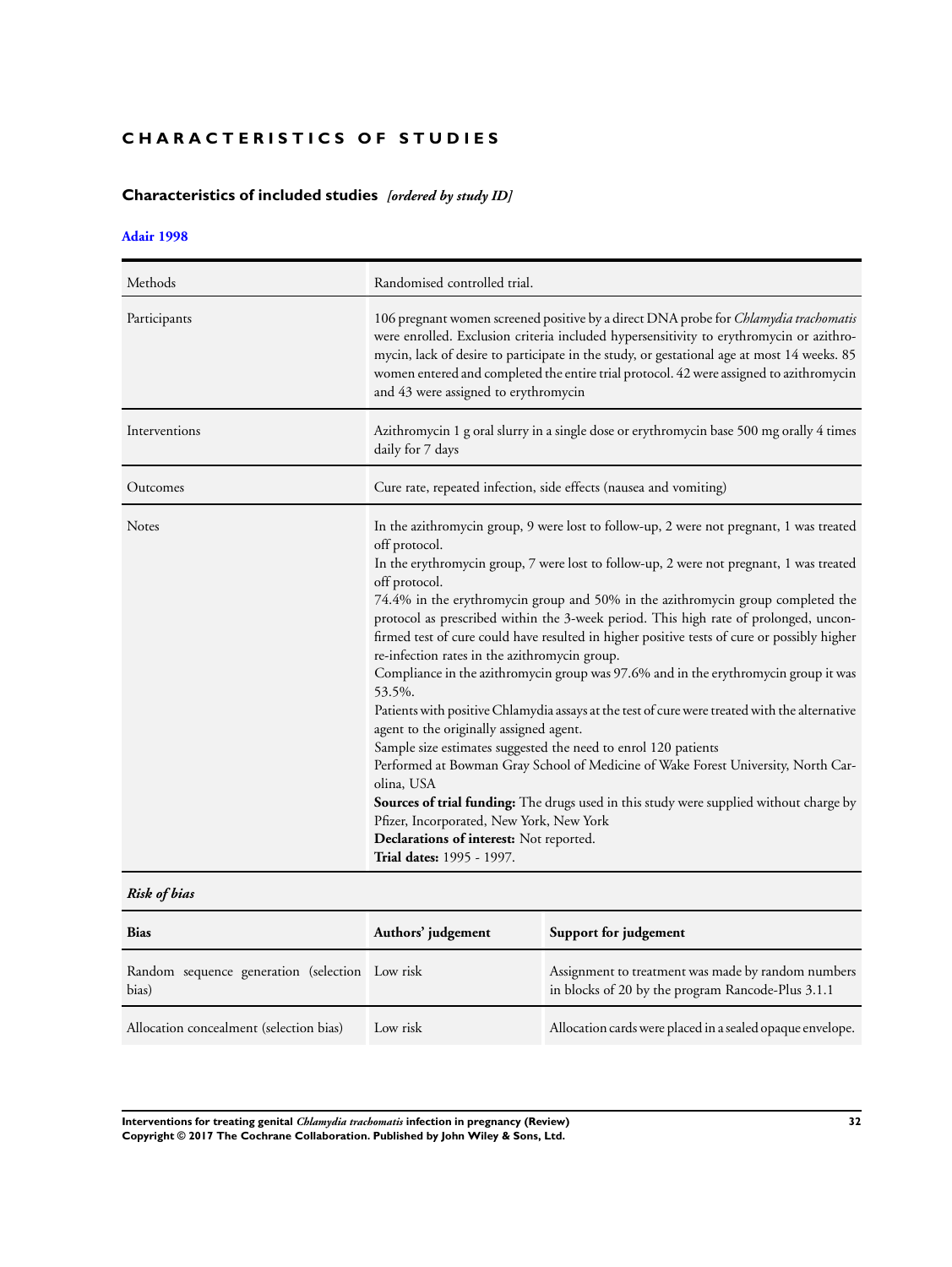## **[Adair 1998](#page-29-0)** (*Continued)*

| Blinding of participants and personnel High risk<br>(performance bias)<br>All outcomes |          | No attempt was made to blind the investigators to treat-<br>ment allocations after enrolment         |
|----------------------------------------------------------------------------------------|----------|------------------------------------------------------------------------------------------------------|
| Blinding of outcome assessment (detection Unclear risk<br>bias)<br>All outcomes        |          | Not described.                                                                                       |
| Incomplete outcome data (attrition bias)<br>All outcomes                               | Low risk | 85 (80.2%) women completed the study. The number<br>lost to follow-up was similar in both the groups |
| Selective reporting (reporting bias)                                                   | Low risk | No selective reporting noted.                                                                        |
| Other bias                                                                             | Low risk | The study appears to be free of other sources of bias.                                               |

## **[Alary 1994](#page-29-0)**

| Methods       | Randomised controlled trial.                                                                                                                                                                                                                                                                                                                                                                                                                                                                                                                                                                                                                                                                                                                                                                                                                                                                                                                                                                                                                                                                                                                                                                 |
|---------------|----------------------------------------------------------------------------------------------------------------------------------------------------------------------------------------------------------------------------------------------------------------------------------------------------------------------------------------------------------------------------------------------------------------------------------------------------------------------------------------------------------------------------------------------------------------------------------------------------------------------------------------------------------------------------------------------------------------------------------------------------------------------------------------------------------------------------------------------------------------------------------------------------------------------------------------------------------------------------------------------------------------------------------------------------------------------------------------------------------------------------------------------------------------------------------------------|
| Participants  | 210 women culture-positive for <i>Chlamydia trachomatis</i> were included.<br>Exclusion criteria: allergy to either drug, treatment with antibiotics after the chlamydial<br>culture was done, abortion or miscarriage, moving away from the study area or more<br>than 38 weeks of gestation at diagnosis<br>11 were excluded from the final analysis (see below).<br>Outcome data were available for 199 women. 100 were treated with amoxicillin<br>99 were treated with erythromycin.                                                                                                                                                                                                                                                                                                                                                                                                                                                                                                                                                                                                                                                                                                    |
| Interventions | Amoxycillin 500 mg 3 times daily for 7 days versus erythromycin 500 mg 4 times daily<br>for 7 days                                                                                                                                                                                                                                                                                                                                                                                                                                                                                                                                                                                                                                                                                                                                                                                                                                                                                                                                                                                                                                                                                           |
| Outcomes      | Cure rate.<br>SIde effects (gastrointestinal).                                                                                                                                                                                                                                                                                                                                                                                                                                                                                                                                                                                                                                                                                                                                                                                                                                                                                                                                                                                                                                                                                                                                               |
| <b>Notes</b>  | Urethral samples from sexual partners of positive patients were cultured, and doxycycline<br>treatment (100 mg twice a day for 10 days) was given free of charge<br>Eye, nose, pharyngeal, rectal and genital swabs were obtained in infants in the week after<br>birth<br>Patients unable to tolerate their medication were offered the alternative treatment. In<br>these cases, second cervical and urethral samples were cultured and a doctor independent<br>of the study allocated the alternative treatment without informing the patients, investi-<br>gators or the responsible physicians what the first therapy had been<br>11 of the 210 enrolled women were excluded from the final analysis<br>6 (4 amoxicillin, 2 erythromycin) did not attend to any follow-up visits<br>1 (amoxicillin) received another antibiotic during the early phase of the trial<br>2 (erythromycin) delivered before any outcome measurements.<br>In 2 women receiving erythromycin, treatment was interrupted by the physician because<br>of side effects and the patients did not come for follow-up tests<br>In the erythromycin group, 5 patients had a temporary treatment interruption due to |

**Interventions for treating genital** *Chlamydia trachomatis* **infection in pregnancy (Review) 33 Copyright © 2017 The Cochrane Collaboration. Published by John Wiley & Sons, Ltd.**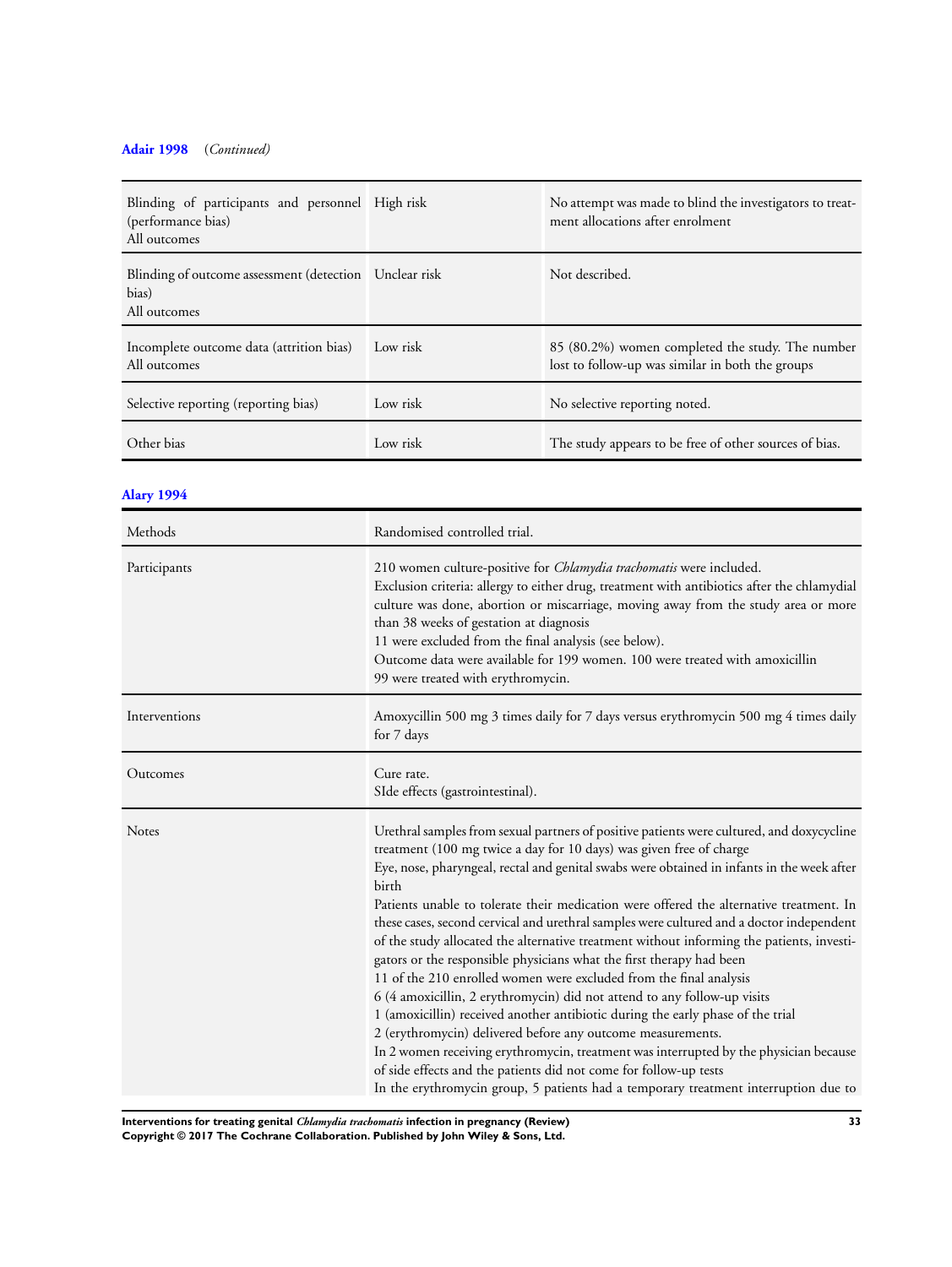## **[Alary 1994](#page-29-0)** (*Continued)*

| severe side effects and 12 patients had to be stopped permanently                                                  |
|--------------------------------------------------------------------------------------------------------------------|
| In the amoxicillin group, 1 had temporary treatment interruption and 1 permanent<br>withdrawal due to side effects |
| Of the 13 patients who could not complete their treatment, 10 accepted an alternative                              |
| treatment, and all but 1 were cured. Re-infection cannot be ruled out for this patient,                            |
| since her regular sexual partner did not attend follow-up                                                          |
| Compliance was above 95% in both groups with exclusion of the 13 patients who could                                |
| not complete their treatment because of side effects                                                               |
| Study performed in 9 obstetric centres in the province of Quebec, Canada                                           |
| <b>Sources of trial funding:</b> Study was supported by a grant from the National Health                           |
| Research and Development Program                                                                                   |
| Declarations of interest: Not reported.                                                                            |
| Trial dates: January 1990 - April 1993.                                                                            |
|                                                                                                                    |

## *Risk of bias*

| <b>Bias</b>                                                                           | Authors' judgement | Support for judgement                                                                                                                                                                                                                                                   |
|---------------------------------------------------------------------------------------|--------------------|-------------------------------------------------------------------------------------------------------------------------------------------------------------------------------------------------------------------------------------------------------------------------|
| Random sequence generation (selection Low risk<br>bias)                               |                    | Each woman was randomly assigned treatment in a pre-<br>determined order in blocks of 10                                                                                                                                                                                |
| Allocation concealment (selection bias)                                               | Low risk           | Identical treatment packs were used.                                                                                                                                                                                                                                    |
| Blinding of participants and personnel Low risk<br>(performance bias)<br>All outcomes |                    | Double-blinded. "The drugs were issued in identical<br>capsules in similar blister packs. In the amoxycillin packs,<br>to maintain double-blind nature of the project, the third<br>daily dose was a placebo whereas other capsules con-<br>tained 250 mg amoxycillin." |
| Blinding of outcome assessment (detection Low risk<br>bias)<br>All outcomes           |                    | Staff taking sample cultures after treatment termination<br>were unaware of the treatment group assignment                                                                                                                                                              |
| Incomplete outcome data (attrition bias)<br>All outcomes                              | Low risk           | After randomisation, only 5.6% women lost to follow -<br>up, equally balanced across the two groups                                                                                                                                                                     |
| Selective reporting (reporting bias)                                                  | Low risk           | No selective reporting noted.                                                                                                                                                                                                                                           |
| Other bias                                                                            | Low risk           | The study appears to be free of other sources of bias.                                                                                                                                                                                                                  |

## **[Alger 1991](#page-29-0)**

| Methods      | Randomised controlled trial.                                                                                                                                                                                                                                 |
|--------------|--------------------------------------------------------------------------------------------------------------------------------------------------------------------------------------------------------------------------------------------------------------|
| Participants | 135 pregnant women with culture-positive endocervical Chlamydia trachomatis infection<br>were enrolled. Data were available for 126.<br>40 women received erythromycin and a clindamycin placebo.<br>42 women received clindamycin and erythromycin placebo. |

**Interventions for treating genital** *Chlamydia trachomatis* **infection in pregnancy (Review) 34 Copyright © 2017 The Cochrane Collaboration. Published by John Wiley & Sons, Ltd.**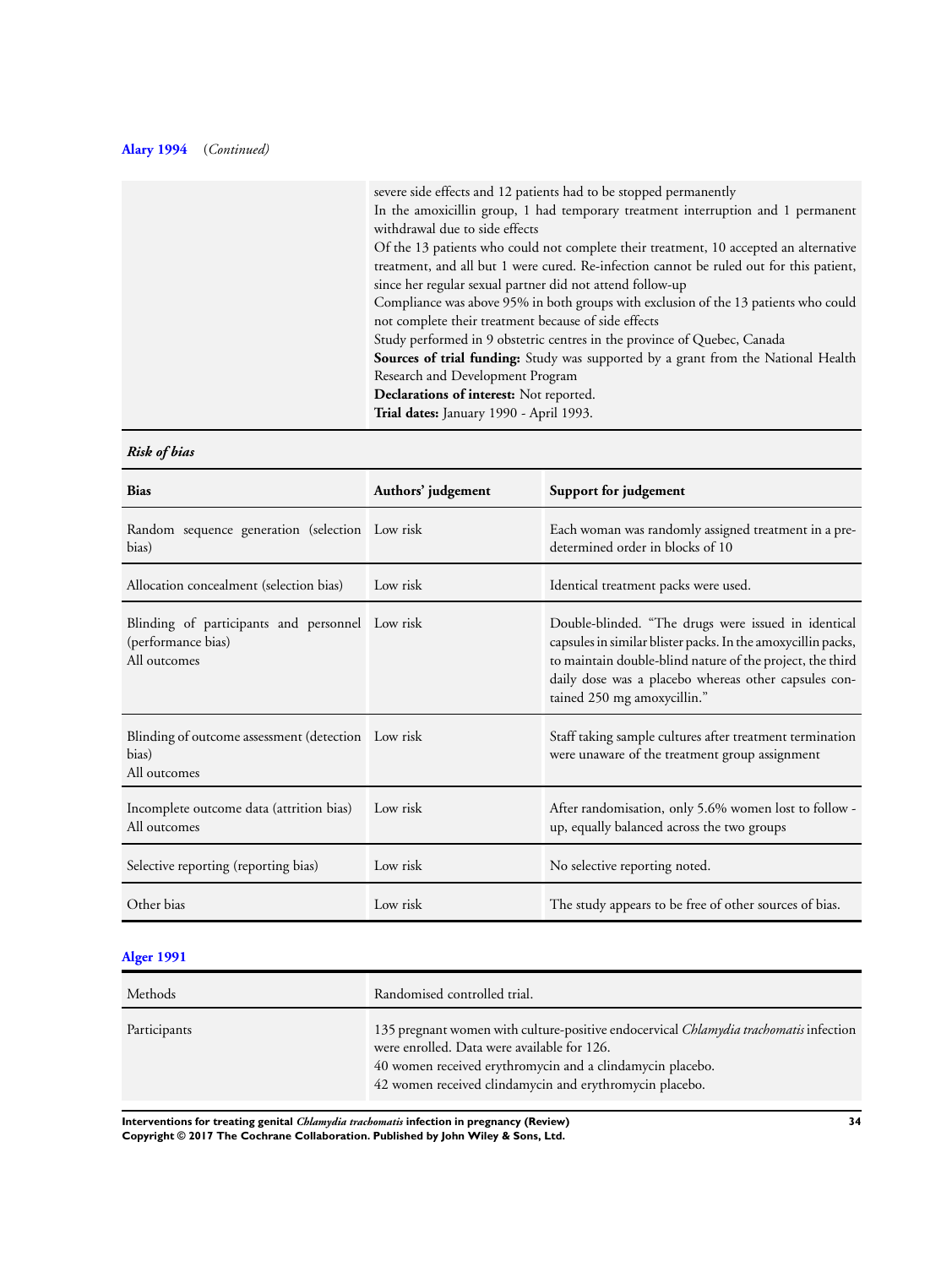## **[Alger 1991](#page-29-0)** (*Continued)*

|               | 44 received a placebo for both clindamycin and erythromycin.                                                                                                                                                                                                                                                                                                                                                         |
|---------------|----------------------------------------------------------------------------------------------------------------------------------------------------------------------------------------------------------------------------------------------------------------------------------------------------------------------------------------------------------------------------------------------------------------------|
| Interventions | Clindamycin (450 mg), erythromycin (331 mg), placebo orally 4 times per day for 14<br>days                                                                                                                                                                                                                                                                                                                           |
| Outcomes      | Cure rate, side effects.                                                                                                                                                                                                                                                                                                                                                                                             |
| <b>Notes</b>  | Partners treated with doxycycline 100 mg orally twice a day for 7 days<br>9 participants were delivered at another hospital and were lost to follow-up<br>Study was performed at the University of Maryland Obstetric Clinic, Baltimore, USA<br>Sources of trial funding: Study was funded by a grant from the Upjohn company.<br>Declarations of interest: Not reported.<br>Trial dates: October 1985 - April 1998. |

*Risk of bias*

| <b>Bias</b>                                                                           | Authors' judgement | Support for judgement                                                                                                                                                                                                       |
|---------------------------------------------------------------------------------------|--------------------|-----------------------------------------------------------------------------------------------------------------------------------------------------------------------------------------------------------------------------|
| Random sequence generation (selection Unclear risk<br>bias)                           |                    | Not described.                                                                                                                                                                                                              |
| Allocation concealment (selection bias)                                               | Unclear risk       | Not described.                                                                                                                                                                                                              |
| Blinding of participants and personnel Low risk<br>(performance bias)<br>All outcomes |                    | Double-blinded. "Medications were dispensed in blis-<br>ter packs with each dose packaged sequentially in an in-<br>dividual cell, permitting accurate determination of the<br>specific number and timing of missed doses." |
| Blinding of outcome assessment (detection Unclear risk<br>bias)<br>All outcomes       |                    | Not described.                                                                                                                                                                                                              |
| Incomplete outcome data (attrition bias)<br>All outcomes                              | Low risk           | From table 3, it is clear that there was no missing data<br>in the placebo group while the missing outcome data<br>were balanced in numbers across the two interventions<br>groups                                          |
| Selective reporting (reporting bias)                                                  | Low risk           | No selective reporting noted.                                                                                                                                                                                               |
| Other bias                                                                            | Low risk           | The study appears to be free of other sources of bias.                                                                                                                                                                      |

**Interventions for treating genital** *Chlamydia trachomatis* **infection in pregnancy (Review) 35 Copyright © 2017 The Cochrane Collaboration. Published by John Wiley & Sons, Ltd.**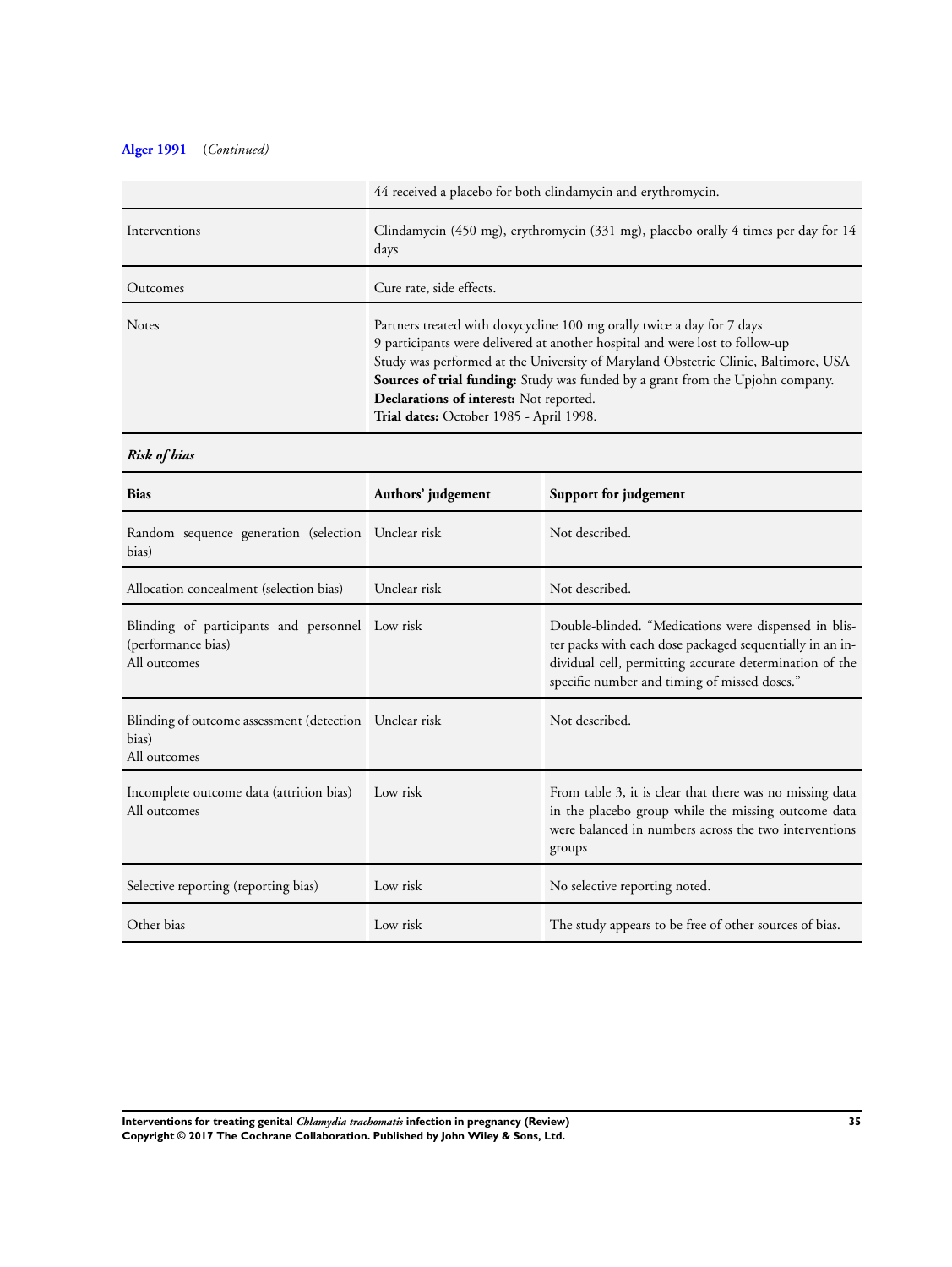**[Bell 1982](#page-29-0)**

| Methods       | Randomised controlled trial.                                                                                                                                                                                                                                                                                                                                                                                                                                    |
|---------------|-----------------------------------------------------------------------------------------------------------------------------------------------------------------------------------------------------------------------------------------------------------------------------------------------------------------------------------------------------------------------------------------------------------------------------------------------------------------|
| Participants  | 21 gravidas beyond the 24th week of pregnancy with Chlamydial trachomatis infection<br>who were not allergic to penicillin. Only had outcomes for 15 participants<br>9 were in the amoxicillin group.<br>6 were in the placebo group.                                                                                                                                                                                                                           |
| Interventions | Amoxicillin 500 mg 3 times a day (11 participants) or placebo (10 participants)                                                                                                                                                                                                                                                                                                                                                                                 |
| Outcomes      | Postpartum culture: 3/9 had positive culture in amoxicillin group. 4/6 had a positive<br>culture in the placebo group                                                                                                                                                                                                                                                                                                                                           |
| <b>Notes</b>  | Amoxicillin group: 2 were lost to follow-up.<br>Placebo: 1 was treated elsewhere with erythromycin, 2 were lost to follow-up and 1 died<br>due to a cerebrovascular incident<br>Site of the study was not stated but assumed to be performed at University of Washington,<br>Seattle, USA<br><b>Sources of trial funding:</b> Study was supported by a US Public Health Service grant.<br>Declarations of interest: Not reported.<br>Trial dates: Not reported. |

## *Risk of bias*

| <b>Bias</b>                                                                               | Authors' judgement | Support for judgement                                                                    |
|-------------------------------------------------------------------------------------------|--------------------|------------------------------------------------------------------------------------------|
| Random sequence generation (selection Unclear risk<br>bias)                               |                    | Not described.                                                                           |
| Allocation concealment (selection bias)                                                   | Unclear risk       | Not described, unlikely.                                                                 |
| Blinding of participants and personnel Unclear risk<br>(performance bias)<br>All outcomes |                    | Not described, unlikely.                                                                 |
| Blinding of outcome assessment (detection Unclear risk<br>bias)<br>All outcomes           |                    | Not described, unlikely.                                                                 |
| Incomplete outcome data (attrition bias)<br>All outcomes                                  | High risk          | All participants accounted for but only 15/21 were as-<br>sessed for final outcome (71%) |
| Selective reporting (reporting bias)                                                      | Low risk           | No selective reporting noted.                                                            |
| Other bias                                                                                | Low risk           | The study appears to be free of other sources of bias.                                   |

**Interventions for treating genital** *Chlamydia trachomatis* **infection in pregnancy (Review) 36 Copyright © 2017 The Cochrane Collaboration. Published by John Wiley & Sons, Ltd.**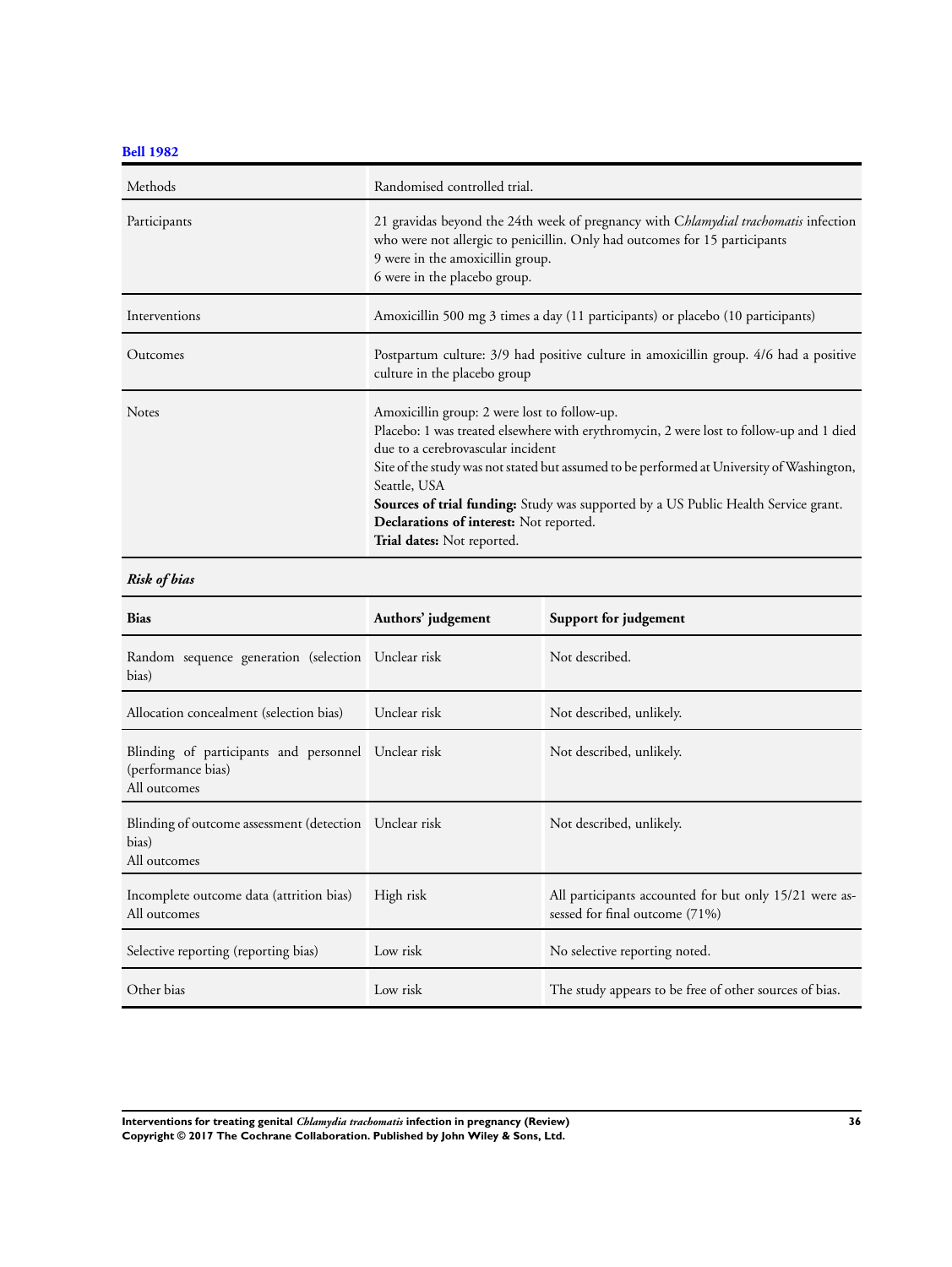**[Bush 1994](#page-29-0)**

| Methods       | Randomised controlled trial.                                                                                                                                                                                                                                                                                                                                                                                                                                                                                                                                                                                                                                                                                    |
|---------------|-----------------------------------------------------------------------------------------------------------------------------------------------------------------------------------------------------------------------------------------------------------------------------------------------------------------------------------------------------------------------------------------------------------------------------------------------------------------------------------------------------------------------------------------------------------------------------------------------------------------------------------------------------------------------------------------------------------------|
| Participants  | 30 pregnant women with positive cervical Chlamydia trachomatis screen analysed by<br>direct DNA assay.<br>15 were randomised to azithromycin.<br>15 were randomised to erythromycin.                                                                                                                                                                                                                                                                                                                                                                                                                                                                                                                            |
| Interventions | Erythromycin 500 mg orally 4 times a day for 7 days versus azithromycin 1 g orally as a<br>single dose                                                                                                                                                                                                                                                                                                                                                                                                                                                                                                                                                                                                          |
| Outcomes      | Cure rate, side effects.                                                                                                                                                                                                                                                                                                                                                                                                                                                                                                                                                                                                                                                                                        |
| <b>Notes</b>  | In those intolerant to erythromycin, 500 mg 4 times daily the dosage was lowered to<br>250 mg 4 times daily. This occurred in 5 of the 15 erythromycin cases<br>1 of the patients treated with erythromycin who was intolerant got positive culture results<br>after treatment, but was successfully treated with azithromycin<br>Sexual partners were treated in the standard fashion with doxycycline, 100 mg orally<br>twice a day for 7 days<br>Site of study not directly described but assumed to be Willian Beaumont Army Medical<br>Center, El Paso, Texas<br><b>Sources of trial funding:</b> No funding source was declared.<br>Declarations of interest: Not reported.<br>Trial dates: Not reported. |

## *Risk of bias*

| <b>Bias</b>                                                                               | Authors' judgement | Support for judgement                                  |
|-------------------------------------------------------------------------------------------|--------------------|--------------------------------------------------------|
| Random sequence generation (selection Low risk<br>bias)                                   |                    | Computer-generated number assignment.                  |
| Allocation concealment (selection bias)                                                   | Low risk           | The women were assigned treatment in sealed envelopes. |
| Blinding of participants and personnel Unclear risk<br>(performance bias)<br>All outcomes |                    | Not described, unlikely.                               |
| Blinding of outcome assessment (detection Unclear risk<br>bias)<br>All outcomes           |                    | Not described.                                         |
| Incomplete outcome data (attrition bias)<br>All outcomes                                  | Low risk           | No missing outcome data.                               |
| Selective reporting (reporting bias)                                                      | Low risk           | No selective reporting noted.                          |
| Other bias                                                                                | Low risk           | The study appears to be free of other sources of bias. |

**Interventions for treating genital** *Chlamydia trachomatis* **infection in pregnancy (Review) 37 Copyright © 2017 The Cochrane Collaboration. Published by John Wiley & Sons, Ltd.**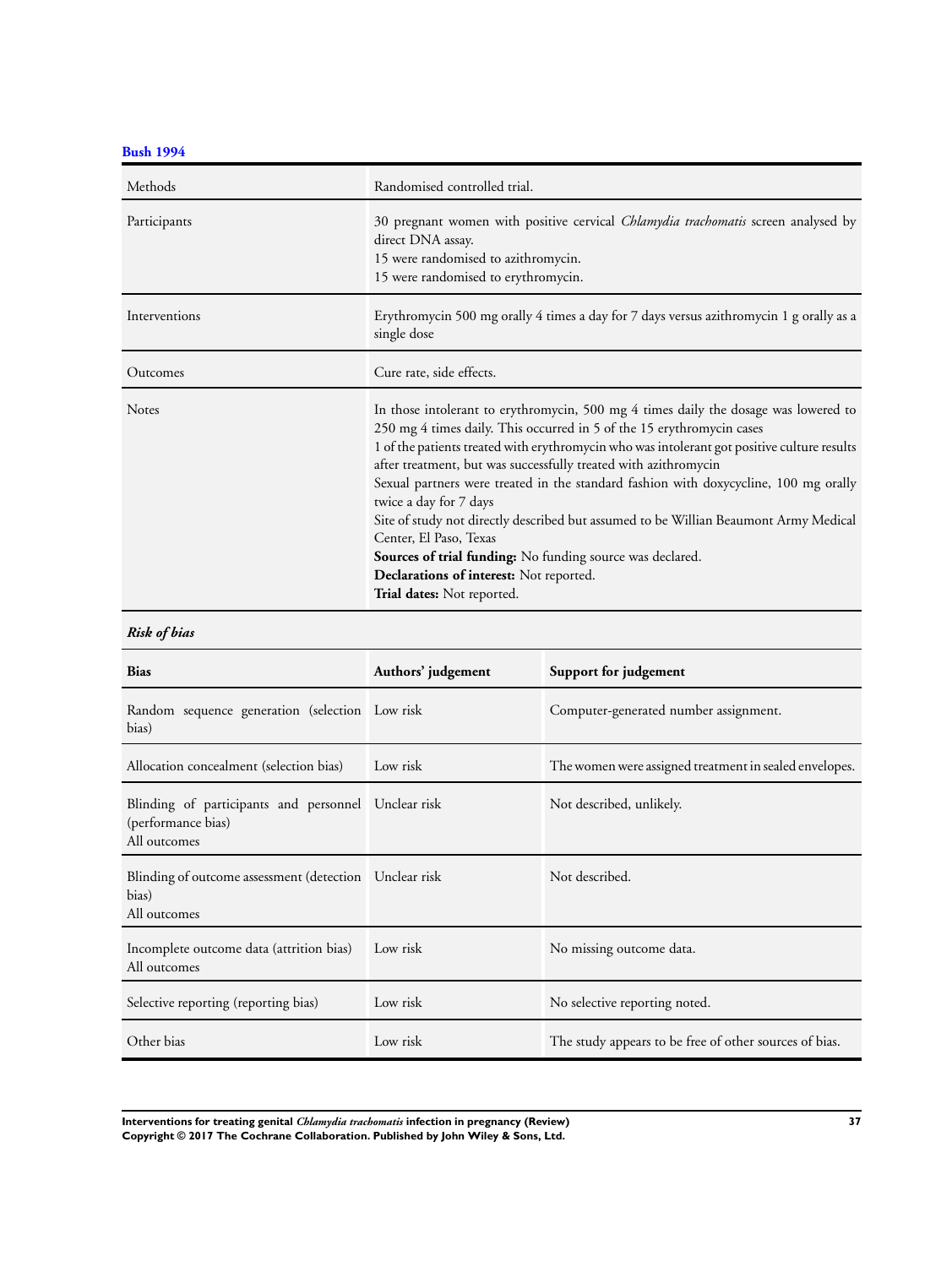**[Edwards 1996](#page-29-0)**

| Methods       | Randomised controlled trial.                                                                                                                                                                                                                                                                                                                                                                                                                                                                                                                                                                                                                                                          |
|---------------|---------------------------------------------------------------------------------------------------------------------------------------------------------------------------------------------------------------------------------------------------------------------------------------------------------------------------------------------------------------------------------------------------------------------------------------------------------------------------------------------------------------------------------------------------------------------------------------------------------------------------------------------------------------------------------------|
| Participants  | 140 pregnant women were enrolled. Patients were tested positive for <i>C.trachomatis</i> by<br>DNA hybridisation from a cervical swab specimen.<br>Exclusion criteria; allergy to or intolerance of either azithromycin or erythromycin<br>65 were randomised to azithromycin.<br>65 were randomised to erythromycin.                                                                                                                                                                                                                                                                                                                                                                 |
| Interventions | Azithromycin orally 1 g taken orally at enrolment versus erythromycin 500 mg orally 4<br>times a day for 7 days                                                                                                                                                                                                                                                                                                                                                                                                                                                                                                                                                                       |
| Outcomes      | Cure rate, preterm birth, preterm rupture of membranes, side effects                                                                                                                                                                                                                                                                                                                                                                                                                                                                                                                                                                                                                  |
| <b>Notes</b>  | Compliance for the azithromycin group was 100%.<br>Compliance for the erythromycin group was 59.4%.<br>All sexual partners were referred to the appropriate county health department for treat-<br>ment<br>Test of cure was repeated after 2 weeks.<br>62 of the 65 patients in the azithromycin group completed their post-treatment ques-<br>tionnaires, while 64 of the 65 patients in the erythromycin group completed the same<br>form<br>Study was undertaken at the Medical University of South Carolina, Charleston, USA<br>Sources of trial funding: Sponsored by Pfizer pharmaceuticals.<br>Declarations of interest: Not reported.<br>Trial dates: April 1993 - July 1994. |

## *Risk of bias*

| <b>Bias</b>                                                                            | Authors' judgement | Support for judgement                                                                                                                    |
|----------------------------------------------------------------------------------------|--------------------|------------------------------------------------------------------------------------------------------------------------------------------|
| Random sequence generation (selection Low risk<br>bias)                                |                    | Randomisation was done using a pre-established ran-<br>dom number table                                                                  |
| Allocation concealment (selection bias)                                                | Unclear risk       | Not described.                                                                                                                           |
| Blinding of participants and personnel High risk<br>(performance bias)<br>All outcomes |                    | No attempt was made to blind the study.                                                                                                  |
| Blinding of outcome assessment (detection   Unclear risk<br>bias)<br>All outcomes      |                    | Not described.                                                                                                                           |
| Incomplete outcome data (attrition bias)<br>All outcomes                               | Low risk           | Missing outcome data balanced in numbers across in-<br>tervention groups, 3 in the azithromycin group and 1 in<br>the erythromycin group |
| Selective reporting (reporting bias)                                                   | Low risk           | No selective reporting noted.                                                                                                            |

**Interventions for treating genital** *Chlamydia trachomatis* **infection in pregnancy (Review) 38 Copyright © 2017 The Cochrane Collaboration. Published by John Wiley & Sons, Ltd.**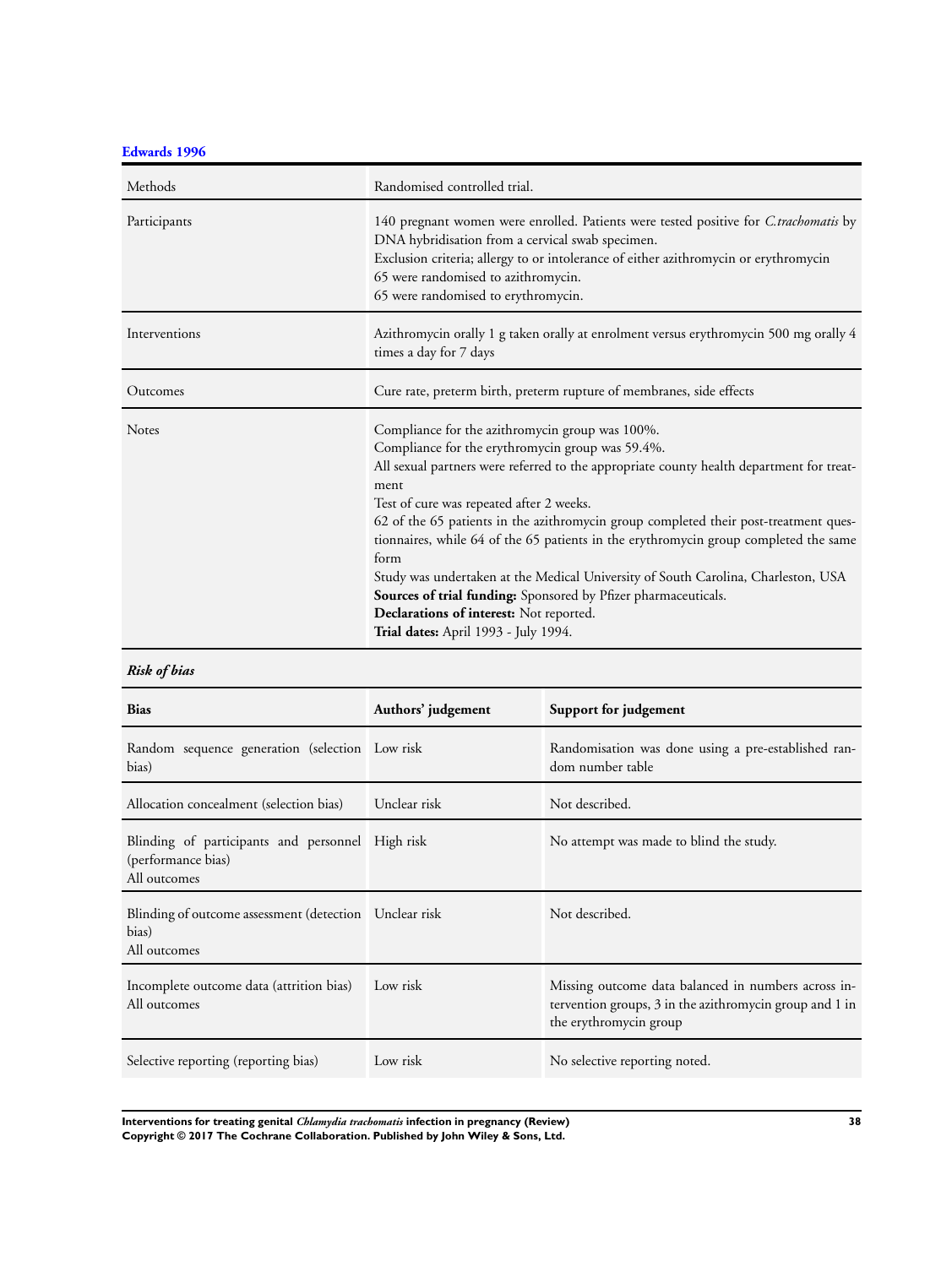## **[Edwards 1996](#page-29-0)** (*Continued)*

| Other bias    | High risk                                                                                                                                                                                                                                                                                                                                                                                                                                                                                                                                                                                                                                                                                                                                                   | There was an unexplained significant difference in mean<br>gestational age of 8.2 weeks between the 2 treatment<br>groups (erythromycin 28.6 weeks; azithromycin 20.4<br>weeks) |
|---------------|-------------------------------------------------------------------------------------------------------------------------------------------------------------------------------------------------------------------------------------------------------------------------------------------------------------------------------------------------------------------------------------------------------------------------------------------------------------------------------------------------------------------------------------------------------------------------------------------------------------------------------------------------------------------------------------------------------------------------------------------------------------|---------------------------------------------------------------------------------------------------------------------------------------------------------------------------------|
| Gunter 1996   |                                                                                                                                                                                                                                                                                                                                                                                                                                                                                                                                                                                                                                                                                                                                                             |                                                                                                                                                                                 |
| Methods       | Randomised controlled trial.                                                                                                                                                                                                                                                                                                                                                                                                                                                                                                                                                                                                                                                                                                                                |                                                                                                                                                                                 |
| Participants  | 47 pregnant women with positive Gen-probe test for <i>C. trachomatis</i> were enrolled.<br>Outcome data were available for 22 who were assigned to the azithromycin group and 18<br>were assigned to the erythromycin group                                                                                                                                                                                                                                                                                                                                                                                                                                                                                                                                 |                                                                                                                                                                                 |
| Interventions | Erythromycin 500 mg 4 times a day for 7 days versus azithromycin powder 1 g orally<br>once                                                                                                                                                                                                                                                                                                                                                                                                                                                                                                                                                                                                                                                                  |                                                                                                                                                                                 |
| Outcomes      | Cure rate, side effects.                                                                                                                                                                                                                                                                                                                                                                                                                                                                                                                                                                                                                                                                                                                                    |                                                                                                                                                                                 |
| <b>Notes</b>  | Treatment compliance was 100% in the azithromycin group and 44.5% in the ery-<br>thromycin group<br>Patients unable to tolerate original randomisation due to gastrointestinal side effects were<br>allowed to cross-over to the opposite study medication<br>7 patients were excluded due to severe side effects from erythromycin and required cross-<br>over to azithromycin<br>Not directly stated but assumed that the study was undertaken at the Bowman Gray<br>School of Medicine, Winston-Salem, NC, USA<br>In published abstract it states it is an ongoing trial but no further publications were<br>found<br>Sources of trial funding: No funding source was declared.<br>Declarations of interest: Not reported.<br>Trial dates: Not reported. |                                                                                                                                                                                 |

## *Risk of bias*

| <b>Bias</b>                                                                               | Authors' judgement | Support for judgement |
|-------------------------------------------------------------------------------------------|--------------------|-----------------------|
| Random sequence generation (selection Unclear risk<br>bias)                               |                    | Not described.        |
| Allocation concealment (selection bias)                                                   | Unclear risk       | Not described.        |
| Blinding of participants and personnel Unclear risk<br>(performance bias)<br>All outcomes |                    | Not described.        |
| Blinding of outcome assessment (detection Unclear risk<br>bias)<br>All outcomes           |                    | Not described.        |

**Interventions for treating genital** *Chlamydia trachomatis* **infection in pregnancy (Review) 39 Copyright © 2017 The Cochrane Collaboration. Published by John Wiley & Sons, Ltd.**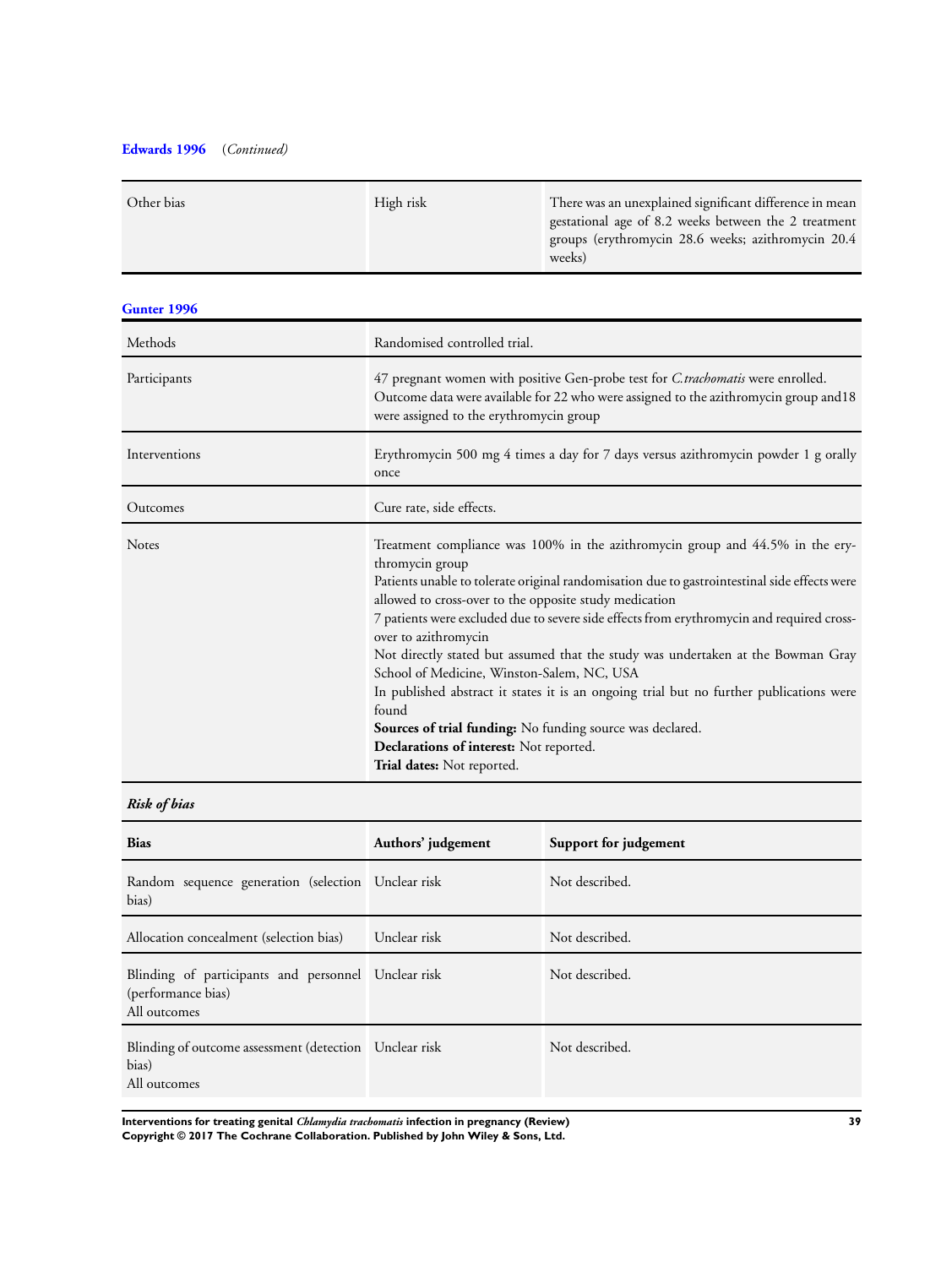## **[Gunter 1996](#page-29-0)** (*Continued)*

| Incomplete outcome data (attrition bias)<br>All outcomes | Unclear risk | Insufficient reporting of attrition/exclusions to permit<br>judgement of 'Low risk' or 'High risk' |
|----------------------------------------------------------|--------------|----------------------------------------------------------------------------------------------------|
| Selective reporting (reporting bias)                     | Unclear risk | States it is an ongoing trial but no further results have<br>been published or presented           |
| Other bias                                               | Low risk     | The study appears to be free of other sources of bias.                                             |

## **[Jacobson 2001](#page-29-0)**

| Methods       | Randomised controlled trial.                                                                                                                                                                                                                                                                                                                                                                                                                                                                                                                                                                                                                                                                                                                                                                                                                                                                                           |
|---------------|------------------------------------------------------------------------------------------------------------------------------------------------------------------------------------------------------------------------------------------------------------------------------------------------------------------------------------------------------------------------------------------------------------------------------------------------------------------------------------------------------------------------------------------------------------------------------------------------------------------------------------------------------------------------------------------------------------------------------------------------------------------------------------------------------------------------------------------------------------------------------------------------------------------------|
| Participants  | 129 pregnant women with positive cervical <i>C.trachomatis</i> DNA test result were enrolled.<br>Exclusion criteria included known allergy or hypersensitivity to amoxicillin, penicillin, or<br>azithromycin; severe hyperemesis gravidarum at the time of entry; and concurrent use of<br>an antibiotic with efficacy against Chlamydia trachomatis (fluoroquinolones, macrolides,<br>clindamycin, tetracyclines, or sulphonamides)<br>110 completed the trial protocol.<br>55 were in the amoxicillin group and 55 were in the azithromycin group                                                                                                                                                                                                                                                                                                                                                                   |
| Interventions | Amoxicillin 500 mg orally 3 times a day for 7 days versus azithromycin 1 g once                                                                                                                                                                                                                                                                                                                                                                                                                                                                                                                                                                                                                                                                                                                                                                                                                                        |
| Outcomes      | Cure rate, preterm birth.                                                                                                                                                                                                                                                                                                                                                                                                                                                                                                                                                                                                                                                                                                                                                                                                                                                                                              |
| <b>Notes</b>  | The study was closed due to realisation that 3000 participants would be needed to<br>complete it. The number of patients studied were too few. Data presented here include<br>accrued cure rates for all patients studied<br>Among the 19 women excluded from the analysis, 14 were lost to follow-up, (8 amox-<br>icillin, 6 azithromycin) and 5 were involved in protocol violations (3 amoxicillin, 2<br>azithromycin)<br>In the amoxicillin group, 3 patients were intolerant to treatment and in the azithromycin<br>group, 6 patients were intolerant to treatment<br>Only 35% of the subjects were seen within 7 days of the scheduled appointment for test<br>of cure<br>Study was undertaken in 2 university-based inner-city clinics in Milwaukee, USA<br>Sources of trial funding: No funding source was declared.<br>Declarations of interest: Not reported.<br>Trial dates: Ocotber 1988 - February 2000. |

## *Risk of bias*

| <b>Bias</b>                                             | Authors' judgement | Support for judgement                                                                             |
|---------------------------------------------------------|--------------------|---------------------------------------------------------------------------------------------------|
| Random sequence generation (selection Low risk<br>bias) |                    | Randomisation was accomplished with a computer-gen-<br>erated random-number table in blocks of 10 |

**Interventions for treating genital** *Chlamydia trachomatis* **infection in pregnancy (Review) 40 Copyright © 2017 The Cochrane Collaboration. Published by John Wiley & Sons, Ltd.**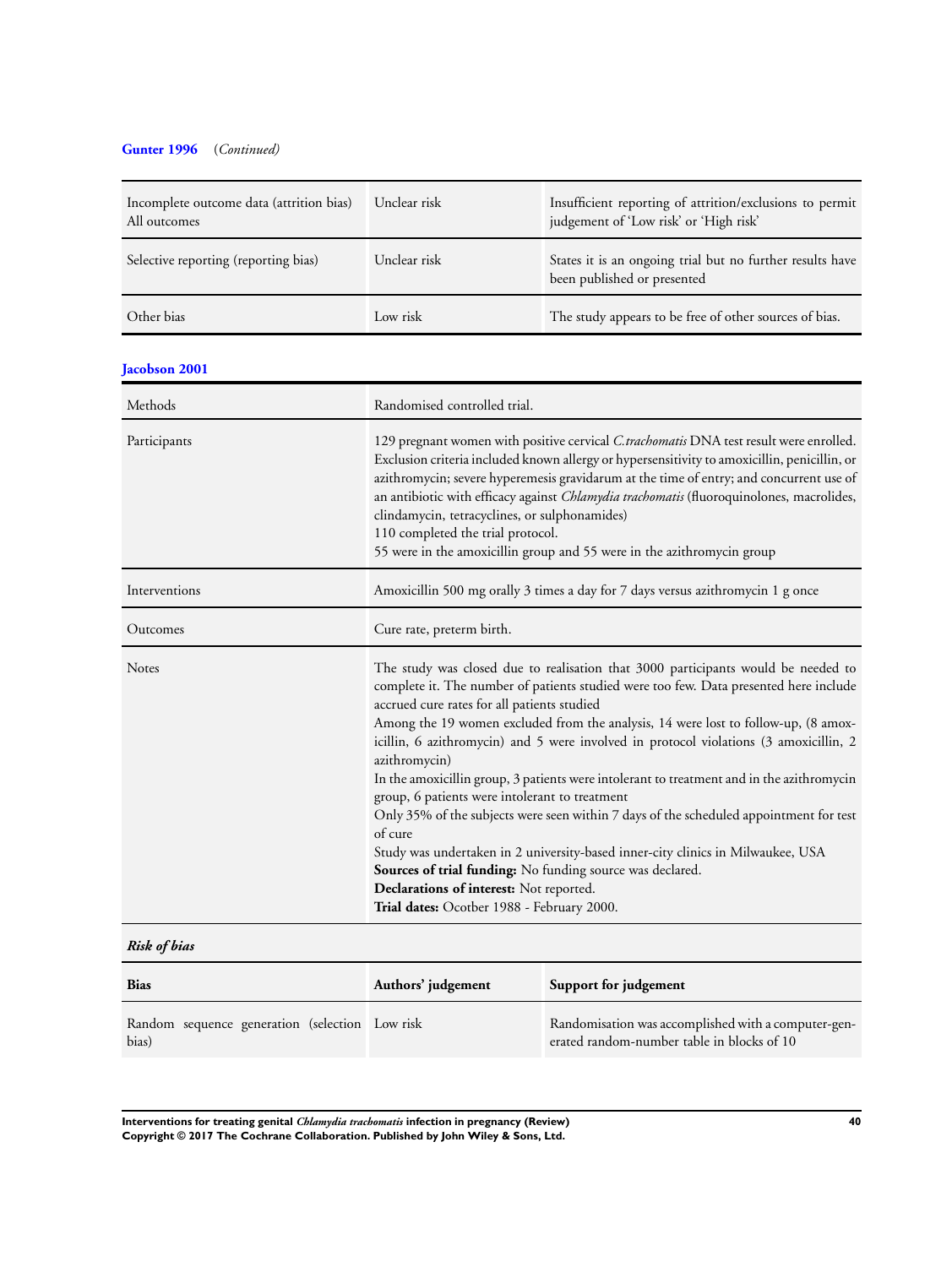## **[Jacobson 2001](#page-29-0)** (*Continued)*

| Allocation concealment (selection bias)                                                | Low risk     | Treatment assignments were placed in sequentially num-<br>bered, opaque, sealed envelopes by staff not involved in<br>enrolment, treatment, or evaluation |
|----------------------------------------------------------------------------------------|--------------|-----------------------------------------------------------------------------------------------------------------------------------------------------------|
| Blinding of participants and personnel High risk<br>(performance bias)<br>All outcomes |              | Assignments were not blinded, and there was no attempt<br>to directly visualise patients taking their first dose of<br>medication                         |
| Blinding of outcome assessment (detection   Unclear risk<br>bias)<br>All outcomes      |              | Not described.                                                                                                                                            |
| Incomplete outcome data (attrition bias)<br>All outcomes                               | Unclear risk | Of the 19 women excluded from analysis, 14 were lost<br>to follow-up (8 amoxicillin, 6 azithromycin), but no rea-<br>sons were provided                   |
| Selective reporting (reporting bias)                                                   | Low risk     | No selective reporting noted.                                                                                                                             |
| Other bias                                                                             | Low risk     | The study appears to be free of other sources of bias.                                                                                                    |

## **[Kacmar 2001](#page-29-0)**

| Methods       | Randomised controlled trial.                                                                                                                                                                                                                                                                                                                                                                                                                                                                                                                                                                                                                                                                                                                                                                                                                                   |
|---------------|----------------------------------------------------------------------------------------------------------------------------------------------------------------------------------------------------------------------------------------------------------------------------------------------------------------------------------------------------------------------------------------------------------------------------------------------------------------------------------------------------------------------------------------------------------------------------------------------------------------------------------------------------------------------------------------------------------------------------------------------------------------------------------------------------------------------------------------------------------------|
| Participants  | 39 pregnant women. Routine Chlamydia screens using ligase chain reaction were per-<br>formed on all patients attending<br>Exclusion criteria: other infections requiring antibiotic therapy, known allergy or sensi-<br>tivity to either amoxicillin or azithromycin, or gestational age greater than 33 weeks<br>19 received amoxicillin and 20 received azithromycin.                                                                                                                                                                                                                                                                                                                                                                                                                                                                                        |
| Interventions | Azithromycin 1 g orally as a single dose versus amoxicillin 500 mg orally 3 times a day<br>for 7 days                                                                                                                                                                                                                                                                                                                                                                                                                                                                                                                                                                                                                                                                                                                                                          |
| Outcomes      | Cure rate, repeated infection, side effects.                                                                                                                                                                                                                                                                                                                                                                                                                                                                                                                                                                                                                                                                                                                                                                                                                   |
| <b>Notes</b>  | A referral for treatment was given to all partners of patients testing positive for Chlamydia,<br>and patients were instructed to abstain from sexual intercourse until treatment was<br>completed<br>Compliance in the azithromycin group was 100%.<br>Compliance in the amoxicillin group was 84%.<br>A sample-size calculation was performed, showing that 50 patients would be needed for<br>each treatment group, but due to limitations and difficulties with recruitment only 39<br>were enrolled in this trial<br>The 1 positive test in the azithromycin group was in a patient who did not refer her<br>partner for treatment, continued to have sexual intercourse and did not use a condom<br>as recommended<br>Totals in table 2 vary due to missing data.<br>Study was undertaken at the Women and Infants Hospital prenatal clinic, Providence, |

**Interventions for treating genital** *Chlamydia trachomatis* **infection in pregnancy (Review) 41**

**Copyright © 2017 The Cochrane Collaboration. Published by John Wiley & Sons, Ltd.**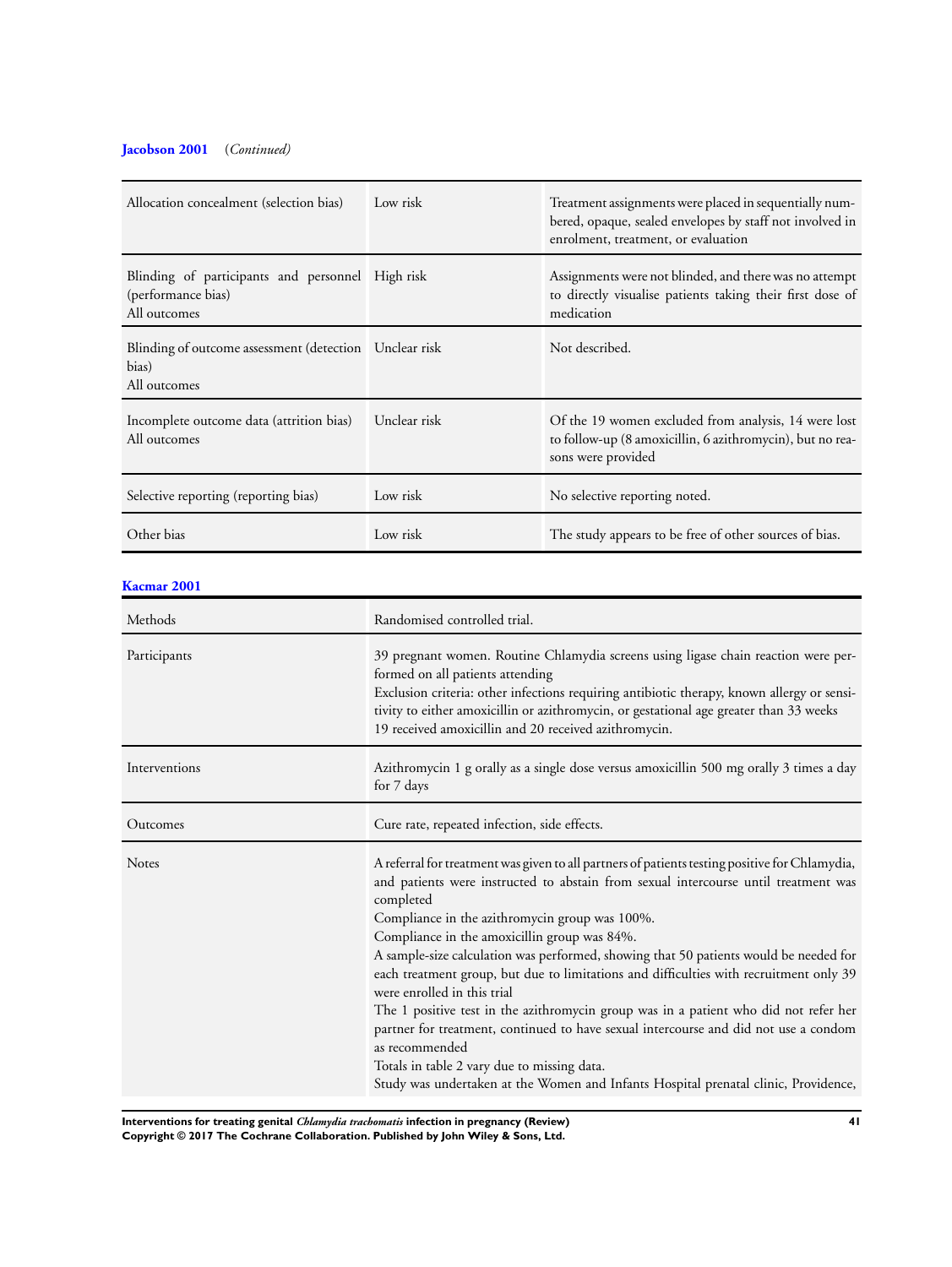## **[Kacmar 2001](#page-29-0)** (*Continued)*

| <b>USA</b>                                       |
|--------------------------------------------------|
| Sources of trial funding: Funded by a NIH grant. |
| Declarations of interest: Not reported.          |
| Trial dates: November 1998 - May 2000.           |

## *Risk of bias*

| <b>Bias</b>                                                                               | Authors' judgement | Support for judgement                                                                                                                                    |
|-------------------------------------------------------------------------------------------|--------------------|----------------------------------------------------------------------------------------------------------------------------------------------------------|
| Random sequence generation (selection Low risk<br>bias)                                   |                    | Randomisation was performed using a random number<br>sequence.                                                                                           |
| Allocation concealment (selection bias)                                                   | Low risk           | Opaque envelopes were used for concealment.                                                                                                              |
| Blinding of participants and personnel Unclear risk<br>(performance bias)<br>All outcomes |                    | Not described.                                                                                                                                           |
| Blinding of outcome assessment (detection   Unclear risk<br>bias)<br>All outcomes         |                    | Not described.                                                                                                                                           |
| Incomplete outcome data (attrition bias)<br>All outcomes                                  | Unclear risk       | Four women in the amoxicillin group and one in the<br>azithromycin group failed to return for follow-up test of<br>cure and the reasons are not provided |
| Selective reporting (reporting bias)                                                      | Low risk           | No selective reporting noted.                                                                                                                            |
| Other bias                                                                                | Low risk           | The study appears to be free of other sources of bias.                                                                                                   |

## **[Magat 1993](#page-29-0)**

| Methods       | Randomised controlled trial.                                                                                                                                                                                                                                                                                                                                          |
|---------------|-----------------------------------------------------------------------------------------------------------------------------------------------------------------------------------------------------------------------------------------------------------------------------------------------------------------------------------------------------------------------|
| Participants  | 143 pregnant women with positive culture for <i>Chlamydia trachomatis</i> enrolled before<br>36 weeks' gestation. Exlusion criteria: sensitivity to either study medication, persistent<br>gastrointestinal symptoms or history of colitis or antibiotic therapy after screening and<br>before enrolment<br>72 were randomised to amoxicillin and 71 to erythromycin. |
| Interventions | Erythromycin (500 mg 4 times daily for 7 days) and amoxicillin (500 mg 3 times a day<br>for 7 days)                                                                                                                                                                                                                                                                   |
| Outcomes      | Cure rate, side effects of treatment.                                                                                                                                                                                                                                                                                                                                 |
| <b>Notes</b>  | Partners of all women received doxycycline (100 mg twice a day for 7 days)<br>15 in the erythromycin group were intolerant to the therapy. 1 woman in the amoxicillin<br>group was intolerant to the therapy. In both groups, this intolerance to therapy was                                                                                                         |

**Interventions for treating genital** *Chlamydia trachomatis* **infection in pregnancy (Review) 42 Copyright © 2017 The Cochrane Collaboration. Published by John Wiley & Sons, Ltd.**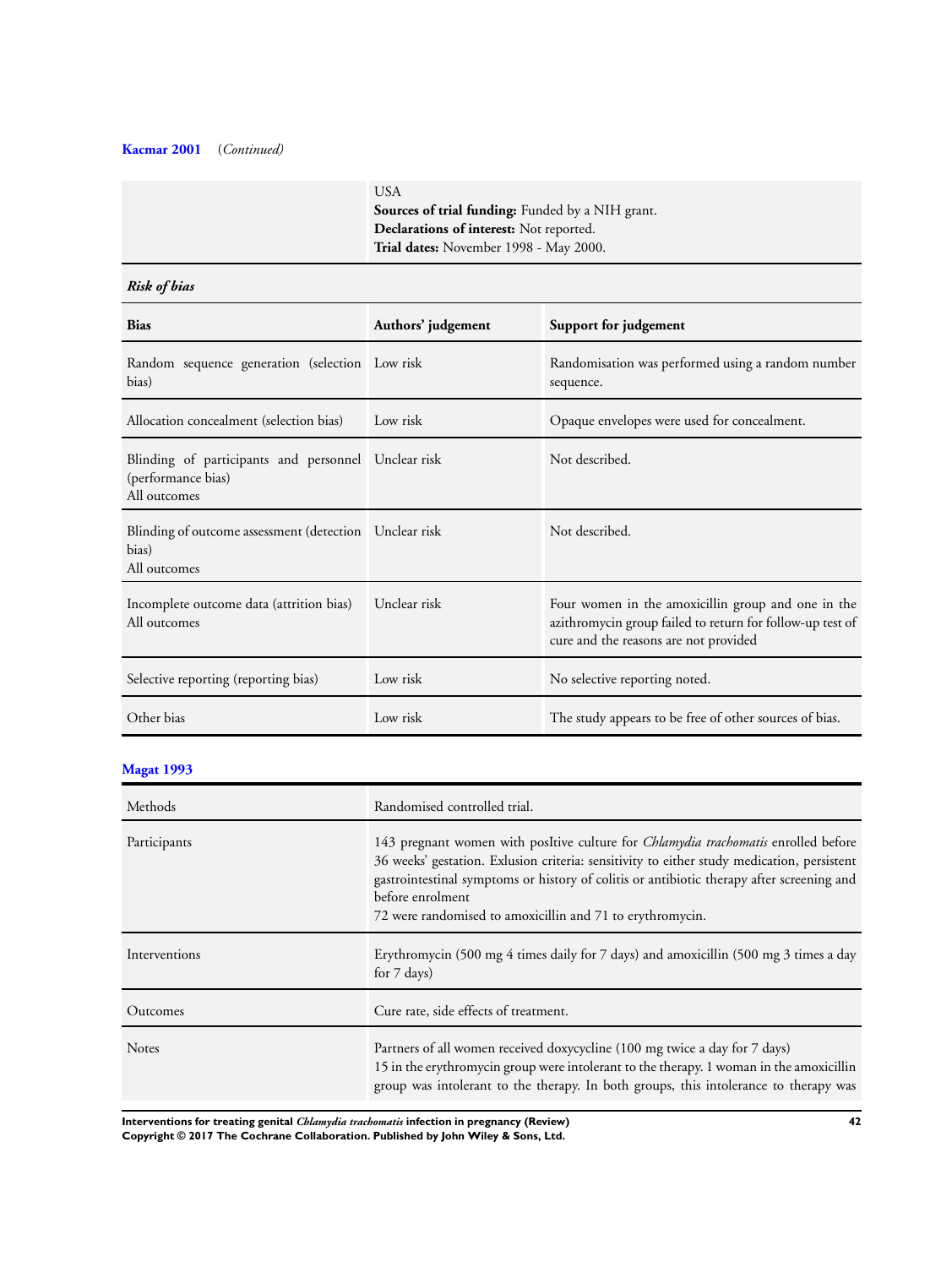## **[Magat 1993](#page-29-0)** (*Continued)*

| developed the first or second day of treatment                                         |
|----------------------------------------------------------------------------------------|
| Of the 15 who were intolerant to erythromycin, 11 were treated successfully with amox- |
| icillin, 1 needed a further course of treatment, 2 refused further treatment and 1 was |
| treated but not tested before delivery                                                 |
| 2 of the 9 failures reported partner non-compliance with the doxycycline medication    |
| Study was undertaken in by the University of Maryland School of Medicine, Baltimore,   |
| USA from October 1990 to August 1991                                                   |
| Sources of trial funding: No funding source was declared.                              |
| Declarations of interest: Not reported.                                                |
| Trial dates: October 1990 - August 1991.                                               |
|                                                                                        |

## *Risk of bias*

| <b>Bias</b>                                                                            | Authors' judgement | Support for judgement                                                                                                                                                                                                                                                                                                                                                                                                                                                                                                                                                                                                                                                                                                                                                                                                                                                                                                                                                     |
|----------------------------------------------------------------------------------------|--------------------|---------------------------------------------------------------------------------------------------------------------------------------------------------------------------------------------------------------------------------------------------------------------------------------------------------------------------------------------------------------------------------------------------------------------------------------------------------------------------------------------------------------------------------------------------------------------------------------------------------------------------------------------------------------------------------------------------------------------------------------------------------------------------------------------------------------------------------------------------------------------------------------------------------------------------------------------------------------------------|
| Random sequence generation (selection Low risk<br>bias)                                |                    | Randomisation by pseudo-random number generator.                                                                                                                                                                                                                                                                                                                                                                                                                                                                                                                                                                                                                                                                                                                                                                                                                                                                                                                          |
| Allocation concealment (selection bias)                                                | Low risk           | The medications were dispensed by the hospital phar-<br>macy to prevent the healthcare team from learning the<br>assigned medication or dosage schedule                                                                                                                                                                                                                                                                                                                                                                                                                                                                                                                                                                                                                                                                                                                                                                                                                   |
| Blinding of participants and personnel High risk<br>(performance bias)<br>All outcomes |                    | Not blinded.                                                                                                                                                                                                                                                                                                                                                                                                                                                                                                                                                                                                                                                                                                                                                                                                                                                                                                                                                              |
| Blinding of outcome assessment (detection Unclear risk<br>bias)<br>All outcomes        |                    | Not described.                                                                                                                                                                                                                                                                                                                                                                                                                                                                                                                                                                                                                                                                                                                                                                                                                                                                                                                                                            |
| Incomplete outcome data (attrition bias)<br>All outcomes                               | Low risk           | 114 completed follow-up (80% completed the study).<br>Missing data in the amoxicillin group: out of 72 enrolled,<br>8 women were excluded. 7 had no follow-up culture<br>done before delivery. 5 of the 7 delivered before a test<br>of cure was obtained; 1 woman was mistakenly entered<br>into the study at 38.5 weeks; and the final woman was<br>excluded because she was admitted with preterm labour<br>and given erythromycin before the test of cure. 1 of the<br>women had a allergic reaction and was also excluded.<br>64/72 finished treatment (88%)<br>Missing data in the erythromycin group: out of 71 en-<br>rolled, 21 women were excluded. 6 women had no fol-<br>low-up culture for test of cure. 4 of these 6 had deliv-<br>ered before a test of cure culture was obtained, 1 had a<br>therapeutic abortion, and 1 moved out of the state. 15<br>were intolerant to erythromycin and were excluded. In<br>conclusion 50/71 finished treatment (70%) |
| Selective reporting (reporting bias)                                                   | Low risk           | No selective reporting noted.                                                                                                                                                                                                                                                                                                                                                                                                                                                                                                                                                                                                                                                                                                                                                                                                                                                                                                                                             |

**Interventions for treating genital** *Chlamydia trachomatis* **infection in pregnancy (Review) 43 Copyright © 2017 The Cochrane Collaboration. Published by John Wiley & Sons, Ltd.**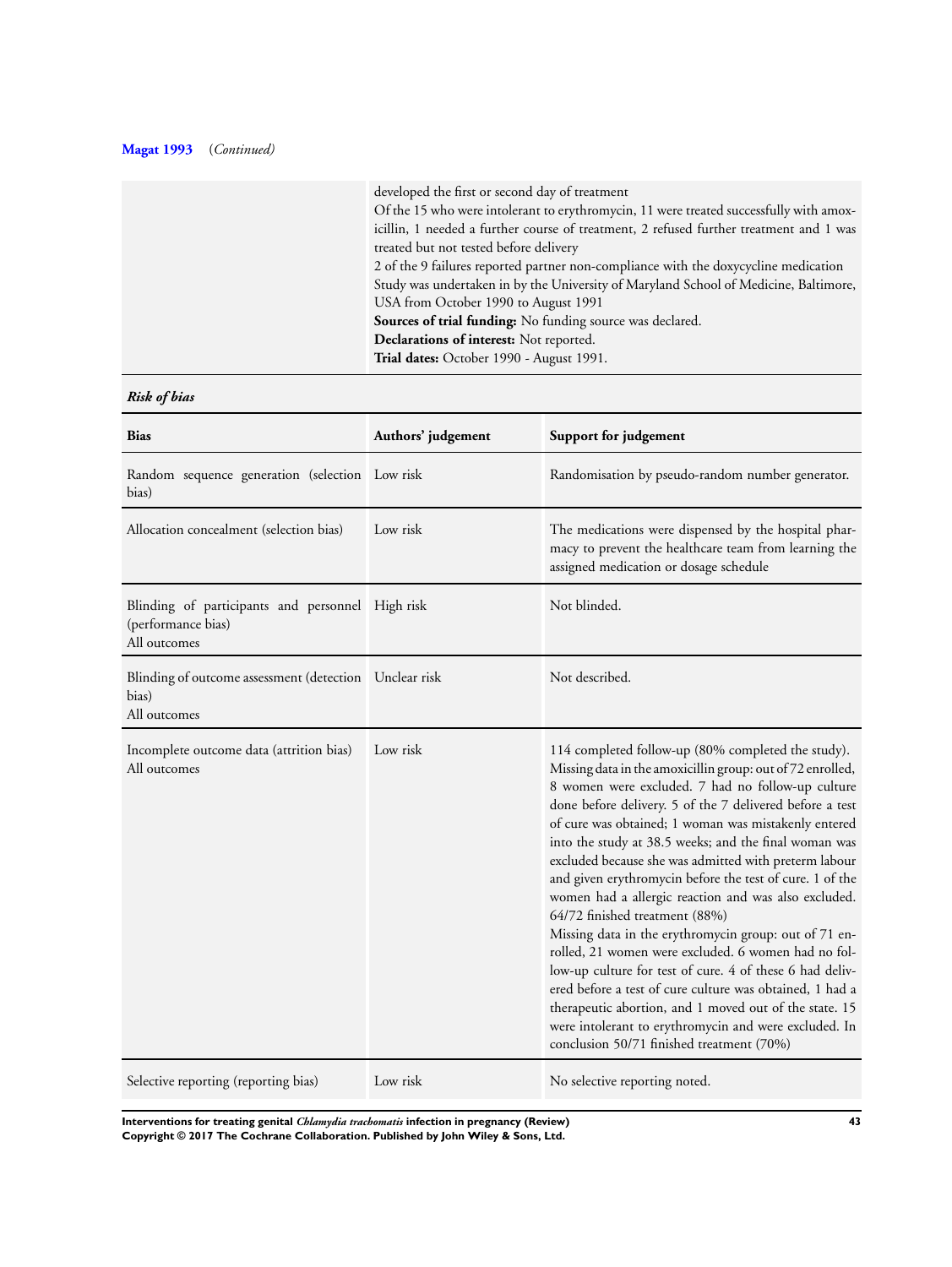## **[Magat 1993](#page-29-0)** (*Continued)*

| Other bias | High risk | There was an unexplained significant difference in the  |
|------------|-----------|---------------------------------------------------------|
|            |           | mean gestational age at entry between the amoxicillin   |
|            |           | group $(24.0 \pm 8.4$ weeks) and the erythromycin group |
|            |           | $(20.8 \pm 8.0 \text{ weeks})(P = .05).$                |
|            |           |                                                         |

## **[Martin 1997](#page-29-0)**

| Methods       | Randomised controlled trial.                                                                                                                                                                                                                                                                                                                                                                                                                                                                                                                                                                                                                                                                                                                                                                                                                                                                                                                                                                                                                                                                                                                                                                                                                                                                                                                                                                                                                                                                                                                                                                                                                                                                                                                                                                                                                                                                                                                       |
|---------------|----------------------------------------------------------------------------------------------------------------------------------------------------------------------------------------------------------------------------------------------------------------------------------------------------------------------------------------------------------------------------------------------------------------------------------------------------------------------------------------------------------------------------------------------------------------------------------------------------------------------------------------------------------------------------------------------------------------------------------------------------------------------------------------------------------------------------------------------------------------------------------------------------------------------------------------------------------------------------------------------------------------------------------------------------------------------------------------------------------------------------------------------------------------------------------------------------------------------------------------------------------------------------------------------------------------------------------------------------------------------------------------------------------------------------------------------------------------------------------------------------------------------------------------------------------------------------------------------------------------------------------------------------------------------------------------------------------------------------------------------------------------------------------------------------------------------------------------------------------------------------------------------------------------------------------------------------|
| Participants  | 414 pregnant women, between the 23rd and 26th week of pregnancy, who were diagnosed<br>with positive reading of fluorescent isothiocyanate-conjugated Chlamydia trachomatis-<br>specific monoclonal antibody were enrolled. Women were eligible if they were: more than<br>16 years old, were free of medical complications related to premature delivery, and were<br>not taking selected medications. Women with positive screening cultures for Neisseria<br>gonorrhoeae or > l0s micro-organisms/mL of urine were treated and thus ineligible for<br>the trial<br>205 women were randomised to the erythromycin group.<br>209 women were randomised to the placebo group.                                                                                                                                                                                                                                                                                                                                                                                                                                                                                                                                                                                                                                                                                                                                                                                                                                                                                                                                                                                                                                                                                                                                                                                                                                                                      |
| Interventions | Erythromycin 333 mg orally 3 times daily versus an identical placebo                                                                                                                                                                                                                                                                                                                                                                                                                                                                                                                                                                                                                                                                                                                                                                                                                                                                                                                                                                                                                                                                                                                                                                                                                                                                                                                                                                                                                                                                                                                                                                                                                                                                                                                                                                                                                                                                               |
| Outcomes      | Cure rate, preterm birth, preterm rupture of membranes, side effects, perinatal mortality,<br>low birthweight                                                                                                                                                                                                                                                                                                                                                                                                                                                                                                                                                                                                                                                                                                                                                                                                                                                                                                                                                                                                                                                                                                                                                                                                                                                                                                                                                                                                                                                                                                                                                                                                                                                                                                                                                                                                                                      |
| <b>Notes</b>  | Trial participants with <i>Chlamydia trachomatis</i> were re-treated with doxycycline, tetra-<br>cycline, or erythromycin immediately postpartum, regardless of which trial medication<br>they received. Infants were either treated empirically after delivery or were followed,<br>cultured at their first postnatal visit, and treated with antibiotics if indicated.<br>Eligible women who agreed to participate in the clinical trial entered a week placebo run-<br>in. Those who took less than two-thirds of the allotted placebo pills during the run-in,<br>who did not return to the clinic or refused further participation were not randomised.<br>Women identified as colonised with Ureaplasma urealyticum, group B streptococci, and/<br>or Chlamydia trachomatis were considered for randomisation into the clinical trial. We<br>included only the Chlamydia trachomatis results.<br>The study have different amounts of missing data on different outcomes<br>25 erythromycin-treated and 23 placebo-treated women withdrew from the trial but<br>were included in the intent-to-treat analysis.<br>The primary outcome was measured mid-treatment.<br>The 20% failure rate of erythromycin in our study suggests the dose is less than optimal,<br>possibly due to the 40% increase in blood and extracellular volume in pregnancy acting<br>to reduce serum and tissue drug levels<br>Study was undertaken in 7 institutions utilising 6 antepartum clinics in Harlem Hospi-<br>tal, New York, Columbia University, New York, Louisiana State University and Tulane<br>University, New Orleans, University of Oklahoma, Oklahoma City, University of Texas,<br>San Antonio and University of Washington, Seattle, USA<br>Sources of trial funding: This work was supported by contracts from the National<br>Institute of Child Health and Human Development ant the National Institute of Allergy<br>and Infectious Diseases |

**Interventions for treating genital** *Chlamydia trachomatis* **infection in pregnancy (Review) 44 Copyright © 2017 The Cochrane Collaboration. Published by John Wiley & Sons, Ltd.**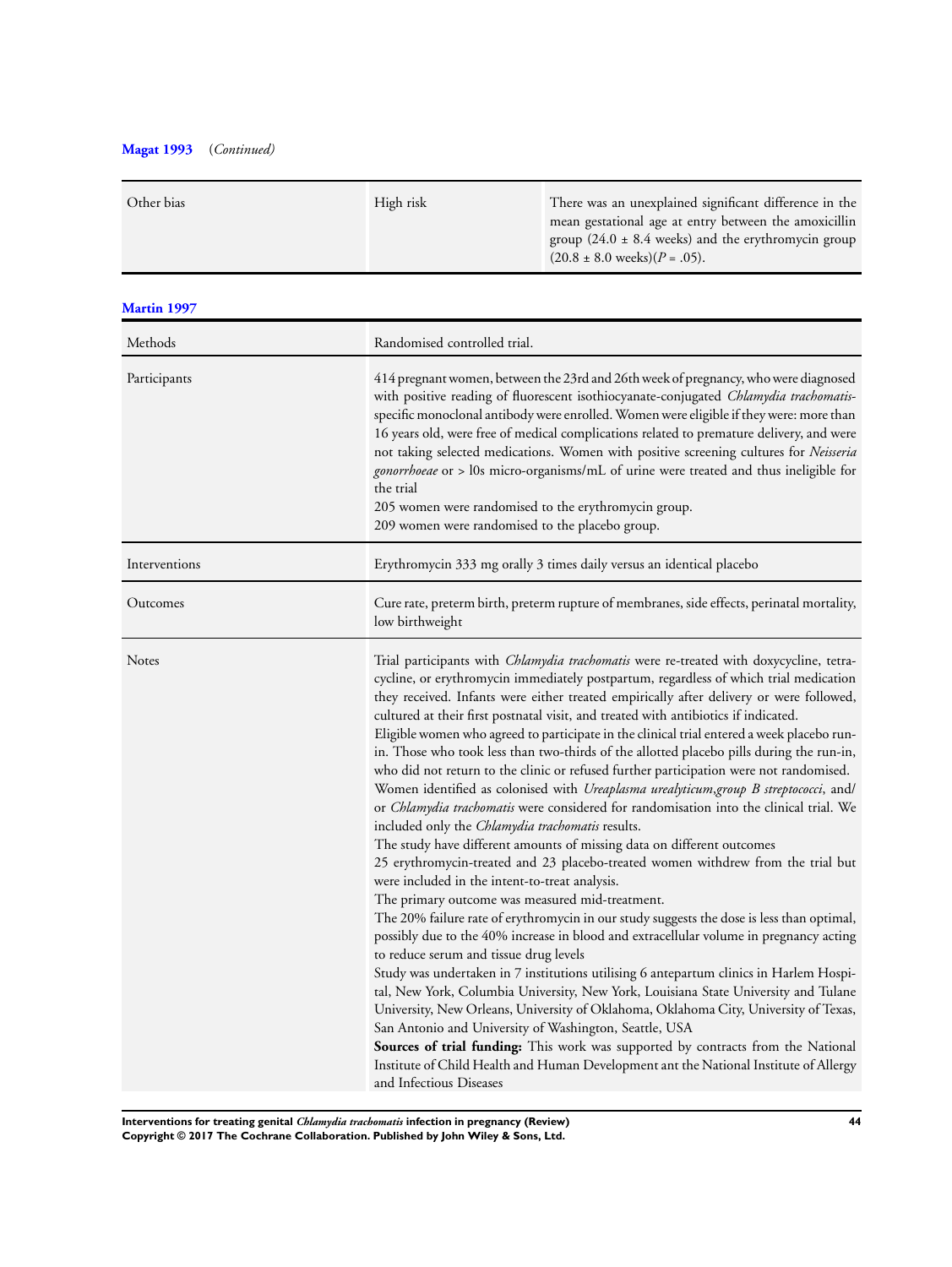## **[Martin 1997](#page-29-0)** (*Continued)*

## **Declarations of interest:** Not reported. **Trial dates:** November 1984 - March 1989.

## *Risk of bias*

| <b>Bias</b>                                                                           | Authors' judgement | Support for judgement                                                                                                                                                  |
|---------------------------------------------------------------------------------------|--------------------|------------------------------------------------------------------------------------------------------------------------------------------------------------------------|
| Random sequence generation (selection Low risk<br>bias)                               |                    | Balanced randomisation scheme by Research Triangle<br>Institute: computer randomised according to permuted-<br>block procedure with random block sizes. (Reference 13) |
| Allocation concealment (selection bias)                                               | Unclear risk       | Not described. Identical placebo.                                                                                                                                      |
| Blinding of participants and personnel Low risk<br>(performance bias)<br>All outcomes |                    | Double-blinded.                                                                                                                                                        |
| Blinding of outcome assessment (detection Unclear risk<br>bias)<br>All outcomes       |                    | Not mentioned.                                                                                                                                                         |
| Incomplete outcome data (attrition bias)<br>All outcomes                              | Unclear risk       | 48 (11.6%) withdrew from the trial. Different amount<br>of data missing in different aspects of outcomes                                                               |
| Selective reporting (reporting bias)                                                  | Low risk           | No selective reporting noted.                                                                                                                                          |
| Other bias                                                                            | Low risk           | The study appears to be free of other sources of bias.                                                                                                                 |

## **[Rosenn 1995](#page-29-0)**

| Methods       | Randomised controlled trial.                                                                                                                                                                                                                                                                                                                                                                                                                  |
|---------------|-----------------------------------------------------------------------------------------------------------------------------------------------------------------------------------------------------------------------------------------------------------------------------------------------------------------------------------------------------------------------------------------------------------------------------------------------|
| Participants  | 48 pregnant women with positive culture of <i>Chlamydia trachomatis</i> were enrolled.<br>24 were randomised to receive erythromycin and 24 were randomised to receive azithro-<br>mycin                                                                                                                                                                                                                                                      |
| Interventions | Azithromycin single dose 1 g orally versus erythromycin 500 mg 4 times daily for 7 days<br>orally                                                                                                                                                                                                                                                                                                                                             |
| Outcomes      | Cure rate, side effects.                                                                                                                                                                                                                                                                                                                                                                                                                      |
| <b>Notes</b>  | All partners received doxycycline 100 mg twice a day orally.<br>Follow-up meeting 3 weeks after therapy. Compliance was then measured by pill count<br>and the participants had filled out a questionnaire about: sexual activity, side effects and<br>compliance.<br>Azithromycin group compliance: 100%.<br>Erythromycin group compliance: 61%.<br>Study was undertaken at Thomas Jefferson University Hospital prenatal clinics, Philadel- |

**Interventions for treating genital** *Chlamydia trachomatis* **infection in pregnancy (Review) 45 Copyright © 2017 The Cochrane Collaboration. Published by John Wiley & Sons, Ltd.**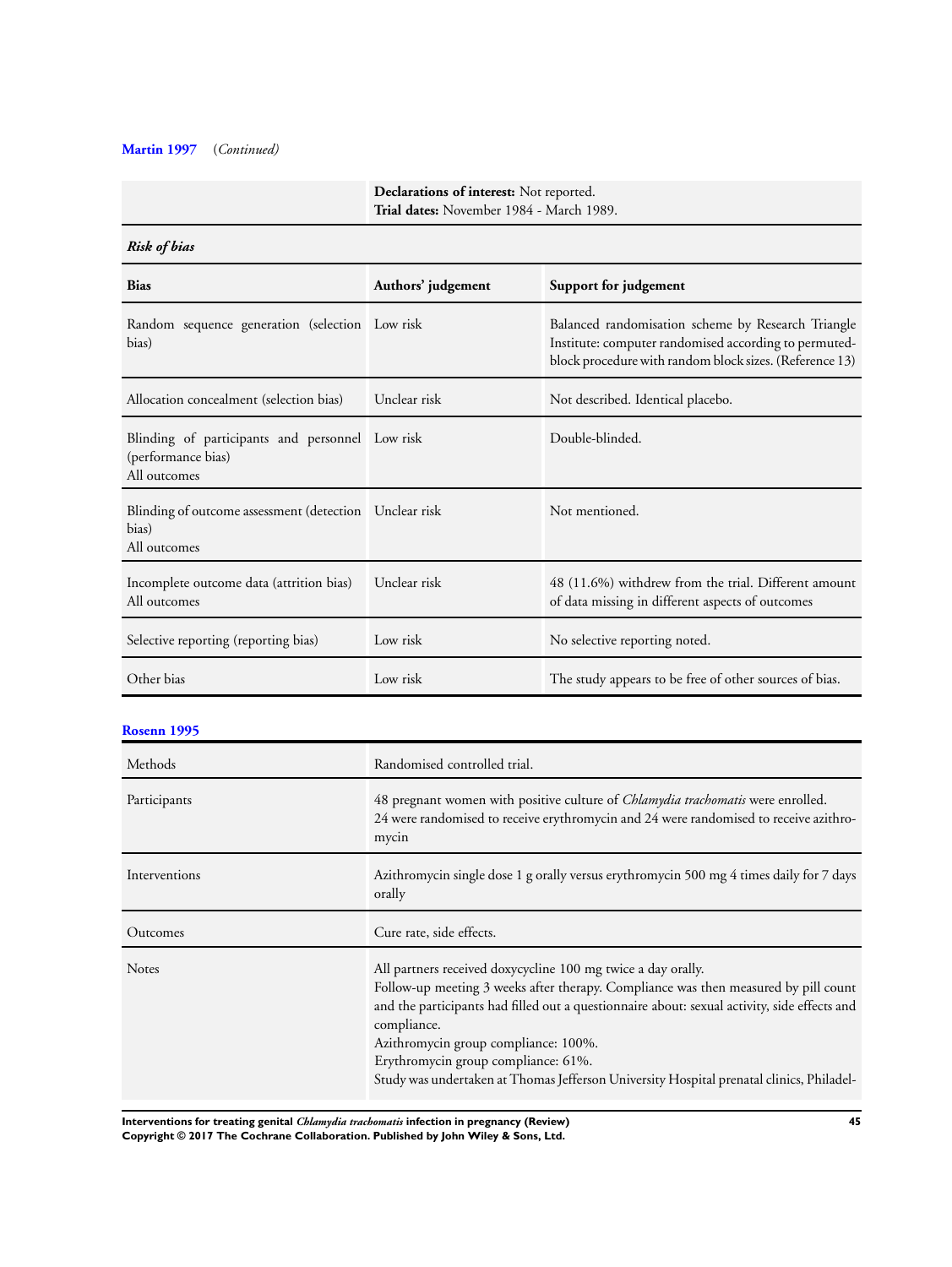## **[Rosenn 1995](#page-29-0)** (*Continued)*

| phia, USA, from August 1994 to April 1995             |
|-------------------------------------------------------|
| Sources of trial funding: no funding source reported. |
| Declarations of interest: Not reported.               |
| Trial dates: Not reported.                            |

## *Risk of bias*

| <b>Bias</b>                                                                               | Authors' judgement | Support for judgement                                             |
|-------------------------------------------------------------------------------------------|--------------------|-------------------------------------------------------------------|
| Random sequence generation (selection Low risk<br>bias)                                   |                    | Block of 6 randomisation generated from a random-<br>number table |
| Allocation concealment (selection bias)                                                   | Low risk           | Sequentially numbered, sealed opaque envelopes.                   |
| Blinding of participants and personnel Unclear risk<br>(performance bias)<br>All outcomes |                    | Not mentioned.                                                    |
| Blinding of outcome assessment (detection Unclear risk<br>bias)<br>All outcomes           |                    | Not mentioned.                                                    |
| Incomplete outcome data (attrition bias)<br>All outcomes                                  | Low risk           | 3 were lost to follow-up (94% completed the study).               |
| Selective reporting (reporting bias)                                                      | Low risk           | No selective reporting noted.                                     |
| Other bias                                                                                | Low risk           | The study appears to be free of other sources of bias.            |

## **[Silverman 1994](#page-29-0)**

| Methods       | Randomised controlled trial.                                                                                                                                                                                                                                                                                                                                 |
|---------------|--------------------------------------------------------------------------------------------------------------------------------------------------------------------------------------------------------------------------------------------------------------------------------------------------------------------------------------------------------------|
| Participants  | 74 pregnant women with culture positive <i>Chlamydia trachomatis</i> infection. Excluded if<br>the first prenatal visit was after 36 weeks, recent antibiotic use for another indication<br>(within 14 days), and known allergy or sensitivity to either of the study medications<br>36 were treated with amoxicillin.<br>38 were treated with erythromycin. |
| Interventions | Amoxicillin 500 mg orally 3 times a day or erythromycin 500 mg orally 4 times daily<br>for 7 days                                                                                                                                                                                                                                                            |
| Outcomes      | Cure rate, side effects.                                                                                                                                                                                                                                                                                                                                     |
| <b>Notes</b>  | The women who did not cure from the first dosage were crossed over to the alternative<br>treatment. These results are not included in our analysis<br>Partners were treated with doxycycline 100 mg orally twice a day for 7 days<br>Study was undertaken at Thomas Jefferson University Hospital prenatal clinics, Philadel-                                |

**Interventions for treating genital** *Chlamydia trachomatis* **infection in pregnancy (Review) 46 Copyright © 2017 The Cochrane Collaboration. Published by John Wiley & Sons, Ltd.**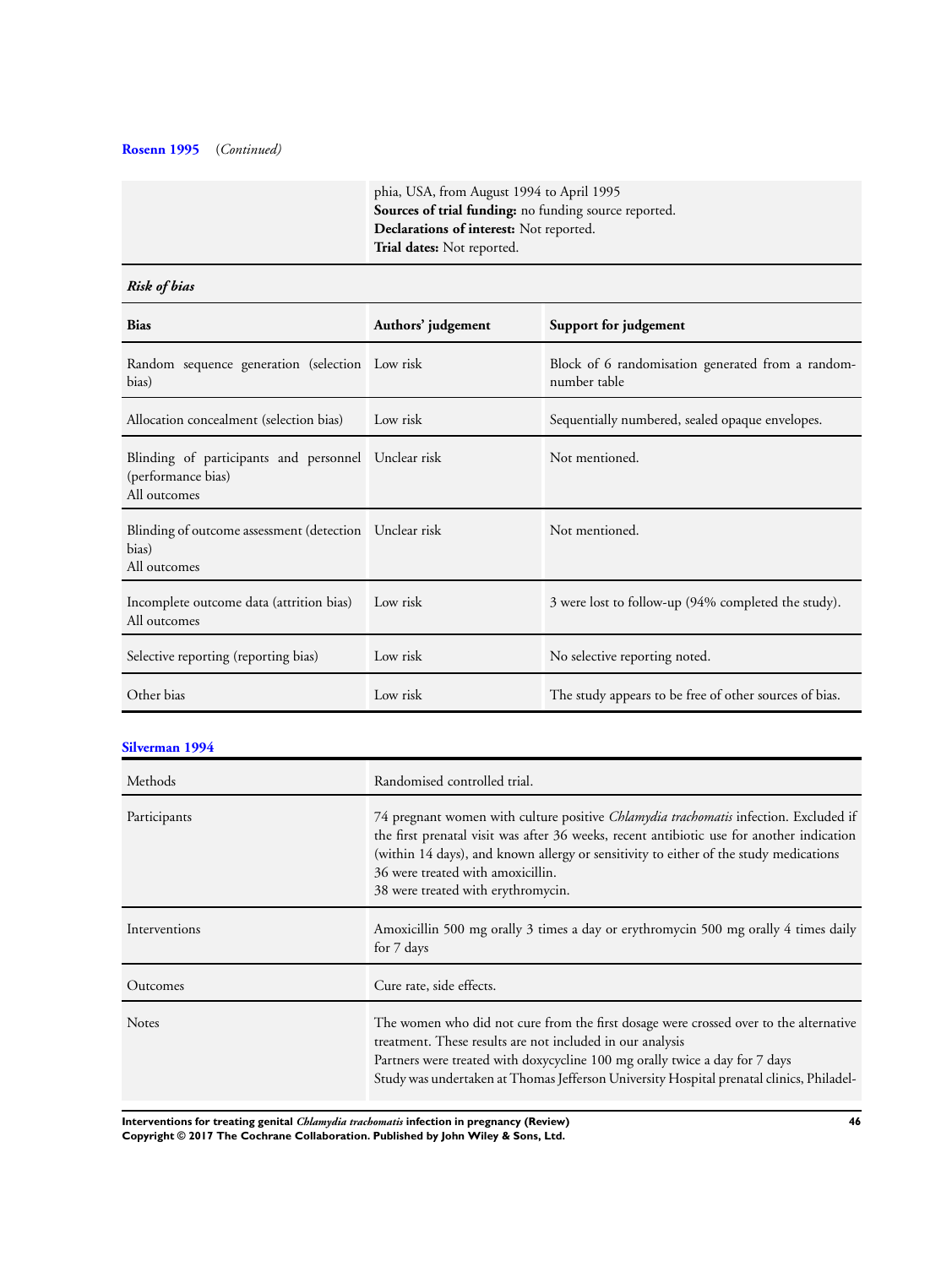## **[Silverman 1994](#page-29-0)** (*Continued)*

| phia, USA                                             |
|-------------------------------------------------------|
| Sources of trial funding: no funding source reported. |
| Declarations of interest: Not reported.               |
| <b>Trial dates:</b> Not reported.                     |

## *Risk of bias*

| <b>Bias</b>                                                                               | Authors' judgement | Support for judgement                                                        |
|-------------------------------------------------------------------------------------------|--------------------|------------------------------------------------------------------------------|
| Random sequence generation (selection Low risk<br>bias)                                   |                    | Block of 6 randomisation generated from a random-<br>number table            |
| Allocation concealment (selection bias)                                                   | Low risk           | Sequentially numbered opaque envelopes.                                      |
| Blinding of participants and personnel Unclear risk<br>(performance bias)<br>All outcomes |                    | Not described.                                                               |
| Blinding of outcome assessment (detection Unclear risk<br>bias)<br>All outcomes           |                    | Not described.                                                               |
| Incomplete outcome data (attrition bias)<br>All outcomes                                  | Unclear risk       | 4 women in each group were lost to follow-up and no<br>reasons were provided |
| Selective reporting (reporting bias)                                                      | Low risk           | No selective reporting noted.                                                |
| Other bias                                                                                | Low risk           | The study appears to be free of other sources of bias.                       |

## **[Turrentine 1995](#page-29-0)**

| Methods       | Randomised controlled trial.                                                                                                                                                                                                                                                                                           |
|---------------|------------------------------------------------------------------------------------------------------------------------------------------------------------------------------------------------------------------------------------------------------------------------------------------------------------------------|
| Participants  | 168 pregnant women, < 36 weeks' gestation, with positive cervical <i>Chlamydia trachomatis</i><br>culture were enrolled.<br>56 received erythromycin, 57 received amoxicillin and 55 received clindamycin                                                                                                              |
| Interventions | Erythromycin-base tablets 500 mg orally 4 times a day for 7 days, amoxicillin capsules<br>500 mg 2 times a day for 7 days or clindamycin tablets 600 mg orally 2 times a day for<br>10 days                                                                                                                            |
| Outcomes      | Cure rate, side effects.                                                                                                                                                                                                                                                                                               |
| <b>Notes</b>  | All sexual partners in the study was offered treatment with doxycycline 100 mg twice a<br>day for 7 days.<br>There were no statistically significant differences in age, racial distribution, gravidity,<br>gestational age, or number of days to test-of-cure among the groups<br>6 women elected not to participate. |

**Interventions for treating genital** *Chlamydia trachomatis* **infection in pregnancy (Review) 47 Copyright © 2017 The Cochrane Collaboration. Published by John Wiley & Sons, Ltd.**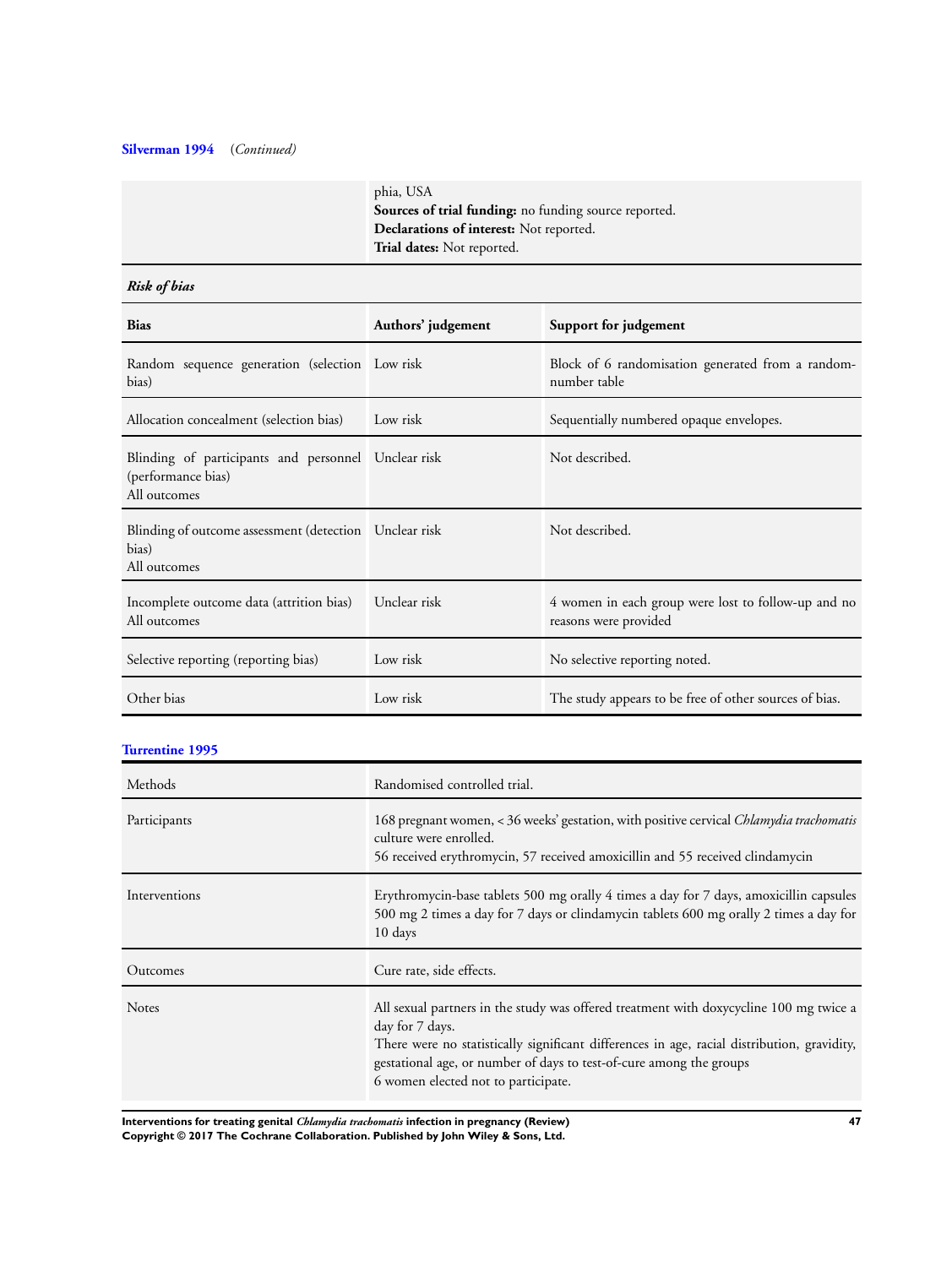## **[Turrentine 1995](#page-29-0)** (*Continued)*

| 8 patients were lost to follow-up, 3 in the erythromycin, 2 in the amoxicillin, and 3 in<br>the clindamycin group, and were excluded from the analysis |
|--------------------------------------------------------------------------------------------------------------------------------------------------------|
| 5 women in the erythromycin group had severe side effects and discontinued the treat-                                                                  |
| ment                                                                                                                                                   |
| In the amoxicillin group, 2 women had severe side effects and discontinued the treatment                                                               |
| In the clindamycin group 2 women developed an allergic reaction to clindamycin and                                                                     |
| had to discontinue. 2 women had severe side effects to the treatment and discontinued                                                                  |
| 1 developed an allergic reaction to erythromycin and had to discontinue                                                                                |
| Study was undertaken by the University of Texas Health Science Center, Houston, USA                                                                    |
| <b>Sources of trial funding:</b> Pharmaceutical companies Parke-Davis, Lederle and Upjohn                                                              |
| supplied the treatment medications                                                                                                                     |
| Declarations of interest: Not reported.                                                                                                                |
| Trial dates: July 1991 - September 1993.                                                                                                               |
|                                                                                                                                                        |

## *Risk of bias*

| <b>Bias</b>                                                                           | Authors' judgement | Support for judgement                                                                                                                                            |
|---------------------------------------------------------------------------------------|--------------------|------------------------------------------------------------------------------------------------------------------------------------------------------------------|
| Random sequence generation (selection Low risk<br>bias)                               |                    | The randomisation was accomplished by computer-gen-<br>erated assignment                                                                                         |
| Allocation concealment (selection bias)                                               | Low risk           | Unlabelled medications.                                                                                                                                          |
| Blinding of participants and personnel Low risk<br>(performance bias)<br>All outcomes |                    | The unlabeled medications were dispensed by the hospi-<br>tal pharmacy to prevent the healthcare team from learn-<br>ing the assigned medication                 |
| Blinding of outcome assessment (detection Low risk<br>bias)<br>All outcomes           |                    | All participants had test of cure, assessors were still<br>blinded to treatment group                                                                            |
| Incomplete outcome data (attrition bias)<br>All outcomes                              | Low risk           | 148 (85%) completed the protocol. Missing outcome<br>data balanced in numbers across intervention groups,<br>with similar reasons for missing data across groups |
| Selective reporting (reporting bias)                                                  | Low risk           | No selective reporting noted.                                                                                                                                    |
| Other bias                                                                            | Low risk           | The study appears to be free of other sources of bias.                                                                                                           |

## **[Wehbeh 1998](#page-29-0)**

| Methods      | Randomised controlled trial.                                                                                                                                                                                                                                                                                                                      |
|--------------|---------------------------------------------------------------------------------------------------------------------------------------------------------------------------------------------------------------------------------------------------------------------------------------------------------------------------------------------------|
| Participants | 48 pregnant women screening positive for fluorescein-conjugated monoclonal antibody<br>to Chlamydia trachomatis were enrolled.<br>17 received azithromycin and their partners received azithromycin, 10 received azithro-<br>mycin and their partners received tetracycline and 21 received erythromycin and the<br>partner received azithromycin |

**Interventions for treating genital** *Chlamydia trachomatis* **infection in pregnancy (Review) 48 Copyright © 2017 The Cochrane Collaboration. Published by John Wiley & Sons, Ltd.**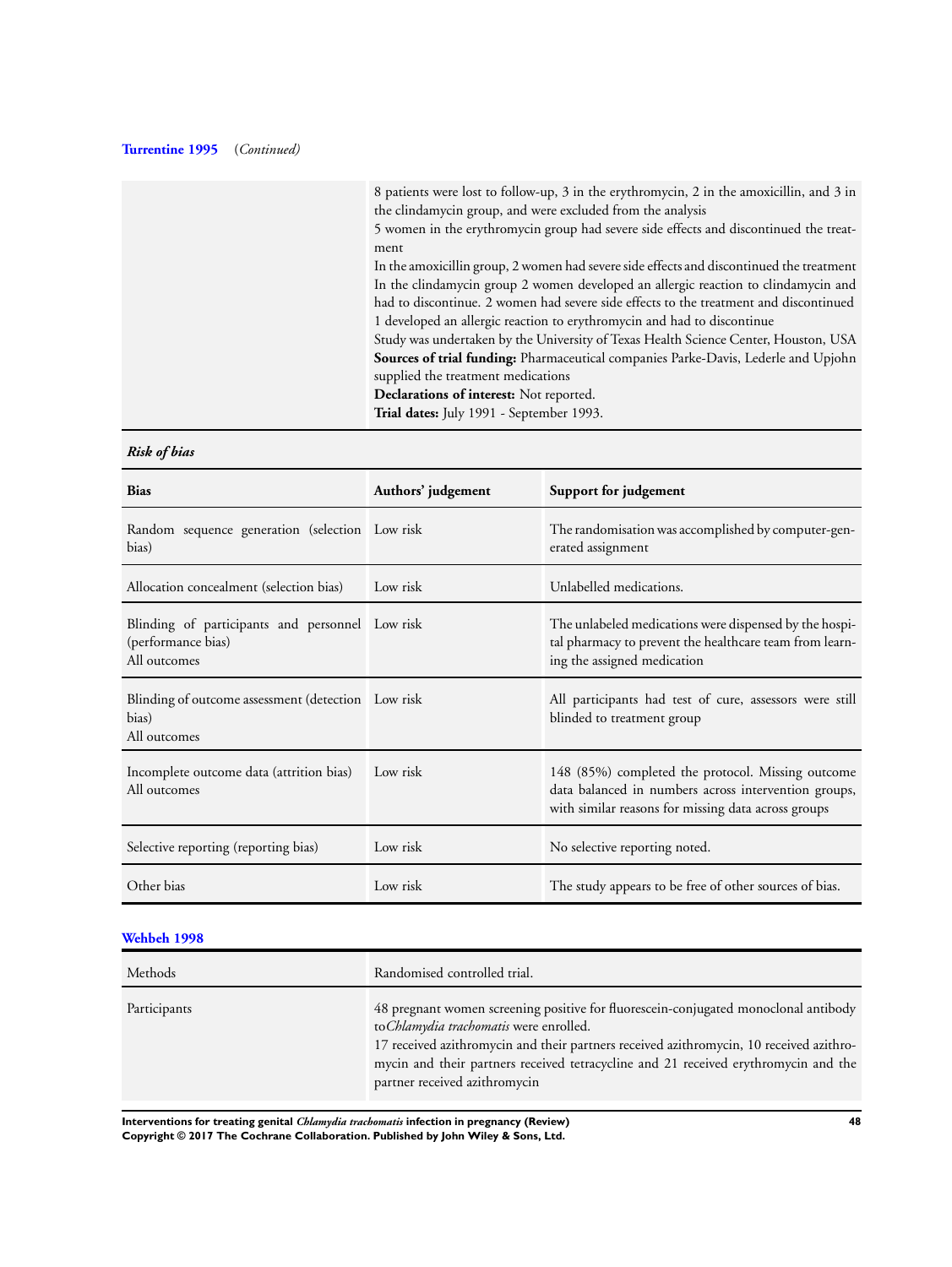## **[Wehbeh 1998](#page-29-0)** (*Continued)*

|               | For this analysis the azithromycin group was considered as one group (27 women) and<br>was compared to the erythromycin group (21 women)                                                                                                                                                                                                                                                                                                                                                                                                                                                                                                                                                                                                                                                                                                                                                                                                                                                                                                                                                                                                                                                                                                                                                                                                                                                                                                                                                                                                                                                                                                                                                                                                                                                                                          |
|---------------|-----------------------------------------------------------------------------------------------------------------------------------------------------------------------------------------------------------------------------------------------------------------------------------------------------------------------------------------------------------------------------------------------------------------------------------------------------------------------------------------------------------------------------------------------------------------------------------------------------------------------------------------------------------------------------------------------------------------------------------------------------------------------------------------------------------------------------------------------------------------------------------------------------------------------------------------------------------------------------------------------------------------------------------------------------------------------------------------------------------------------------------------------------------------------------------------------------------------------------------------------------------------------------------------------------------------------------------------------------------------------------------------------------------------------------------------------------------------------------------------------------------------------------------------------------------------------------------------------------------------------------------------------------------------------------------------------------------------------------------------------------------------------------------------------------------------------------------|
| Interventions | 3 groups. Single dose of azithromycin 1 g orally (partners got the same), erythromycin<br>500 mg orally 3 times a day for 7 days (partners got tetracycline) and single dose of<br>azithromycin 1 g orally (partners got tetracycline)                                                                                                                                                                                                                                                                                                                                                                                                                                                                                                                                                                                                                                                                                                                                                                                                                                                                                                                                                                                                                                                                                                                                                                                                                                                                                                                                                                                                                                                                                                                                                                                            |
| Outcomes      | Cure rate, side effects.                                                                                                                                                                                                                                                                                                                                                                                                                                                                                                                                                                                                                                                                                                                                                                                                                                                                                                                                                                                                                                                                                                                                                                                                                                                                                                                                                                                                                                                                                                                                                                                                                                                                                                                                                                                                          |
| Notes         | 7-10 days after treatment started compliance was controlled by having a meeting with<br>the couples. They were asked to bring their medication bottles and if it had at least 1<br>day of unused medications in it, the couple was considered non-compliant.<br>Compliance rates: azithromycin: 92.6% (2 refused to participate after the randomisation)<br>, erythromycin: 71.4%, tetracycline: 75%.<br>There was no significant difference in age, gestational age at entry into the study or<br>number of prior pregnancies between treatment groups.<br>Only 12% in group 1 reported having sexual intercourse during the study period whilst<br>42.9% and 30% in group 2 and 3 did.<br>Exact multiple logistic regression procedures was used to see if the treatment failure was<br>due to reinfection from their sexual activity during the study. It showed no confounding<br>of the observed treatment groups and is used as evidence that treatment failure is not<br>due to reinfection of sexual partner<br>The third treatment group was included in order to assess the efficacy of multidose course<br>of tetracycline versus single-dose therapy with azithromycin, and to indirectly assess the<br>possible reinfection of the pregnant women through sexual intercourse during the trial<br>period.<br>They considered that they did not need to make all the medications look the same and<br>just placebo pills to make the azithromycin treatment identical to erythromycin because<br>they thought compliance bias would be introduced<br>Study was undertaken in a prenatal clinic located within a large urban medical centre<br>with New York, USA<br>Sources of trial funding: the trial was funded by local department funds.<br>Declarations of interest: Not reported.<br>Trial dates: Not reported. |

*Risk of bias*

| <b>Bias</b>                                                                            | Authors' judgement | Support for judgement                                                                                                                 |
|----------------------------------------------------------------------------------------|--------------------|---------------------------------------------------------------------------------------------------------------------------------------|
| Random sequence generation (selection Unclear risk<br>bias)                            |                    | Not described.                                                                                                                        |
| Allocation concealment (selection bias)                                                | Unclear risk       | Not described.                                                                                                                        |
| Blinding of participants and personnel High risk<br>(performance bias)<br>All outcomes |                    | States all participants were unaware of the exact nature<br>of the antibiotic treatment given to them but that no<br>placebo was used |

**Interventions for treating genital** *Chlamydia trachomatis* **infection in pregnancy (Review) 49 Copyright © 2017 The Cochrane Collaboration. Published by John Wiley & Sons, Ltd.**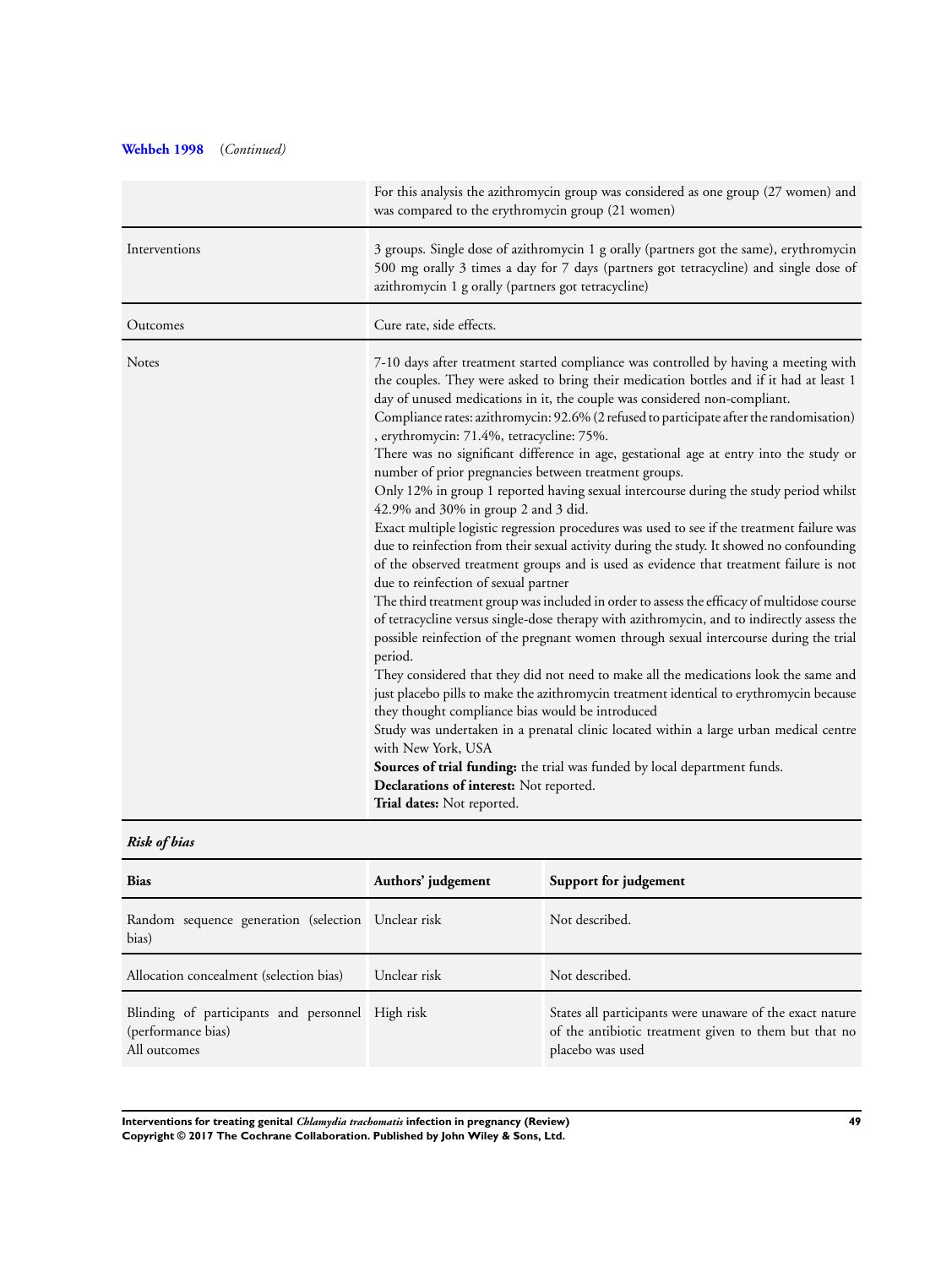## **[Wehbeh 1998](#page-29-0)** (*Continued)*

| Blinding of outcome assessment (detection Unclear risk<br>bias)<br>All outcomes |          | Not described.                                                                |
|---------------------------------------------------------------------------------|----------|-------------------------------------------------------------------------------|
| Incomplete outcome data (attrition bias)<br>All outcomes                        | Low risk | 2 in the first study group refused medications (96% com-<br>pleted the study) |
| Selective reporting (reporting bias)                                            | Low risk | No selective reporting noted.                                                 |
| Other bias                                                                      | Low risk | The study appears to be free of other sources of bias.                        |

g: gram mg: milligram mL: millilitre

## **Characteristics of excluded studies** *[ordered by study ID]*

| Study              | Reason for exclusion                                                                                                                                                                       |
|--------------------|--------------------------------------------------------------------------------------------------------------------------------------------------------------------------------------------|
| El-Shourbagy 2011  | This study examines the rate of pre-eclampsia in groups of treated and non-treated Chlamydia pneumoniae<br>infections in pregnancy.                                                        |
| McGregor 1990      | This study included pregnant women with various genital tract infections and not only <i>C.trachomatis</i> . The<br>data for <i>C.trachomatis</i> infection were not presented separately. |
| <b>Nadafi 2005</b> | Not all participants of this trial had <i>C.trachomatis</i> infection, therefore, the study was excluded.                                                                                  |
| Zulkarneev 1998    | This study was not a randomised controlled trial.                                                                                                                                          |

## **Characteristics of ongoing studies** *[ordered by study ID]*

## **[Okunola 2013](#page-29-0)**

| Trial name or title | Treatment of antenatal Chlamydia infection.                                                                                                                                                                                                                                                        |
|---------------------|----------------------------------------------------------------------------------------------------------------------------------------------------------------------------------------------------------------------------------------------------------------------------------------------------|
| Methods             | Randomised controlled trial.<br>Open label.                                                                                                                                                                                                                                                        |
| Participants        | Pregnant women at less than 36 weeks' gestation with positive <i>C.trachomatis</i> test on endocervical swab with<br>rapid kit.<br>Excluded with history of antibiotics in the last 2 weeks or low lying placenta, history of reaction to any of the<br>drugs<br>Plan to recruit 200 participants. |

**Interventions for treating genital** *Chlamydia trachomatis* **infection in pregnancy (Review) 50 Copyright © 2017 The Cochrane Collaboration. Published by John Wiley & Sons, Ltd.**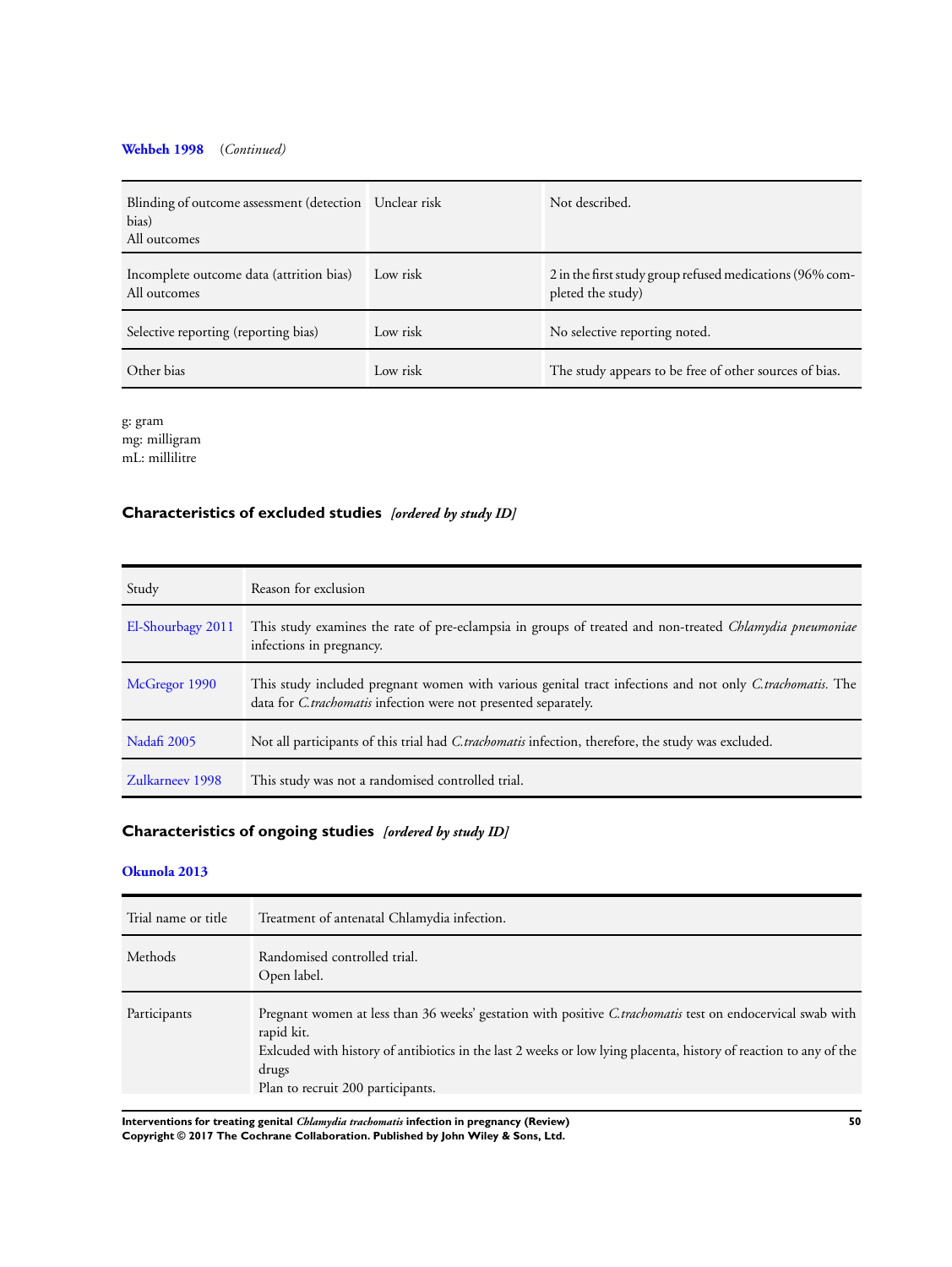## **[Okunola 2013](#page-29-0)** (*Continued)*

| Interventions       | Group 1 - amoxicillin 500 mg orally 3 times a day for a week<br>Group 2 - erythromycin 500 mg 4 times a day for a week.<br>Partners were treated with doxycycline for a week. |
|---------------------|-------------------------------------------------------------------------------------------------------------------------------------------------------------------------------|
| Outcomes            | Completiion of course treatment.<br>Microbiological cure.<br>Side effects (nausea, diarrhoea, vomiting, loss of appetite)                                                     |
| Starting date       | October 2013.                                                                                                                                                                 |
| Contact information | Obafemi Awolowo University Teaching Hospital.                                                                                                                                 |
| <b>Notes</b>        | Clinical Trial identifier NCT01946256.                                                                                                                                        |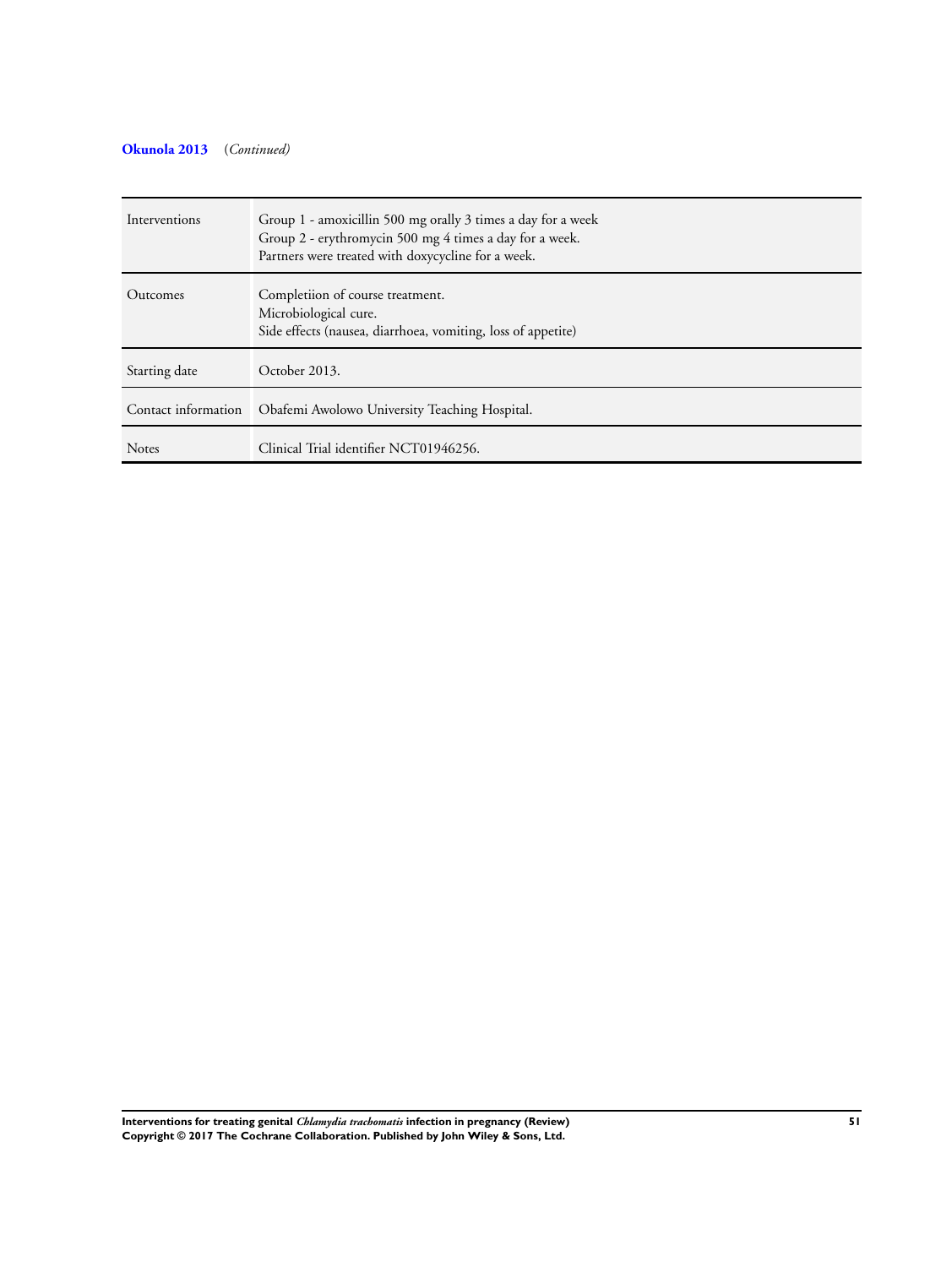## **D A T A A N D A N A L Y S E S**

| Outcome or subgroup title      | No. of<br>studies | No. of<br>participants | <b>Statistical method</b>        | <b>Effect</b> size  |
|--------------------------------|-------------------|------------------------|----------------------------------|---------------------|
| 1 Microbiological cure         |                   | 495                    | Risk Ratio (M-H, Random, 95% CI) | $2.64$ [1.60, 4.38] |
| 2 Preterm birth                |                   | 405                    | Risk Ratio (M-H, Fixed, 95% CI)  | $0.90$ [0.56, 1.46] |
| 3 Preterm rupture of membranes |                   | 389                    | Risk Ratio (M-H, Fixed, 95% CI)  | $0.83$ [0.48, 1.43] |
| 4 Side effects of treatment    | ↑                 | 495                    | Risk Ratio (M-H, Random, 95% CI) | 2.93 [0.36, 23.76]  |
| 5 Perinatal mortality          |                   | 405                    | Risk Ratio (M-H, Fixed, 95% CI)  | 3.01 [0.32, 28.74]  |
| 6 Low birthweight              |                   | 400                    | Risk Ratio (M-H, Fixed, 95% CI)  | $0.77$ [0.42, 1.40] |

## **Comparison 1. Erythromycin versus placebo**

## **Comparison 2. Clindamycin versus placebo**

| Outcome or subgroup title   | No. of | No. of<br>studies participants | <b>Statistical method</b>       | <b>Effect</b> size  |
|-----------------------------|--------|--------------------------------|---------------------------------|---------------------|
| 1 Microbiological cure      |        | 85                             | Risk Ratio (M-H, Fixed, 95% CI) | $4.08$ [2.35, 7.08] |
| 2 Side effects of treatment |        | 85                             | Risk Ratio (M-H, Fixed, 95% CI) | 5.37 [0.65, 44.01]  |

## **Comparison 3. Amoxicillin versus placebo**

| Outcome or subgroup title | No. of | No. of<br>studies participants | <b>Statistical method</b>       | <b>Effect</b> size |
|---------------------------|--------|--------------------------------|---------------------------------|--------------------|
| 1 Microbiological cure    |        |                                | Risk Ratio (M-H, Fixed, 95% CI) | $2.0$ [0.59, 6.79] |

## **Comparison 4. Amoxicillin versus azithromycin**

| Outcome or subgroup title   | No. of<br>studies | No. of<br>participants | <b>Statistical method</b>       | <b>Effect</b> size  |
|-----------------------------|-------------------|------------------------|---------------------------------|---------------------|
| 1 Microbiological cure      |                   | 144                    | Risk Ratio (M-H, Fixed, 95% CI) | $0.89$ [0.71, 1.12] |
| 2 Repeated infection        |                   | 34                     | Risk Ratio (M-H, Fixed, 95% CI) | $0.42$ [0.02, 9.55] |
| 3 Preterm birth             |                   | 90                     | Risk Ratio (M-H, Fixed, 95% CI) | $1.17$ [0.43, 3.20] |
| 4 Side effects of treatment |                   | 36                     | Risk Ratio (M-H, Fixed, 95% CI) | $0.56$ [0.24, 1.31] |

**Interventions for treating genital** *Chlamydia trachomatis* **infection in pregnancy (Review) 52 Copyright © 2017 The Cochrane Collaboration. Published by John Wiley & Sons, Ltd.**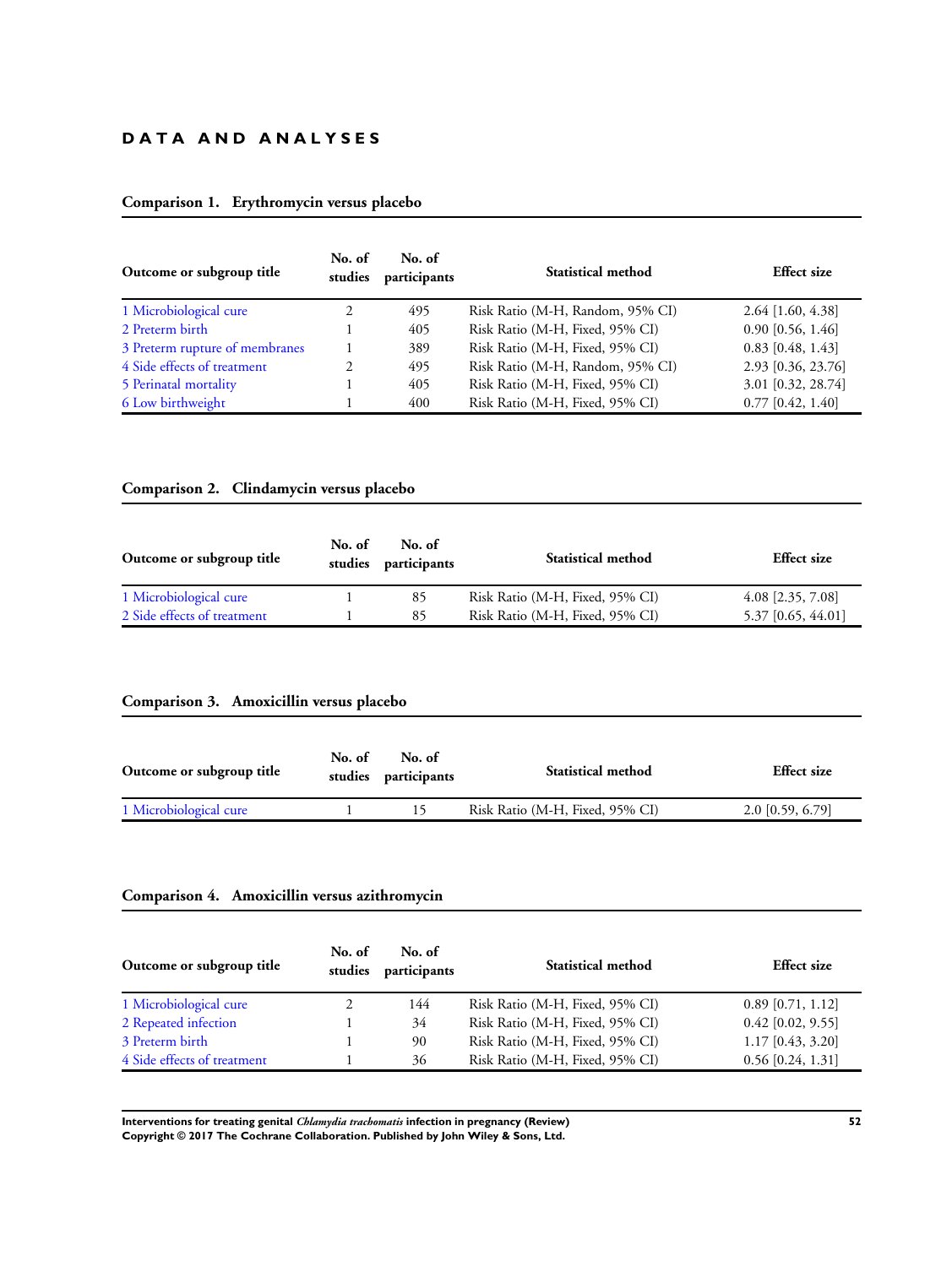## **Comparison 5. Amoxicillin versus erythromycin**

| Outcome or subgroup title   | No. of<br>studies | No. of<br>participants | <b>Statistical method</b>       | Effect size         |
|-----------------------------|-------------------|------------------------|---------------------------------|---------------------|
| 1 Microbiological cure      |                   | 466                    | Risk Ratio (M-H, Fixed, 95% CI) | $0.97$ [0.93, 1.01] |
| 2 Side effects of treatment |                   | 513                    | Risk Ratio (M-H, Fixed, 95% CI) | $0.31$ [0.21, 0.46] |

## **Comparison 6. Azithromycin versus erythromycin**

| Outcome or subgroup title      | No. of<br>studies | No. of<br>participants | <b>Statistical method</b>        | <b>Effect</b> size  |
|--------------------------------|-------------------|------------------------|----------------------------------|---------------------|
| 1 Microbiological cure         | $^{(1)}$          | 374                    | Risk Ratio (M-H, Random, 95% CI) | $1.11$ [1.00, 1.23] |
| 2 Repeated infection           |                   | 85                     | Risk Ratio (M-H, Fixed, 95% CI)  | $1.37$ [0.32, 5.73] |
| 3 Preterm birth                |                   | 126                    | Risk Ratio (M-H, Fixed, 95% CI)  | $0.77$ [0.29, 2.10] |
| 4 Preterm rupture of membranes |                   | 126                    | Risk Ratio (M-H, Fixed, 95% CI)  | $0.62$ [0.15, 2.48] |
| 5 Side effects of treatment    | $^{(1)}$          | 374                    | Risk Ratio (M-H, Fixed, 95% CI)  | $0.24$ [0.17, 0.34] |

## **Comparison 7. Clindamycin versus erythromycin**

| Outcome or subgroup title   | No. of | No. of<br>studies participants | <b>Statistical method</b>       | <b>Effect</b> size  |
|-----------------------------|--------|--------------------------------|---------------------------------|---------------------|
| 1 Microbiological cure      |        | 173                            | Risk Ratio (M-H, Fixed, 95% CI) | $1.06$ [0.97, 1.15] |
| 2 Side effects of treatment |        | 183                            | Risk Ratio (M-H, Fixed, 95% CI) | $0.44$ [0.22, 0.87] |

## **Comparison 8. Amoxicillin versus clindamycin**

| Outcome or subgroup title   | No. of | No. of<br>studies participants | <b>Statistical method</b>       | <b>Effect</b> size  |
|-----------------------------|--------|--------------------------------|---------------------------------|---------------------|
| 1 Microbiological cure      |        | 101                            | Risk Ratio (M-H, Fixed, 95% CI) | $0.96$ [0.89, 1.04] |
| 2 Side effects of treatment |        | 107                            | Risk Ratio (M-H, Fixed, 95% CI) | $0.57$ [0.14, 2.26] |

**Interventions for treating genital** *Chlamydia trachomatis* **infection in pregnancy (Review) 53 Copyright © 2017 The Cochrane Collaboration. Published by John Wiley & Sons, Ltd.**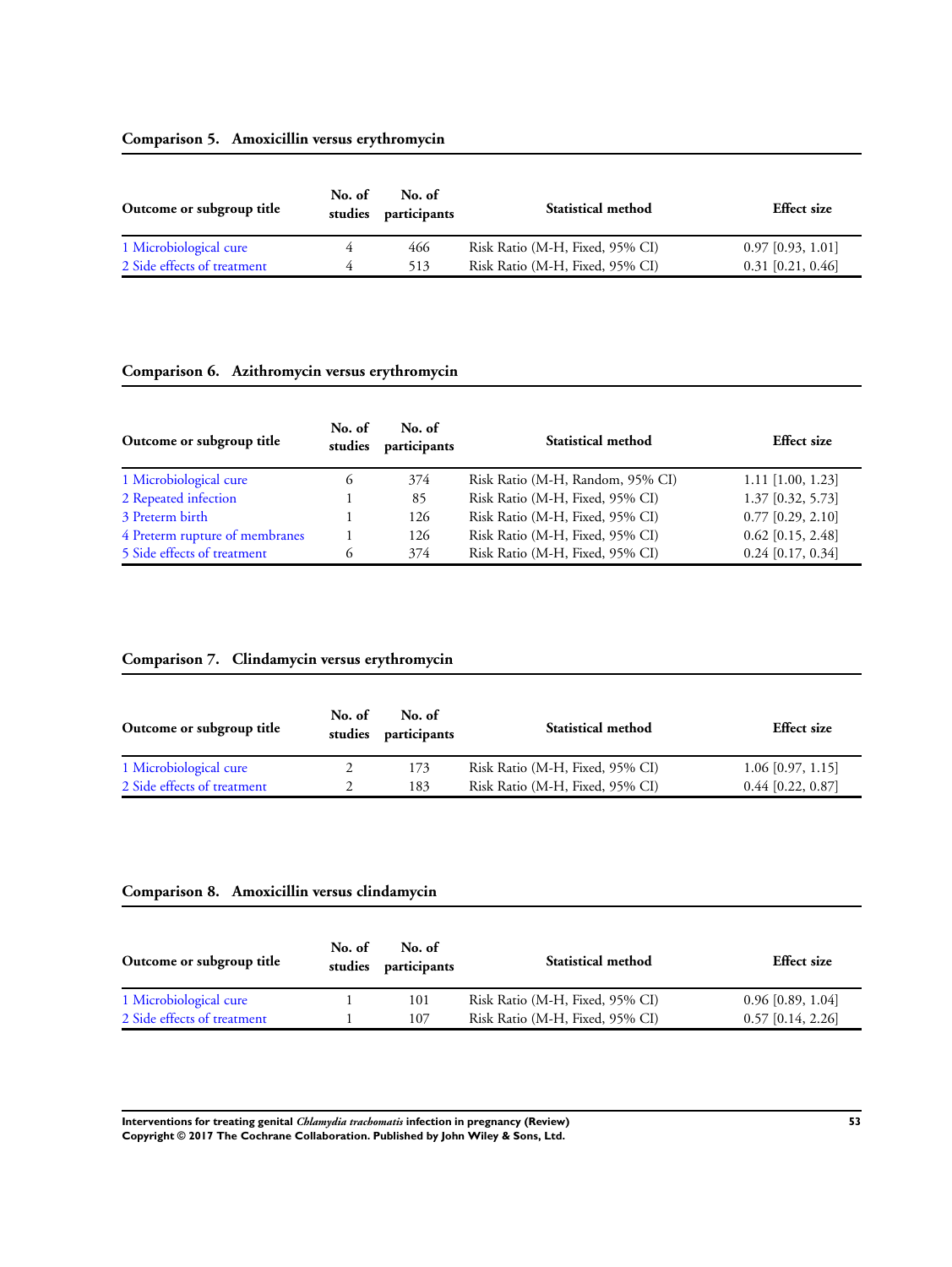## **Analysis 1.1. Comparison 1 Erythromycin versus placebo, Outcome 1 Microbiological cure.**

<span id="page-55-0"></span>Review: Interventions for treating genital *Chlamydia trachomatis* infection in pregnancy

Comparison: 1 Erythromycin versus placebo

Outcome: 1 Microbiological cure

| Study or subgroup                                 | Erythromycin<br>Placebo<br>n/N<br>n/N                                                          |        |                 | <b>Risk Ratio</b><br>$M -$ | Weight | Risk Ratio<br>$M -$   |
|---------------------------------------------------|------------------------------------------------------------------------------------------------|--------|-----------------|----------------------------|--------|-----------------------|
|                                                   |                                                                                                |        |                 | H,Random,95%<br>CI         |        | H,Random,95%<br>CI    |
| Alger 1991                                        | 31/37                                                                                          | 10/44  |                 | $\blacksquare$             | 37.1 % | 3.69 [ 2.10, 6.47 ]   |
| Martin 1997                                       | 164/205                                                                                        | 77/209 |                 |                            | 62.9%  | 2.17 [ 1.80, 2.63 ]   |
| <b>Total (95% CI)</b>                             | 242                                                                                            | 253    |                 |                            | 100.0% | $2.64$ [ 1.60, 4.38 ] |
| Total events: 195 (Erythromycin), 87 (Placebo)    |                                                                                                |        |                 |                            |        |                       |
|                                                   | Heterogeneity: Tau <sup>2</sup> = 0.10; Chi <sup>2</sup> = 3.08, df = 1 (P = 0.08); $1^2$ =68% |        |                 |                            |        |                       |
| Test for overall effect: $Z = 3.78$ (P = 0.00016) |                                                                                                |        |                 |                            |        |                       |
| Test for subgroup differences: Not applicable     |                                                                                                |        |                 |                            |        |                       |
|                                                   |                                                                                                |        |                 |                            |        |                       |
|                                                   |                                                                                                |        | 0.5<br>0.2      | 5<br>$\overline{2}$        |        |                       |
|                                                   |                                                                                                |        | Favours placebo | Favours erythomycin        |        |                       |
|                                                   |                                                                                                |        |                 |                            |        |                       |
|                                                   |                                                                                                |        |                 |                            |        |                       |
|                                                   |                                                                                                |        |                 |                            |        |                       |
|                                                   |                                                                                                |        |                 |                            |        |                       |



Review: Interventions for treating genital *Chlamydia trachomatis* infection in pregnancy

| Comparison:                                    | I Erythromycin versus placebo |                |                      |     |                                         |     |         |                                         |
|------------------------------------------------|-------------------------------|----------------|----------------------|-----|-----------------------------------------|-----|---------|-----------------------------------------|
| Outcome: 2 Preterm birth                       |                               |                |                      |     |                                         |     |         |                                         |
| Study or subgroup                              | Erythromycin<br>n/N           | Placebo<br>n/N |                      |     | <b>Risk Ratio</b><br>M-H, Fixed, 95% CI |     | Weight  | <b>Risk Ratio</b><br>M-H, Fixed, 95% CI |
| Martin 1997                                    | 27/202                        | 30/203         |                      |     |                                         |     | 100.0 % | $0.90$ $[0.56, 1.46]$                   |
| <b>Total (95% CI)</b>                          | 202                           | 203            |                      |     |                                         |     | 100.0 % | $0.90$ [ $0.56$ , 1.46 ]                |
| Total events: 27 (Erythromycin), 30 (Placebo)  |                               |                |                      |     |                                         |     |         |                                         |
| Heterogeneity: not applicable                  |                               |                |                      |     |                                         |     |         |                                         |
| Test for overall effect: $Z = 0.41$ (P = 0.68) |                               |                |                      |     |                                         |     |         |                                         |
| Test for subgroup differences: Not applicable  |                               |                |                      |     |                                         |     |         |                                         |
|                                                |                               |                |                      |     |                                         |     |         |                                         |
|                                                |                               |                | 0.01                 | 0.1 | $\overline{0}$                          | 100 |         |                                         |
|                                                |                               |                | Favours Erythromycin |     | Favours Placebo                         |     |         |                                         |
|                                                |                               |                |                      |     |                                         |     |         |                                         |
|                                                |                               |                |                      |     |                                         |     |         |                                         |
|                                                |                               |                |                      |     |                                         |     |         |                                         |

**Interventions for treating genital** *Chlamydia trachomatis* **infection in pregnancy (Review) 54 Copyright © 2017 The Cochrane Collaboration. Published by John Wiley & Sons, Ltd.**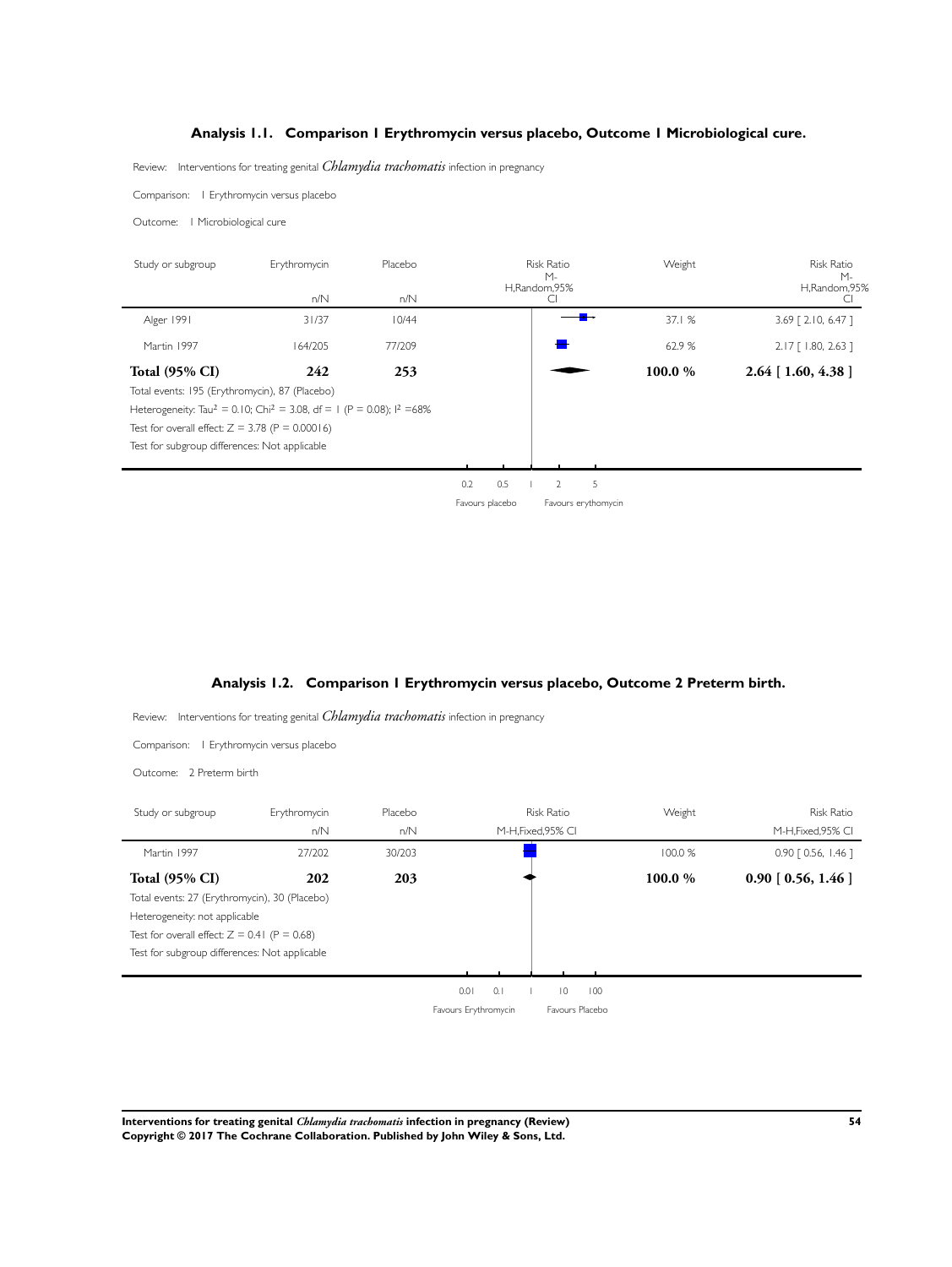### <span id="page-56-0"></span>**Analysis 1.3. Comparison 1 Erythromycin versus placebo, Outcome 3 Preterm rupture of membranes.**

Review: Interventions for treating genital *Chlamydia trachomatis* infection in pregnancy

Comparison: 1 Erythromycin versus placebo

Outcome: 3 Preterm rupture of membranes



#### **Analysis 1.4. Comparison 1 Erythromycin versus placebo, Outcome 4 Side effects of treatment.**

Review: Interventions for treating genital *Chlamydia trachomatis* infection in pregnancy Comparison: 1 Erythromycin versus placebo Outcome: 4 Side effects of treatment Study or subgroup Erythromycin Placebo Risk Ratio Neight Weight Risk Ratio Risk Ratio n/N n/N M-H,Random,95% CI M-H,Random,95% Alger 1991 9937 9937 1/44 1/44 1/45 139.0 10.70 [ 1.42, 80.62 ] Martin 1997 113/205 90/209 12.28 [ 1.05, 1.56 ] **Total (95% CI)** 242 253 100.0 % 2.93 [ 0.36, 23.76 ] Total events: 122 (Erythromycin), 91 (Placebo) Heterogeneity: Tau<sup>2</sup> = 1.86; Chi<sup>2</sup> = 4.47, df = 1 (P = 0.03); l<sup>2</sup> =78% Test for overall effect:  $Z = 1.01$  (P = 0.31) Test for subgroup differences: Not applicable  $0.02 \quad 0.1 \quad 10.50$ Favours Erythromycin Favours Placebo

**Interventions for treating genital** *Chlamydia trachomatis* **infection in pregnancy (Review) 55 Copyright © 2017 The Cochrane Collaboration. Published by John Wiley & Sons, Ltd.**

CI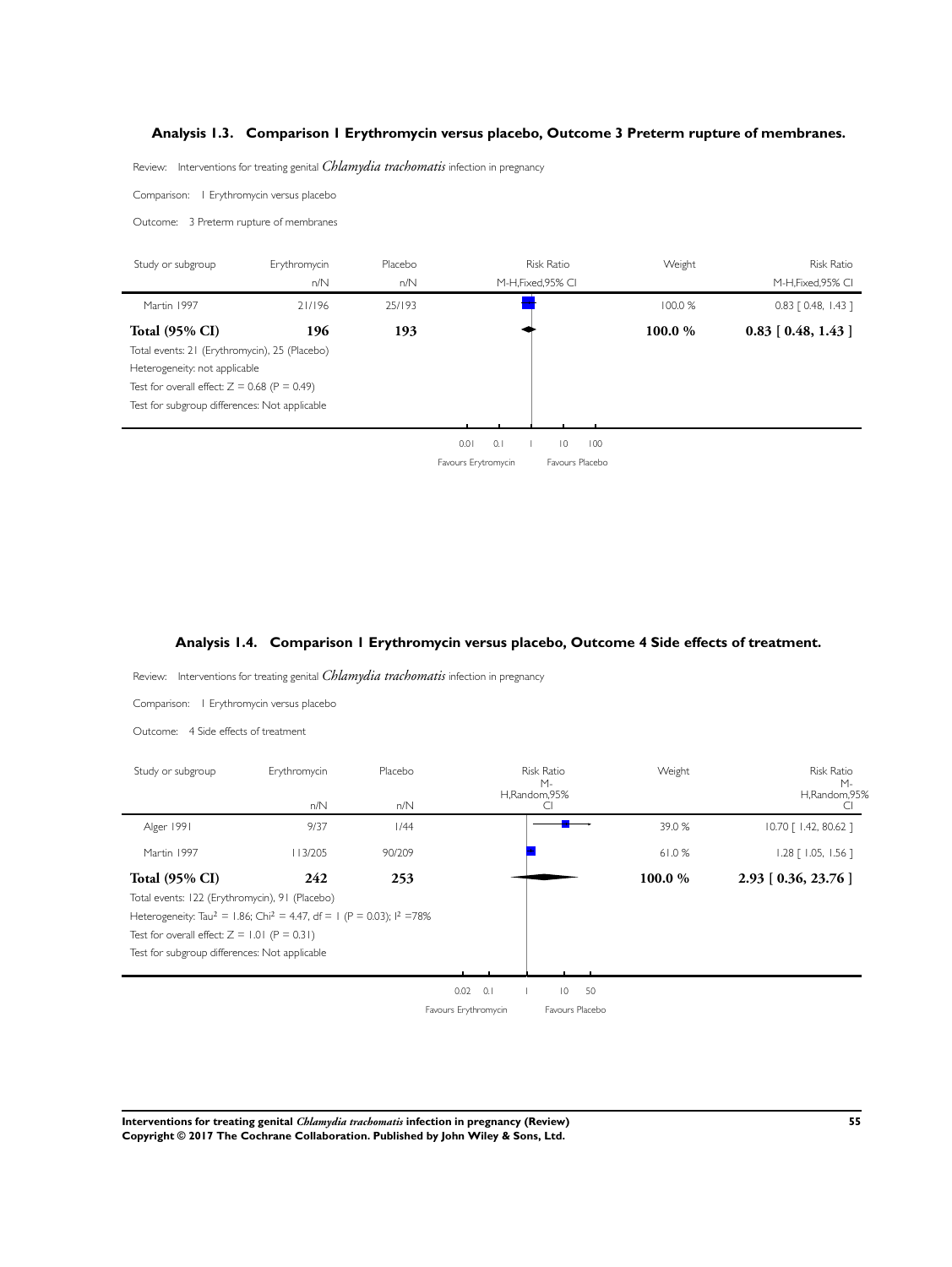## **Analysis 1.5. Comparison 1 Erythromycin versus placebo, Outcome 5 Perinatal mortality.**

<span id="page-57-0"></span>Review: Interventions for treating genital *Chlamydia trachomatis* infection in pregnancy

Comparison: 1 Erythromycin versus placebo

Outcome: 5 Perinatal mortality



### **Analysis 1.6. Comparison 1 Erythromycin versus placebo, Outcome 6 Low birthweight.**

Review: Interventions for treating genital *Chlamydia trachomatis* infection in pregnancy

| Comparison: |  | I Erythromycin versus placebo |  |  |
|-------------|--|-------------------------------|--|--|
|-------------|--|-------------------------------|--|--|

#### Outcome: 6 Low birthweight

| Study or subgroup                                                                                                                                                                                          | Erythromycin<br>n/N | Placebo<br>n/N | <b>Risk Ratio</b><br>M-H, Fixed, 95% CI                                         | Weight  | Risk Ratio<br>M-H, Fixed, 95% CI |
|------------------------------------------------------------------------------------------------------------------------------------------------------------------------------------------------------------|---------------------|----------------|---------------------------------------------------------------------------------|---------|----------------------------------|
| Martin 1997                                                                                                                                                                                                | 17/201              | 22/199         |                                                                                 | 100.0 % | $0.77$ $[0.42, 1.40]$            |
| <b>Total (95% CI)</b><br>Total events: 17 (Erythromycin), 22 (Placebo)<br>Heterogeneity: not applicable<br>Test for overall effect: $Z = 0.87$ (P = 0.38)<br>Test for subgroup differences: Not applicable | <b>201</b>          | 199            |                                                                                 | 100.0 % | $0.77$ [ $0.42$ , 1.40 ]         |
|                                                                                                                                                                                                            |                     |                | 0.1<br>0.01<br>$\overline{0}$<br>100<br>Favours Erythromycin<br>Favours Placebo |         |                                  |

**Interventions for treating genital** *Chlamydia trachomatis* **infection in pregnancy (Review) 56 Copyright © 2017 The Cochrane Collaboration. Published by John Wiley & Sons, Ltd.**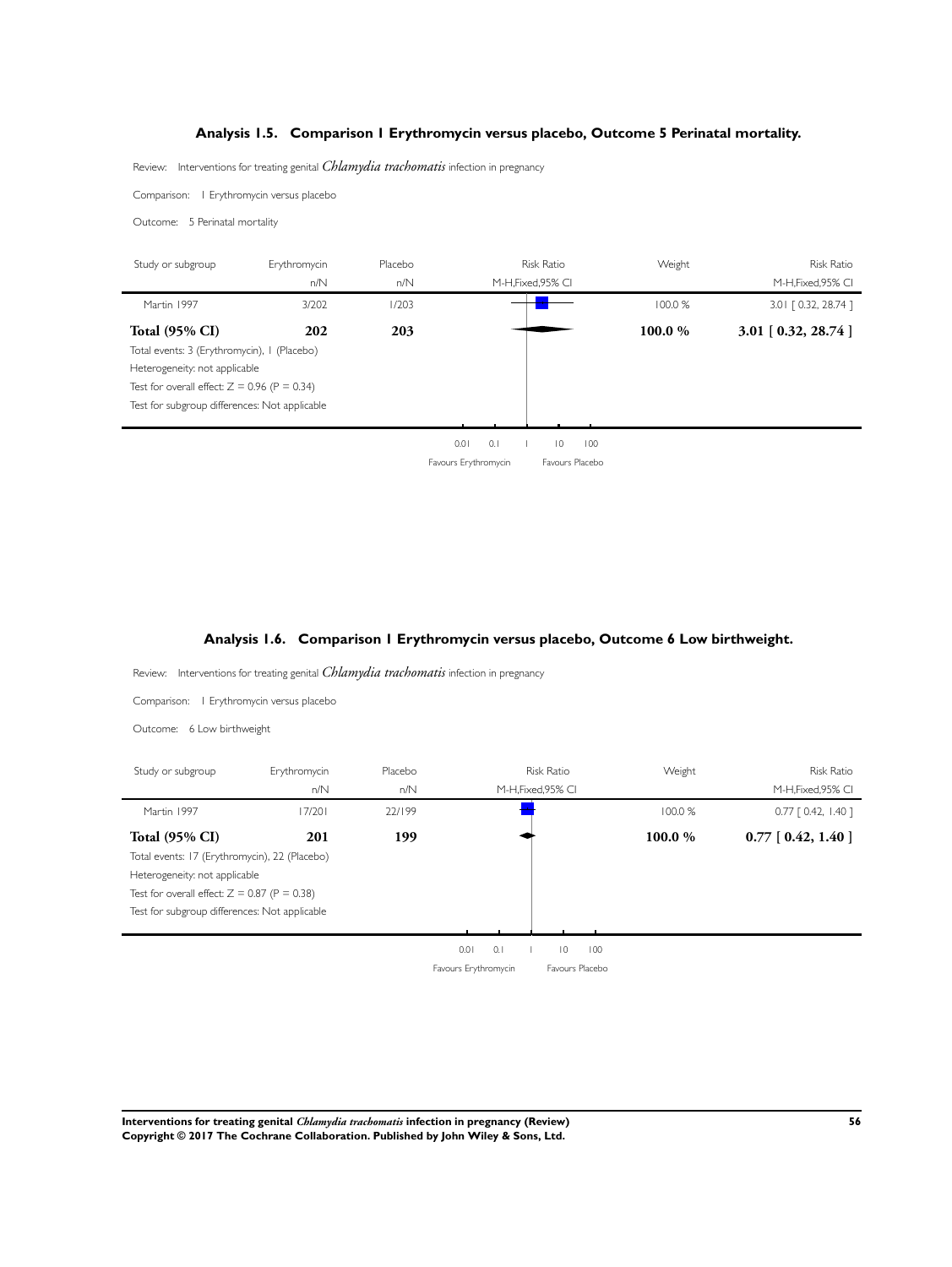## **Analysis 2.1. Comparison 2 Clindamycin versus placebo, Outcome 1 Microbiological cure.**

<span id="page-58-0"></span>Review: Interventions for treating genital *Chlamydia trachomatis* infection in pregnancy

Comparison: 2 Clindamycin versus placebo

Outcome: 1 Microbiological cure



#### **Analysis 2.2. Comparison 2 Clindamycin versus placebo, Outcome 2 Side effects of treatment.**

Review: Interventions for treating genital *Chlamydia trachomatis* infection in pregnancy

| Comparison: 2 Clindamycin versus placebo                                                                                                                                                                |                    |                |                                                                         |         |                                  |
|---------------------------------------------------------------------------------------------------------------------------------------------------------------------------------------------------------|--------------------|----------------|-------------------------------------------------------------------------|---------|----------------------------------|
| Outcome: 2 Side effects of treatment                                                                                                                                                                    |                    |                |                                                                         |         |                                  |
| Study or subgroup                                                                                                                                                                                       | Clindamycin<br>n/N | Placebo<br>n/N | Risk Ratio<br>M-H, Fixed, 95% CI                                        | Weight  | Risk Ratio<br>M-H, Fixed, 95% CI |
| Alger 1991                                                                                                                                                                                              | 5/4                | 1/44           |                                                                         | 100.0 % | 5.37 [0.65, 44.01]               |
| <b>Total (95% CI)</b><br>Total events: 5 (Clindamycin), 1 (Placebo)<br>Heterogeneity: not applicable<br>Test for overall effect: $Z = 1.56$ (P = 0.12)<br>Test for subgroup differences: Not applicable | 41                 | 44             |                                                                         | 100.0%  | 5.37 [0.65, 44.01]               |
|                                                                                                                                                                                                         |                    |                | 0.1<br>0.01<br>$\overline{0}$<br>Favours Clindamycin<br>Favours Placebo | 100     |                                  |

**Interventions for treating genital** *Chlamydia trachomatis* **infection in pregnancy (Review) 57 Copyright © 2017 The Cochrane Collaboration. Published by John Wiley & Sons, Ltd.**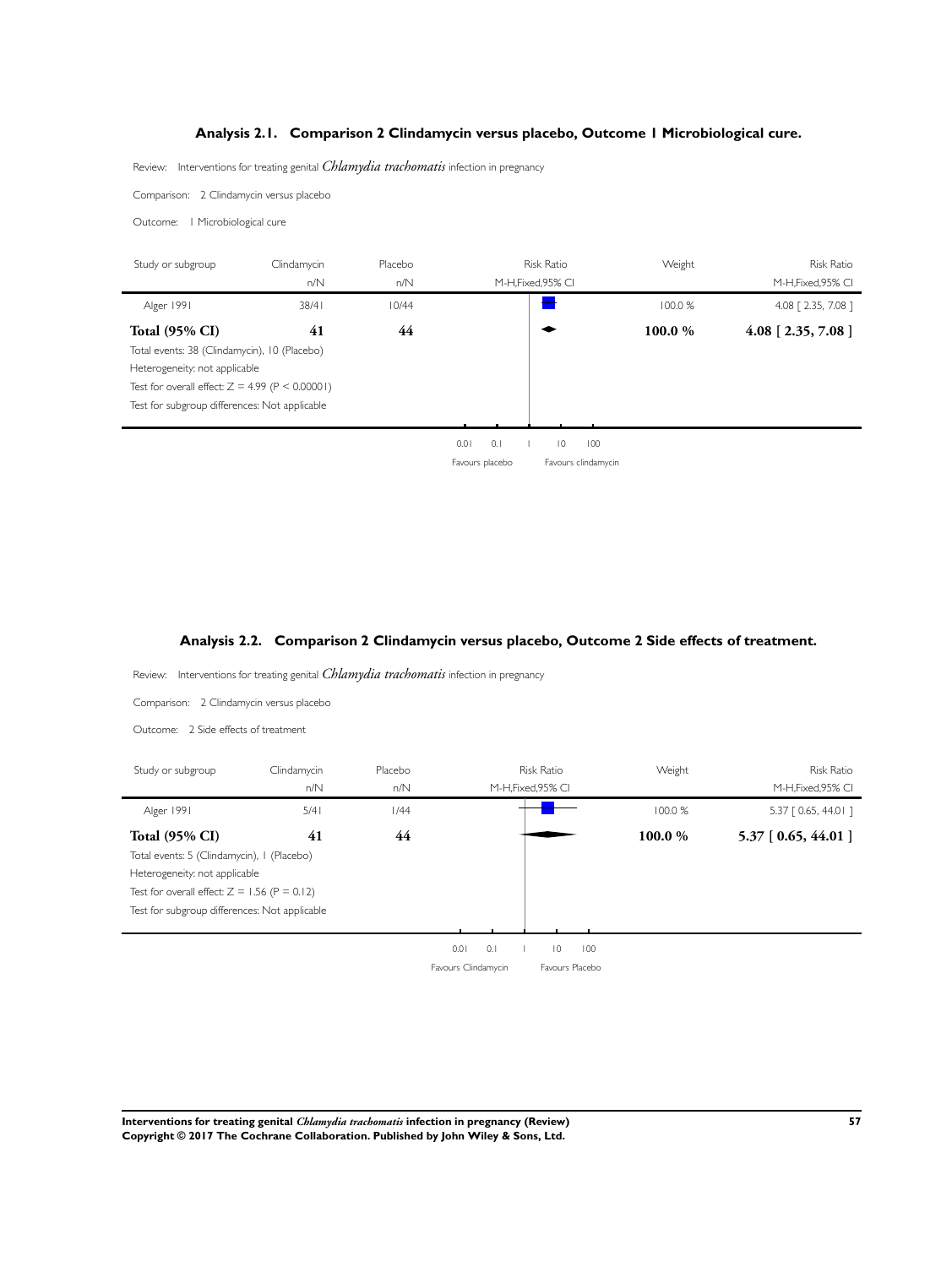## **Analysis 3.1. Comparison 3 Amoxicillin versus placebo, Outcome 1 Microbiological cure.**

<span id="page-59-0"></span>Review: Interventions for treating genital *Chlamydia trachomatis* infection in pregnancy

Comparison: 3 Amoxicillin versus placebo

Outcome: 1 Microbiological cure



## **Analysis 4.1. Comparison 4 Amoxicillin versus azithromycin, Outcome 1 Microbiological cure.**

Review: Interventions for treating genital *Chlamydia trachomatis* infection in pregnancy

Comparison: 4 Amoxicillin versus azithromycin

Outcome: 1 Microbiological cure

| Study or subgroup                                                      | Amoxicillin | Azithromycin |                      |     | <b>Risk Ratio</b>  |     |                     | Weight | <b>Risk Ratio</b>        |
|------------------------------------------------------------------------|-------------|--------------|----------------------|-----|--------------------|-----|---------------------|--------|--------------------------|
|                                                                        | n/N         | n/N          |                      |     | M-H, Fixed, 95% CI |     |                     |        | M-H, Fixed, 95% CI       |
| Jacobson 2001                                                          | 32/55       | 35/55        |                      |     |                    |     |                     | 68.8%  | $0.91$ $[0.68, 1.23]$    |
| Kacmar 2001                                                            | 12/15       | 18/19        |                      |     |                    |     |                     | 31.2%  | $0.84$ $[0.64, 1.11]$    |
| <b>Total (95% CI)</b>                                                  | 70          | 74           |                      |     |                    |     |                     | 100.0% | $0.89$ [ $0.71$ , 1.12 ] |
| Total events: 44 (Amoxicillin), 53 (Azithromycin)                      |             |              |                      |     |                    |     |                     |        |                          |
| Heterogeneity: Chi <sup>2</sup> = 0.18, df = 1 (P = 0.67); $1^2$ =0.0% |             |              |                      |     |                    |     |                     |        |                          |
| Test for overall effect: $Z = 0.99$ (P = 0.32)                         |             |              |                      |     |                    |     |                     |        |                          |
| Test for subgroup differences: Not applicable                          |             |              |                      |     |                    |     |                     |        |                          |
|                                                                        |             |              |                      |     |                    |     |                     |        |                          |
|                                                                        |             |              | 0.5                  | 0.7 |                    | 1.5 | $\overline{2}$      |        |                          |
|                                                                        |             |              | Favours Azithromycin |     |                    |     | Favours Amoxicillin |        |                          |
|                                                                        |             |              |                      |     |                    |     |                     |        |                          |

**Interventions for treating genital** *Chlamydia trachomatis* **infection in pregnancy (Review) 58 Copyright © 2017 The Cochrane Collaboration. Published by John Wiley & Sons, Ltd.**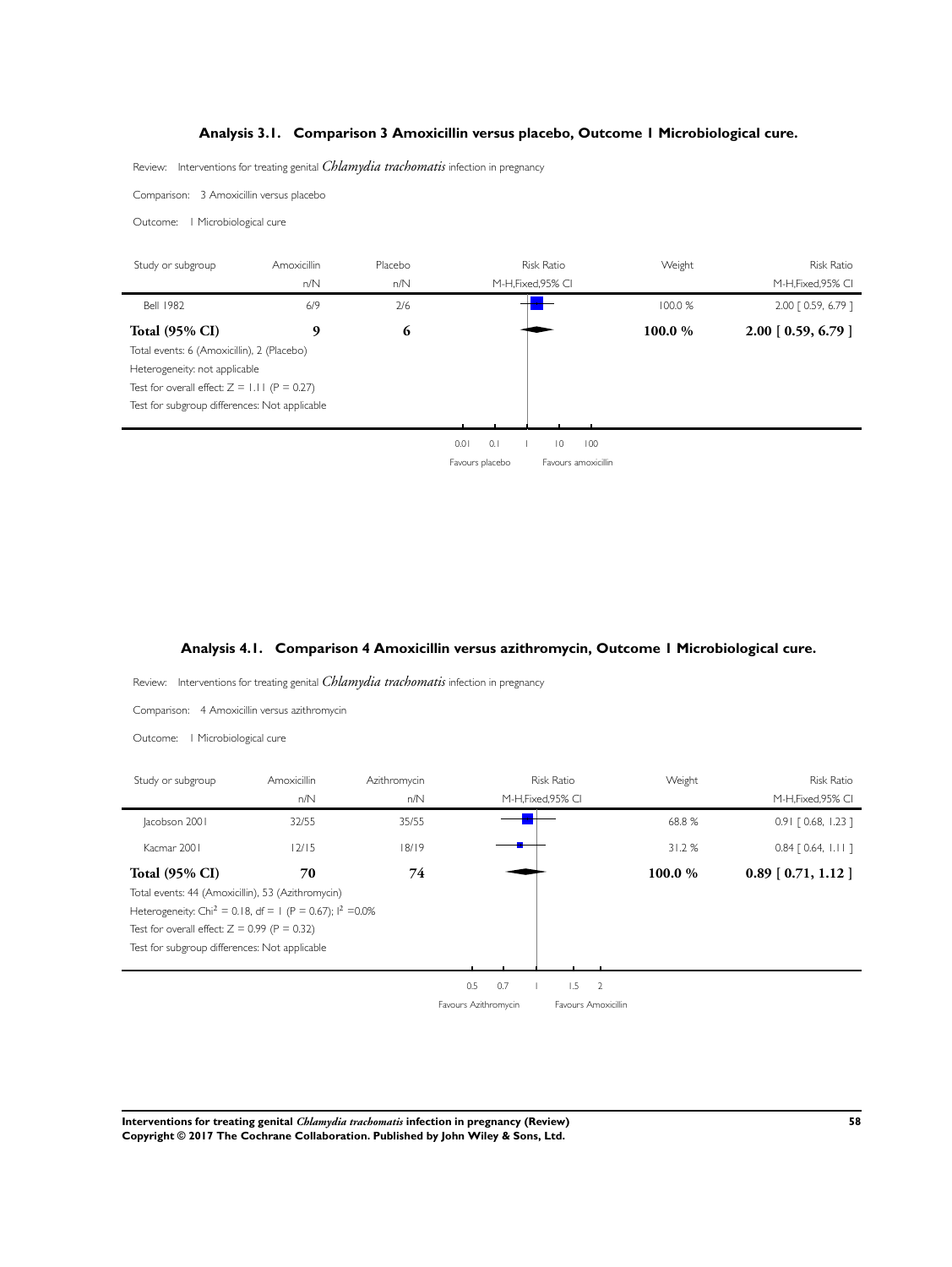## **Analysis 4.2. Comparison 4 Amoxicillin versus azithromycin, Outcome 2 Repeated infection.**

<span id="page-60-0"></span>Review: Interventions for treating genital *Chlamydia trachomatis* infection in pregnancy

Comparison: 4 Amoxicillin versus azithromycin

Outcome: 2 Repeated infection



#### **Analysis 4.3. Comparison 4 Amoxicillin versus azithromycin, Outcome 3 Preterm birth.**

Review: Interventions for treating genital *Chlamydia trachomatis* infection in pregnancy

Comparison: 4 Amoxicillin versus azithromycin

Outcome: 3 Preterm birth

| Study or subgroup                               | Amoxicillin | Azithromycin |                     |     | <b>Risk Ratio</b> |                      | Weight | Risk Ratio            |
|-------------------------------------------------|-------------|--------------|---------------------|-----|-------------------|----------------------|--------|-----------------------|
|                                                 | n/N         | n/N          |                     |     | M-H.Fixed.95% CI  |                      |        | M-H, Fixed, 95% CI    |
| Jacobson 2001                                   | 7/45        | 6/45         |                     |     |                   |                      | 100.0% | $1.17$ $[0.43, 3.20]$ |
| <b>Total (95% CI)</b>                           | 45          | 45           |                     |     |                   |                      | 100.0% | $1.17$ [ 0.43, 3.20 ] |
| Total events: 7 (Amoxicillin), 6 (Azithromycin) |             |              |                     |     |                   |                      |        |                       |
| Heterogeneity: not applicable                   |             |              |                     |     |                   |                      |        |                       |
| Test for overall effect: $Z = 0.30$ (P = 0.76)  |             |              |                     |     |                   |                      |        |                       |
| Test for subgroup differences: Not applicable   |             |              |                     |     |                   |                      |        |                       |
|                                                 |             |              |                     |     |                   |                      |        |                       |
|                                                 |             |              | 0.01                | 0.1 | $\overline{0}$    | 100                  |        |                       |
|                                                 |             |              | Favours Amoxicillin |     |                   | Favours Azithromycin |        |                       |
|                                                 |             |              |                     |     |                   |                      |        |                       |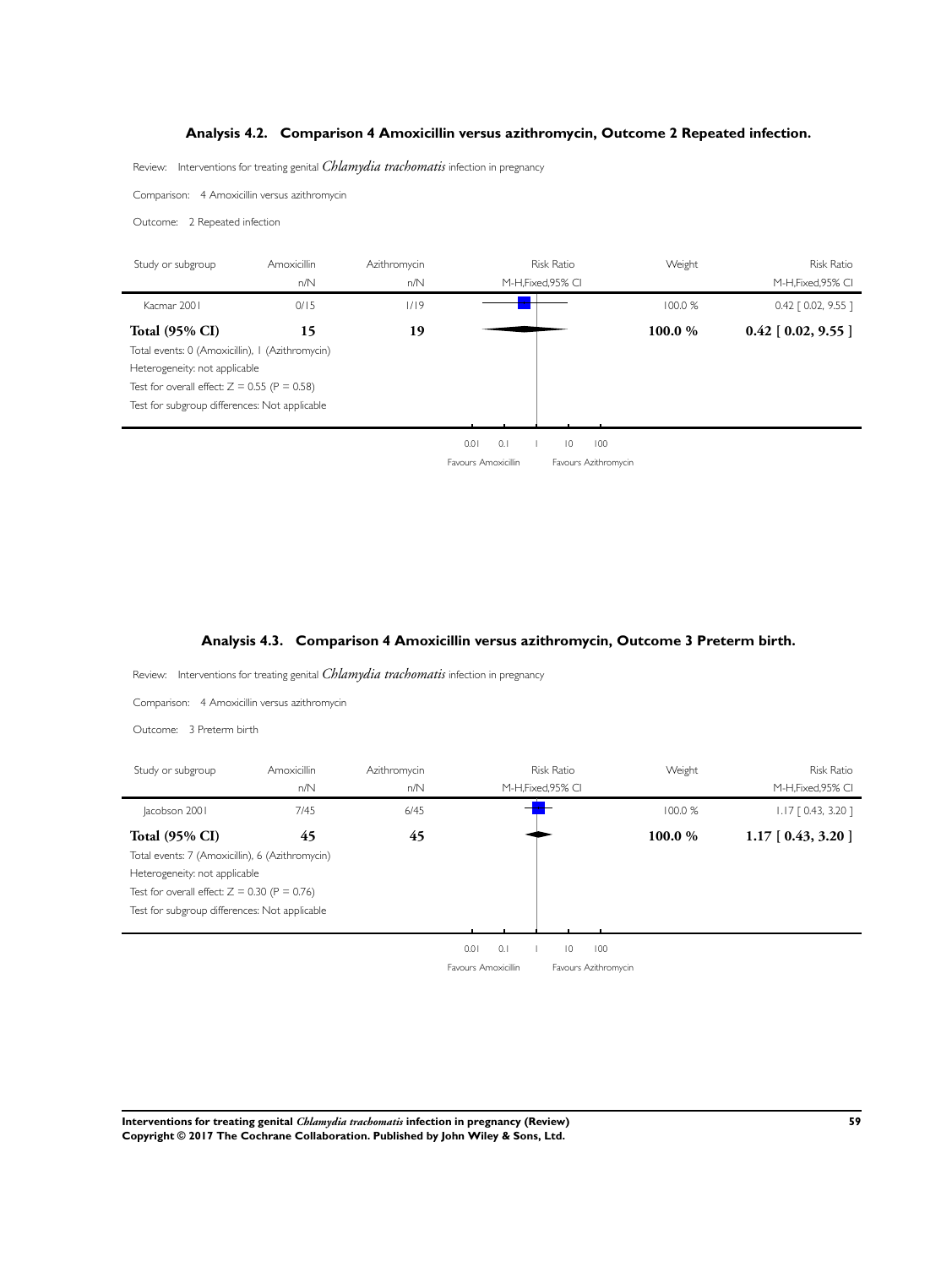## **Analysis 4.4. Comparison 4 Amoxicillin versus azithromycin, Outcome 4 Side effects of treatment.**

<span id="page-61-0"></span>Review: Interventions for treating genital *Chlamydia trachomatis* infection in pregnancy

Comparison: 4 Amoxicillin versus azithromycin

Outcome: 4 Side effects of treatment

| Study or subgroup                                | Amoxicillin<br>Azithromycin |       | <b>Risk Ratio</b>   |     | Weight           | <b>Risk Ratio</b>    |         |                          |
|--------------------------------------------------|-----------------------------|-------|---------------------|-----|------------------|----------------------|---------|--------------------------|
|                                                  | n/N                         | n/N   |                     |     | M-H.Fixed.95% CI |                      |         | M-H, Fixed, 95% CI       |
| Kacmar 2001                                      | 5/17                        | 10/19 |                     |     |                  |                      | 100.0 % | $0.56$ $[0.24, 1.31]$    |
| <b>Total (95% CI)</b>                            | 17                          | 19    |                     |     |                  |                      | 100.0%  | $0.56$ [ $0.24$ , 1.31 ] |
| Total events: 5 (Amoxicillin), 10 (Azithromycin) |                             |       |                     |     |                  |                      |         |                          |
| Heterogeneity: not applicable                    |                             |       |                     |     |                  |                      |         |                          |
| Test for overall effect: $Z = 1.34$ (P = 0.18)   |                             |       |                     |     |                  |                      |         |                          |
| Test for subgroup differences: Not applicable    |                             |       |                     |     |                  |                      |         |                          |
|                                                  |                             |       |                     |     |                  |                      |         |                          |
|                                                  |                             |       | 0.01                | 0.1 | $\overline{0}$   | 100                  |         |                          |
|                                                  |                             |       | Favours Amoxicillin |     |                  | Favours Azithromycin |         |                          |

#### **Analysis 5.1. Comparison 5 Amoxicillin versus erythromycin, Outcome 1 Microbiological cure.**

Review: Interventions for treating genital *Chlamydia trachomatis* infection in pregnancy

Comparison: 5 Amoxicillin versus erythromycin

Outcome: 1 Microbiological cure

| Study or subgroup                                                    | Amoxicillin | Erythromycin |                      |                    | <b>Risk Ratio</b>   |                | Weight | <b>Risk Ratio</b>     |
|----------------------------------------------------------------------|-------------|--------------|----------------------|--------------------|---------------------|----------------|--------|-----------------------|
|                                                                      | n/N         | n/N          |                      | M-H, Fixed, 95% CI |                     |                |        | M-H, Fixed, 95% CI    |
| Alary 1994                                                           | 98/99       | 87/87        |                      |                    |                     |                | 42.0 % | $0.99$ $[0.96, 1.02]$ |
| Magat 1993                                                           | 55/64       | 47/50        |                      |                    |                     |                | 23.8 % | $0.91$ $[0.81, 1.03]$ |
| Silverman 1994                                                       | 28/34       | 27/32        |                      |                    |                     |                | 12.6%  | $0.98$ $[0.79, 1.21]$ |
| Turrentine 1995                                                      | 50/53       | 45/47        |                      |                    |                     |                | 21.5 % | $0.99$ $[0.90, 1.08]$ |
| <b>Total (95% CI)</b>                                                | 250         | 216          |                      |                    |                     |                | 100.0% | $0.97$ [ 0.93, 1.01 ] |
| Total events: 231 (Amoxicillin), 206 (Erythromycin)                  |             |              |                      |                    |                     |                |        |                       |
| Heterogeneity: Chi <sup>2</sup> = 3.18, df = 3 (P = 0.36); $1^2$ =6% |             |              |                      |                    |                     |                |        |                       |
| Test for overall effect: $Z = 1.34$ (P = 0.18)                       |             |              |                      |                    |                     |                |        |                       |
| Test for subgroup differences: Not applicable                        |             |              |                      |                    |                     |                |        |                       |
|                                                                      |             |              |                      |                    |                     |                |        |                       |
|                                                                      |             |              | 0.5                  | 0.7                | 1.5                 | $\overline{2}$ |        |                       |
|                                                                      |             |              | Favours Erythromycin |                    | Favours Amoxicillin |                |        |                       |

**Interventions for treating genital** *Chlamydia trachomatis* **infection in pregnancy (Review) 60 Copyright © 2017 The Cochrane Collaboration. Published by John Wiley & Sons, Ltd.**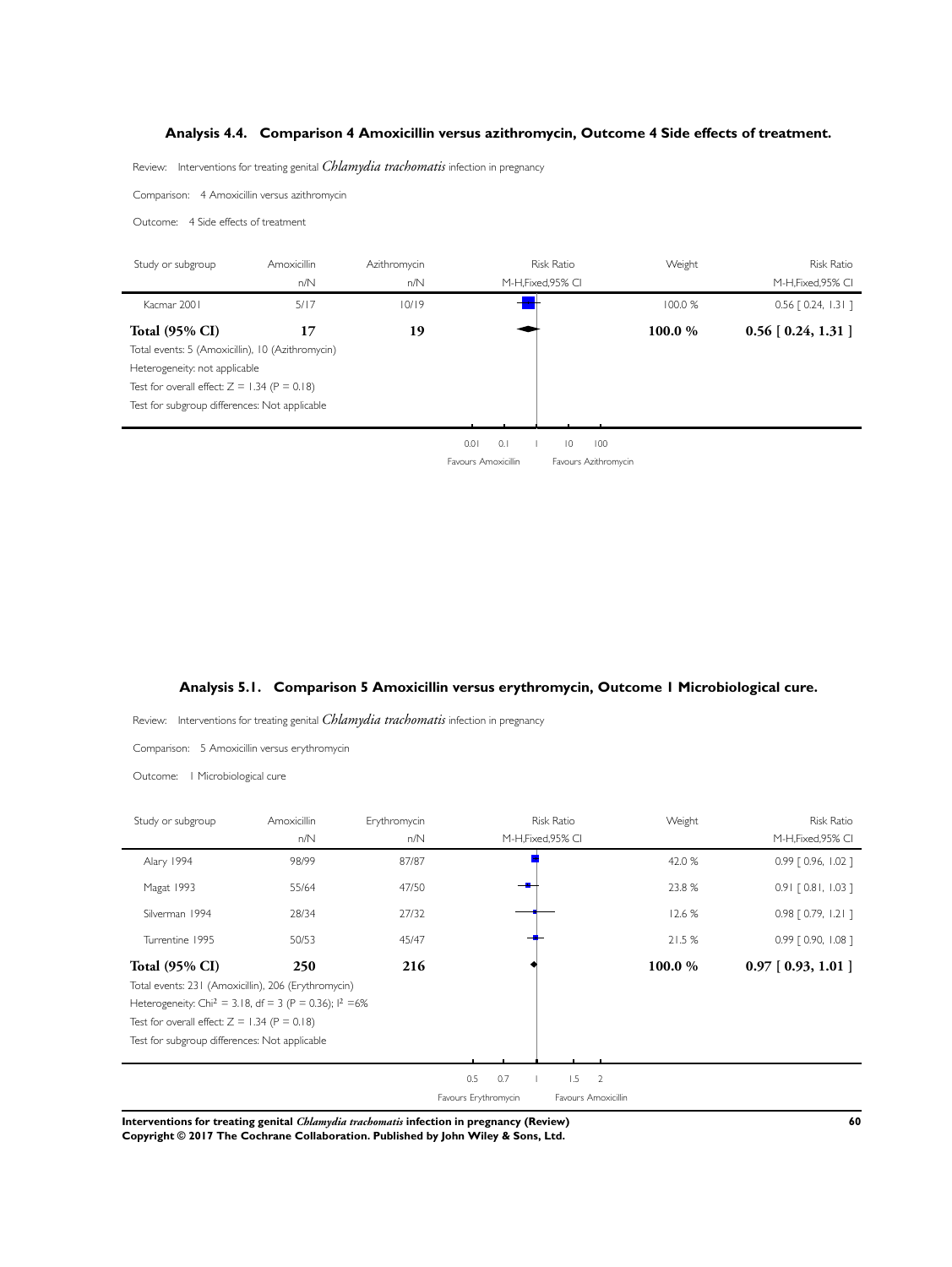## <span id="page-62-0"></span>**Analysis 5.2. Comparison 5 Amoxicillin versus erythromycin, Outcome 2 Side effects of treatment.**

Review: Interventions for treating genital *Chlamydia trachomatis* infection in pregnancy

Comparison: 5 Amoxicillin versus erythromycin

Outcome: 2 Side effects of treatment

| Study or subgroup                                                                                                                                                                                                                 | Amoxicillin | Erythromycin |                     | Risk Ratio           | Weight     | Risk Ratio              |
|-----------------------------------------------------------------------------------------------------------------------------------------------------------------------------------------------------------------------------------|-------------|--------------|---------------------|----------------------|------------|-------------------------|
|                                                                                                                                                                                                                                   | $n/N$       | $n/N$        |                     | M-H,Fixed,95% Cl     |            | M-H,Fixed,95% Cl        |
| Alary 1994                                                                                                                                                                                                                        | 15/99       | 34/99        | H                   |                      | 38.0%      | $0.44$ $[ 0.26, 0.76 ]$ |
| Magat 1993                                                                                                                                                                                                                        | 5/65        | 30/65        |                     |                      | 33.6 %     | $0.17$ [ 0.07, 0.40 ]   |
| Silverman 1994                                                                                                                                                                                                                    | 5/39        | 12/38        |                     |                      | 13.6 %     | $0.41$ [ 0.16, 1.04 ]   |
| Turrentine 1995                                                                                                                                                                                                                   | 3/55        | 13/53        |                     |                      | $14.8~\%$  | 0.22 [ 0.07, 0.74 ]     |
| <b>Total (95% CI)</b>                                                                                                                                                                                                             | 258         | 255          |                     |                      | $100.0 \%$ | $0.31$ [ $0.21, 0.46$ ] |
| Total events: 28 (Amoxicillin), 89 (Erythromycin)<br>Heterogeneity: Chi <sup>2</sup> = 4.13, df = 3 (P = 0.25); $1^2$ = 27%<br>Test for overall effect: $Z = 5.89$ (P < 0.00001)<br>Test for subgroup differences: Not applicable |             |              |                     |                      |            |                         |
|                                                                                                                                                                                                                                   |             |              | 0.2<br>$0.5\,$      | $\sqrt{2}$<br>5      |            |                         |
|                                                                                                                                                                                                                                   |             |              | Favours Amoxicillin | Favours Erythromycin |            |                         |
|                                                                                                                                                                                                                                   |             |              |                     |                      |            |                         |
|                                                                                                                                                                                                                                   |             |              |                     |                      |            |                         |
|                                                                                                                                                                                                                                   |             |              |                     |                      |            |                         |
|                                                                                                                                                                                                                                   |             |              |                     |                      |            |                         |
|                                                                                                                                                                                                                                   |             |              |                     |                      |            |                         |
|                                                                                                                                                                                                                                   |             |              |                     |                      |            |                         |
|                                                                                                                                                                                                                                   |             |              |                     |                      |            |                         |
|                                                                                                                                                                                                                                   |             |              |                     |                      |            |                         |
|                                                                                                                                                                                                                                   |             |              |                     |                      |            |                         |
|                                                                                                                                                                                                                                   |             |              |                     |                      |            |                         |
|                                                                                                                                                                                                                                   |             |              |                     |                      |            |                         |
|                                                                                                                                                                                                                                   |             |              |                     |                      |            |                         |
|                                                                                                                                                                                                                                   |             |              |                     |                      |            |                         |
|                                                                                                                                                                                                                                   |             |              |                     |                      |            |                         |
|                                                                                                                                                                                                                                   |             |              |                     |                      |            |                         |
|                                                                                                                                                                                                                                   |             |              |                     |                      |            |                         |
|                                                                                                                                                                                                                                   |             |              |                     |                      |            |                         |
|                                                                                                                                                                                                                                   |             |              |                     |                      |            |                         |
|                                                                                                                                                                                                                                   |             |              |                     |                      |            |                         |

**Interventions for treating genital** *Chlamydia trachomatis* **infection in pregnancy (Review) 61 Copyright © 2017 The Cochrane Collaboration. Published by John Wiley & Sons, Ltd.**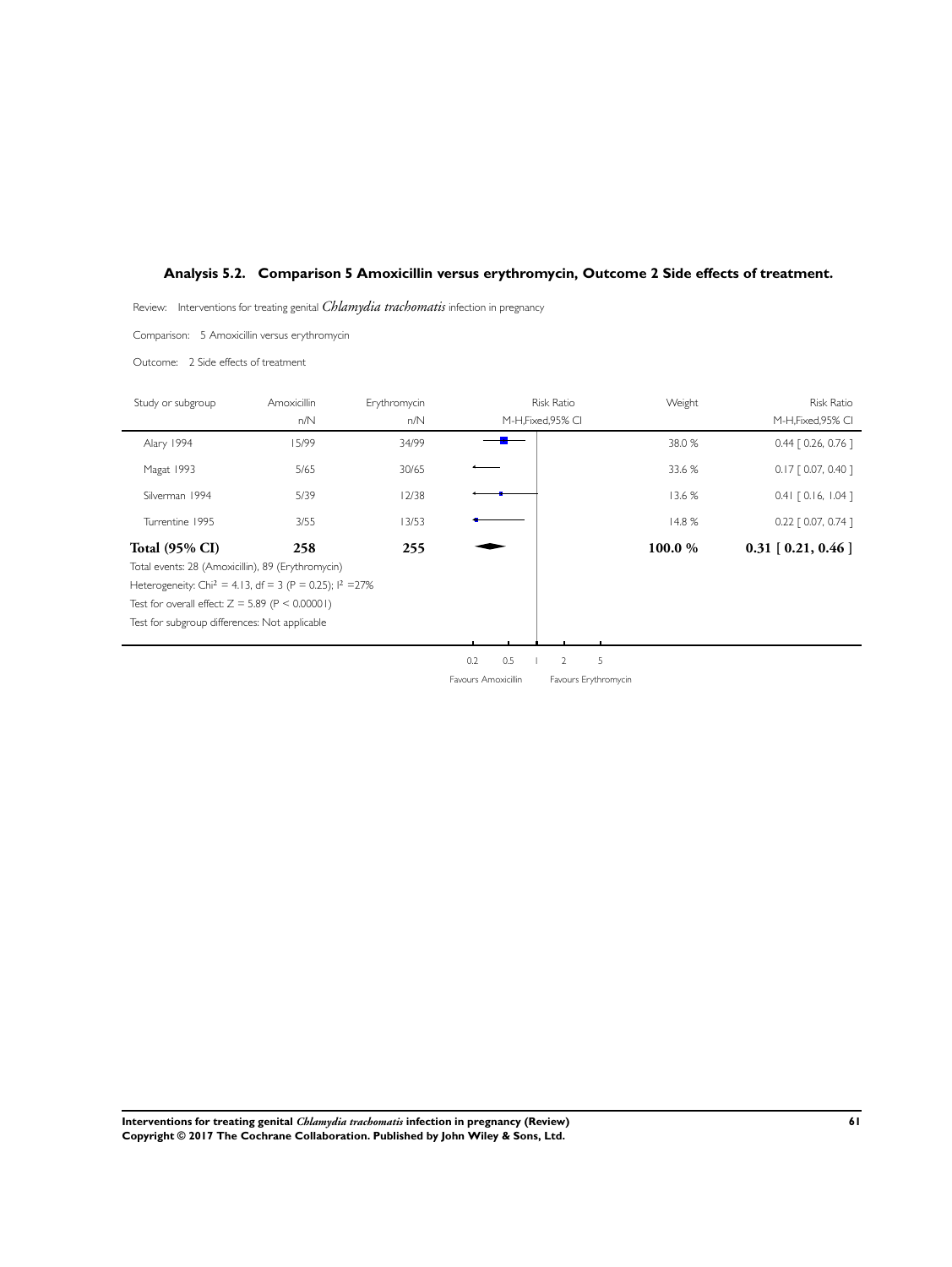## **Analysis 6.1. Comparison 6 Azithromycin versus erythromycin, Outcome 1 Microbiological cure.**

<span id="page-63-0"></span>Review: Interventions for treating genital *Chlamydia trachomatis* infection in pregnancy

Comparison: 6 Azithromycin versus erythromycin

Outcome: 1 Microbiological cure

| Study or subgroup                                                                                | Azithromycin | Erythromycin |     |     | <b>Risk Ratio</b><br>$M -$<br>H,Random,95% | Weight | <b>Risk Ratio</b><br>$M -$<br>H,Random,95% |
|--------------------------------------------------------------------------------------------------|--------------|--------------|-----|-----|--------------------------------------------|--------|--------------------------------------------|
|                                                                                                  | n/N          | n/N          |     |     | CI                                         |        |                                            |
| Adair 1998                                                                                       | 37/42        | 40/43        |     |     |                                            | 20.9%  | 0.95 [ 0.82, 1.09 ]                        |
| <b>Bush 1994</b>                                                                                 | 15/15        | 14/15        |     |     |                                            | 16.6 % | 1.07 [ 0.89, 1.28 ]                        |
| Edwards 1996                                                                                     | 58/62        | 46/64        |     |     |                                            | 17.9%  | $1.30$ $[$ $1.10$ , $1.54$ $]$             |
| Gunter 1996                                                                                      | 22/22        | 17/18        |     |     |                                            | 20.1%  | $1.06$ $[0.92, 1.23]$                      |
| Rosenn 1995                                                                                      | 21/23        | 17/22        |     |     |                                            | 11.0%  | $1.18$ $[0.91, 1.53]$                      |
| Wehbeh 1998                                                                                      | 26/27        | 17/21        |     |     |                                            | 13.4 % | $1.19$ $[0.95, 1.48]$                      |
| <b>Total (95% CI)</b>                                                                            | 191          | 183          |     |     |                                            | 100.0% | $1.11$ [ 1.00, 1.23 ]                      |
| Total events: 179 (Azithromycin), 151 (Erythromycin)                                             |              |              |     |     |                                            |        |                                            |
| Heterogeneity: Tau <sup>2</sup> = 0.01; Chi <sup>2</sup> = 10.56, df = 5 (P = 0.06); $1^2$ = 53% |              |              |     |     |                                            |        |                                            |
| Test for overall effect: $Z = 1.87$ (P = 0.061)                                                  |              |              |     |     |                                            |        |                                            |
| Test for subgroup differences: Not applicable                                                    |              |              |     |     |                                            |        |                                            |
|                                                                                                  |              |              |     |     |                                            |        |                                            |
|                                                                                                  |              |              | 0.5 | 0.7 | 1.5<br>2                                   |        |                                            |

Favours Erythromycin Favours Azithromycin

**Interventions for treating genital** *Chlamydia trachomatis* **infection in pregnancy (Review) 62 Copyright © 2017 The Cochrane Collaboration. Published by John Wiley & Sons, Ltd.**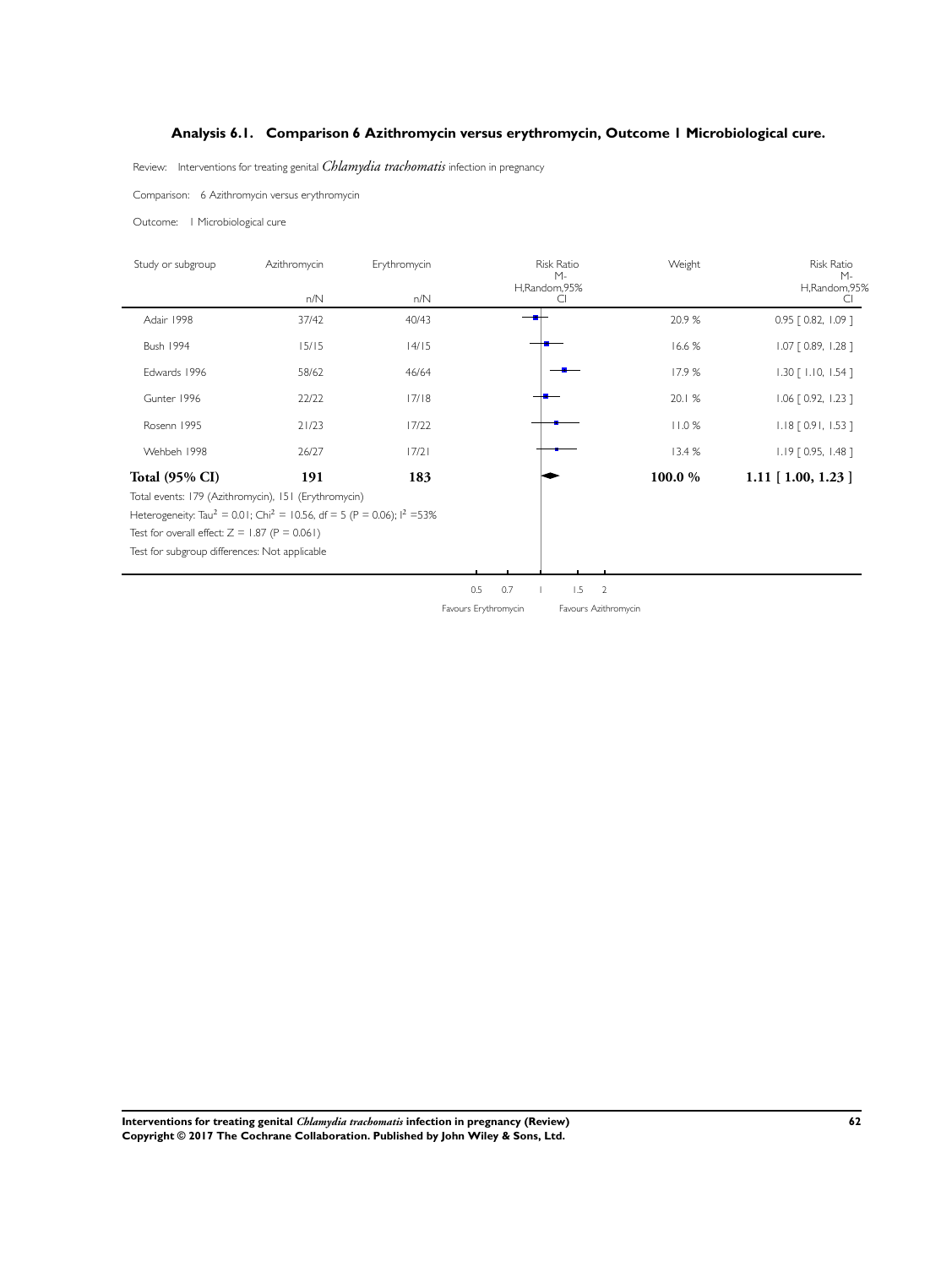## **Analysis 6.2. Comparison 6 Azithromycin versus erythromycin, Outcome 2 Repeated infection.**

<span id="page-64-0"></span>Review: Interventions for treating genital *Chlamydia trachomatis* infection in pregnancy

Comparison: 6 Azithromycin versus erythromycin

Outcome: 2 Repeated infection



#### **Analysis 6.3. Comparison 6 Azithromycin versus erythromycin, Outcome 3 Preterm birth.**

| Review: Interventions for treating genital <i>Chlamydia trachomatis</i> infection in pregnancy                                                                                                                                                                                                                                   |                     |                     |                                              |         |                                         |
|----------------------------------------------------------------------------------------------------------------------------------------------------------------------------------------------------------------------------------------------------------------------------------------------------------------------------------|---------------------|---------------------|----------------------------------------------|---------|-----------------------------------------|
| Comparison: 6 Azithromycin versus erythromycin                                                                                                                                                                                                                                                                                   |                     |                     |                                              |         |                                         |
| Outcome: 3 Preterm birth                                                                                                                                                                                                                                                                                                         |                     |                     |                                              |         |                                         |
| Study or subgroup                                                                                                                                                                                                                                                                                                                | Azithromycin<br>n/N | Erythromycin<br>n/N | <b>Risk Ratio</b><br>M-H, Fixed, 95% CI      | Weight  | <b>Risk Ratio</b><br>M-H, Fixed, 95% CI |
| Edwards 1996                                                                                                                                                                                                                                                                                                                     | 6/62                | 8/64                |                                              | 100.0 % | $0.77$ $[0.29, 2.10]$                   |
| <b>Total (95% CI)</b>                                                                                                                                                                                                                                                                                                            | 62                  | 64                  |                                              | 100.0%  | $0.77$ [ $0.29$ , $2.10$ ]              |
| Total events: 6 (Azithromycin), 8 (Erythromycin)                                                                                                                                                                                                                                                                                 |                     |                     |                                              |         |                                         |
| Heterogeneity: not applicable                                                                                                                                                                                                                                                                                                    |                     |                     |                                              |         |                                         |
| Test for overall effect: $Z = 0.50$ (P = 0.62)                                                                                                                                                                                                                                                                                   |                     |                     |                                              |         |                                         |
| Test for subgroup differences: Not applicable                                                                                                                                                                                                                                                                                    |                     |                     |                                              |         |                                         |
|                                                                                                                                                                                                                                                                                                                                  |                     |                     |                                              |         |                                         |
|                                                                                                                                                                                                                                                                                                                                  |                     |                     | 100<br>0.01<br>0.1<br>$ 0\rangle$            |         |                                         |
|                                                                                                                                                                                                                                                                                                                                  |                     |                     | Favours Azithromycin<br>Favours Erythromycin |         |                                         |
|                                                                                                                                                                                                                                                                                                                                  |                     |                     |                                              |         |                                         |
|                                                                                                                                                                                                                                                                                                                                  |                     |                     |                                              |         |                                         |
|                                                                                                                                                                                                                                                                                                                                  |                     |                     |                                              |         |                                         |
|                                                                                                                                                                                                                                                                                                                                  |                     |                     |                                              |         |                                         |
|                                                                                                                                                                                                                                                                                                                                  |                     |                     |                                              |         |                                         |
|                                                                                                                                                                                                                                                                                                                                  |                     |                     |                                              |         |                                         |
|                                                                                                                                                                                                                                                                                                                                  |                     |                     |                                              |         |                                         |
| $lution$ $for$ $f$ $or$ $f$ $or$ $f$ $or$ $f$ $or$ $f$ $or$ $f$ $or$ $f$ $or$ $f$ $or$ $f$ $or$ $f$ $or$ $f$ $or$ $f$ $or$ $f$ $or$ $f$ $or$ $f$ $or$ $f$ $or$ $f$ $or$ $f$ $or$ $f$ $or$ $f$ $or$ $f$ $or$ $f$ $or$ $f$ $or$ $f$ $or$ $f$ $or$ $f$ $or$ $f$ $or$ $f$ $or$ $f$ $or$ $f$ $or$ $f$ $or$ $f$ $or$ $f$ $or$ $f$ $or$ |                     |                     |                                              |         | 47                                      |

**Interventions for treating genital** *Chlamydia trachomatis* **infection in pregnancy (Review) 63 Copyright © 2017 The Cochrane Collaboration. Published by John Wiley & Sons, Ltd.**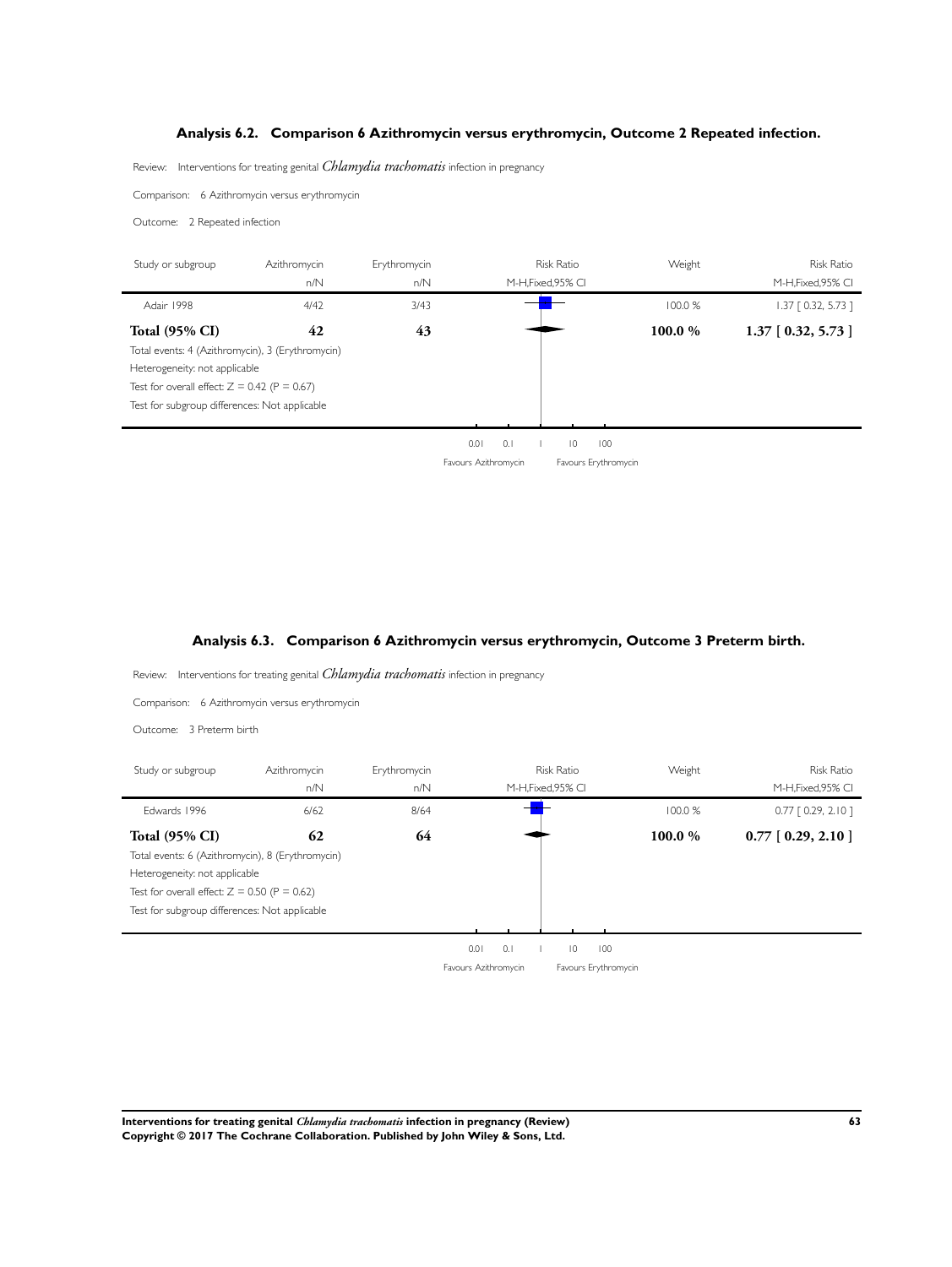## **Analysis 6.4. Comparison 6 Azithromycin versus erythromycin, Outcome 4 Preterm rupture of membranes.**

Review: Interventions for treating genital *Chlamydia trachomatis* infection in pregnancy

Comparison: 6 Azithromycin versus erythromycin

Outcome: 4 Preterm rupture of membranes

| Study or subgroup                                | Azithromycin | Erythromycin | <b>Risk Ratio</b>    |                      | Weight  | <b>Risk Ratio</b>     |  |
|--------------------------------------------------|--------------|--------------|----------------------|----------------------|---------|-----------------------|--|
|                                                  | n/N          | n/N          |                      | M-H, Fixed, 95% CI   |         | M-H, Fixed, 95% CI    |  |
| Edwards 1996                                     | 3/62         | 5/64         |                      |                      | 100.0 % | $0.62$ $[0.15, 2.48]$ |  |
| <b>Total (95% CI)</b>                            | 62           | 64           |                      |                      | 100.0%  | $0.62$ [ 0.15, 2.48 ] |  |
| Total events: 3 (Azithromycin), 5 (Erythromycin) |              |              |                      |                      |         |                       |  |
| Heterogeneity: not applicable                    |              |              |                      |                      |         |                       |  |
| Test for overall effect: $Z = 0.68$ (P = 0.50)   |              |              |                      |                      |         |                       |  |
| Test for subgroup differences: Not applicable    |              |              |                      |                      |         |                       |  |
|                                                  |              |              |                      |                      |         |                       |  |
|                                                  |              |              | 0.01<br>0.1          | $\overline{0}$       | 100     |                       |  |
|                                                  |              |              | Favours Azithromycin | Favours Erythromycin |         |                       |  |
|                                                  |              |              |                      |                      |         |                       |  |
|                                                  |              |              |                      |                      |         |                       |  |

**Interventions for treating genital** *Chlamydia trachomatis* **infection in pregnancy (Review) 64 Copyright © 2017 The Cochrane Collaboration. Published by John Wiley & Sons, Ltd.**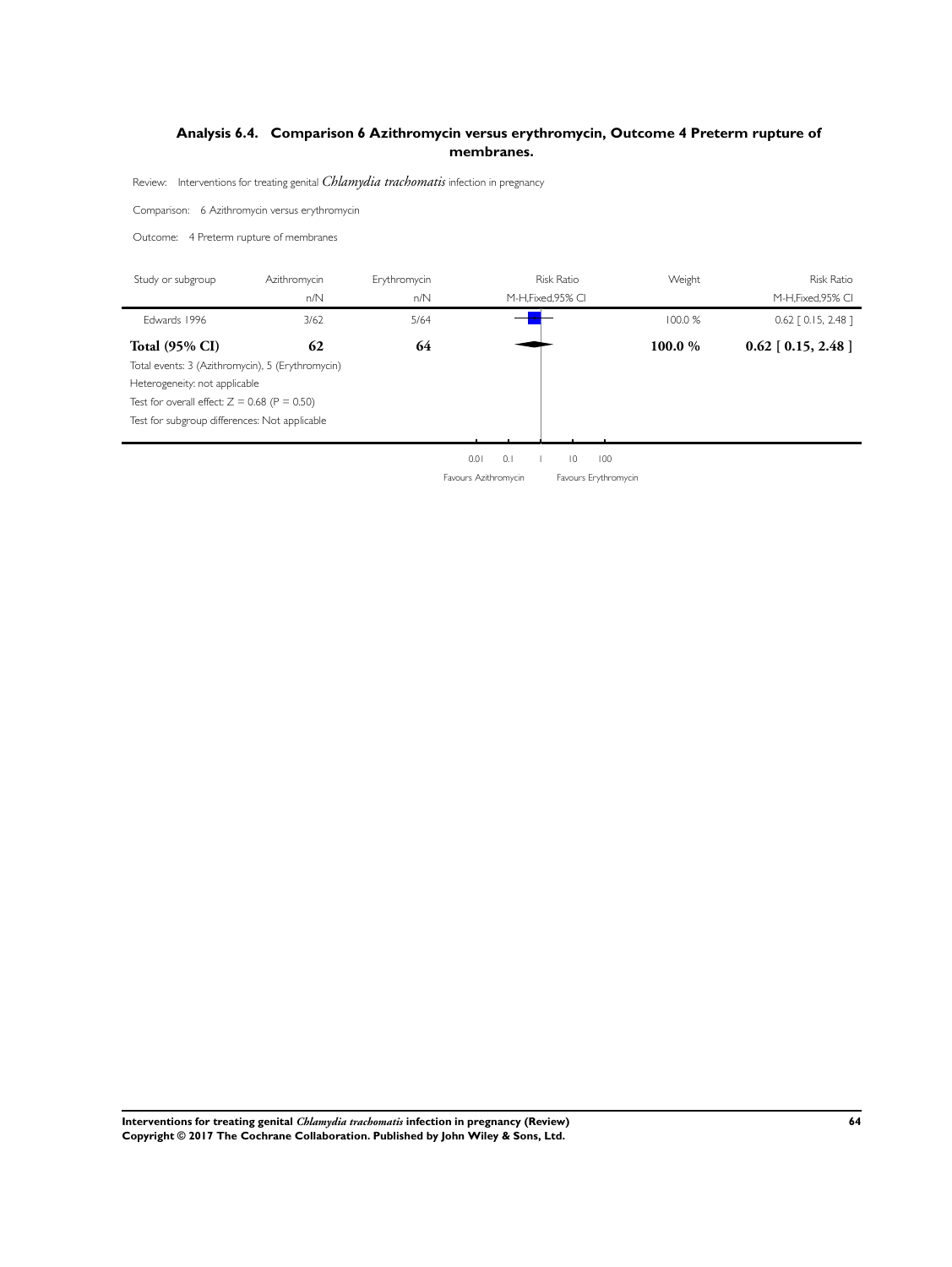## <span id="page-66-0"></span>**Analysis 6.5. Comparison 6 Azithromycin versus erythromycin, Outcome 5 Side effects of treatment.**

Review: Interventions for treating genital *Chlamydia trachomatis* infection in pregnancy

Comparison: 6 Azithromycin versus erythromycin

Outcome: 5 Side effects of treatment

| Study or subgroup                                                                                                                                                                                      | Azithromycin                                               | Erythromycin | <b>Risk Ratio</b>                            | Weight | <b>Risk Ratio</b>     |
|--------------------------------------------------------------------------------------------------------------------------------------------------------------------------------------------------------|------------------------------------------------------------|--------------|----------------------------------------------|--------|-----------------------|
|                                                                                                                                                                                                        | n/N                                                        | n/N          | M-H, Fixed, 95% CI                           |        | M-H, Fixed, 95% CI    |
| Adair 1998                                                                                                                                                                                             | 5/42                                                       | 25/43        |                                              | 21.1%  | $0.20$ $[0.09, 0.48]$ |
| <b>Bush 1994</b>                                                                                                                                                                                       | 0/15                                                       | 15/15        |                                              | 13.2%  | $0.03$ $[0.00, 0.49]$ |
| Edwards 1996                                                                                                                                                                                           | 12/62                                                      | 42/64        |                                              | 35.2 % | $0.29$ $[0.17, 0.51]$ |
| Gunter 1996                                                                                                                                                                                            | 3/22                                                       | 11/18        |                                              | 10.3%  | $0.22$ $[0.07, 0.68]$ |
| Rosenn 1995                                                                                                                                                                                            | 4/23                                                       | 10/22        |                                              | 8.7%   | $0.38$ $[0.14, 1.04]$ |
| Wehbeh 1998                                                                                                                                                                                            | 4/27                                                       | $12/21$      |                                              | 11.5%  | $0.26$ $[0.10, 0.69]$ |
| <b>Total (95% CI)</b><br>Heterogeneity: Chi <sup>2</sup> = 3.71, df = 5 (P = 0.59); $1^2$ = 0.0%<br>Test for overall effect: $Z = 7.84$ (P < 0.00001)<br>Test for subgroup differences: Not applicable | 191<br>Total events: 28 (Azithromycin), 115 (Erythromycin) | 183          |                                              | 100.0% | $0.24$ [ 0.17, 0.34 ] |
|                                                                                                                                                                                                        |                                                            |              | 0.01<br>0.1<br>$\overline{0}$<br>100         |        |                       |
|                                                                                                                                                                                                        |                                                            |              | Favours Azithromycin<br>Favours Erythromycin |        |                       |

**Interventions for treating genital** *Chlamydia trachomatis* **infection in pregnancy (Review) 65 Copyright © 2017 The Cochrane Collaboration. Published by John Wiley & Sons, Ltd.**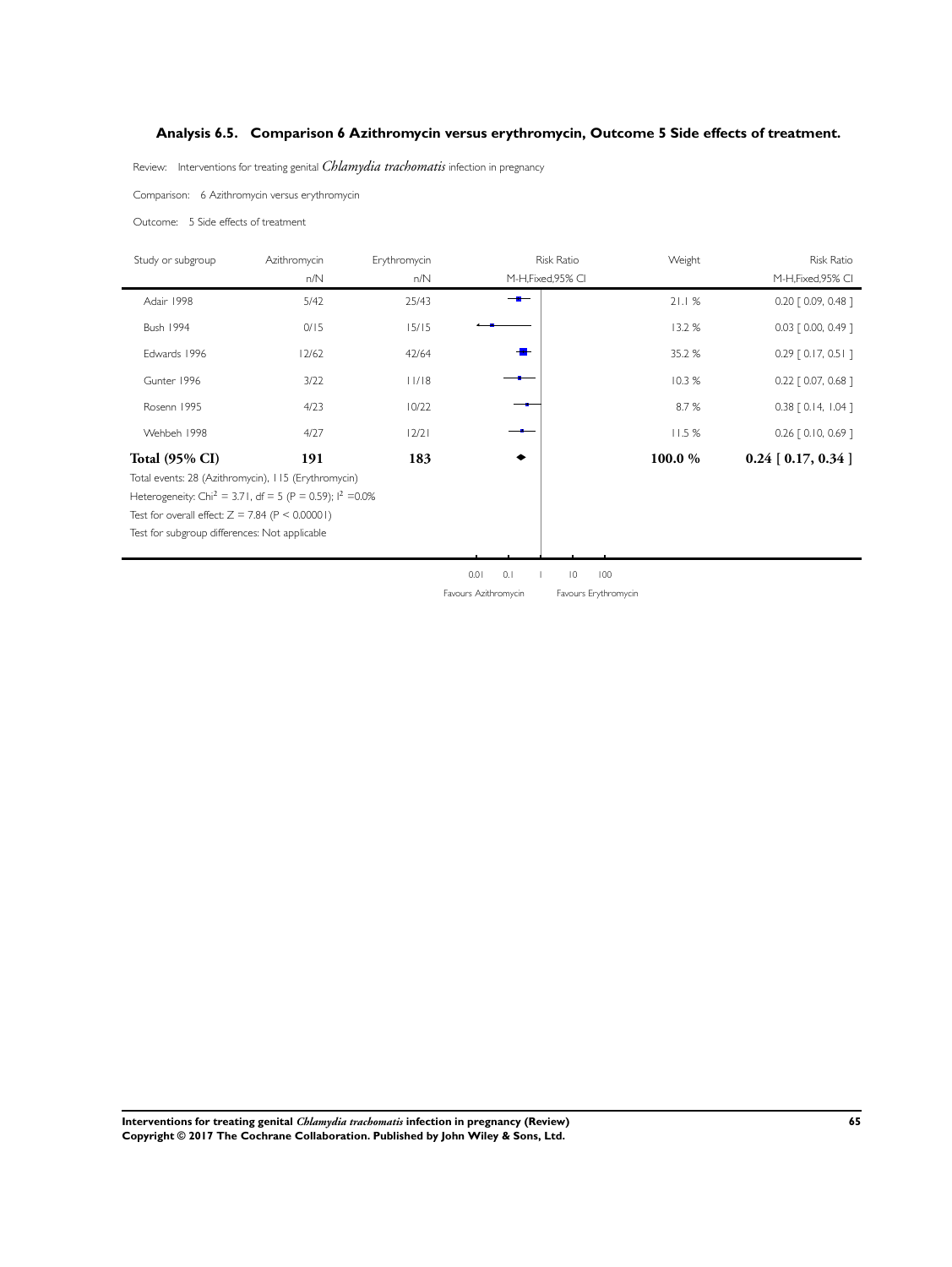## **Analysis 7.1. Comparison 7 Clindamycin versus erythromycin, Outcome 1 Microbiological cure.**

<span id="page-67-0"></span>Review: Interventions for treating genital *Chlamydia trachomatis* infection in pregnancy

Comparison: 7 Clindamycin versus erythromycin

Outcome: 1 Microbiological cure

÷,

| Study or subgroup                                                      | Clindamycin<br>n/N | Erythromycin<br>n/N |                      | <b>Risk Ratio</b><br>M-H, Fixed, 95% CI | Weight | <b>Risk Ratio</b><br>M-H, Fixed, 95% CI |
|------------------------------------------------------------------------|--------------------|---------------------|----------------------|-----------------------------------------|--------|-----------------------------------------|
|                                                                        |                    |                     |                      |                                         |        |                                         |
| Alger 1991                                                             | 38/41              | 31/37               |                      |                                         | 41.7%  | $1.11$ $[0.94, 1.31]$                   |
| Turrentine 1995                                                        | 47/48              | 45/47               |                      |                                         | 58.3 % | $1.02$ $[0.95, 1.10]$                   |
| <b>Total (95% CI)</b>                                                  | 89                 | 84                  |                      |                                         | 100.0% | $1.06$ [ 0.97, 1.15 ]                   |
| Total events: 85 (Clindamycin), 76 (Erythromycin)                      |                    |                     |                      |                                         |        |                                         |
| Heterogeneity: Chi <sup>2</sup> = 1.09, df = 1 (P = 0.30); $1^2 = 8\%$ |                    |                     |                      |                                         |        |                                         |
| Test for overall effect: $Z = 1.33$ (P = 0.18)                         |                    |                     |                      |                                         |        |                                         |
| Test for subgroup differences: Not applicable                          |                    |                     |                      |                                         |        |                                         |
|                                                                        |                    |                     |                      |                                         |        |                                         |
|                                                                        |                    |                     | 0.5<br>0.7           | 1.5<br>$\overline{2}$                   |        |                                         |
|                                                                        |                    |                     | Favours Erythromycin | Favours Clindamycin                     |        |                                         |
|                                                                        |                    |                     |                      |                                         |        |                                         |
|                                                                        |                    |                     |                      |                                         |        |                                         |

## **Analysis 7.2. Comparison 7 Clindamycin versus erythromycin, Outcome 2 Side effects of treatment.**

Review: Interventions for treating genital *Chlamydia trachomatis* infection in pregnancy

Comparison: 7 Clindamycin versus erythromycin

Outcome: 2 Side effects of treatment

| Study or subgroup                                                      | Clindamycin | Erythromycin |                     |     | <b>Risk Ratio</b>  |                      | Weight | <b>Risk Ratio</b>     |
|------------------------------------------------------------------------|-------------|--------------|---------------------|-----|--------------------|----------------------|--------|-----------------------|
|                                                                        | n/N         | n/N          |                     |     | M-H, Fixed, 95% CI |                      |        | M-H, Fixed, 95% CI    |
| Alger 1991                                                             | 5/41        | 9/37         |                     |     |                    |                      | 42.4 % | $0.50$ $[0.18, 1.36]$ |
| Turrentine 1995                                                        | 5/52        | 13/53        |                     |     |                    |                      | 57.6 % | $0.39$ $[0.15, 1.02]$ |
| <b>Total (95% CI)</b>                                                  | 93          | 90           |                     |     |                    |                      | 100.0% | $0.44$ [ 0.22, 0.87 ] |
| Total events: 10 (Clindamycin), 22 (Erythromycin)                      |             |              |                     |     |                    |                      |        |                       |
| Heterogeneity: Chi <sup>2</sup> = 0.12, df = 1 (P = 0.73); $1^2$ =0.0% |             |              |                     |     |                    |                      |        |                       |
| Test for overall effect: $Z = 2.34$ (P = 0.019)                        |             |              |                     |     |                    |                      |        |                       |
| Test for subgroup differences: Not applicable                          |             |              |                     |     |                    |                      |        |                       |
|                                                                        |             |              |                     |     |                    |                      |        |                       |
|                                                                        |             |              | 0.01                | 0.1 | $ 0\rangle$        | 100                  |        |                       |
|                                                                        |             |              | Favours Clindamycin |     |                    | Favours Erythromycin |        |                       |
|                                                                        |             |              |                     |     |                    |                      |        |                       |

**Interventions for treating genital** *Chlamydia trachomatis* **infection in pregnancy (Review) 66 Copyright © 2017 The Cochrane Collaboration. Published by John Wiley & Sons, Ltd.**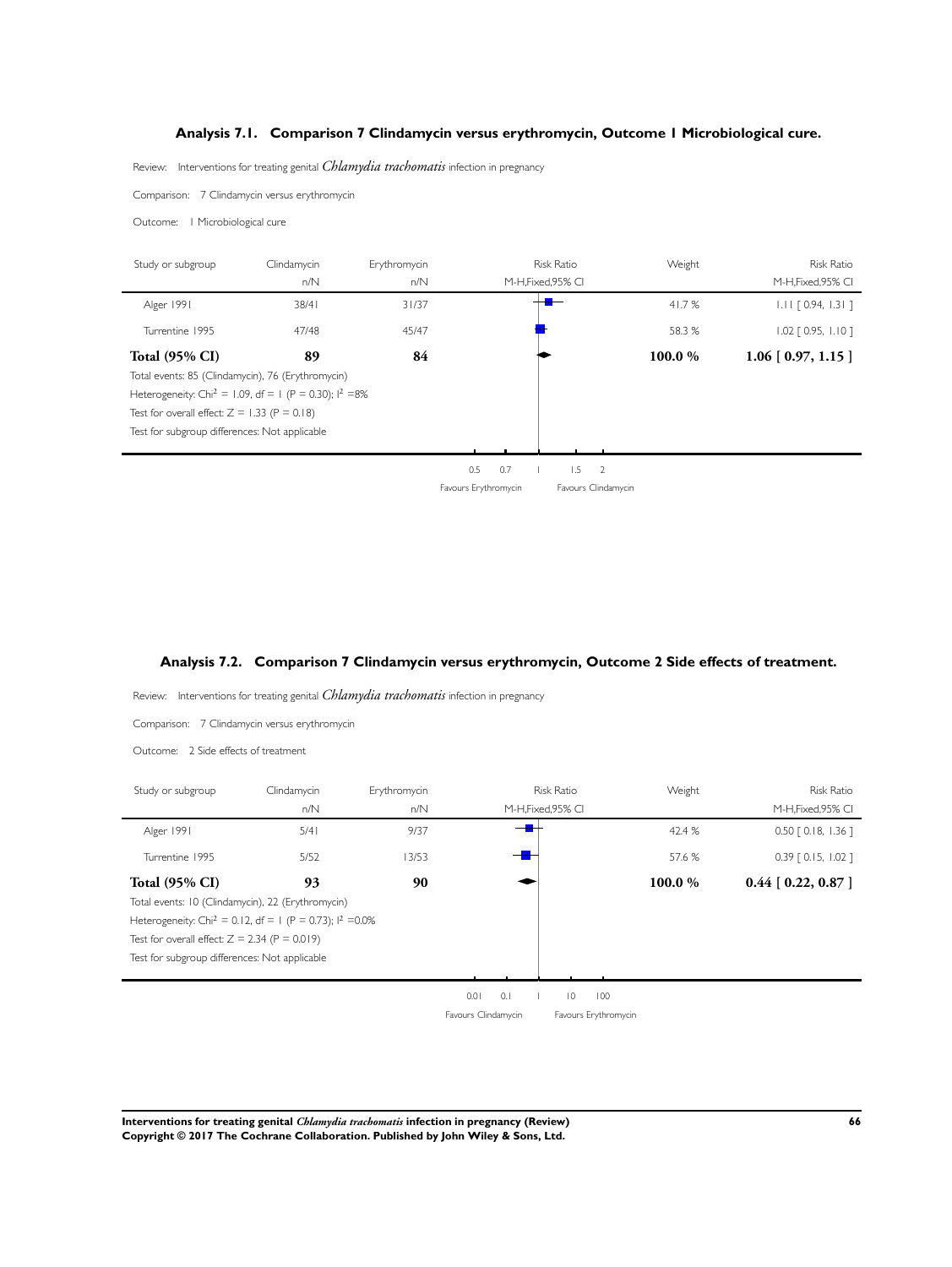## **Analysis 8.1. Comparison 8 Amoxicillin versus clindamycin, Outcome 1 Microbiological cure.**

<span id="page-68-0"></span>Review: Interventions for treating genital *Chlamydia trachomatis* infection in pregnancy

Comparison: 8 Amoxicillin versus clindamycin

Outcome: 1 Microbiological cure



#### **Analysis 8.2. Comparison 8 Amoxicillin versus clindamycin, Outcome 2 Side effects of treatment.**

Review: Interventions for treating genital *Chlamydia trachomatis* infection in pregnancy

Comparison: 8 Amoxicillin versus clindamycin

Outcome: 2 Side effects of treatment

| Study or subgroup                              | Amoxicillin | Clindamycin |                     |     | <b>Risk Ratio</b>  |                     | Weight  | <b>Risk Ratio</b>        |
|------------------------------------------------|-------------|-------------|---------------------|-----|--------------------|---------------------|---------|--------------------------|
|                                                | n/N         | n/N         |                     |     | M-H, Fixed, 95% CI |                     |         | M-H, Fixed, 95% CI       |
| Turrentine 1995                                | 3/55        | 5/52        |                     |     |                    |                     | 100.0 % | $0.57$ $[0.14, 2.26]$    |
| <b>Total (95% CI)</b>                          | 55          | 52          |                     |     |                    |                     | 100.0%  | $0.57$ [ $0.14$ , 2.26 ] |
| Total events: 3 (Amoxicillin), 5 (Clindamycin) |             |             |                     |     |                    |                     |         |                          |
| Heterogeneity: not applicable                  |             |             |                     |     |                    |                     |         |                          |
| Test for overall effect: $Z = 0.81$ (P = 0.42) |             |             |                     |     |                    |                     |         |                          |
| Test for subgroup differences: Not applicable  |             |             |                     |     |                    |                     |         |                          |
|                                                |             |             |                     |     |                    |                     |         |                          |
|                                                |             |             | 0.01                | 0.1 | $\overline{0}$     | 100                 |         |                          |
|                                                |             |             | Favours Amoxicillin |     |                    | Favours Clindamycin |         |                          |
|                                                |             |             |                     |     |                    |                     |         |                          |
|                                                |             |             |                     |     |                    |                     |         |                          |
|                                                |             |             |                     |     |                    |                     |         |                          |
|                                                |             |             |                     |     |                    |                     |         |                          |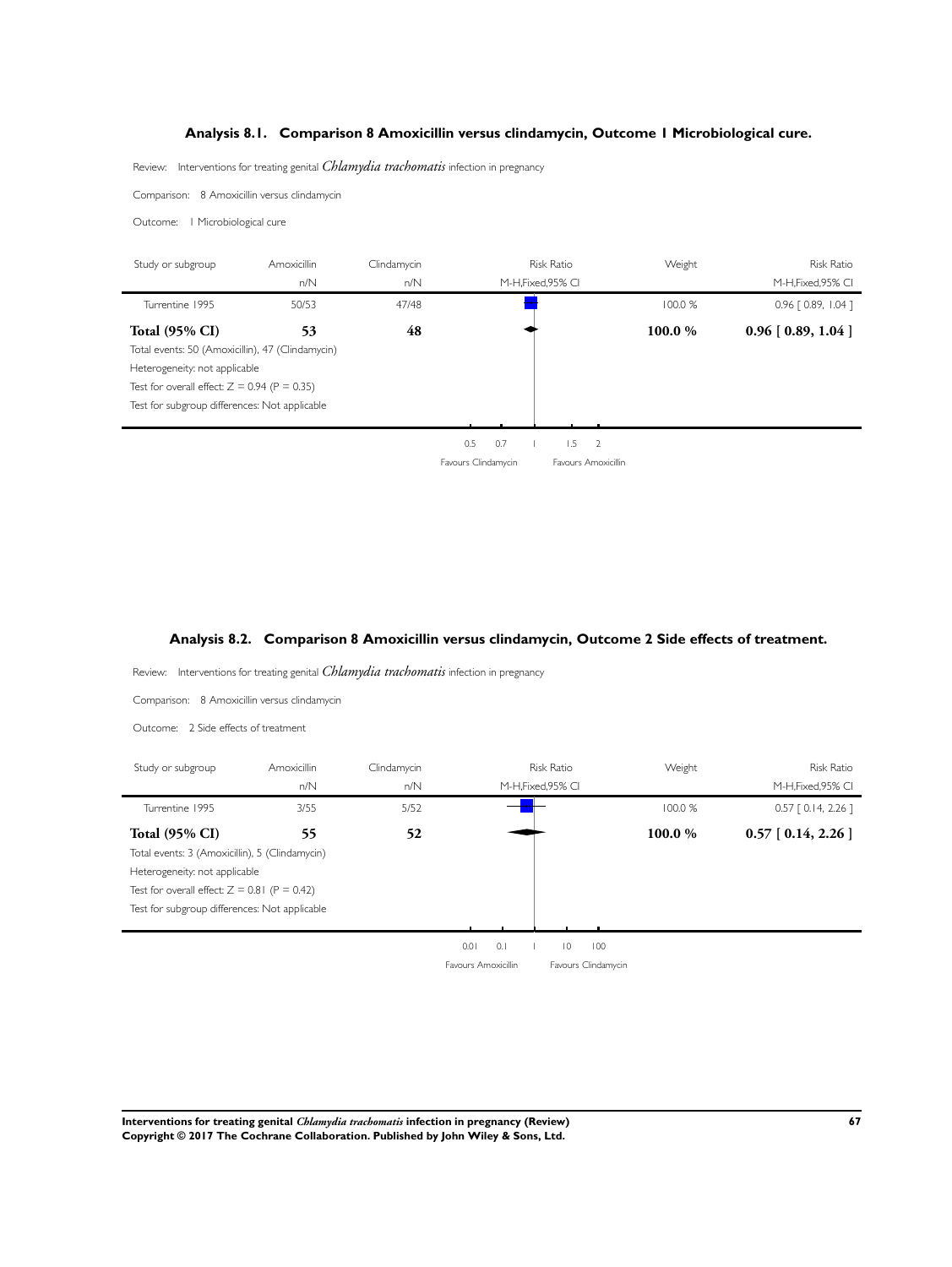## <span id="page-69-0"></span>**A P P E N D I C E S**

## **Appendix 1. Search terms for ClinicalTrials.gov and ICTRP**

[ClinicalTrials.gov](http://clinicaltrials.gov/ct2/home) chlamydia AND pregnancy chlamydia AND pregnant

## **C O N T R I B U T I O N S O F A U T H O R S**

Cathy Cluver and Natalia Novikova are the guarantors of the review. Natalia Novikova developed the protocol, provided clinical and methodological perspectives and drafted the review. Catherine Cluver provided general advice on the protocol, assisted with assessment of studies for inclusion into the meta-analysis, checked the trials for inclusion criteria, checked data entry, checked assessment of bias, performed the data analysis and edited the final versions of the review. David OA Eriksson and Kevin Bengtsson assessed the studies for inclusion into the meta-analysis, extracted the data and assisted with data analysis. Göran K Lingman checked the data and provided advice on the review.

## **D E C L A R A T I O N S O F I N T E R E S T**

Natalia Novikova: none known.

Catherine Cluver: none known.

David OA Eriksson: received a small travel scholarship from the international department of Lund University to finance some of the costs for travelling from Sweden to South Africa, to be a part of this review.

Kevin Bengtsson: received a small travel scholarship from the international department of Lund University to finance some of the costs for travelling from Sweden to South Africa, to be a part of this review.

Göran K Lingman: none known.

## **D I F F E R E N C E S B E T W E E N P R O T O C O L A N D R E V I E W**

There are some differences between our published protocol [\(Novikova 2013\)](#page-29-0) and the full review; these are outlined below.

- The contact person for the review has changed from Natalia Novikova to Cathy Cluver.
- We have updated our methods text to include the use of GRADE and we have included eight 'Summary of findings' tables.
- We have added the WHO International Clinical Trials Registry Platform [\(ICTRP](http://apps.who.int/trialsearch/)) to sources searched.

## **N O T E S**

This new review updates and supersedes an earlier review on this topic by [Brocklehurst 1998.](#page-29-0)